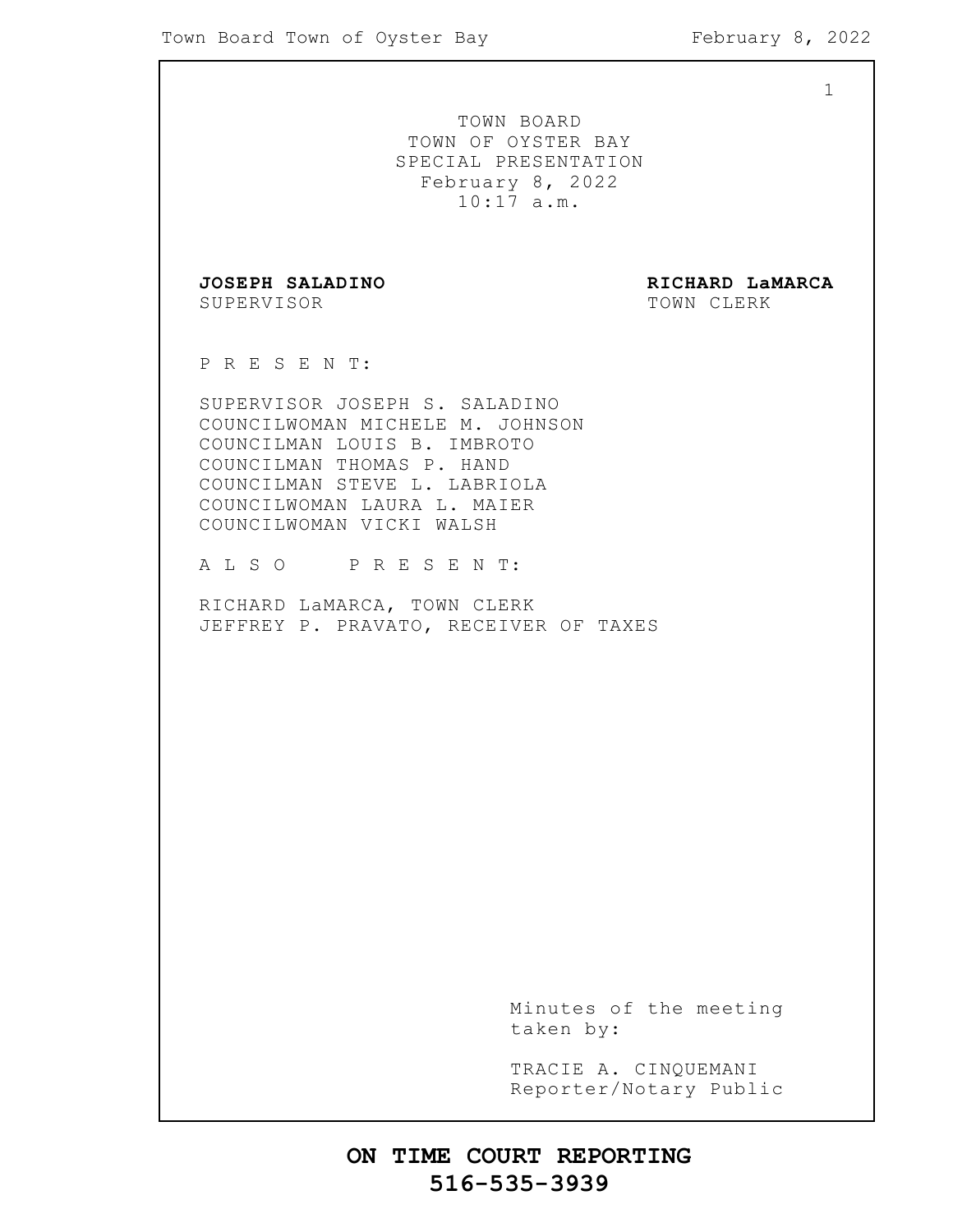2

1 2 3 4 5 6 7 8 9 10 11 12 13 14 15 16 17 18 19 20 21 22 23 24 25 SUPERVISOR SALADINO: Ladies and gentlemen, welcome to the Oyster Bay Town Board meeting for Tuesday, February 8, 2022. For those joining us this morning, you have the opportunity to be heard on matters brought before the Town Board as well as during the public comment portion at the end of our meeting. As always, this meeting is being live-streamed on social media and on the Town's website, which is oysterbaytown.com. These proceedings are recorded and later transcribed, and, of course, your voice is important to us. Any statements, comments, and input from the public, relative to our meetings and the specific issues that we're dealing with at the moment, are always welcomed and respected as part of the record. To submit comments online, e-mail publiccomment@oysterbay-ny.gov; or mail us at the Office of the Town Attorney, 54 Audrey Avenue, Oyster Bay, New York 11771. Leading us in prayer today is a very special friend, Pastor Derek Price, of the Bethel Christian Center in Massapequa. Pastor, the floor is yours.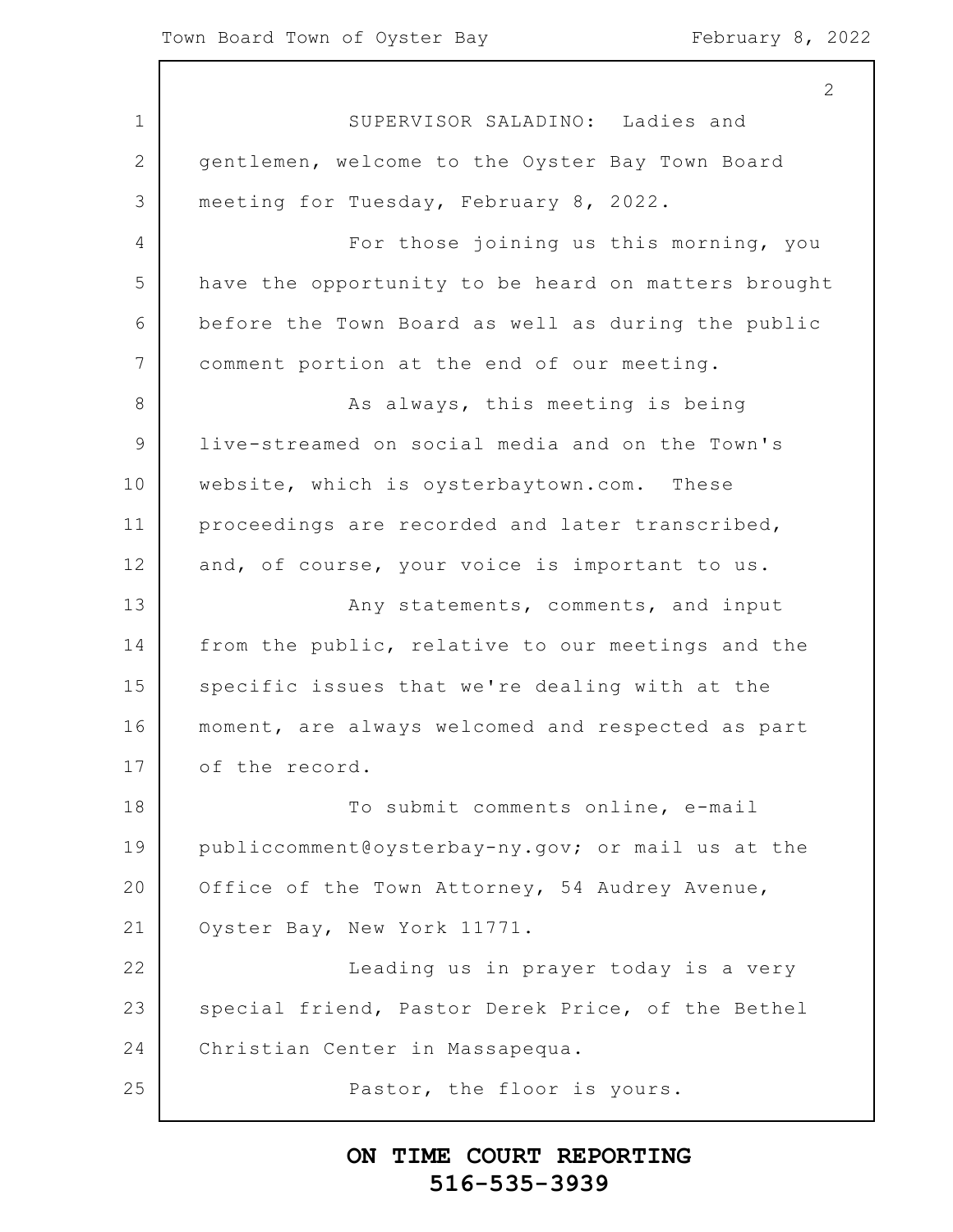1 2 3 4 5 6 7 8 9 10 11 12 13 14 15 16 17 18 19 20 21 22 23 24 25 Would everyone please rise? PASTOR PRICE: Good morning, and thank you for the opportunity to pray. If you would bow your heads with me, I would appreciate that. Our God and Father, Patriarch of all Mankind, you are the very source of our strength and the strength of our lives. In you, Lord, we live and we move and we have our essence, our being, and King David wrote these words when he said and thought about your loving kindness, "What is man that you are concerned about him and the offspring of man that you would desire to visit him." You made him a little lower than angels, and, yet, you crowned him with glory and honor and you put all things under his dominion. So today we recognize your presence and your authority, even now in this room, and we know that you hear us when we pray. So this morning, we pray for this chamber, to those that are here today. We pray for our Town Supervisor in the person of the Honorable Joseph Saladino, we pray for the Councilwomen, the Councilmen. We pray for our Town Clerk, the Receiver of Taxes, to every

#### **ON TIME COURT REPORTING 516-535-3939**

3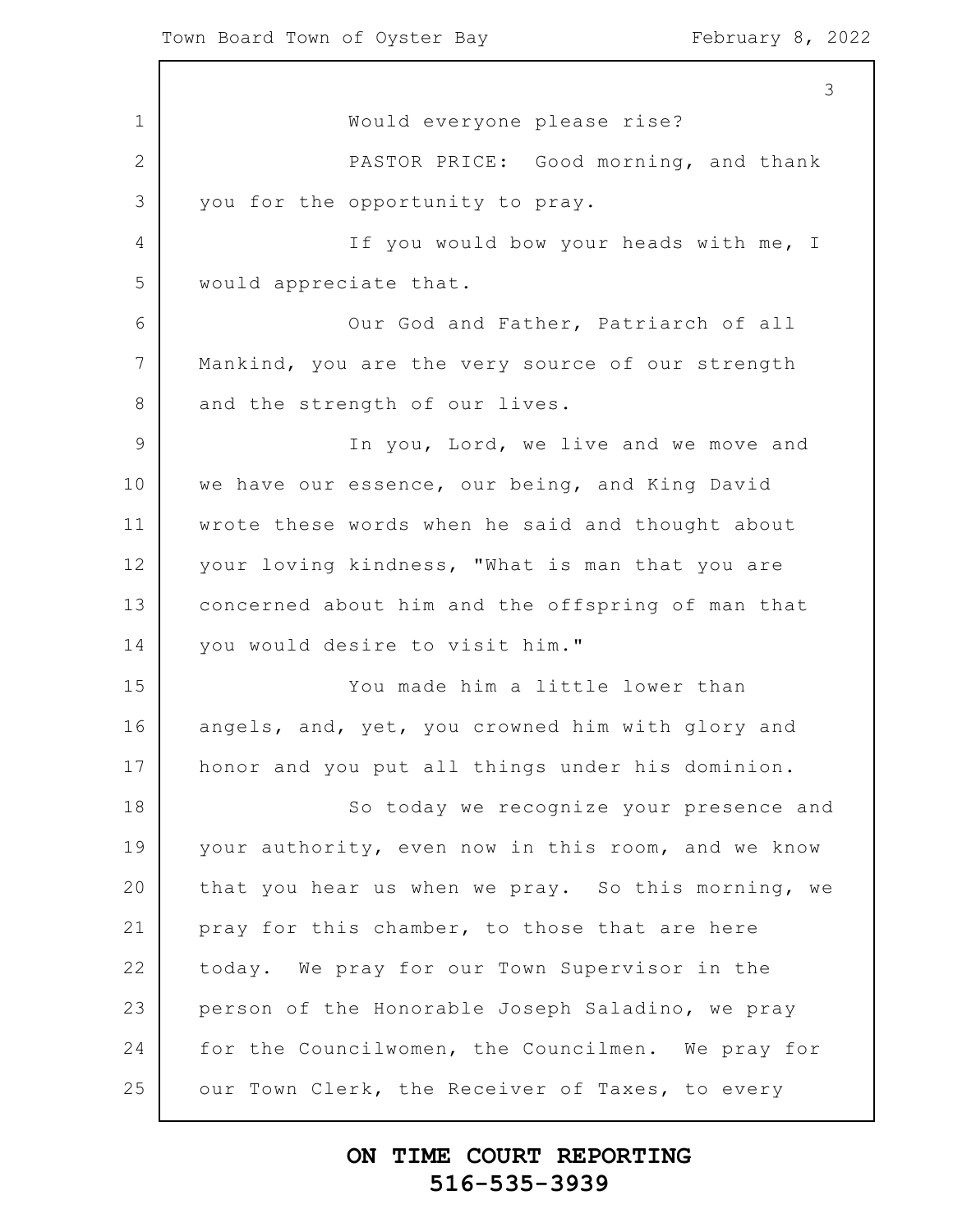1 2 3 4 5 6 7 8 9 10 11 12 13 14 15 16 17 18 19 20 21 22 23 24 25 4 assistant, every supervisor, every manager, every clerk, every secretary, to those that provide security and to all the wonderful people who serve the Town of Oyster Bay and its residents. We pray that your blessings and your favor, your protection, your goodwill be upon them, and not just to them, but to all their immediate families and extended families and to all their loved ones. Father, bless what we put our hands to do, and as they use all their gifts and talents, skills and abilities in the service to the Town, may we remember that we are not just accountable to the people who we serve, but also accountable to you. So we pray for all our servant leaders, to the White House, our Congress, our Senate, the Justices, our military, the governors of our states, our Governor over the State of New York, all our local officials, and we pray for our great Nation. So, Father, once again, bless us as we serve you today with joy and gladness. God bless the Town of Oyster Bay, and God bless the United States of America.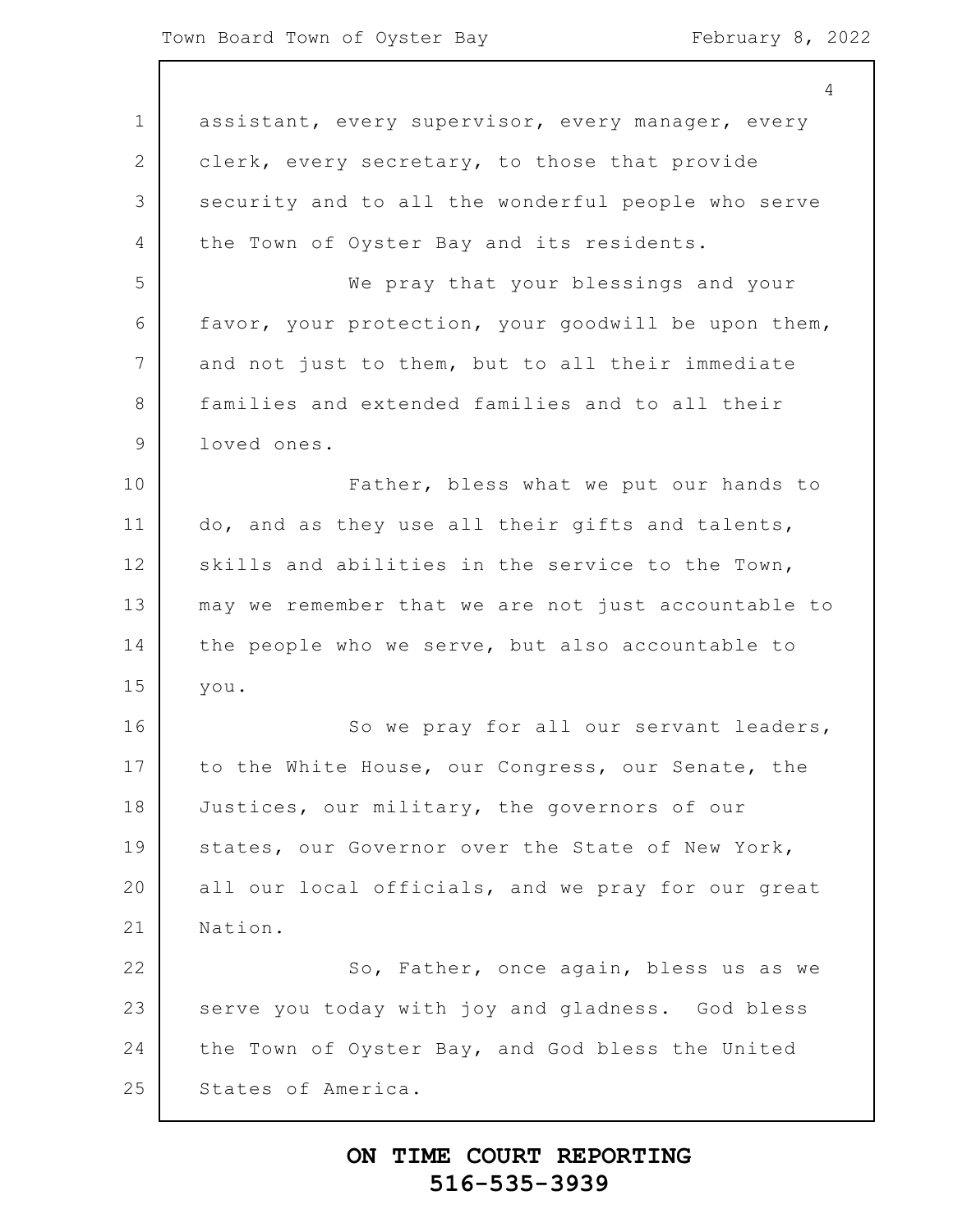1 2 3 4 5 6 7 8 9 10 11 12 13 14 15 16 17 18 19 20 21 22 23 24 25 5 Amen. ALL: Amen. PASTOR PRICE: Thank you. SUPERVISOR SALADINO: If you'd all stand -- continue to stand -- first of all, Pastor Derek Price, thank you -- PASTOR PRICE: My pleasure. SUPERVISOR SALADINO: -- for your friendship, thank you for your spiritual leadership and the blessings that you provide your congregation and all of us. PASTOR PRICE: Thank you. SUPERVISOR SALADINO: We greatly appreciate you joining us today, and we greatly appreciate collaborating with you each and every day. God bless you. PASTOR PRICE: God bless you, too. Thank you. SUPERVISOR SALADINO: Ladies and gentlemen, leading us in the Pledge of Allegiance this morning is United States Marine Sergeant Darryl Lamb, who served from 1992 to 2000. Darryl is also a detective with the NYPD for the past 18 years, and a minister with our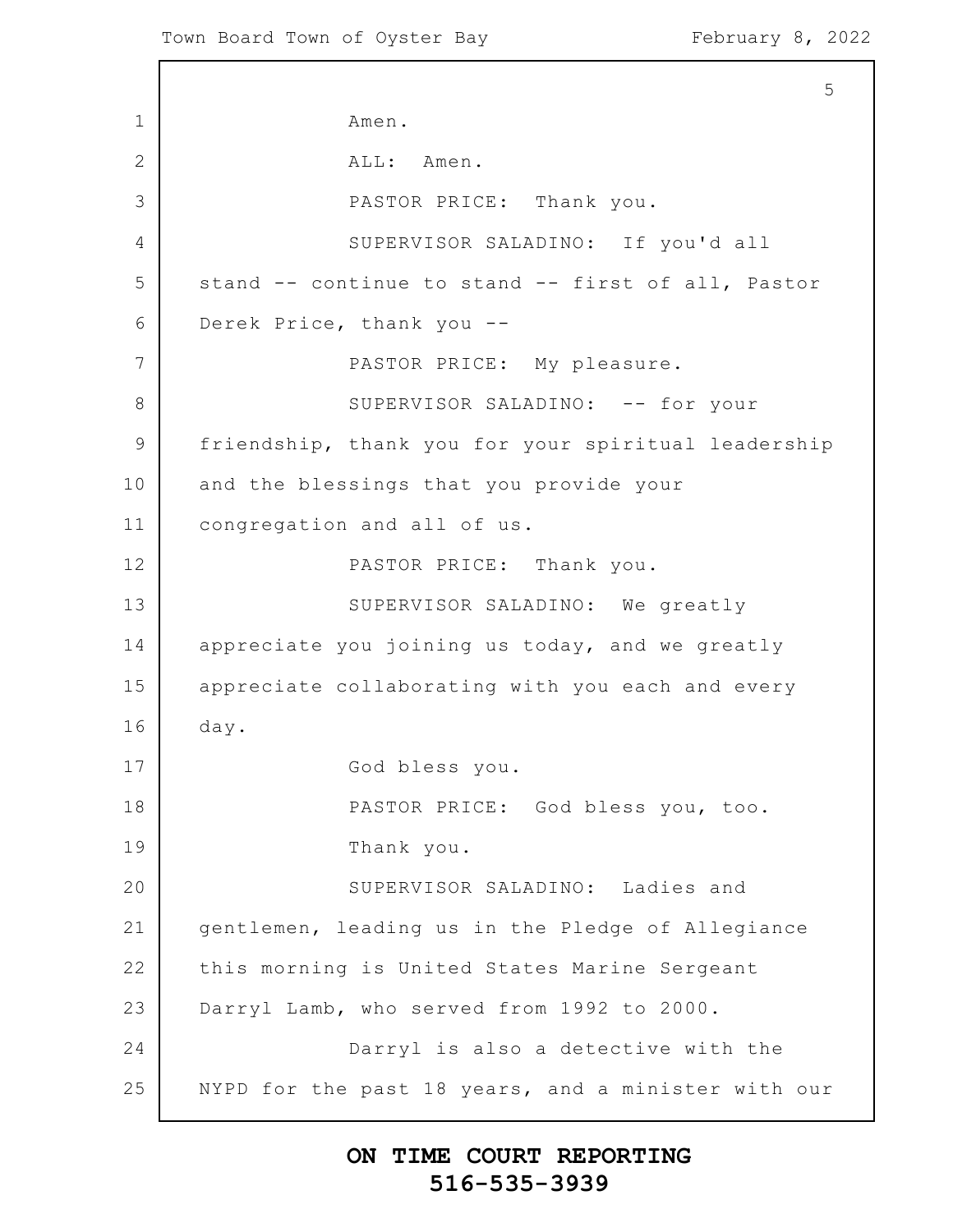1 2 3 4 5 6 7 8 9 10 11 12 13 14 15 16 17 18 19 20 21 22 23 24 25 6 beloved Mount Olive Baptist Church in Oyster Bay. Sergeant, the honor is ours and the floor is yours. Please step forward to lead us in the Pledge. (Whereupon, the Pledge of Allegiance was recited by United States Marine Sergeant Darryl Lamb.) SUPERVISOR SALADINO: Thank you, Sergeant Lamb. We appreciate your service to our Nation and to our Town today. And now, I ask you all to take a moment to honor fallen NYPD Officers Wilbert Mora and Jason Rivera, who were murdered in the line of duty this past month; to all of those in law enforcement who have been injured, attacked, or murdered; and to the many men and women in the Armed Services, here in the Homeland and fighting abroad; all of the men and women in law enforcement, all of our heroes working diligently for us in healthcare and hospitals and emergency services. They've all been doing a yeoman's effort and quite a large task at a difficult time in our Nation's history. We pray for each and every one of these first responders and all who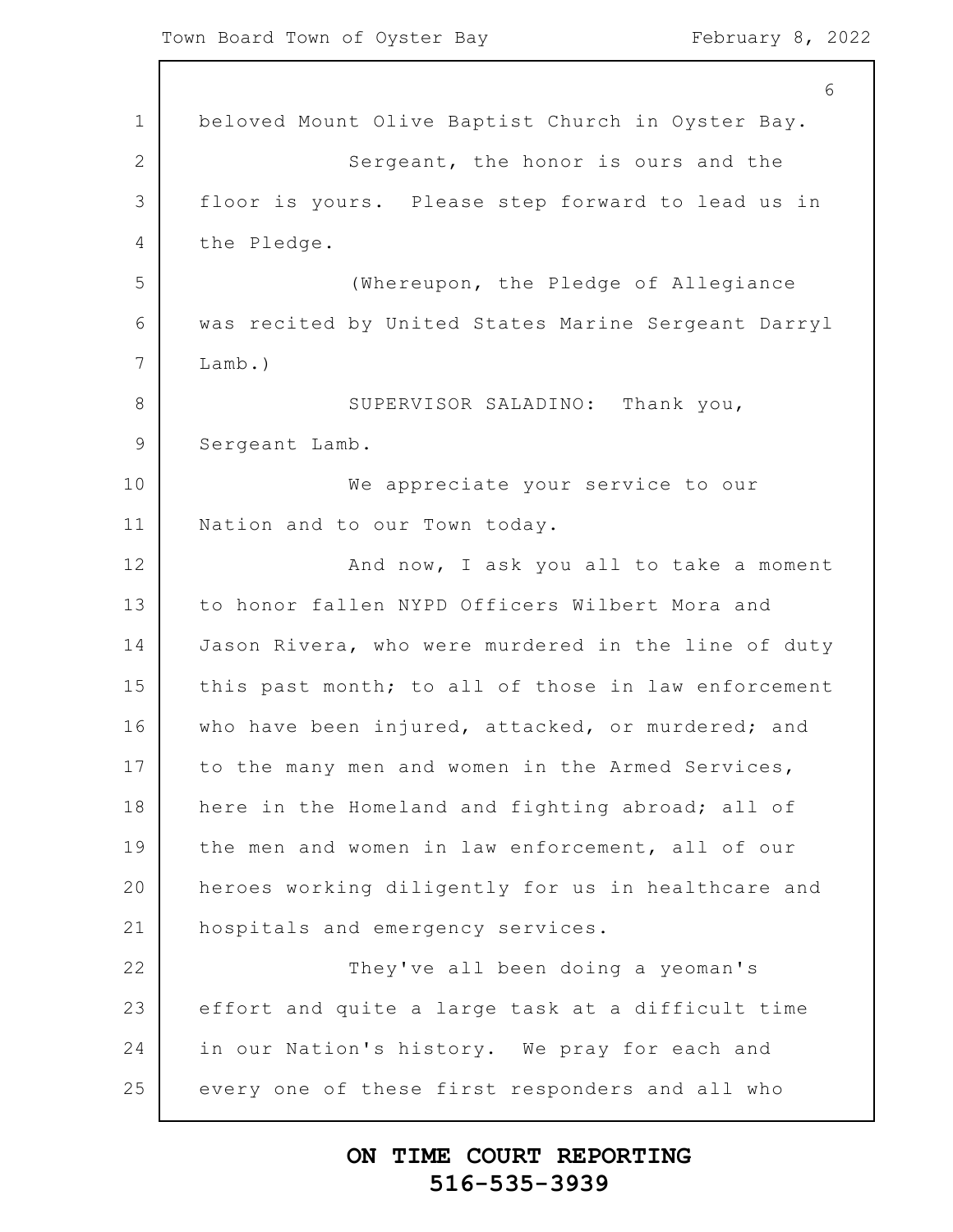1 2 3 4 5 6 7 8 9 10 11 12 13 14 15 16 17 18 19 20 21 22 23 24 25 7 keep us safe. (Whereupon, a moment of silence was observed by the assemblage present.) SUPERVISOR SALADINO: Please be seated, ladies and gentlemen. We have some interesting honorees with us today, and it's very fitting that we recognize some very special people in this Town. My colleagues on the Town Board and I are proud to recognize the community contributions of the Greater Long Island Running Club represented here by their President, Jossi Fritz-Mauer and Executive Director, Katie Pearlman. Also in attendance is the Club President Emeritus, Mike Polansky, and Carolyn Mazzola, who is the editor of the monthly magazine, Footnotes. Thank you for your partnership in hosting the annual Tobay Triathlon and the Tri-Relay. Particularly, noteworthy is that proceeds from these events support local charities. Today the Club will present a check to the Lifetime Enrichment Center, represented by Executive Director Judy Palumbo, from proceeds from the Tobay Triathlon and Tri-Relay. This Town Board is proud to recognize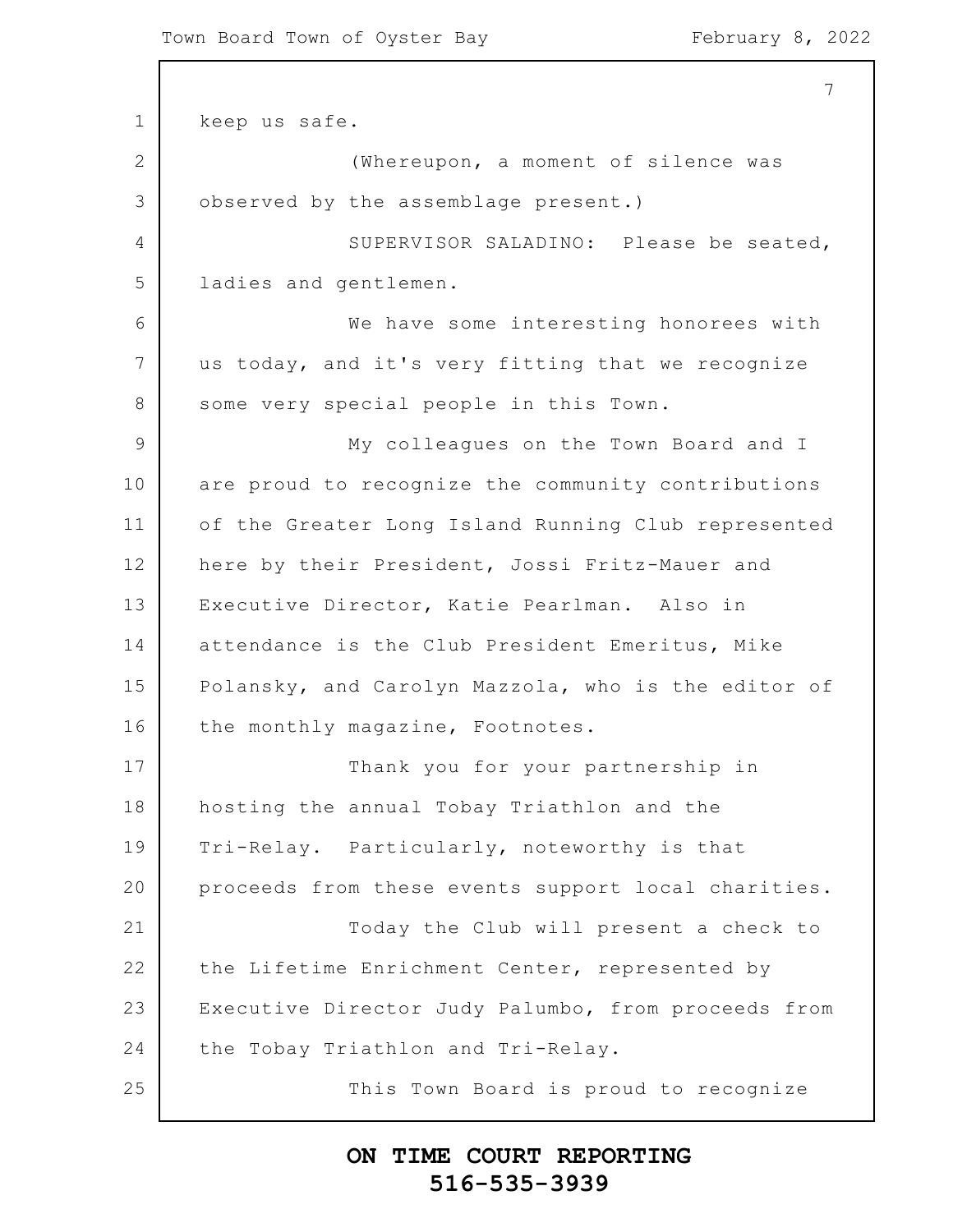Town Board Town of Oyster Bay February 8, 2022

1 2 3 4 5 6 7 8 9 10 11 12 13 14 15 16 17 18 19 20 21 22 23 24 25 8 the Greater Long Island Running Club for a distinguished legacy of supporting incredibly deserving charities and initiatives. Katie, if you would please come forward to accept this Citation. Judy, please also come forward to accept a check from the Club. I'm going to ask that our Councilman Steve Labriola assist us in the presentation to the Long Island Running Club as well as all of our elected officials. (Whereupon, a Town Citation was presented, followed by a photo opportunity and a round of applause.) SUPERVISOR SALADINO: For our next presentation this morning, it is a distinct honor to recognize another icon. Maybe she doesn't do a lot of running, but she certainly has spent her life running around taking care of the needs of the greater Massapequa community, and, to that, I speak of a dear friend to this Town Board, to our community, to the Massapequas, and a dear friend of mine for some fifty years now, and, I'm sorry, I'm hinting at giving away ages, but she's just been that icon for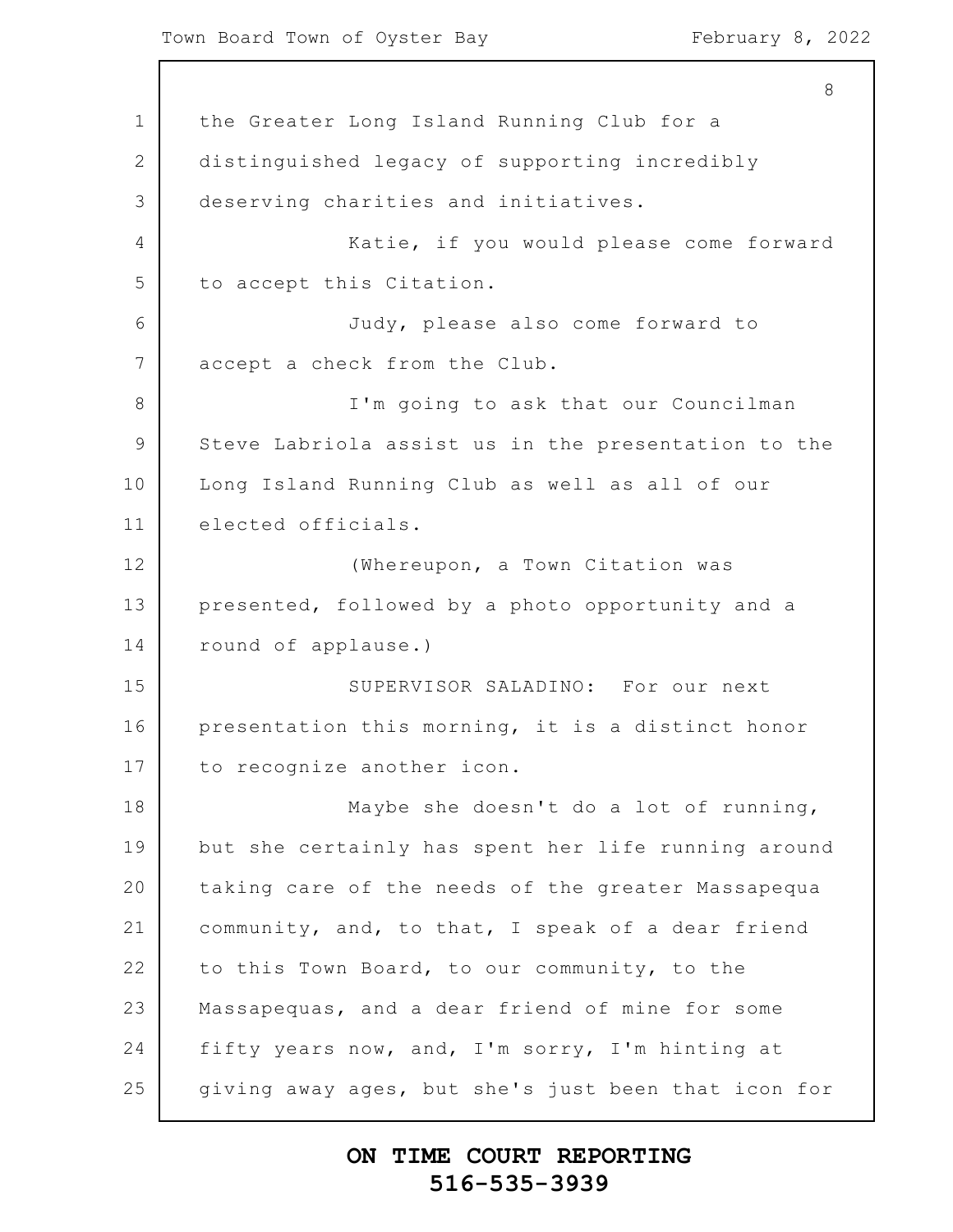1 2 3 4 5 6 7 8 9 10 11 12 13 14 15 16 17 18 19 20 21 22 23 24 25  $\mathsf{Q}$ a half a century or more, and that, of course, is Patricia Orzano. (Whereupon, a round of applause ensued.) SUPERVISOR SALADINO: Patty, you are amazing, and that's why everyone is here to honor you and to thank you. Patty Orzano is here with her brother, Jim, and her colleagues from the Massapequa Chamber of Commerce where she's been the President, and I'm sure she's held every office there is in the Chamber including chief cook and bottle washer; that's for sure. Included we have President Keith Wilson, the Chaplain Chris Merz, so many people from one of the best Chambers anywhere in the history of New York State. You do so much. We're proud of all of the Chambers of Commerce in the Town of Oyster Bay, and some would say that they march to a drum that's set -- a rhythm set by your organization and all of your great work, and especially, your spiritual motivator, Patty Orzano. Do you like that title, Patty? It's true. It just has all kinds of connotations.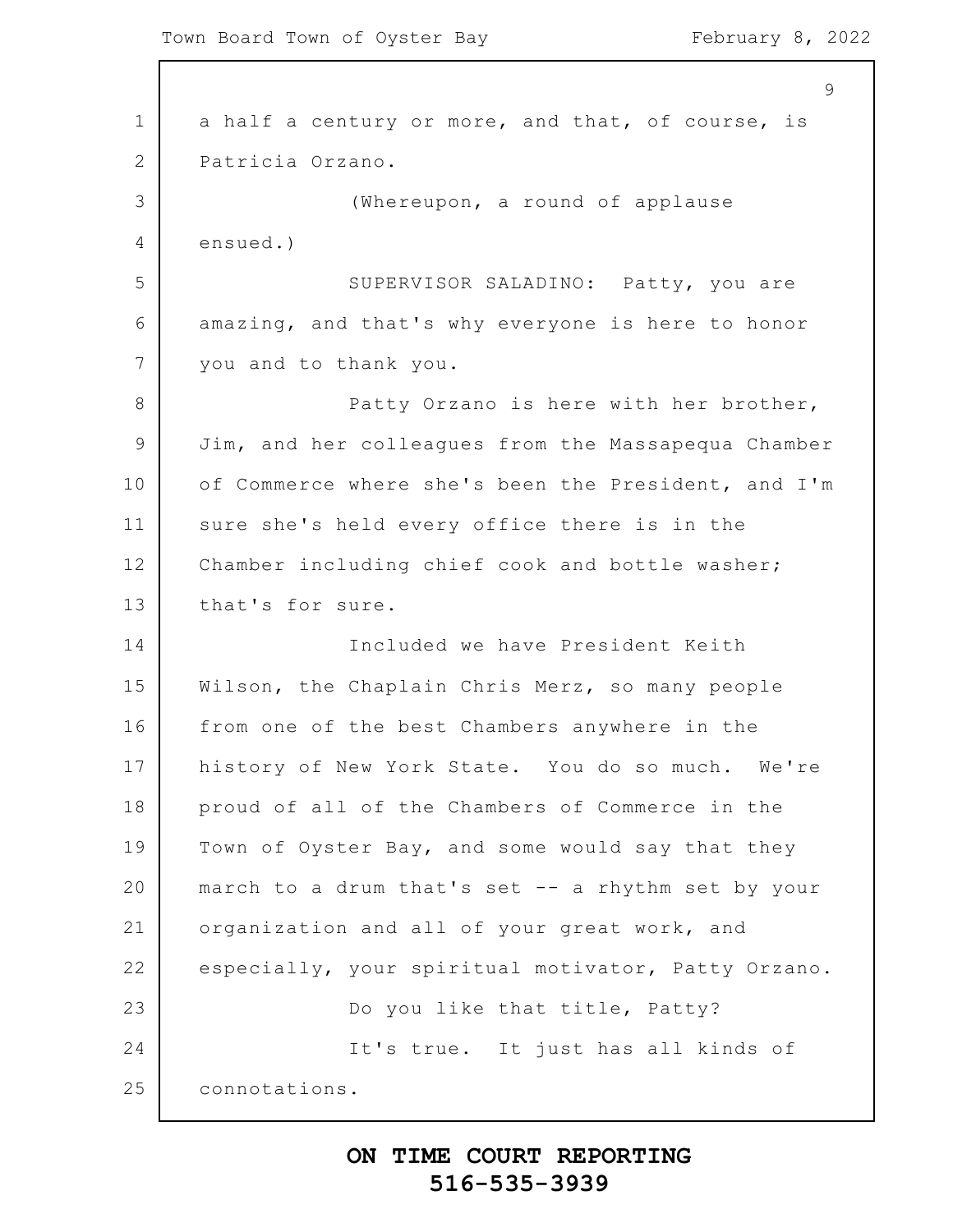1 2 3 4 5 6 7 8 9 10 11 12 13 14 15 16 17 18 19 20 21 22 23 24 25 10 Patty is a long, long time 7-Eleven business owner in Massapequa and past President of the Massapequa Chamber. She sees commerce and volunteerism as necessities to the welfare, happiness, betterment, prosperity of the community. But she's that motivator. I don't know how many cups of free coffee you've had to give out to the members to get them to work, but they have, and it has worked. Patty wakes up every morning determined to change the world. She dares to make a difference, especially, when naysayers tell us it cannot be done. Well, that's enough to get her Italian up, and she makes sure it gets done. When we think of Patty, a host of adjectives come to mind including: Enthusiastic, exuberant, exemplary. She is an extraordinary community service person whose service to the community spans -- here it says four decades, but I happen to know it's more than that because I've known you for longer than that. You've been a great friend to my parents, to my sister, to our family, and I also think of how many people benefitted by your store during the hurricane. That hurricane wreaked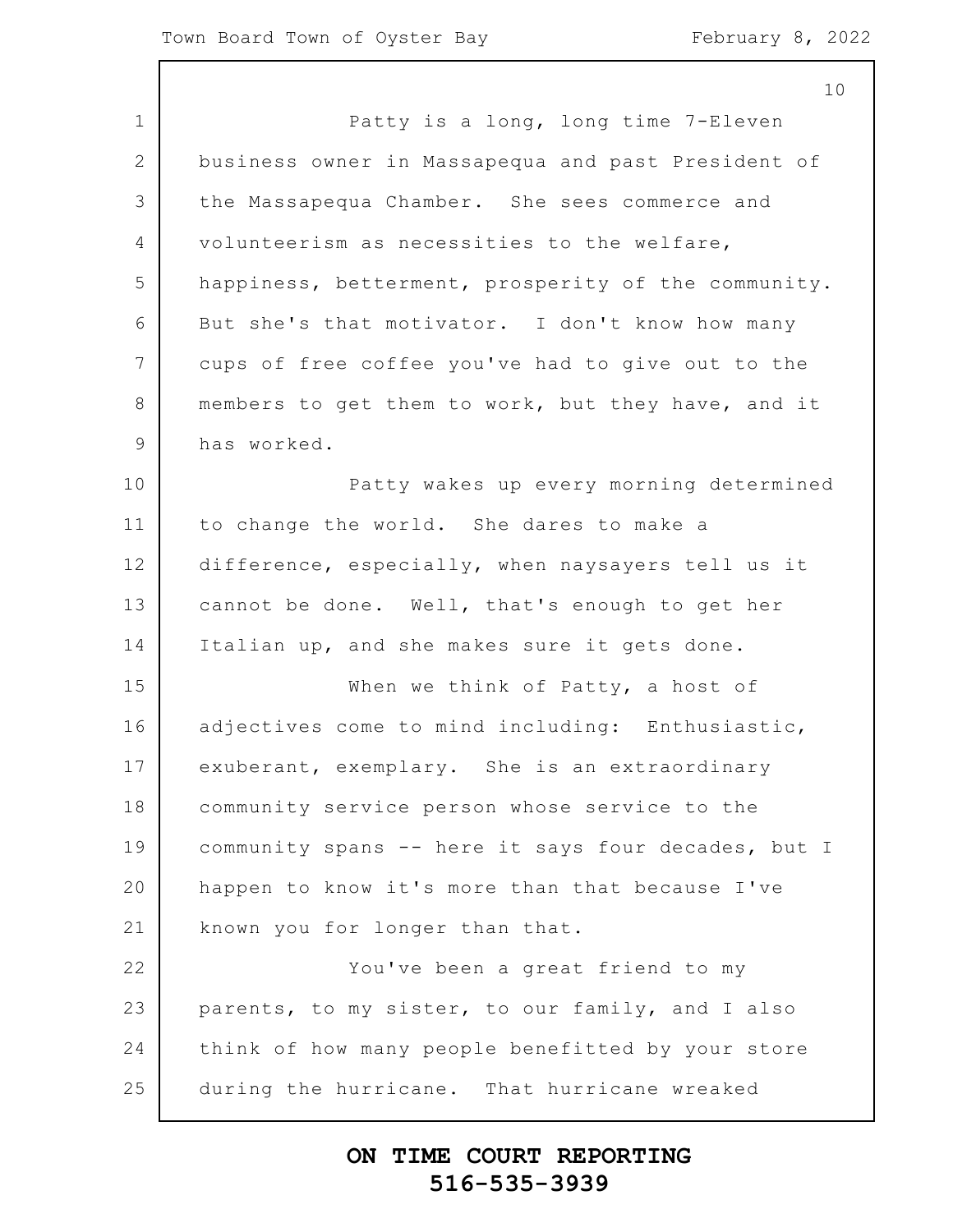|                 | 11                                                  |
|-----------------|-----------------------------------------------------|
| $\mathbf 1$     | havoc. It was horrific, and, yet, there you were    |
| $\mathbf{2}$    | with a smile as an oasis during those days.         |
| 3               | But that's just one of so many examples             |
| $\overline{4}$  | of ways that the Massapequa Chamber of Commerce has |
| 5               | gotten better, has built on programs, has improved  |
| 6               | with your leadership in the years you've been a     |
| $7\phantom{.0}$ | part. So many new programs. Just amazing.           |
| 8               | Whether it's collecting food to fill                |
| $\mathsf 9$     | the shelves for local outreach programs, whether    |
| 10              | it's the Toys for Tots through the holidays,        |
| 11              | donating COVID relief items -- the list goes on and |
| 12              | on and on. Even when Patty may be risking her own   |
| 13              | health, she continues to act for others, and that's |
| 14              | something that's also amazing that we don't         |
| 15              | normally talk about Patty in those terms, but it's  |
| 16              | true.                                               |
| 17              | Patty, you're just incredible. Giving               |
| 18              | back is a way of life for Patty Orzano. A most      |
| 19              | recent example of this was her efforts with the     |
| 20              | Chamber to install a "Welcome to the Massapequas"   |
| 21              | sign near the Field of Dreams in Massapequa. This   |
| 22              | was particularly fitting because Patty has been a   |
| 23              | fixture welcoming residents into the Massapequas    |
| 24              | for decades.                                        |
| 25              | Patty, please join us up front, and I'm             |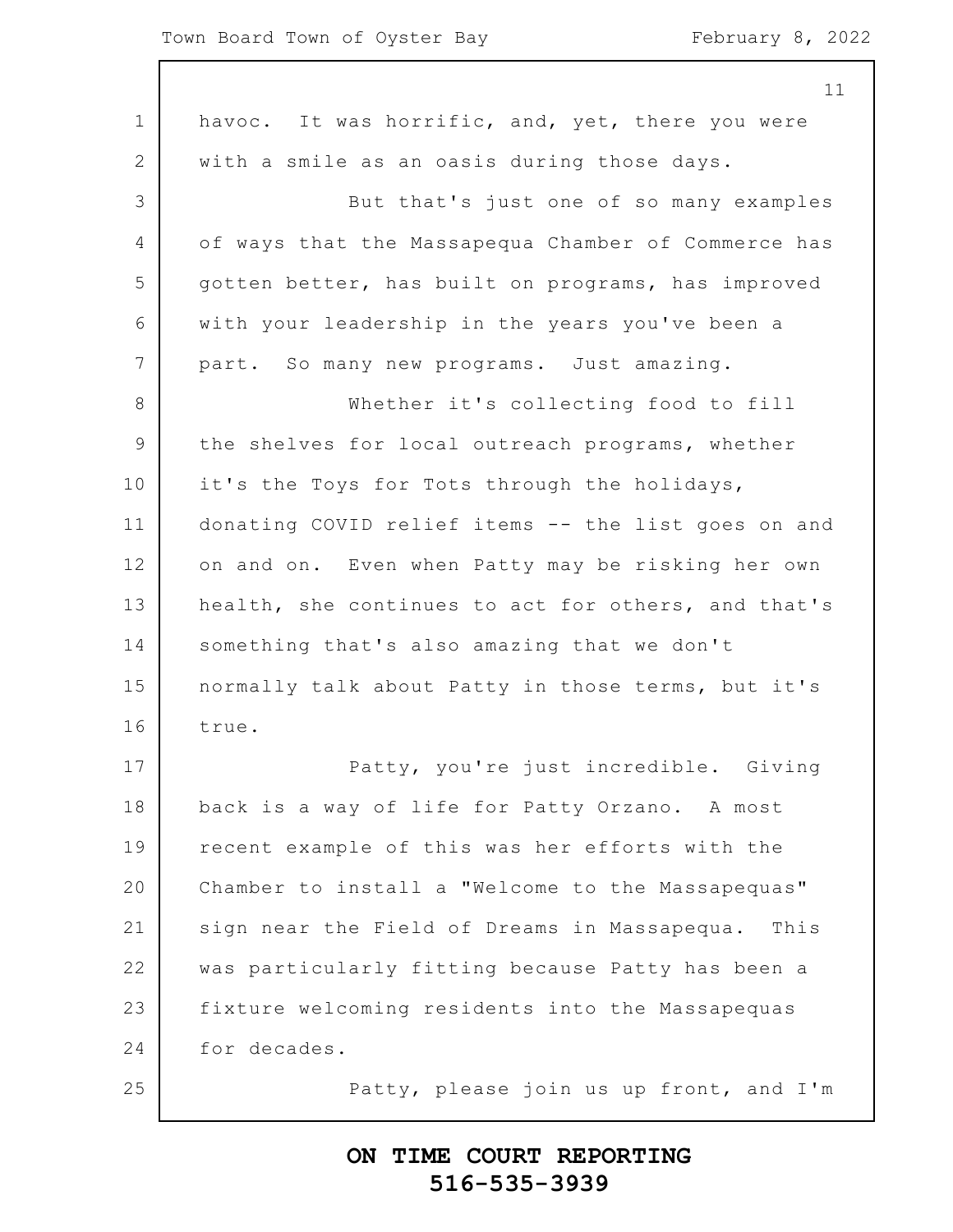Town Board Town of Oyster Bay February 8, 2022

1 2 3 4 5 6 7 8 9 10 11 12 13 14 15 16 17 18 19 20 21 22 23 24 25 going to ask my colleague in government, and a neighbor, Laura Maier, to help me present this Citation to you with tremendous love. If all of our elected officials would join us at the rail. (Whereupon, a Town Citation was presented to Patty Orzano followed by a photo opportunity and a round of applause.) SUPERVISOR SALADINO: Ladies and gentlemen, just a few quick, but important, announcements before we start our regular Board meeting and our hearings. With hospitals in great need of blood donations, Oyster Bay Town Councilwoman Laura Maier and Town Councilman Steve Labriola are hosting our next blood collection drive on Thursday, March 10th. We will have a blood drive on Thursday, March 10th collecting much needed blood. It's from 1:00 p.m. to 7:00 p.m. at the Hicksville Athletic Center, and in order to donate, it would be greatly appreciated if you would make an appointment for the blood drive and sign up today at NYBC -- or New York Blood Center -- nybc.org/donate; and you can sign up to make that appointment right there.

## **ON TIME COURT REPORTING 516-535-3939**

12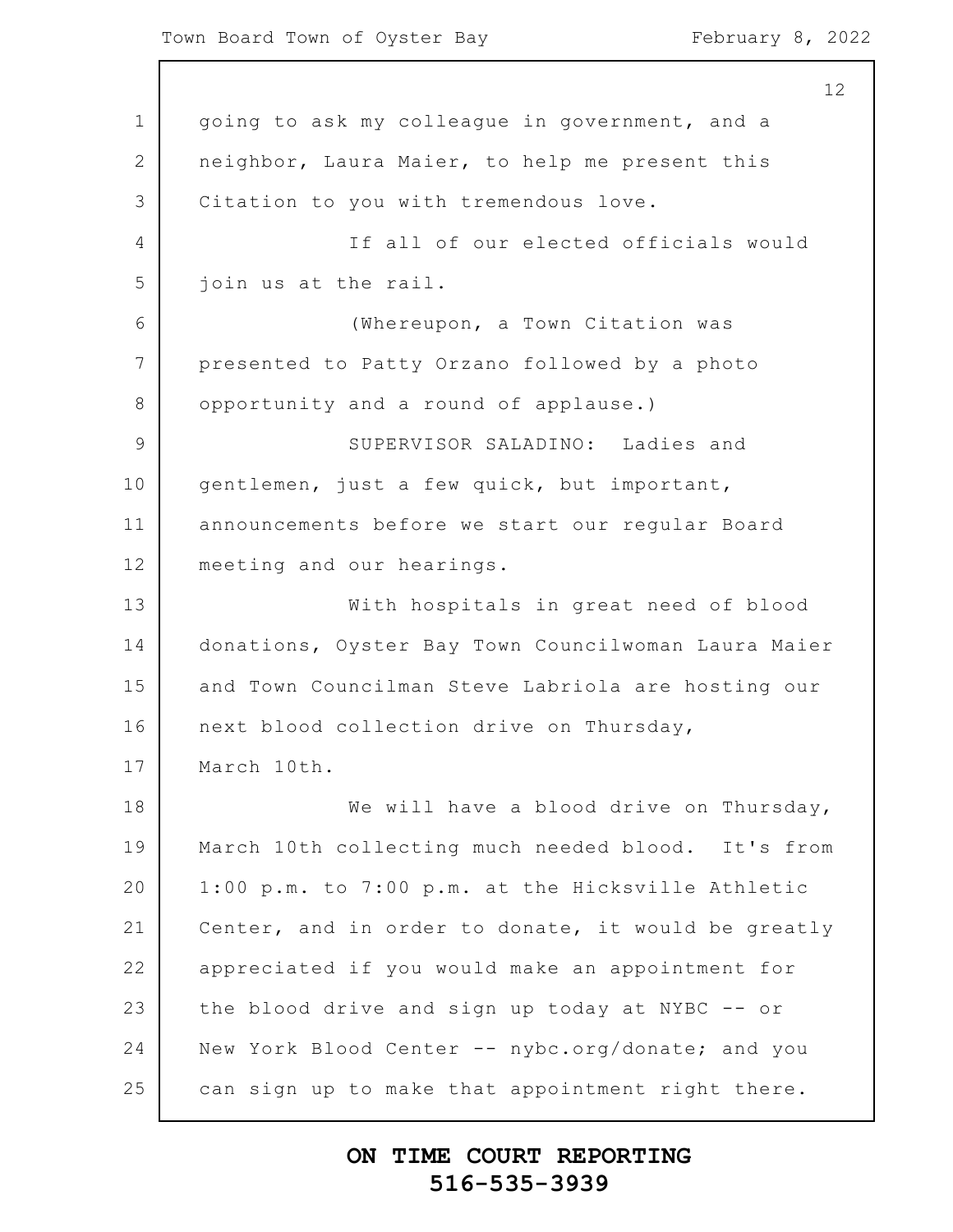1 2 3 4 5 6 7 8 9 10 11 12 13 14 15 16 17 18 19 20 21 22 23 24 25 13 We're also proud to announce that the Town held its first ever Chinese Lunar New Year celebration right here in Town Hall last week with a resounding success. Thank you to the South Asian Advisory Board, and all of the participating organizations, and the residents for their contributions to a joyous celebration of culture and heritage. It's an important celebration. The longest of the celebrations on the calendar, and it is something that we revel in, and we appreciate everyone from Asia and South Asia who lives and works and supports here in the Town of Oyster Bay. It's an important month for so many reasons. As you know, February is Black History Month in our Nation and also important to celebrate our diversity and reflect upon the many incredible contributions made by African-Americans. Here in the Town of Oyster Bay, we're proud to join in the celebration and honor the many ways African-Americans have helped to make this Nation the greatest country in the world. And to that end, last month, we presented our Martin Luther King, Jr. Leadership Award to Reverend Kent Edmonston of the Mount Olive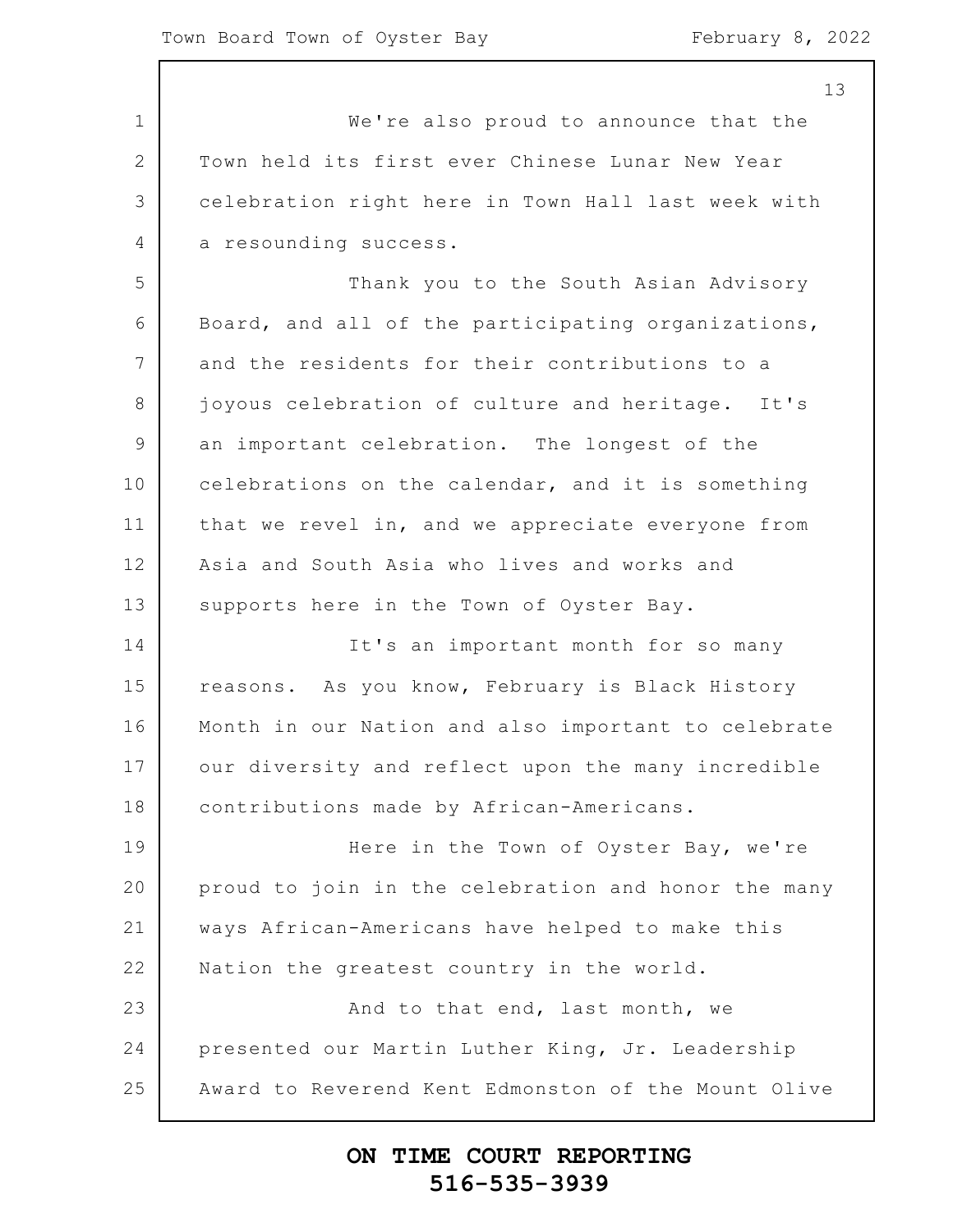1 2 3 4 5 6 7 8 9 10 11 12 13 14 15 16 17 18 19 20 21 22 23 24 25 14 Baptist Church in Oyster Bay. The Reverend is here with us today. You are an amazing friend. You are an incredible leader. I hold two African-Americans in the highest esteem, and one of them is you, Reverend Edmonston, and one of them is Ambassador Perkins, who served in the United States Marines with my father and went on to become the United States Ambassador, first, to South Africa, where he ended apartheid without civil war and massive bloodshed, and then the U.S. Ambassador to the United Nations. I'm a little curious why the media doesn't mention this incredible man. Is it discrimination? I'm not sure. Maybe it's just a lack of education on the part of the media, but Ambassador Perkins came to the Town of Oyster Bay  $--$  Steve, you were with us that day  $--$  to Tobay Beach for the renaming of the marina after his lifelong buddy, Joe Saladino, but the other person that we have is you. PASTOR EDMONSTON: Bless your heart. SUPERVISOR SALADINO: Your friendship is appreciated, your leadership is marvelled, we appreciate all that you do.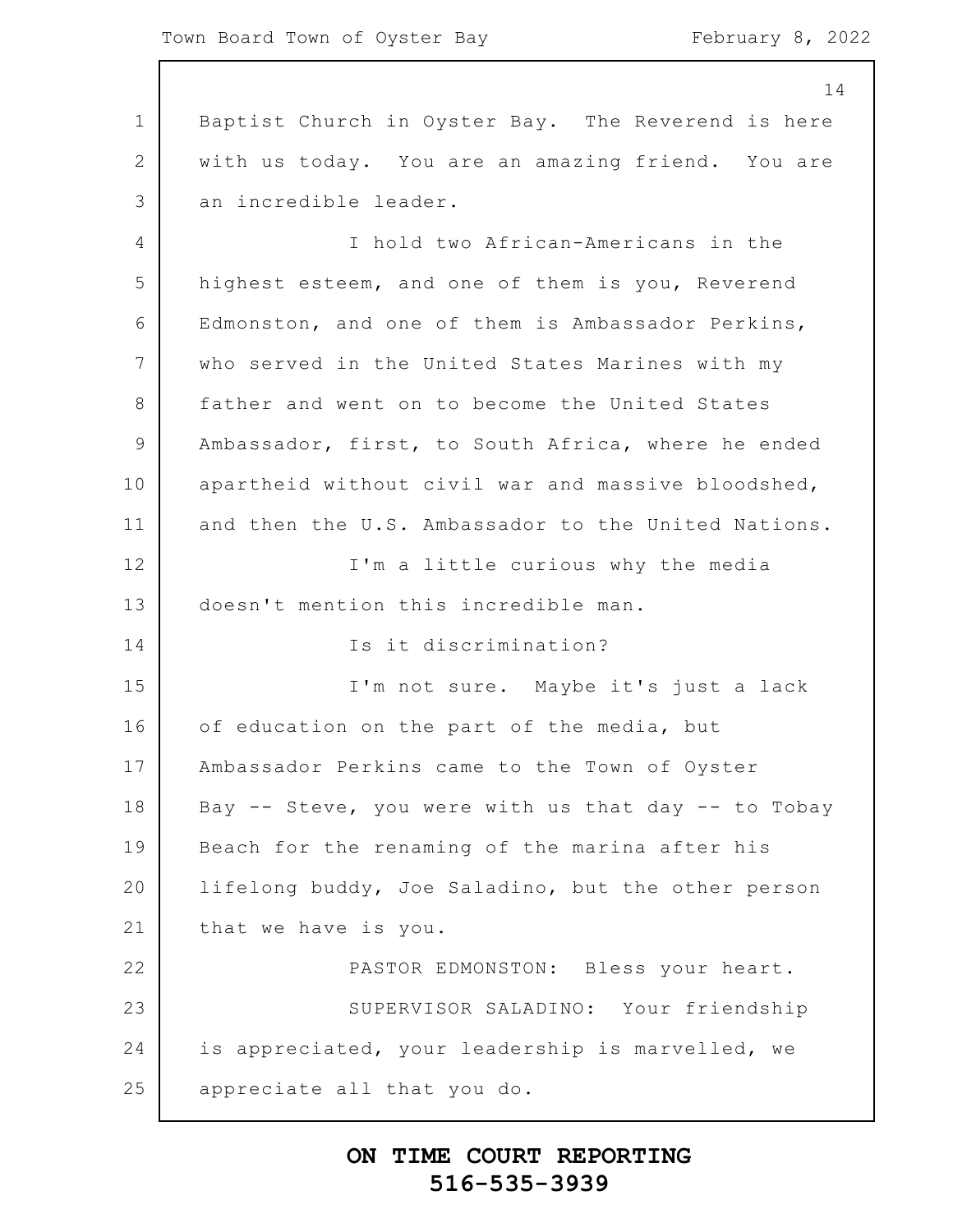1 2 3 4 5 6 7 8 9 10 11 12 13 14 15 16 17 18 19 20 21 22 23 24 25 15 Would you please stand, Reverend Edmonston? Kent Edmonston. (Whereupon, a round of applause ensued.) SUPERVISOR SALADINO: Congratulations being the recipient of the Martin Luther King, Jr. Leadership Award, and well deserved. On behalf of all of us here in Town government, so well deserved. We appreciate you very much. So on February 22nd -- the 22nd of this month -- we will host a Black History Month celebration here in Town Hall, and I hope that you will all come back and join us for that. A very important celebration. So at this time, let's move forward with our morning business. (TIME NOTED: 10:46 A.M.)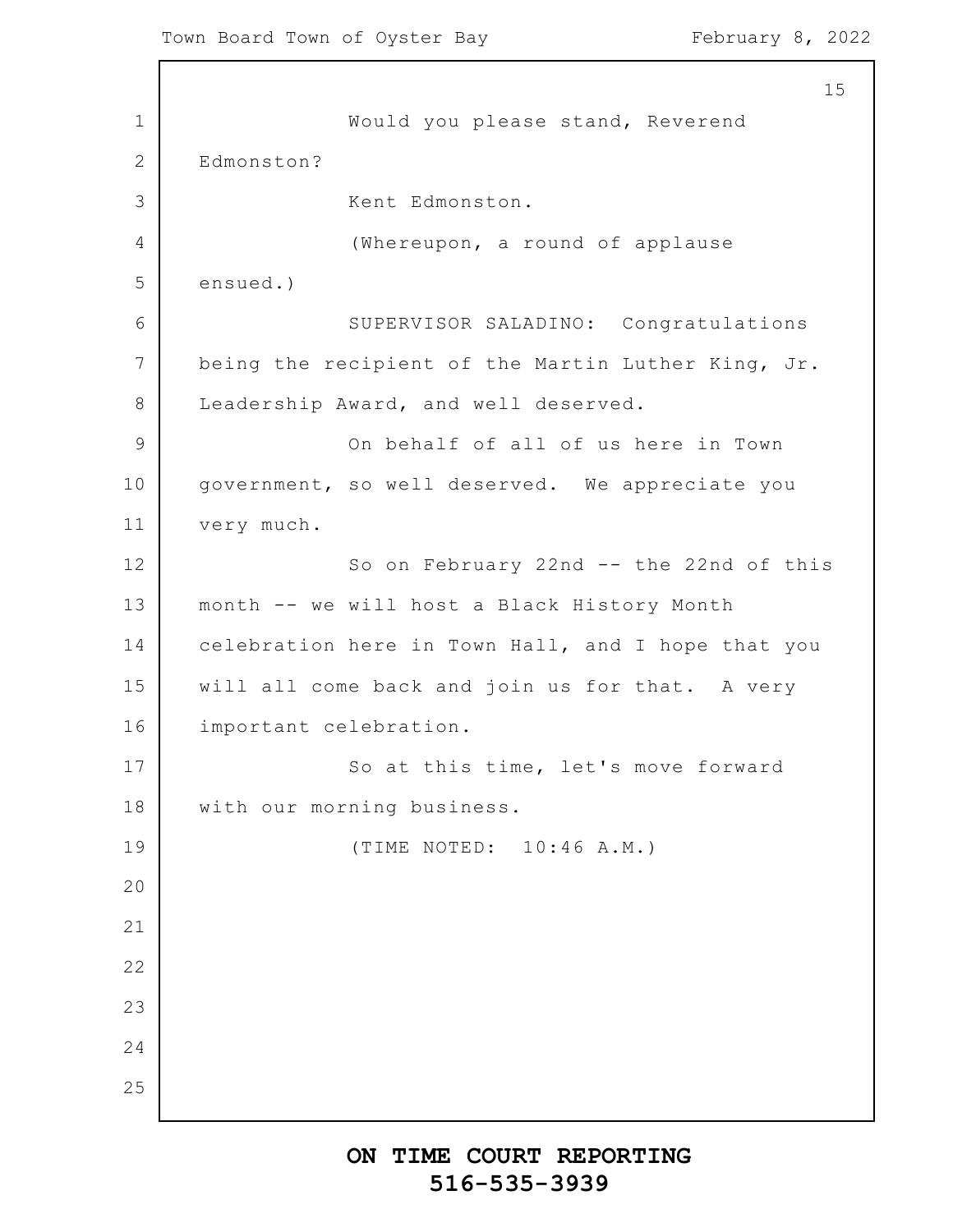1

TOWN BOARD TOWN OF OYSTER BAY REGULAR MEETING February 8, 2022 10:47 a.m.

#### **HEARING – Z-1-22**

To consider the application of A. Pironi & Son, Inc., d/b/a Pironi Homes, fee owner, for a Change of Zone and Revocation of Special Use Permit on premises at 1057 Jericho-Oyster Bay Road, East Norwich. (M.D. 12/28/21 #6).

**JOSEPH SALADINO RICHARD LaMARCA**

SUPERVISOR TOWN CLERK

P R E S E N T:

SUPERVISOR JOSEPH S. SALADINO COUNCILWOMAN MICHELE M. JOHNSON COUNCILMAN LOUIS B. IMBROTO COUNCILMAN THOMAS P. HAND COUNCILMAN STEVE L. LABRIOLA COUNCILWOMAN LAURA L. MAIER COUNCILWOMAN VICKI WALSH

A L S O P R E S E N T:

RICHARD LaMARCA, TOWN CLERK JEFFREY P. PRAVATO, RECEIVER OF TAXES

> Minutes of the meeting taken by:

> TRACIE A. CINQUEMANI Reporter/Notary Public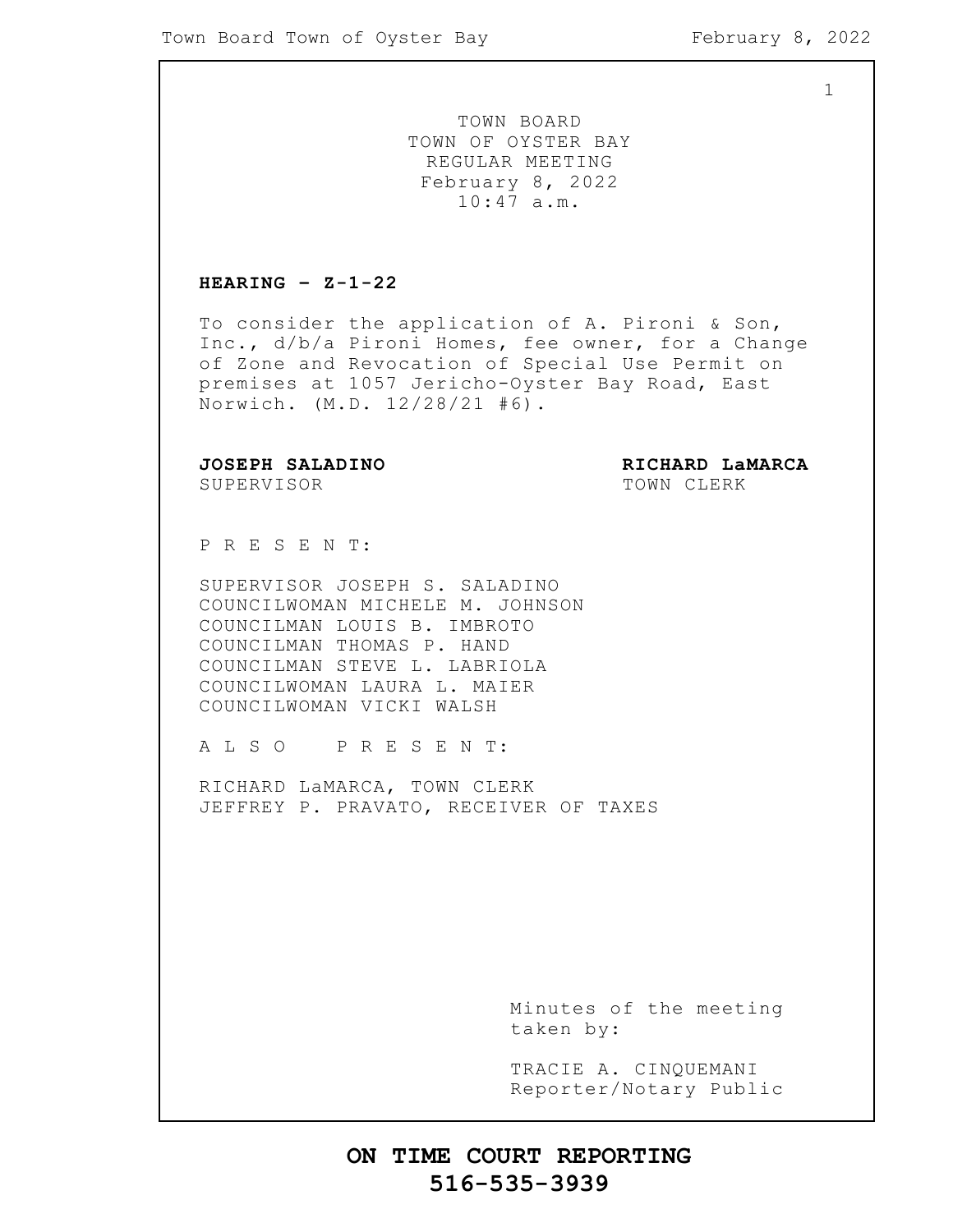$\mathsf{l}$ 

|             | 2                                                 |
|-------------|---------------------------------------------------|
| $\mathbf 1$ | SUPERVISOR SALADINO: Clerk LaMarca,               |
| 2           | would you please poll the Board?                  |
| 3           | MR. LaMARCA: Supervisor Saladino?                 |
| 4           | SUPERVISOR SALADINO: Present.                     |
| 5           | MR. LaMARCA: Councilwoman Johnson?                |
| 6           | COUNCILWOMAN JOHNSON: Present.                    |
| 7           | MR. LaMARCA: Councilman Imbroto?                  |
| 8           | COUNCILMAN IMBROTO: Here.                         |
| 9           | MR. LaMARCA: Councilman Hand?                     |
| 10          | COUNCILMAN HAND: Present.                         |
| 11          | MR. LaMARCA: Councilman Labriola?                 |
| 12          | COUNCILMAN LABRIOLA: Here.                        |
| 13          | MR. LaMARCA: Councilwoman Maier?                  |
| 14          | COUNCILWOMAN MAIER: Present.                      |
| 15          | MR. LaMARCA: Councilwoman Walsh?                  |
| 16          | COUNCILWOMAN WALSH: Present.                      |
| 17          | SUPERVISOR SALADINO: At this time,                |
| 18          | will you please call the first hearing?           |
| 19          | MR. LaMARCA: Today's first hearing is             |
| 20          | to consider the application of A. Pironi & Son,   |
| 21          | Inc., d/b/a Pironi Homes, fee owner, for a Change |
| 22          | of Zone and Revocation of Special Use Permit on   |
| 23          | premises at 1057 Jericho-Oyster Bay Road, East    |
| 24          | Norwich.                                          |
| 25          | MS. SIMONCIC: Good morning,                       |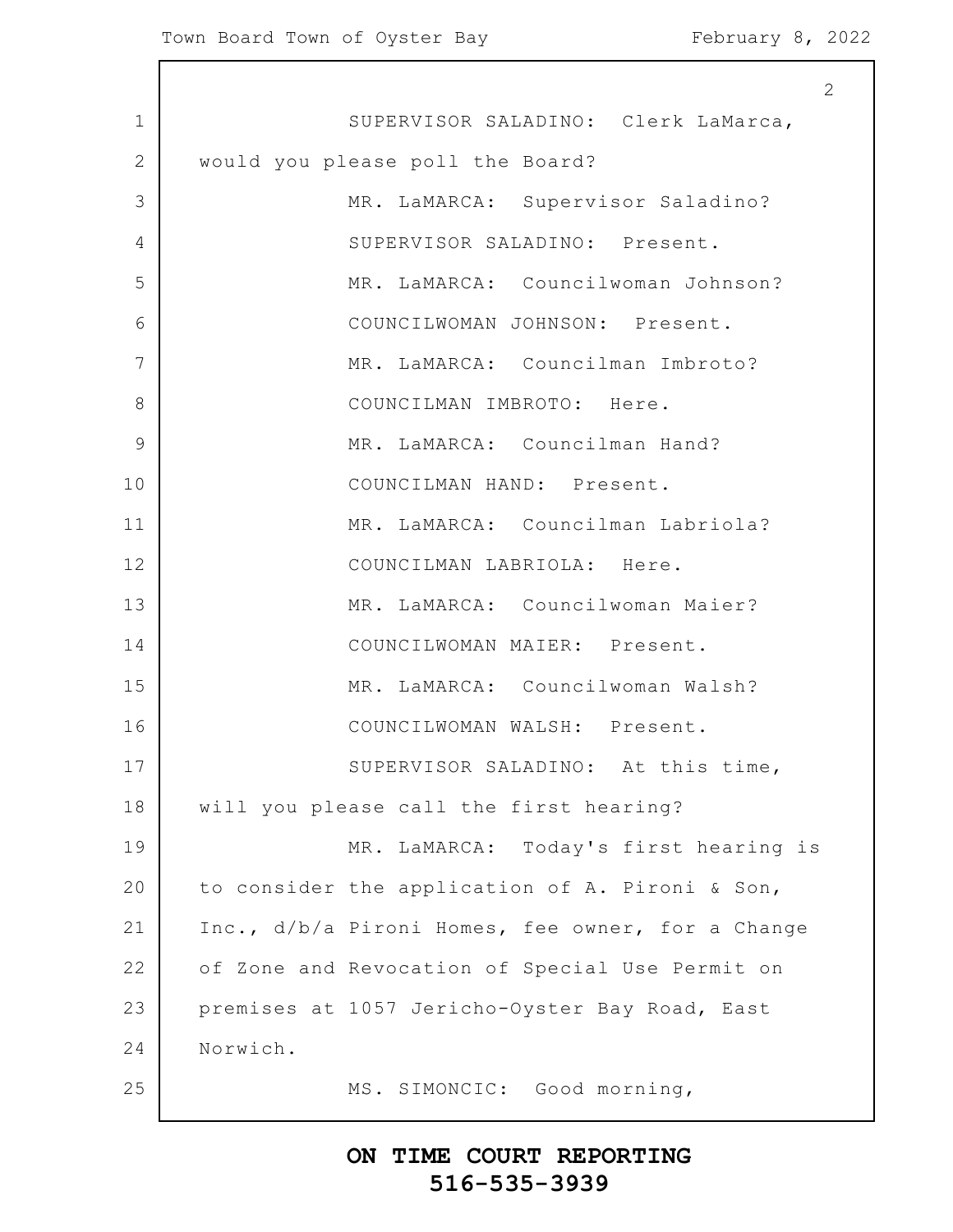1 2 3 4 5 6 7 8 9 10 11 12 13 14 15 16 17 18 19 20 21 22 23 24 25 3 Mr. Supervisor. SUPERVISOR SALADINO: Good morning. MS. SIMONCIC: Is this working (tapping microphone)? SUPERVISOR SALADINO: How about now? MS. SIMONCIC: Good morning? No. (Whereupon, technical difficulties with the podium microphone were corrected.) MS. SIMONCIC: Good morning, Supervisor Saladino, Members of the Town Board. My name is Judy Simoncic. I'm an attorney with the firm Forchelli Deegan Terrana with offices at 333 Earle Ovington Boulevard in Uniondale. I'm appearing on behalf of the applicant, A. Pironi & Son, Inc., d/b/a Pironi Homes. Before I begin with my presentation, I just want to submit to the Clerk some additional green cards that we had received after we submitted our Affidavit of Mailing. (Whereupon, Ms. Simoncic handed green cards to Town Clerk Richard LaMarca.) MS. SIMONCIC: With me today is Tom Dixon, he's a professional engineer with Nelson and Pope; Osman Barrie is our traffic engineer, also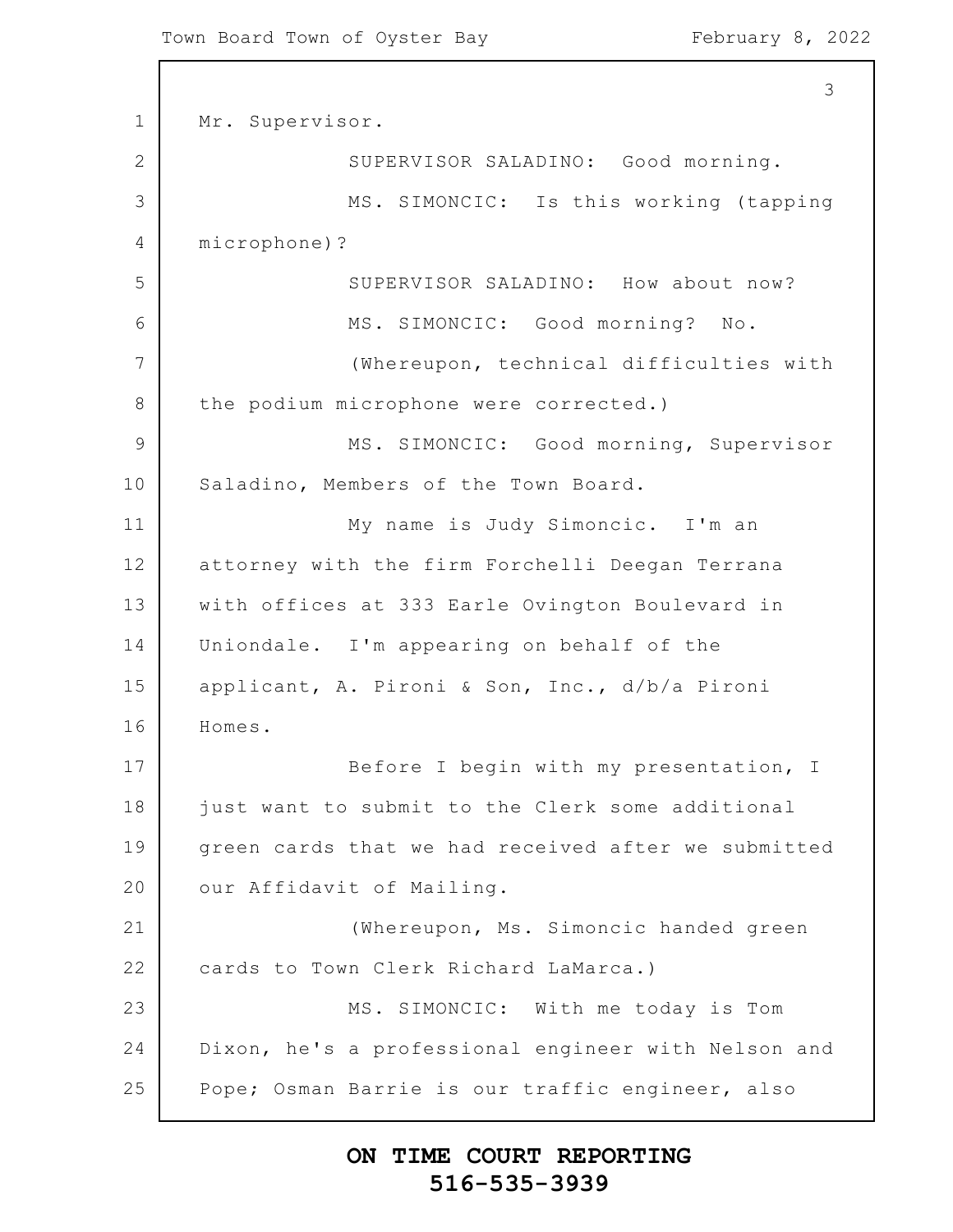|                | $\overline{4}$                                      |
|----------------|-----------------------------------------------------|
| $\mathbf 1$    | with Nelson and Pope; Scott Grupp, the architect    |
| 2              | that prepared the plans of the building that's      |
| 3              | before the Town Board today; and Anthony Basile, a  |
| 4              | Certified Real Estate Appraiser; and also Silvana   |
| 5              | and Paolo Pironi, owners of Pironi Home Real        |
| 6              | Estate. All of these individuals will be            |
| $\overline{7}$ | addressing the Board after my presentation at some  |
| 8              | point today.                                        |
| $\overline{9}$ | The premises is known as 1057 Jericho               |
| 10             | Turnpike-Oyster Bay Road, also known as Route 106,  |
| 11             | in East Norwich. It's located just south of the     |
| 12             | intersection of Northern Boulevard and Route 106 on |
| 13             | the east side of Route 106.                         |
| 14             | As the Board is familiar, this area                 |
| 15             | where the premises is located on 106 is a four-lane |
| 16             | major thoroughfare. The property contains           |
| 17             | approximately 14,589 square feet, which is .34      |
| 18             | acres. It has approximately 97 feet of frontage on  |
| 19             | Route 106 and is 101 feet south from the            |
| 20             | intersection of Northern Boulevard and Route 106,   |
| 21             | and it directly abuts the TD Bank, which is on the  |
| 22             | southeast corner of Northern Boulevard and Route    |
| 23             | 106.                                                |
| 24             | The premises is currently located in                |
| 25             | the R-10 Zoning District and is presently improved  |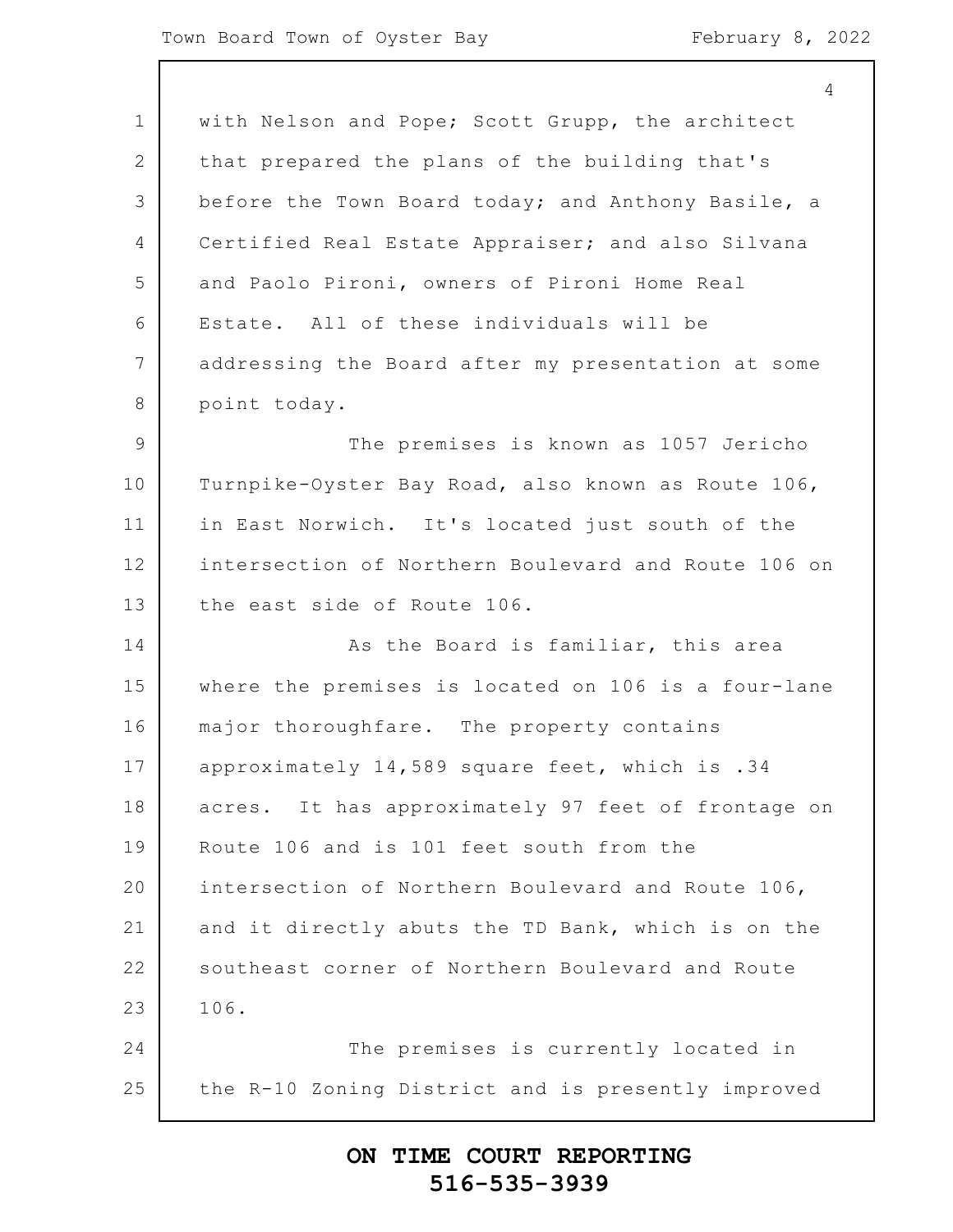1 2 3 4 5 6 7 8 9 10 11 12 13 14 15 16 17 18 19 20 21 22 23 24 25 5 with a one-story, framed dwelling with an accessory detached garage. A large portion of the property is currently paved with asphalt. Now, historically, this property has had a mix of office and residential uses. In 1956, the Town Board granted a Special Use Permit to erect and maintain an office building at this location. The 1956 Special Use Permit with those conditions is no longer applicable, so we are requesting it be removed in connection with today's Change of Zone request. Now, the application today seeks an amendment to the Zoning Map to change the zone of the property from R1-10 to General Business. The Change of Zone will permit development of the premises with a two-story office building to be occupied by the applicant, Pironi Homes. Now, just to give you a little bit about Pironi Homes. Pironi Homes is a family-owned and operated real estate company that specializes in developing new and luxury single-family homes throughout Nassau and Suffolk County. Pironi Homes has been responsible for constructing and developing a lot of pivotal residential developments in the Town of Oyster Bay.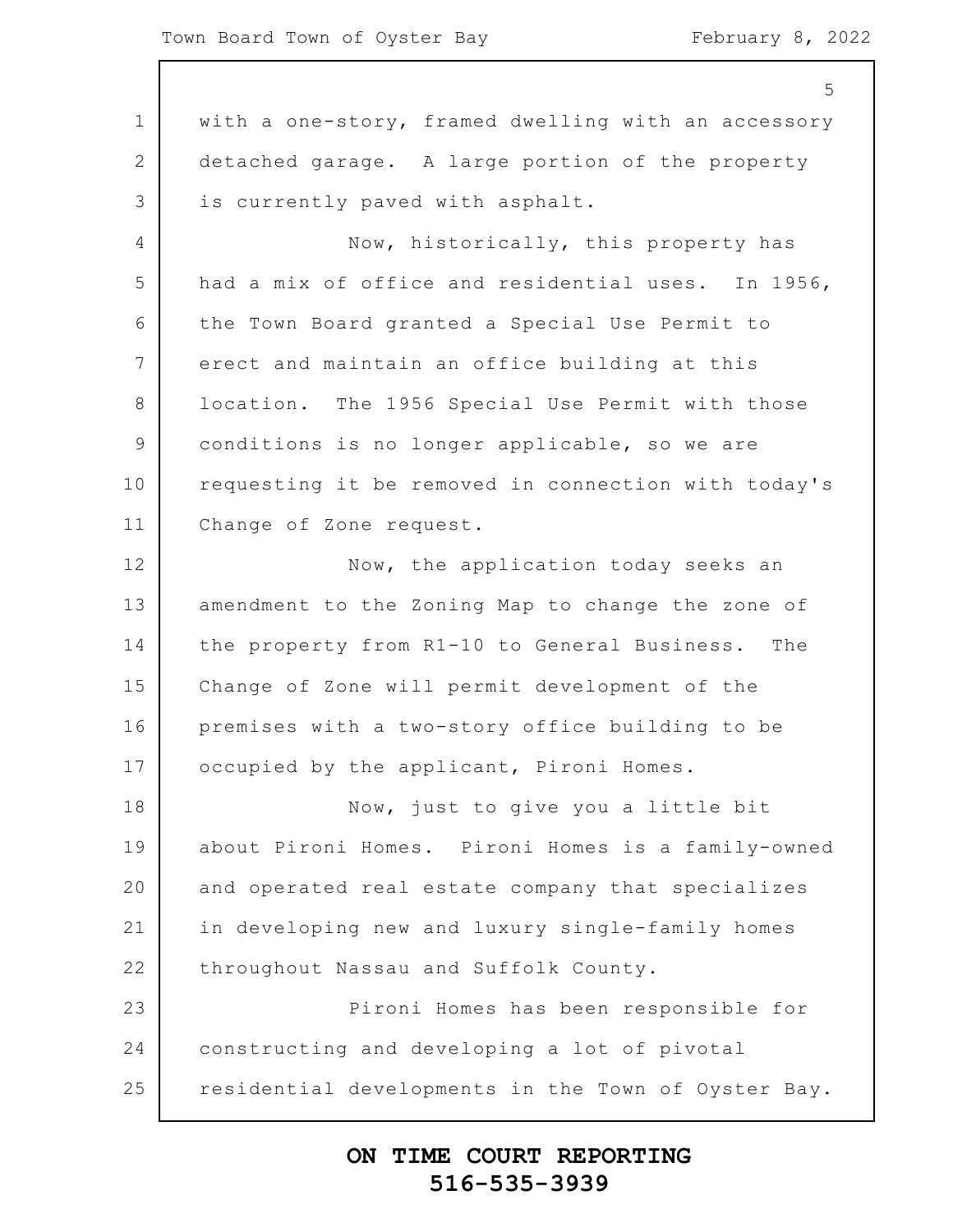1 2 3 4 5 6 7 8 9 10 11 12 13 14 15 16 17 18 19 20 21 22 23 24 25 6 They currently operate their office out of Franklin Square, and should the Town Board look favorably upon this application, the plan is to relocate this building. All of the principals of the Pironi Homes do live in the immediate area of the North Shore, and this, certainly, will be much more convenient for them to come to their office here in East Norwich as opposed to Franklin Square, and, additionally, many of their customers and their business is conducted in the North Shore area, throughout the Town, and the North Shore villages. Now, before I talk about the surrounding area, I have a series of photos that I'd like to submit to the Board, and there are enough packets for each Board member. (Whereupon, Ms. Simoncic handed materials to Town Clerk Richard LaMarca for distribution to the Board members.) MS. SIMONCIC: In the packet that is being handed up to the Board, there are four exhibits. The first exhibit is an aerial photo of the subject property and the surrounding area. The second exhibit is an aerial photo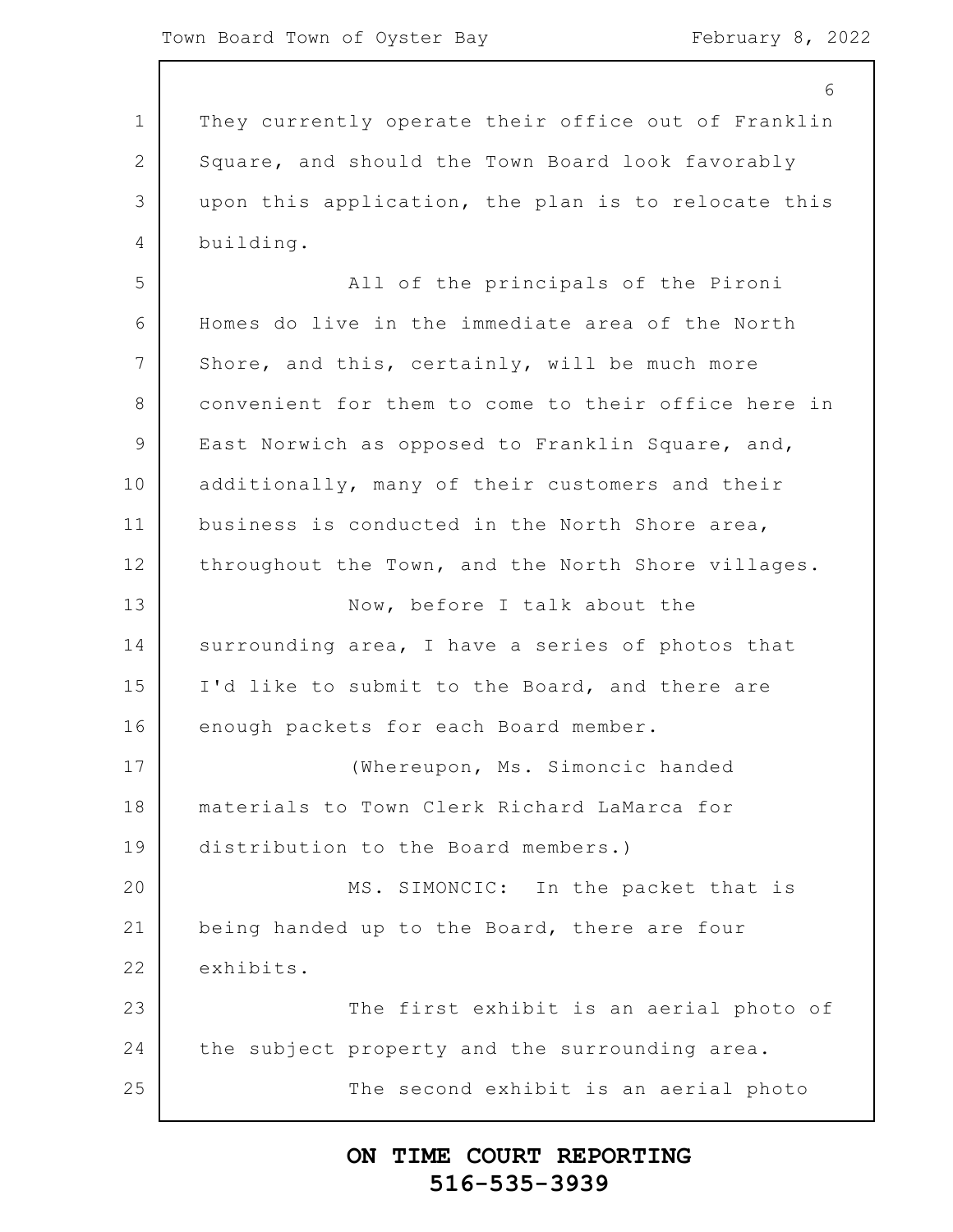1 2 3 4 5 6 7 8 9 10 11 12 13 14 15 16 17 18 19 20 21 22 23 24 25 7 with an overlay of all the Zoning Districts in the area. The third are photos of the surrounding property, which the real estate appraiser will also discuss later on. And the fourth are pictures of the subject premises. Now, if you look at Exhibit 1, the premises is within the four corners of the major intersection of Northern Boulevard and Route 106. There's only one property that separates the premises from Northern Boulevard, that's the TD Bank, which is zoned "GB," which is the Zoning District we're seeking to change to. TD Bank was built in 2010. It has two drive-thrus currently, and at its closest point, the driveway for the drive-thru is five feet from the northern property line of the subject premises. This property is the last lot in the Town of Oyster Bay before you hit the Village of Muttontown Zoning District. It is the divider between the Town of Oyster Bay and the Village of Muttontown. If you look at Exhibit 2, you'll see that all four corners of this major intersection --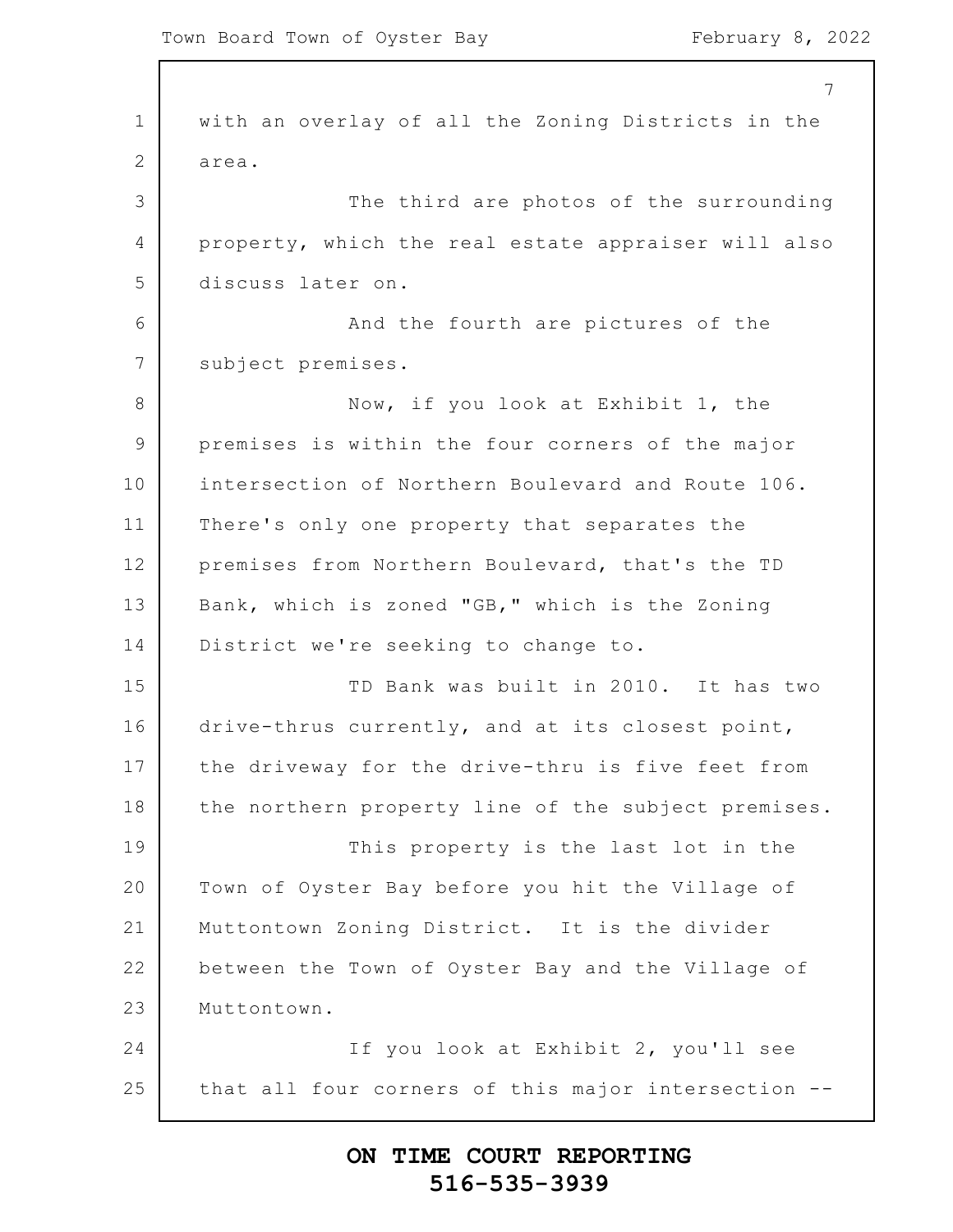|                | 8                                                   |
|----------------|-----------------------------------------------------|
| $\mathbf 1$    | and the exhibits are also on the board before you   |
| $\overline{2}$ | (indicating) -- you will see that all four corners  |
| 3              | of this major intersection are zoned business.      |
| 4              | All the corner properties, except for               |
| 5              | the northeast corner, which is vacant and owned by  |
| 6              | the State of New York, are used for various         |
| $\overline{7}$ | commercial uses. All of the corner properties --    |
| 8              | I'm sorry -- they are used for commercial uses.     |
| 9              | You have Rothman's Steakhouse on the northwest      |
| 10             | corner, you have Laffey Real Estate and Joe Bello   |
| 11             | Architects and other commercial users on the        |
| 12             | southwest corner, and, of course, you have TD Bank  |
| 13             | on the southeast corner.                            |
| 14             | Now, if you go directly west across the             |
| 15             | five-lane highway of 106, you have the Community    |
| 16             | Methodist Church, which is directly across from the |
| 17             | premises, and then, further south, you have the     |
| 18             | East Norwich Veterinary Clinic. Behind the church   |
| 19             | and the veterinary clinic are single-family homes.  |
| 20             | Those properties are all zoned R1-7.                |
| 21             | To the south, as I indicated, is the                |
| 22             | boundary of the Village of Muttontown.<br>Those     |
| 23             | properties are the RA-1 District, which is a        |
| 24             | one-acre requirement.                               |
| 25             | As you can see on the aerial, there are             |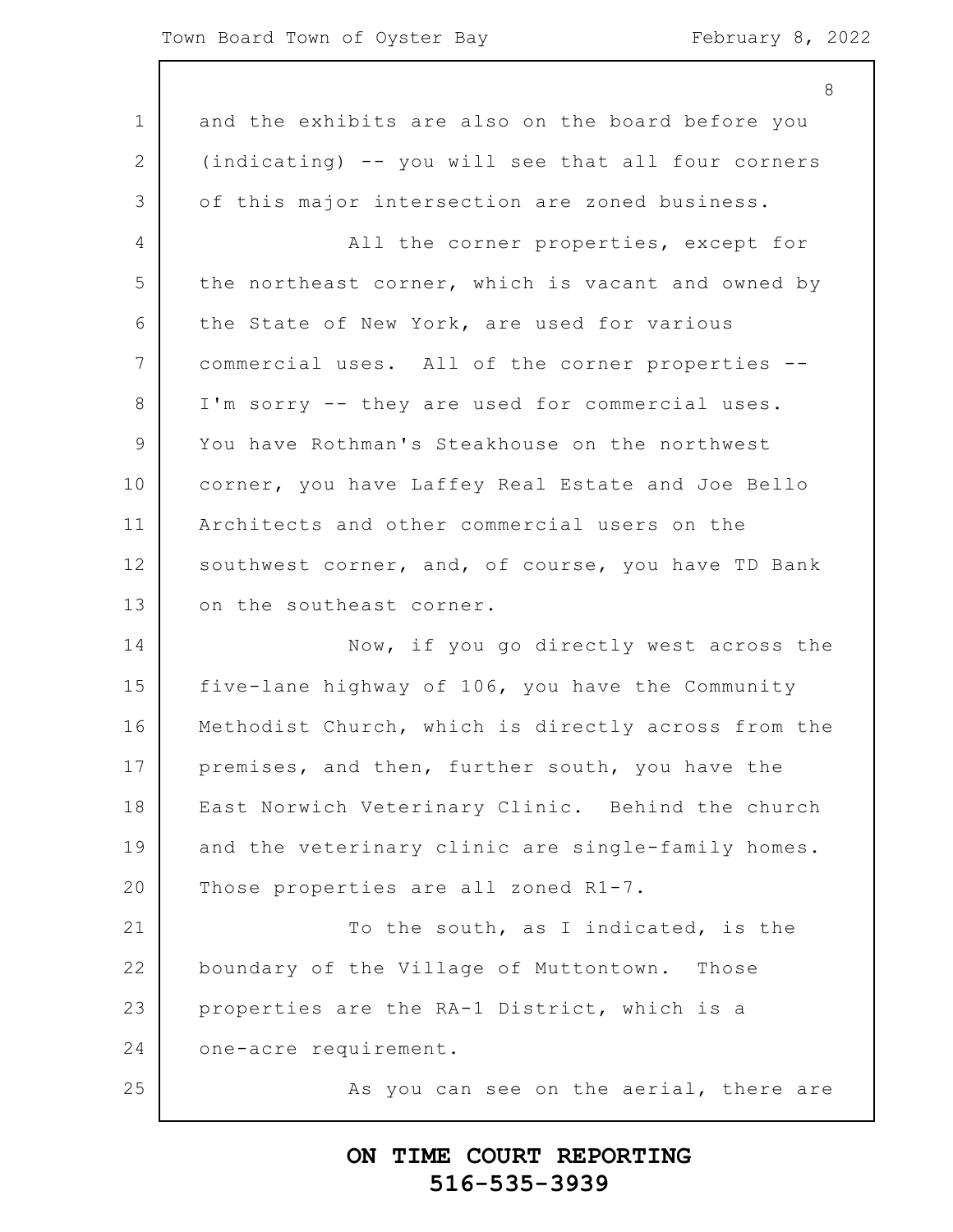1 2 3 4 5 6 7 8 9 10 11 12 13 14 15 16 17 18 19 20 21 22 23 24 25  $\mathsf{Q}$ no developed homes on any of those parcels, and the only developed portion of the parcel has an accessory tennis court on it, and that's all that is south of the property. And that tennis court, I would point out, is over 300 feet away from the subject premises. To the east of the premises, there are only two other parcels, and those are in the Town of Oyster Bay, and they are zoned R1-10, and they are improved with single-family dwellings, and further east, again, is the village division between the Town of Oyster Bay and the Village of Muttontown. Now, with all the current zoning uses being predominantly business, we believe the proposed rezoning to "GB" is the most appropriate zone for this property. There is really no demand to build a single-family dwelling on this property, and, clearly, the proposed office is in character with the surrounding properties, which you'll hear more about from our real estate expert. And if you look at the zoning map and the aerials, you'll see that this is really a good transition use for the property. You have TD Bank, which is a retail use on the corner with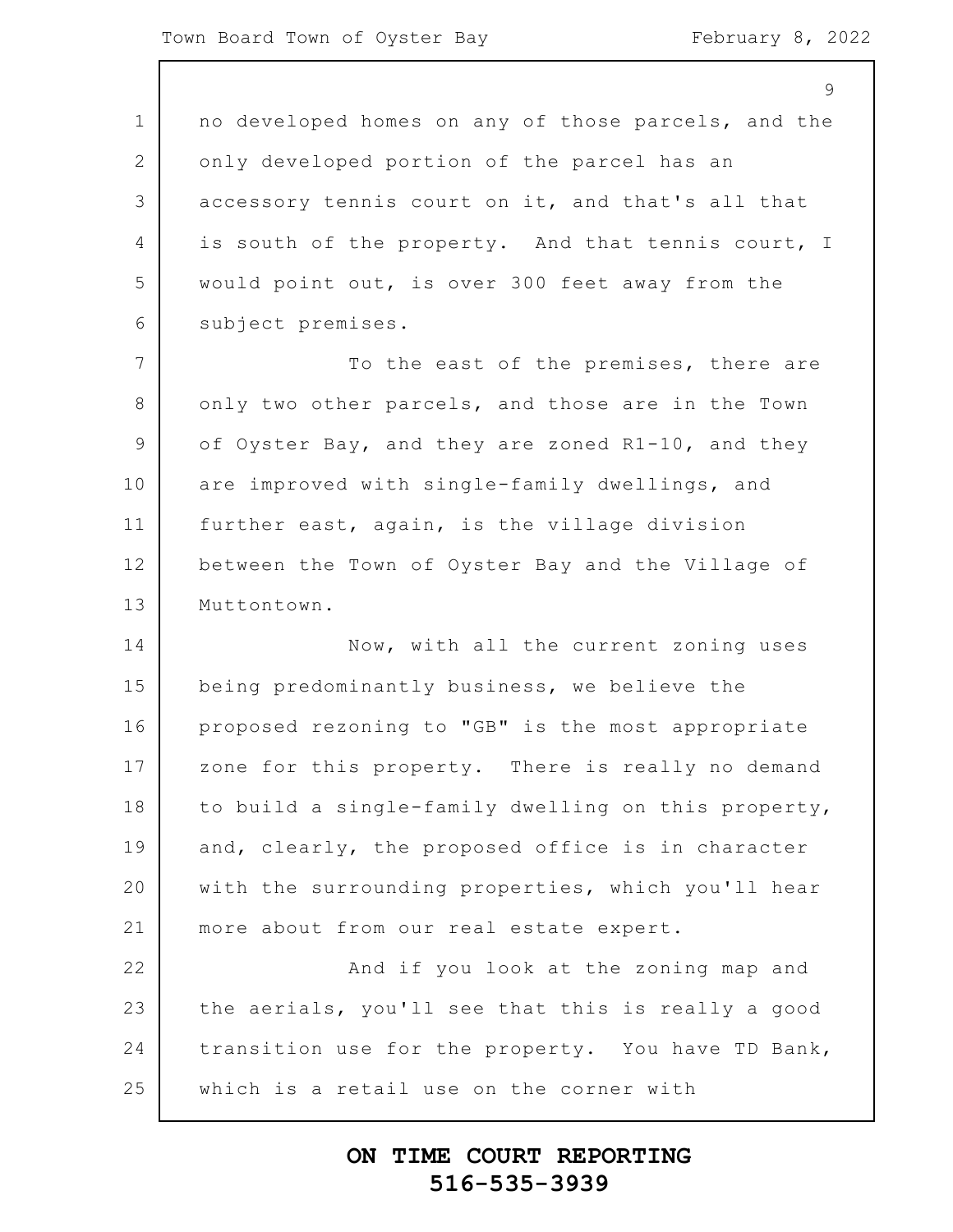1 2 3 4 5 6 7 8 9 10 11 12 13 14 15 16 17 18 19 20 21 22 23 24 25 10 drive-thrus with a lot of traffic, then you have an office use, which we'll be discussing more about what's going to occur in the building. It's a benign use. It's not going to generate a lot of traffic. And then you have the Village of Muttontown residential one-acre zoning. So it's a good transition between TD to a less intense office use to those residential properties. Now, as part of this application, the applicants also are seeking site plan approval. We're proposing to demolish all the existing structures on the property, and, in their place, we're going to construct a 4,922-square-foot, two-story office building with related site improvements. Now, with respect to the proposed building, it does comply with all of the dimensional requirements of the "GB" District. We meet or exceed all requirements with respect to setbacks, height of the building, and lot coverage. In the "GB" of note -- allows for 80 percent lot coverage, we're at 22.07 percent lot coverage -- and, finally, with respect to the dimensional requirements, the premises will provide 21 parking spaces with one handicapped space and a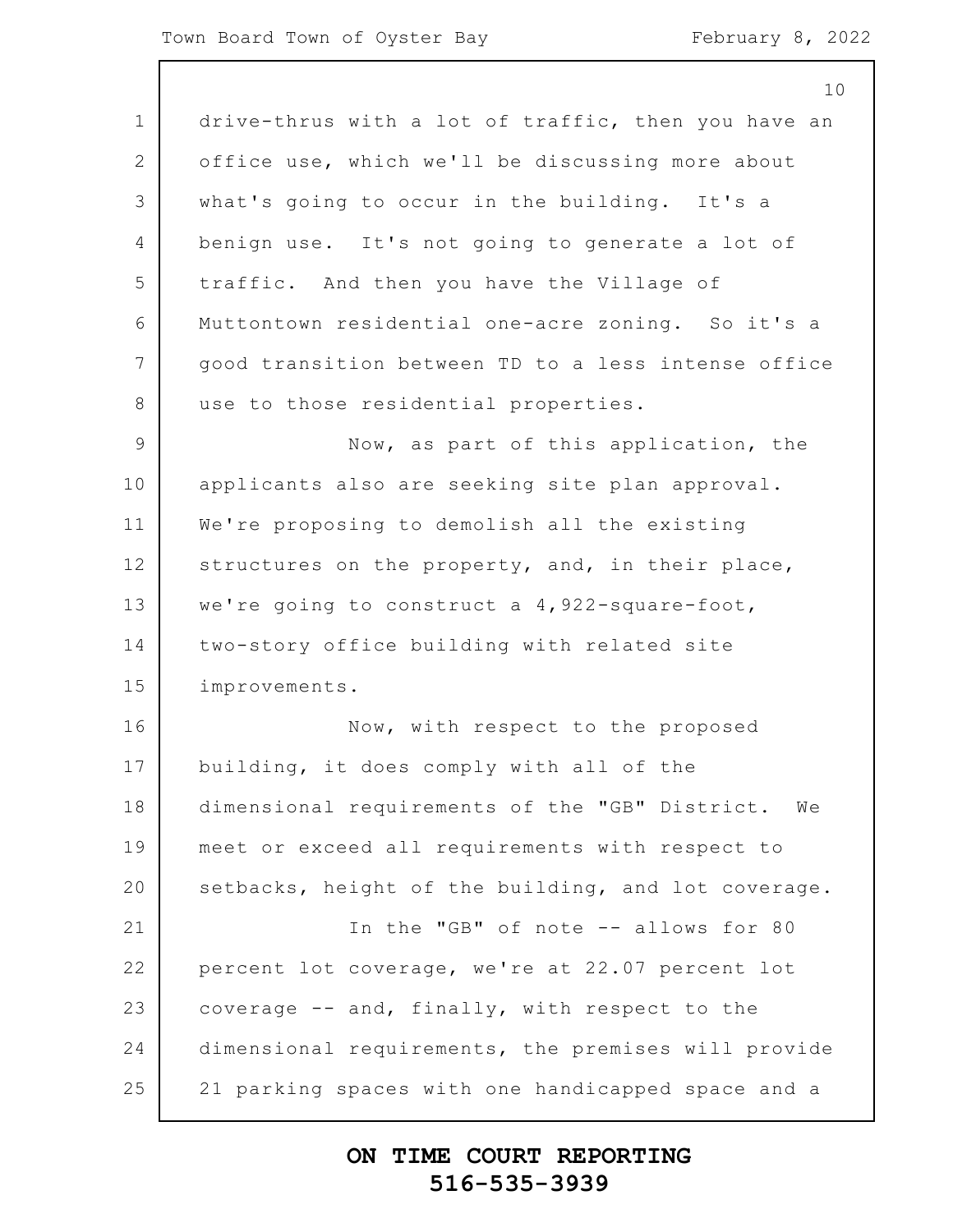1 2 3 4 5 6 7 8 9 10 11 12 13 14 15 16 17 18 19 20 21 22 23 24 25 11 loading space. And at the Town's requirements of one per 200 for an office building, we fully comply with the parking requirements. At this point, I would like to have Tom Dixon of Nelson & Pope address the Board and talk about the site plan and talk about the layout configuration and all the new features for this property. MR. DIXON: Good morning, Mr. Supervisor, Members of the Board. For the record, my name is Tom Dixon. I'm a partner with Nelson & Pope with offices located at 70 Maxess Road in Melville, New York. I'm here this morning representing Pironi Homes for their application for a new office building located at 1057 Jericho-Oyster Bay Road in East Norwich. The proposed site is a two-story office building with associated parking. There are twenty-one parking stalls proposed on the site; eleven of the stalls are proposed along the south property line, five of the stalls are located in the rear along the east property line, and the remaining five stalls are located beneath the building. The accessible stall is also located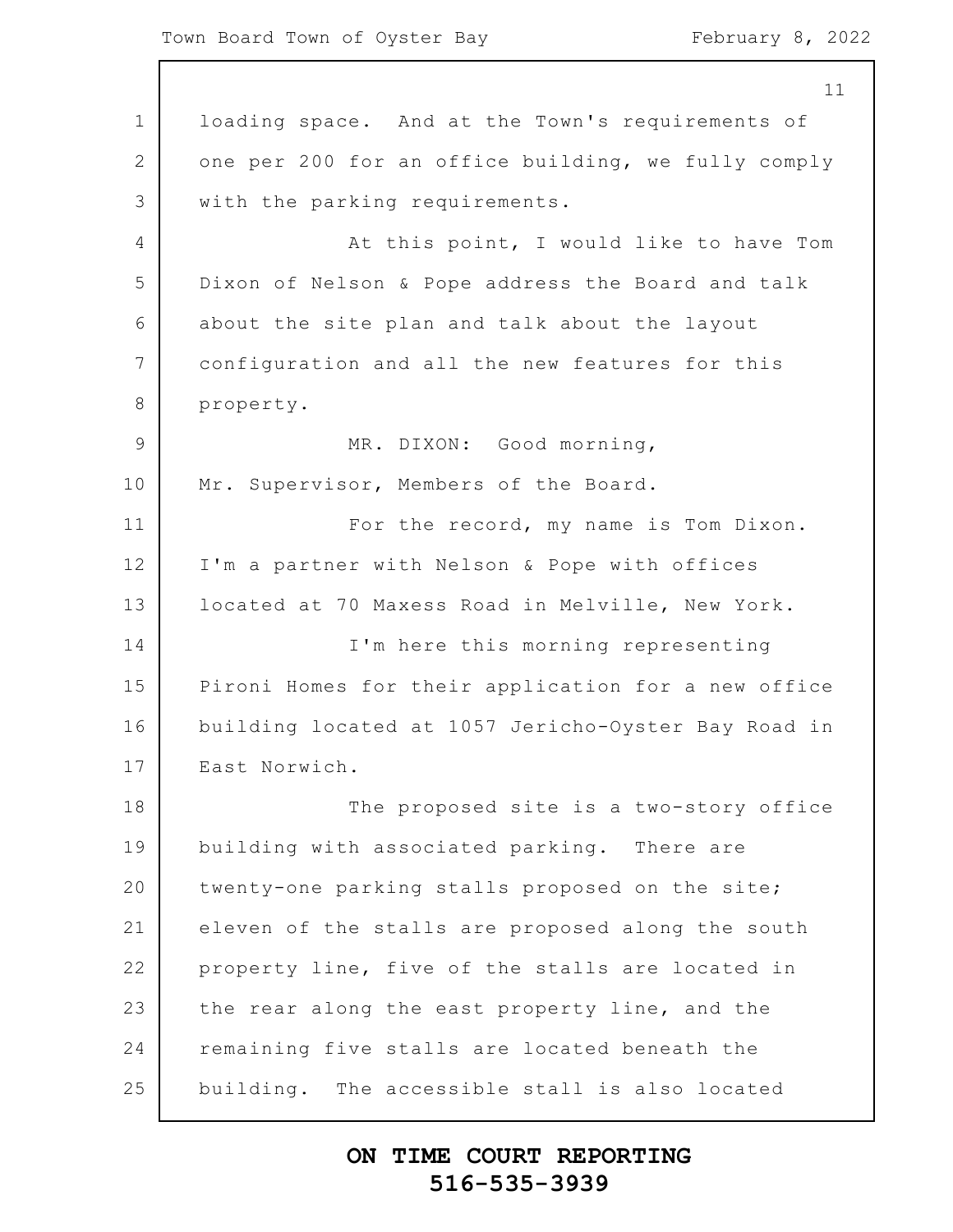1 2 3 4 5 6 7 8 9 10 11 12 13 14 15 16 17 18 19 20 21 22 23 24 25 beneath the building. There is one proposed loading zone, and that's located behind the building on the east side. Vehicular access is proposed from Jericho-Oyster Bay Road. This is a State roadway. The proposal is for a right-in/right-out only entrance. We did submit an application to the DOT, and we received approval, and a highway work permit has been issued by the DOT. Pedestrian access to this site is provided from walkways located along the south side of the building, and those continue along the front and out to Jericho-Oyster Bay Road to the public way. This will provide safe pedestrian access for clients and patrons entering from Jericho-Oyster Bay Road. The parking lot will be beautifully landscaped with a mixture of trees and shrubs. There is a large, mature 30-inch oak tree at the southwest corner of the property that will remain. Along the southeast and a portion of the northern property line, this will be heavily buffered with six- to eight-foot evergreens. Those will consist of eastern white pine, red cedar, American hollies. There will also be proposed shrubs along the

#### **ON TIME COURT REPORTING 516-535-3939**

12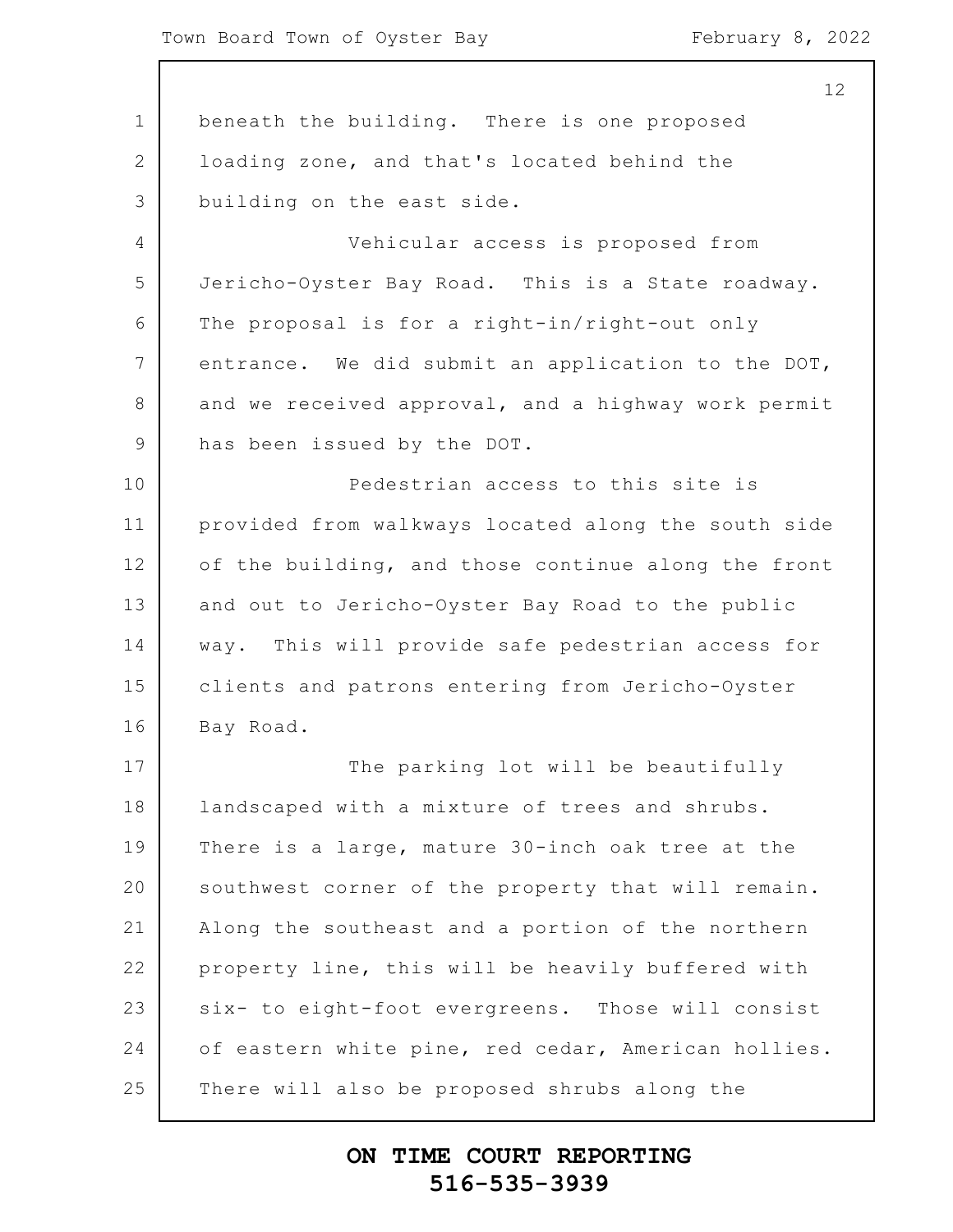1 2 3 4 5 6 7 8 9 10 11 12 13 14 15 16 17 18 19 20 21 22 23 24 25 building foundation as well. All landscaped areas will be provided with irrigation, and there is also fencing proposed along the south and east property line for additional buffering. There is a refuse enclosure proposed. It is fully enclosed and gated. That's located behind the building on the east side. There is a grade change on the property. This site is located approximately five feet lower than the TD Bank, so this provides some additional buffering to the TD Bank and from the adjoining properties. Decorative site lighting is provided. The lighting will be energy-efficient LED lighting, all dark-sky compliant and shielded to prevent any illumination onto the adjoining roadways and properties. There is public water available to service the development. The site is located in the Jericho Water District, and there's an existing main on Jericho-Oyster Bay Road to provide that service. There is also electric and natural gas readily available to service the development. Public sewers are not available in this

## **ON TIME COURT REPORTING 516-535-3939**

13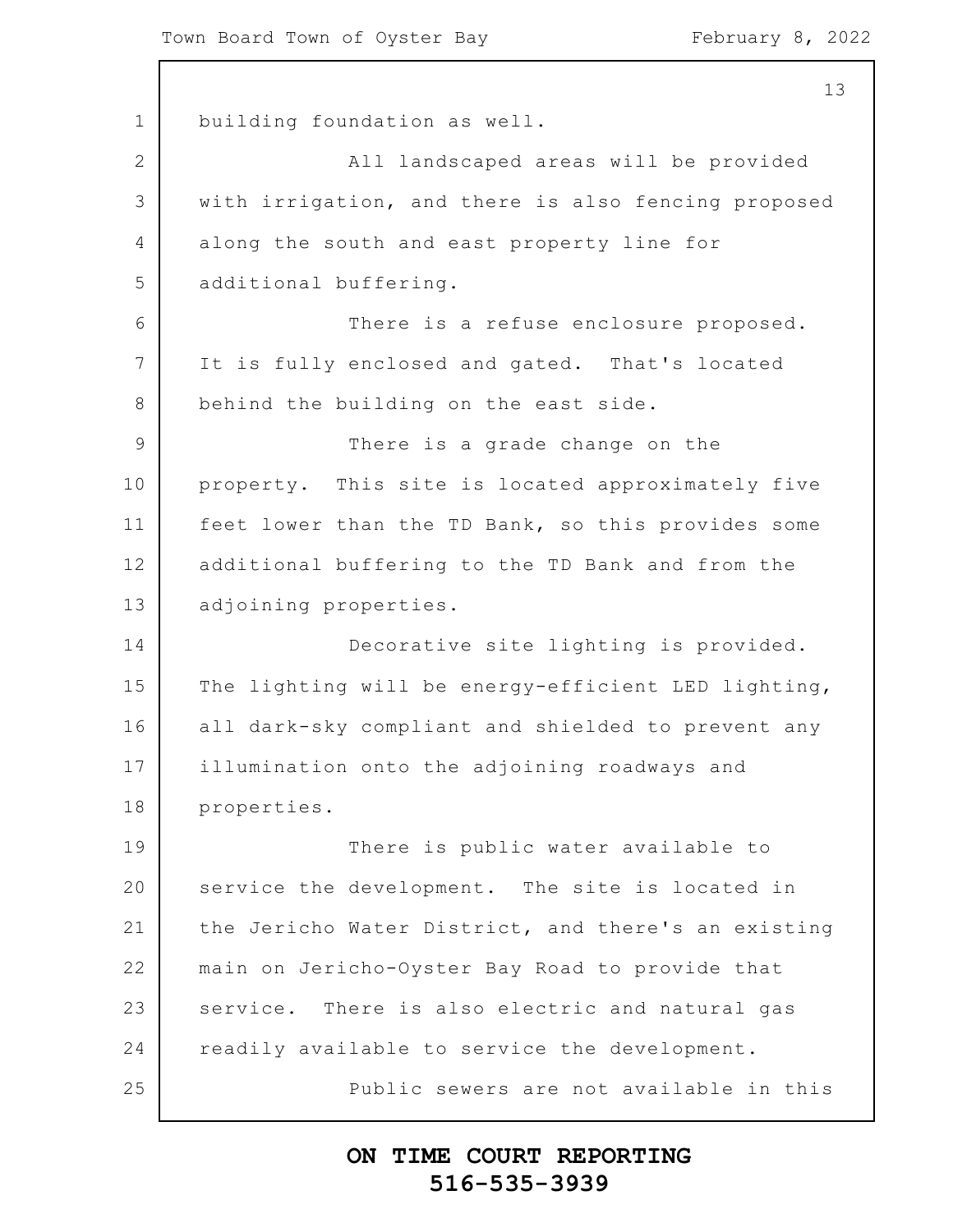$\overline{\phantom{a}}$ 

| 14                                                 |
|----------------------------------------------------|
| area; therefore, we're proposing an on-site        |
| sanitary disposal system.                          |
| This property is located in a special              |
| groundwater protection area, and it's subject to   |
| Article X of the Nassau County Public Health       |
| Ordinance.                                         |
| We did make application to Nassau                  |
| County Department of Health, and a waiver was      |
| granted for a maximum allowable discharge on the   |
| site, and that was issued on August 20, 2019, by   |
| the Department of Health.                          |
| All stormwater will be contained                   |
| on-site. There will be no runoff to adjacent       |
| properties or roadways. The system consists of a   |
| series of inlets in the parking lot, underground   |
| dry wells for storage of the stormwater, and all   |
| the building roof runoff will be piped and         |
| contained in this system.                          |
| This property is located in the Town               |
| Aquifer Protection Overlay District. The proposed  |
| disturbance of natural vegetation and lot coverage |
| fully complies with the requirements.              |
| We are proposing a rain harvesting                 |
| system on this site, and this will reuse rainwater |
| from the roof to provide irrigation for our        |
|                                                    |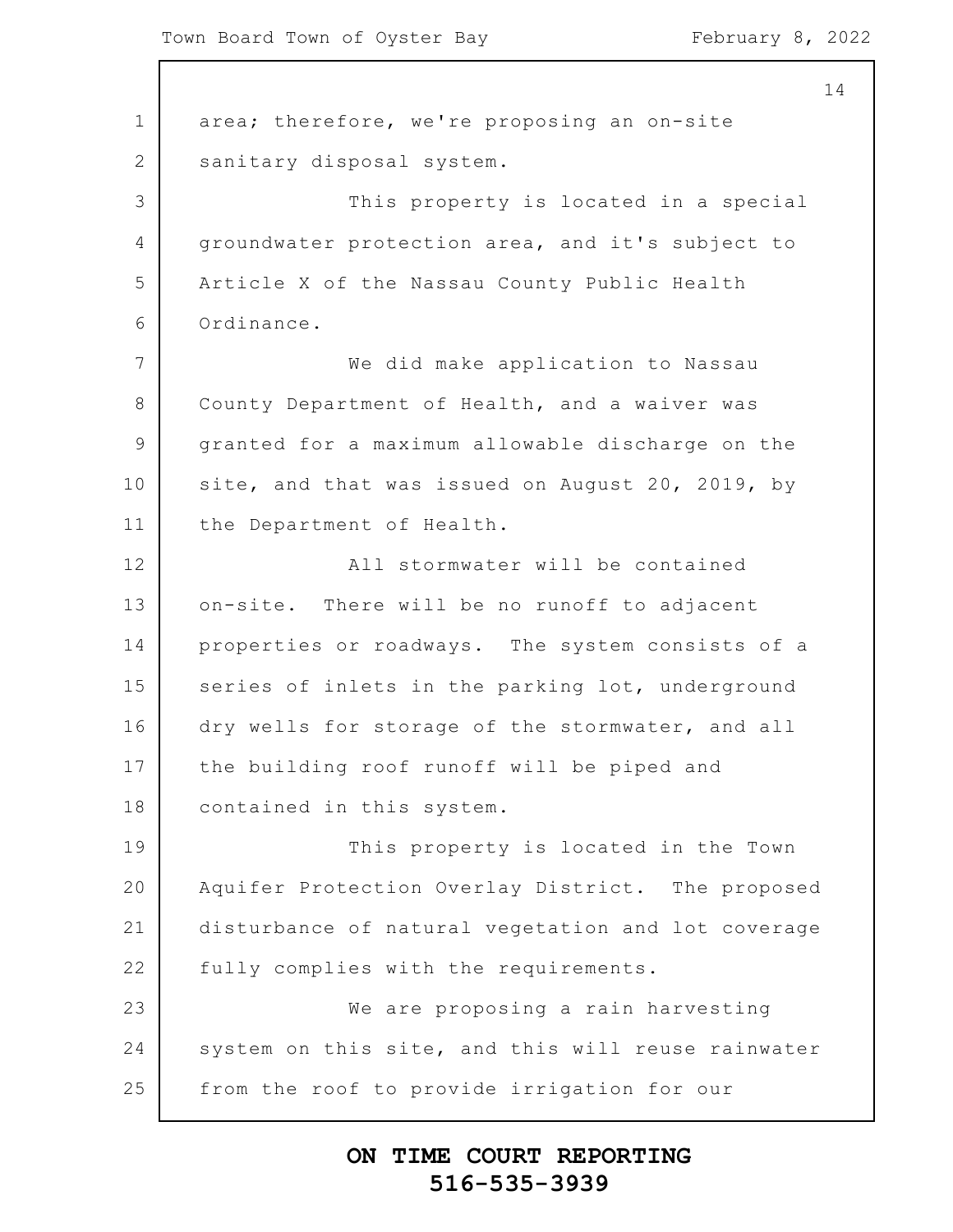1 2 3 4 5 6 7 8 9 10 11 12 13 14 15 16 17 18 19 20 21 22 23 24 25 15 landscaped areas on the site. And we're also proposing a drip irrigation and drought tolerant species, and that will help to reduce the amount of irrigation and water required. Inside the building, low-flow toilets and sink fixtures are also proposed to further reduce water demand. The walks on-site are also permeable paver walks, and this reduces the amount of stormwater runoff from the property. During construction, sediment erosion control will be implemented; silt fencing, stabilized construction entrance, and inlet protection. In summary, all site improvements would be constructed in accordance with the Town of Oyster Bay Department of Planning and Development specifications and details. And that would conclude my presentation. I would be happy to answer any questions the Board may have at this time or at the end of the presentation. COUNCILWOMAN MAIER: I have a quick question. MR. DIXON: Yes. COUNCILWOMAN MAIER: May I ask what the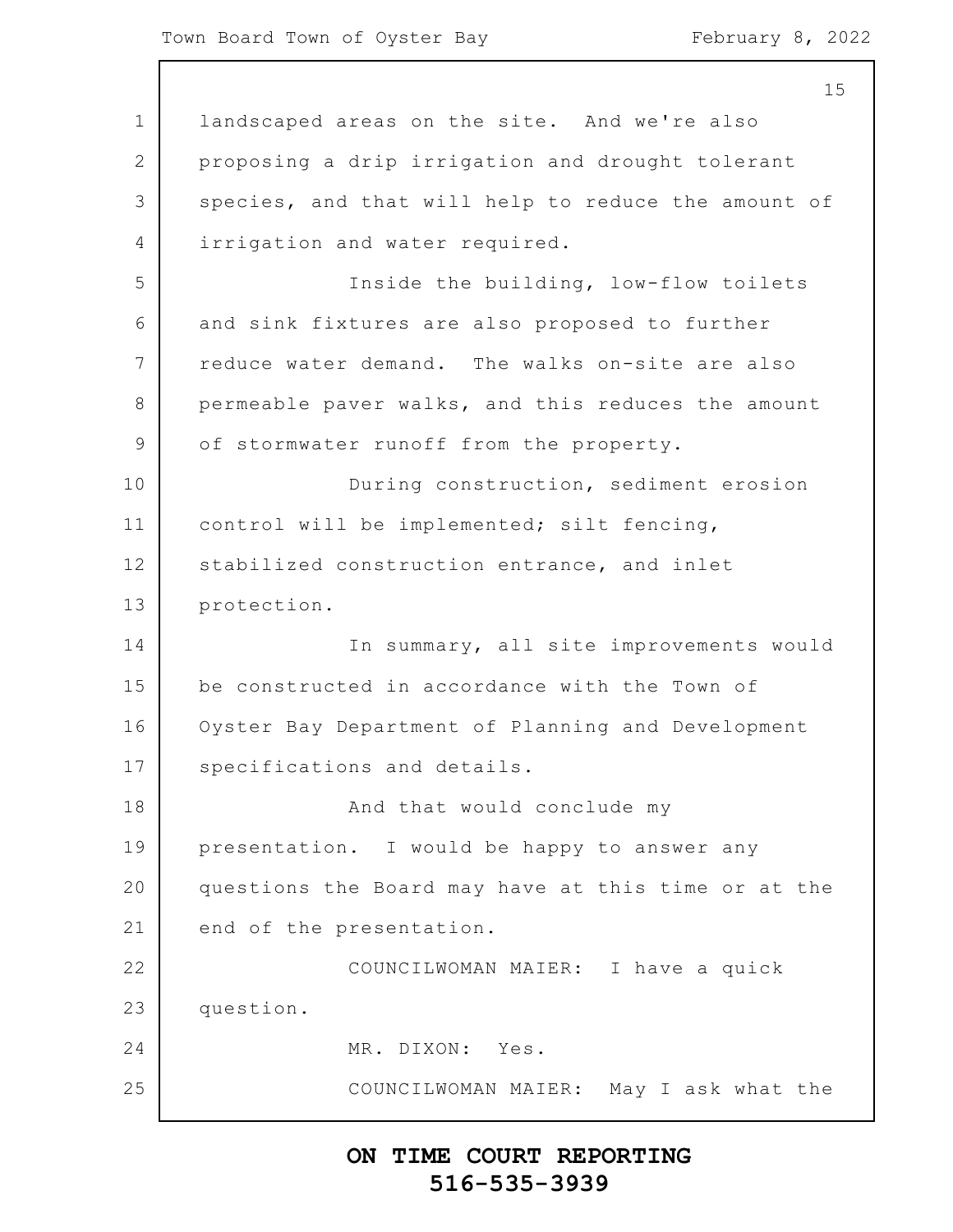1 2 3 4 5 6 7 8 9 10 11 12 13 14 15 16 17 18 19 20 21 22 23 24 25 16 parcel is to the rear of the subject property? Is that a home on the east side? MS. SIMONCIC: Yes. There is a home on a separate parcel. The applicant does own that property. It's a rental and the intent after -- if the Board approves this application -- is to demolish that house and develop it in accordance with the zoning -- the current Residential Zoning -- because that property is appropriate for residential use. COUNCILWOMAN MAIER: And that would be under a separate application? MS. SIMONCIC: Separate application. COUNCILWOMAN MAIER: Thank you. SUPERVISOR SALADINO: Are there any other questions? COUNCILWOMAN WALSH: I do. SUPERVISOR SALADINO: Yes. COUNCILWOMAN WALSH: I do have a question. Only because I live a few blocks away and I'm trying to figure out -- so the only way to come out would be -- which is a good thing, I guess, would be the right lane, which is the turning lane towards TD; is that right? MS. SIMONCIC: Yes.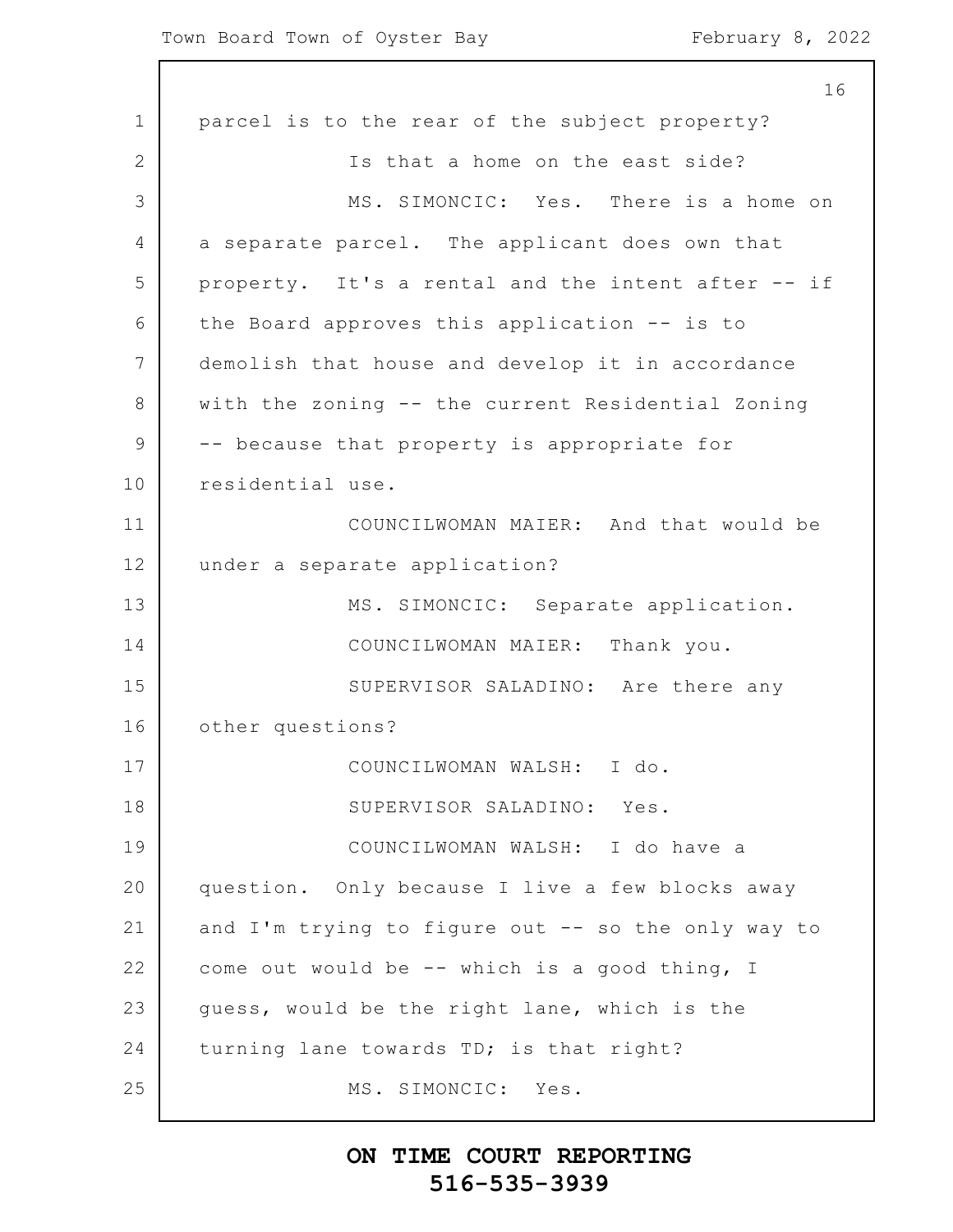$\mathsf{l}$ 

| 17                                                  |
|-----------------------------------------------------|
| COUNCILWOMAN WALSH: So if somebody                  |
| needs to go south, they're going to make the right  |
| and come around Northern Boulevard and make a       |
| U-turn?                                             |
| Like, when you come out, there's three              |
| lanes there and the right lane, Paolo, that's the   |
| turning lane.                                       |
| Is that the only lane this is going to              |
| come out onto?                                      |
| MR. PIRONI: Yes. We're only going                   |
| into the -- right into the right lane and then      |
| you'd have to go around Northern Boulevard or 106.  |
| COUNCILWOMAN WALSH: Perfect. Okay.                  |
| Right. Okay. Thank you.                             |
| MS. SIMONCIC: We also -- we have a                  |
| traffic engineer, who I was just going to bring up  |
| to address the Board, so he can answer any of your  |
| questions regarding traffic and circulation on-site |
| and off-site, and I think we should do that.        |
| COUNCILWOMAN WALSH: Thank you.                      |
| SUPERVISOR SALADINO: Counselor, before              |
| we begin, just one question I have.                 |
| Is that an artist's conception -- a                 |
| conceptual drawing of what it might look like, or   |
| is that the actual proposed building in terms of    |
|                                                     |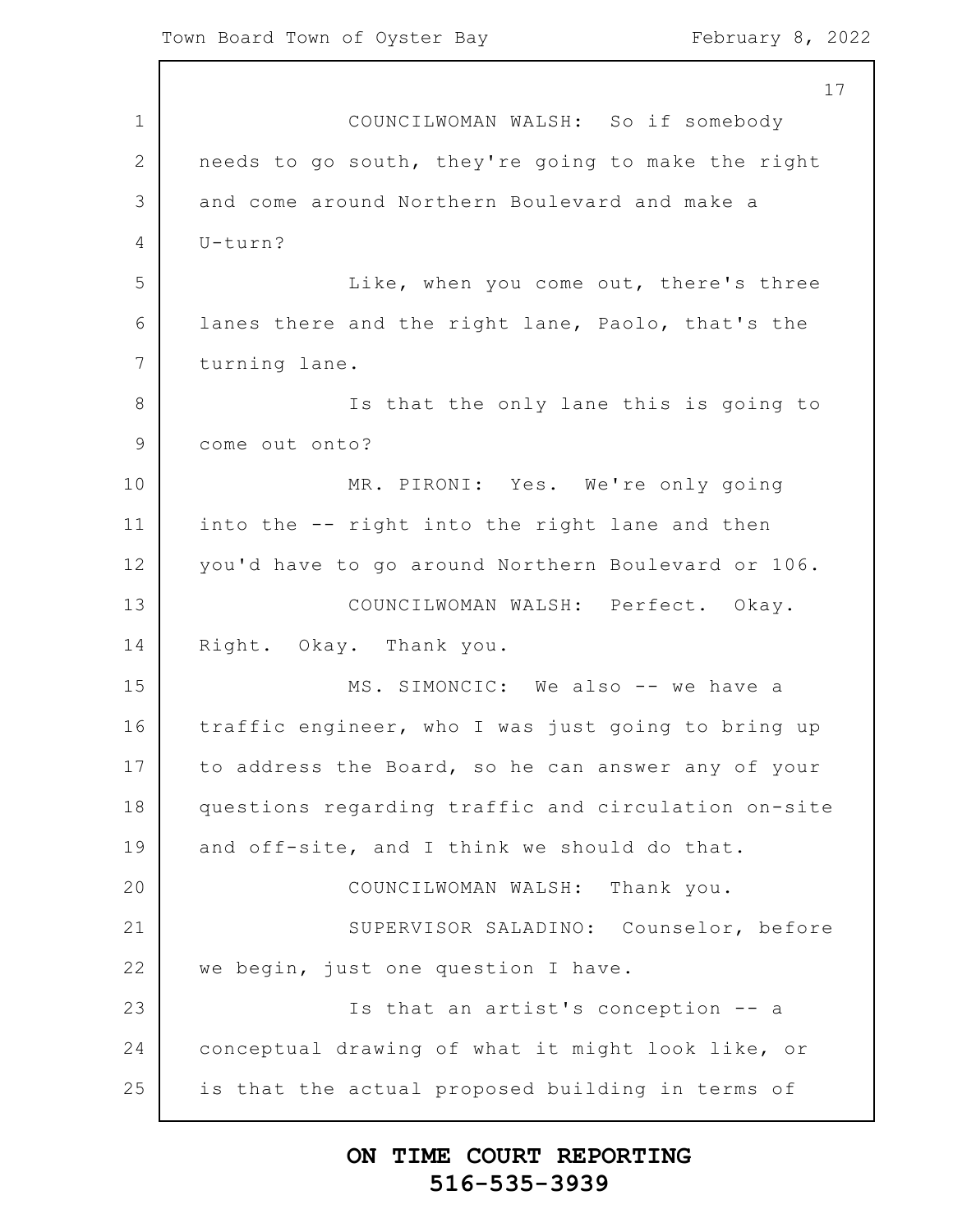1 2 3 4 5 6 7 8 9 10 11 12 13 14 15 16 17 18 19 20 21 22 23 24 25 18 the finishes, the types of windows? Is that what it will look like, or is that a conception? MS. SIMONCIC: The configuration of the building is what it will look like, but the materials and the look of it we're not necessarily married to that, so if the Board has any concerns or input on that, we're welcome to that, but that's generally what we intend to build. SUPERVISOR SALADINO: Thank you. MS. SIMONCIC: At this time, I'd like to have Osman Barrie. Osman is a traffic engineer with Nelson & Pope. He's been a traffic engineer for over twenty years. He's appeared before this Board before, and I would ask this Board to recognize him as a traffic expert in this field. SUPERVISOR SALADINO: Good morning, sir. MR. BARRIE: Good morning. Good morning, Supervisor and Council members. My name is Osman Barrie, O-S-M-A-N, B-A-R-R-I-E, with the firm Nelson & Pope, with offices at 70 Maxess Road in Melville. The firm Nelson & Pope was retained to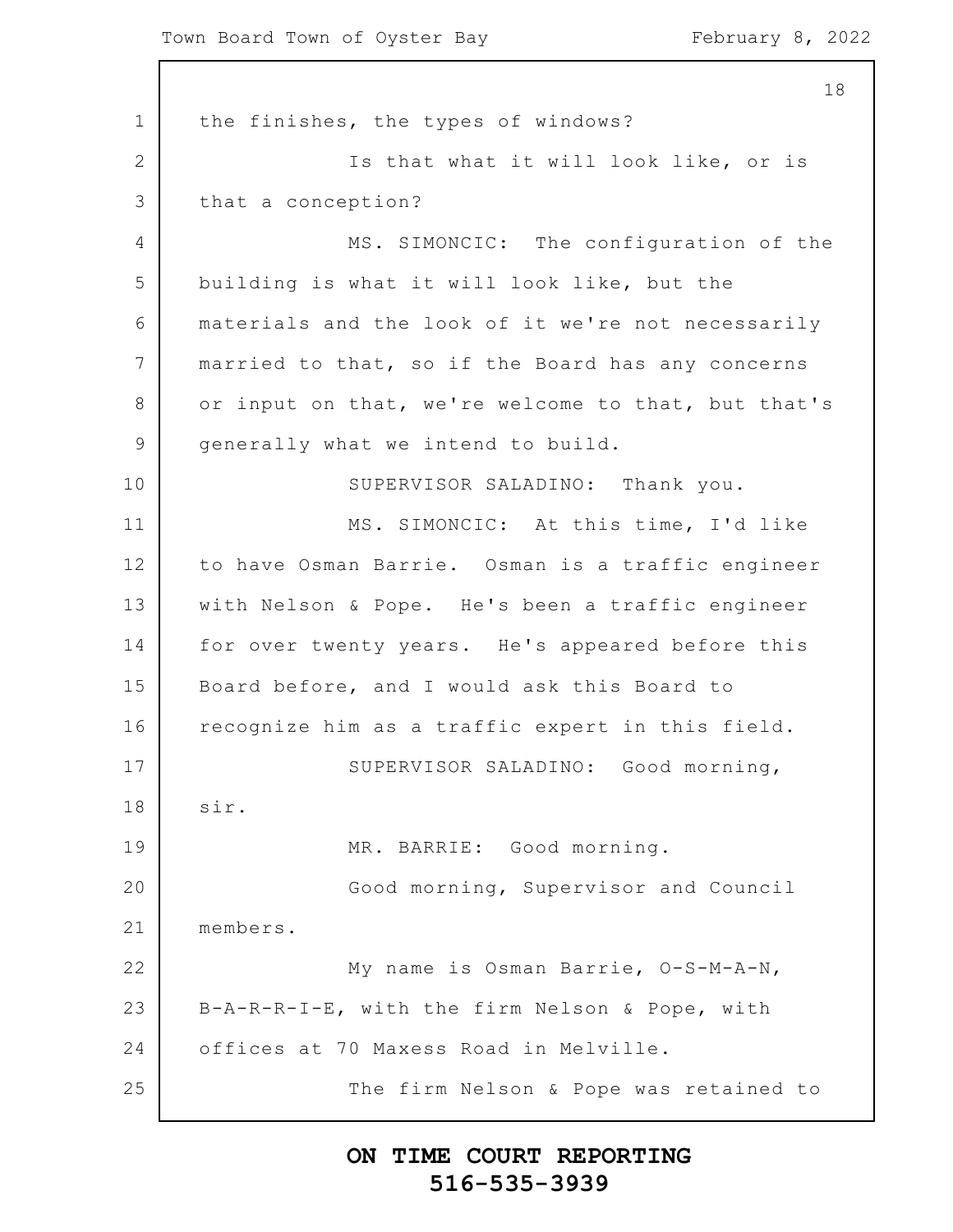1 2 3 4 5 6 7 8 9 10 11 12 13 14 15 16 17 18 19 20 21 22 23 24 25 19 conduct a traffic assessment for the proposed 4,922-square-feet office building located on the east side of Jericho-Oyster Bay Road in the Hamlet of East Norwich, New York. The purpose of the study was to conduct a traffic assessment to determine any traffic or transportation issues as it would affect the proposed project. To do that, we estimated the amount of trips that would be generated by this project using the Institute of Transportation Engineers Trip Generation Manual, called ITE. Based on ITE, the proposed building would generate nine trips during the a.m. peak hours and 12 trips during the p.m. peak hours. The highest peak of 12 trips would represent one vehicle every five minutes. An average of one vehicle every five minutes will not be noticeable on the roadways and will not create any significant traffic issues. It should also be noted that based on the New York State Department of Environmental Conservation, a new project that generates fewer than a hundred trips per day -- peak hour, per day -- will not result in any significant increase in traffic; hence, we don't need a traffic study.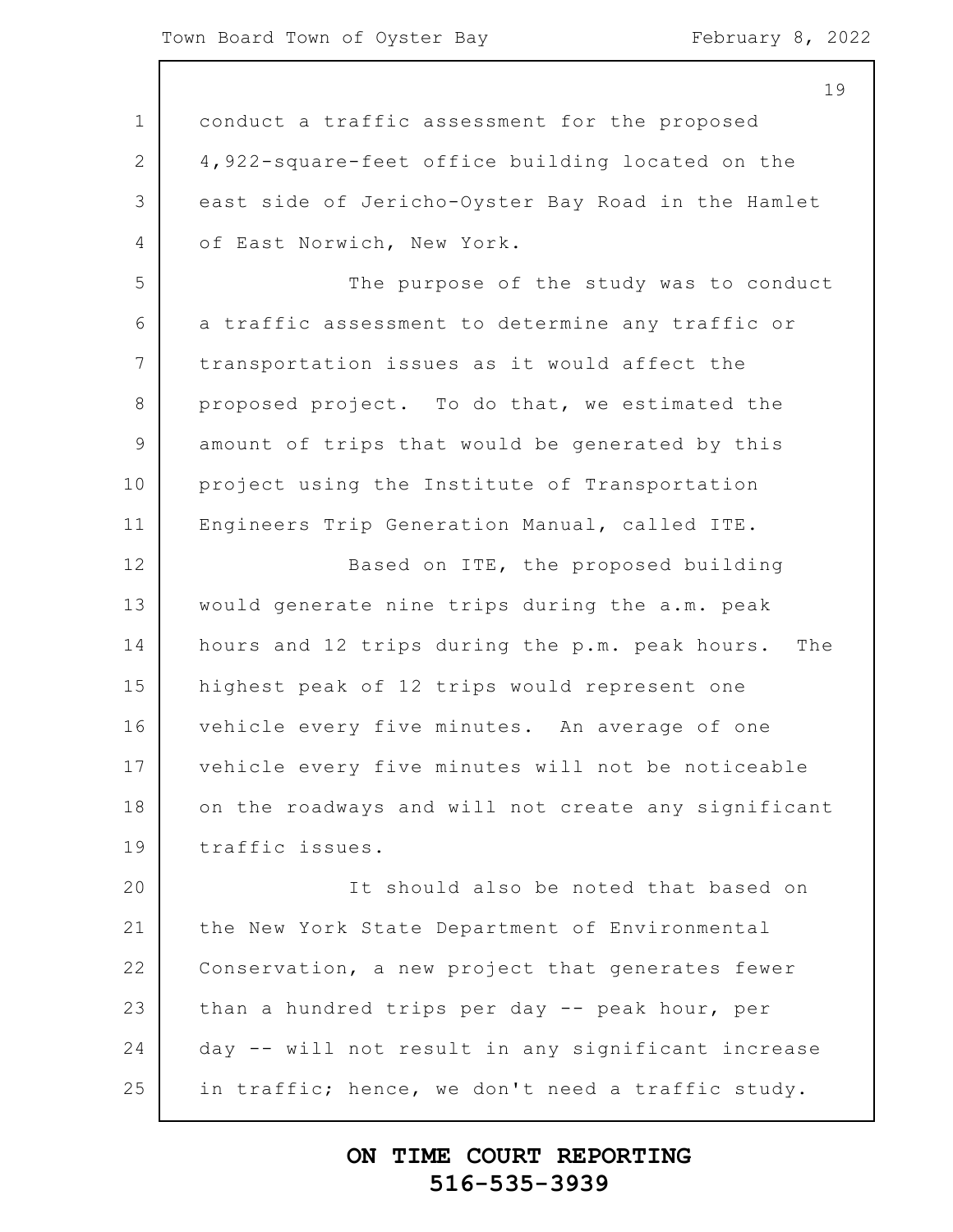1 2 3 4 5 6 7 8 9 10 11 12 13 14 15 16 17 18 19 20 21 22 23 24 25 20 However, this project will generate twelve trips during the peak hours, which is way less than a hundred trips and should not require a traffic study; however, as per the Town's request, a comprehensive traffic and transportation impact assessment was conducted to determine the traffic impacts that would be associated with this project. Traffic data on Jericho-Oyster Bay Road, in the vicinity of the site, was obtained from the New York State Department of Transportation and the trip generation estimate for the proposed project, based on ITE, was reviewed and compared. During the a.m. peak hours on Jericho-Oyster Bay Road, the maximum number of trips in the a.m. is 2,290 trips. The project would add only nine trips to this peak period, which is under a half of a percent. And during the p.m. peak hours, Jericho-Oyster Bay Road will have 2,400 trips, and this project will only add twelve trips to that traffic, which would be exactly half a percent of an increase in traffic. The increase in traffic on Jericho-Oyster Bay Road due to the proposed project would be half a percent or less. And the percent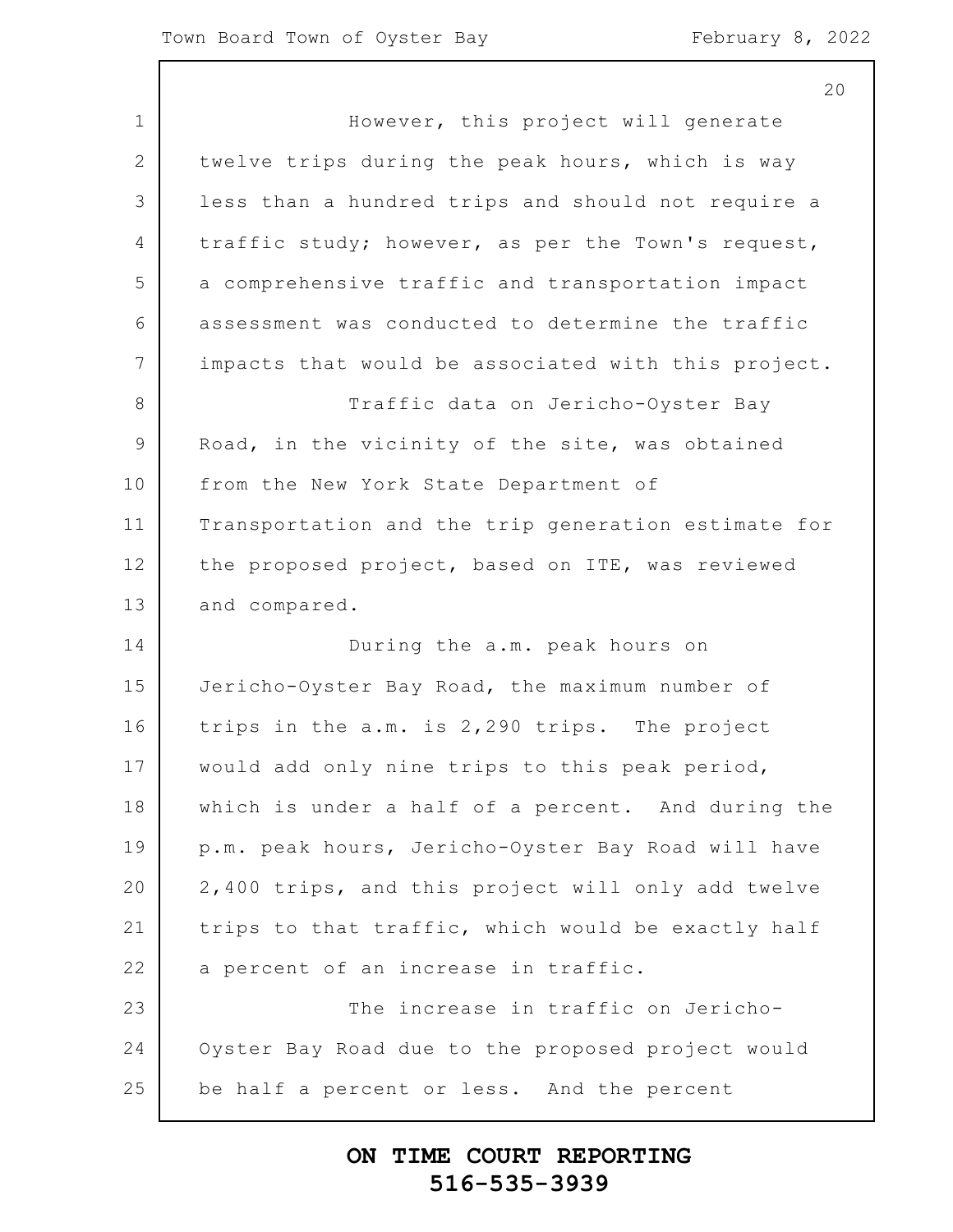|               | 21                                                  |
|---------------|-----------------------------------------------------|
| $\mathbf 1$   | increase in traffic calculated is low and should    |
| 2             | not see significant impact in the roadways in the   |
| 3             | surrounding area, and the proposed use is actually  |
| 4             | a low traffic generator.                            |
| 5             | We also conducted an intersection sight             |
| 6             | distance measurement to determine the available     |
| 7             | sight lines exiting the driveway on Jericho-Oyster  |
| 8             | Bay Road based on the recommendation of AASHTO,     |
| $\mathcal{G}$ | which is the American Association of State Highway  |
| 10            | and Transportation Officials.                       |
| 11            | Based on AASHTO, for a 40-miles-per-                |
| 12            | hour roadway to make a right out of the driveway,   |
| 13            | you need 385 feet sight lines. For this driveway,   |
| 14            | you can see in excess of 1,000 feet.                |
| 15            | We also conducted a traffic analysis at             |
| 16            | the intersection of Jericho-Oyster Bay Road and the |
| 17            | site driveway, and the analysis shows that the      |
| 18            | intersection will operate at acceptable level       |
| 19            | status "B," meaning under 14 seconds of average     |
| 20            | (indiscernible) per hour coming out of the          |
| 21            | driveway; therefore, this project will not have a   |
| 22            | significant traffic impact on the roadways and the  |
| 23            | surrounding intersections.                          |
| 24            | Based on the Code, this office will                 |
| 25            | require 21 parking spaces and to those general      |
|               |                                                     |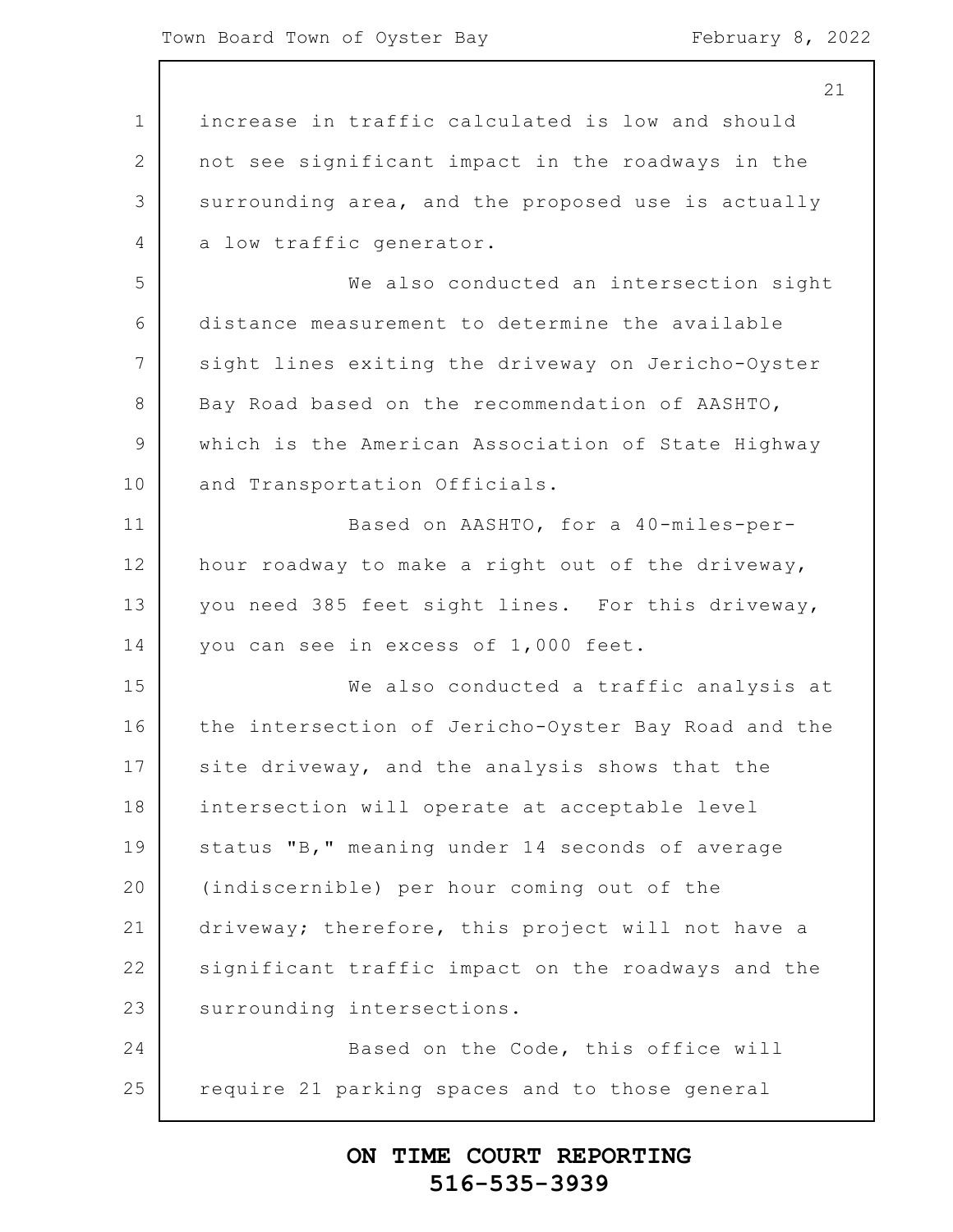|                | 22                                                  |
|----------------|-----------------------------------------------------|
| $\mathbf 1$    | parking spaces would provide (indiscernible)        |
| $\mathbf{2}$   | sufficient to meet the Town Code requirement;       |
| 3              | however, based on ITE, this type of office would    |
| 4              | only require a maximum of thirteen parking spaces,  |
| 5              | which means we've provided more than adequate       |
| 6              | parking spaces to support the office building.      |
| 7              | In conclusion, it is my professional                |
| $8\,$          | opinion that the proposed office building will not  |
| $\overline{9}$ | create any significant traffic impacts, and the     |
| 10             | twenty-one parking spaces provided will be adequate |
| 11             | to support the parking demand of the proposed       |
| 12             | office building.                                    |
| 13             | That concludes my presentation, and I               |
| 14             | will gladly answer any questions the Board might    |
| 15             | have.                                               |
| 16             | SUPERVISOR SALADINO: Questions?                     |
| 17             | (Whereupon, there was no response from              |
| 18             | the Board.)                                         |
| 19             | SUPERVISOR SALADINO: So Councilwoman                |
| 20             | Walsh brought up a very significant point. For      |
| 21             | cars that are exiting the site and want to go       |
| 22             | south, they have to go across both lanes of         |
| 23             | traffic, get in the far left, and make a U-turn.    |
| 24             | Is that U-turn legal, is that allowed               |
| 25             | there, are there any changes                        |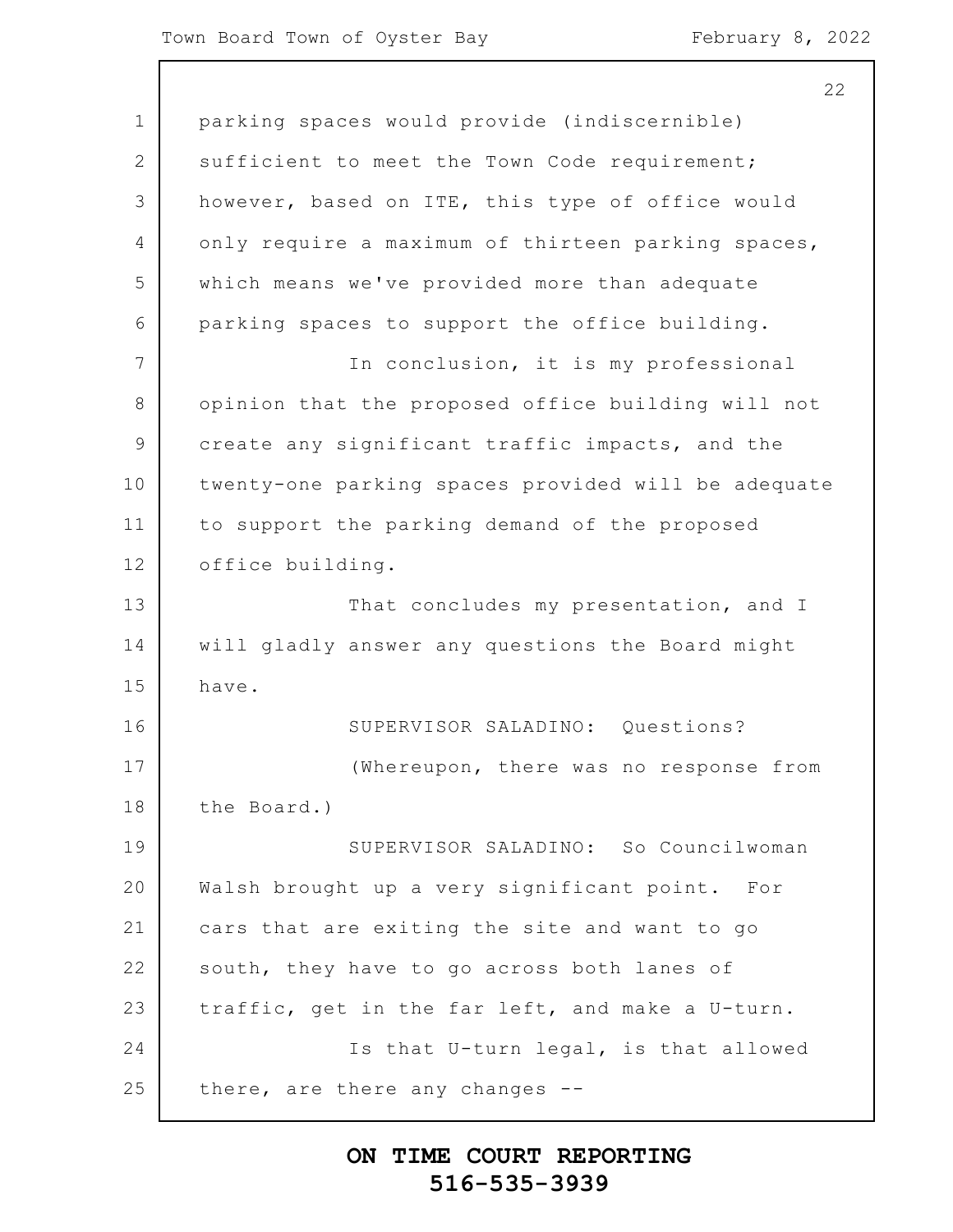1 2 3 4 5 6 7 8 9 10 11 12 13 14 15 16 17 18 19 20 21 22 23 24 25 23 COUNCILWOMAN WALSH: They're not going to be able to because that's a right-lane only they're going into, right? MR. BARRIE: Yes. COUNCILWOMAN WALSH: They'll have to come up Northern Boulevard and then down -- MR. BARRIE: And then they'll make a U-turn. COUNCILWOMAN WALSH: -- or make a U-turn. Right. SUPERVISOR SALADINO: They'll have to make a U-turn further up north -- COUNCILWOMAN WALSH: They won't be able to get into the left -- MR. BARRIE: They cannot go and make a left turn. They have to make a U-turn. COUNCILWOMAN WALSH: You're actually part of the curve out, correct? MR. BARRIE: Correct. COUNCILWOMAN WALSH: Okay. SUPERVISOR SALADINO: Thank you. Anyone else? (Whereupon, there was no response from the Board.) SUPERVISOR SALADINO: Thank you so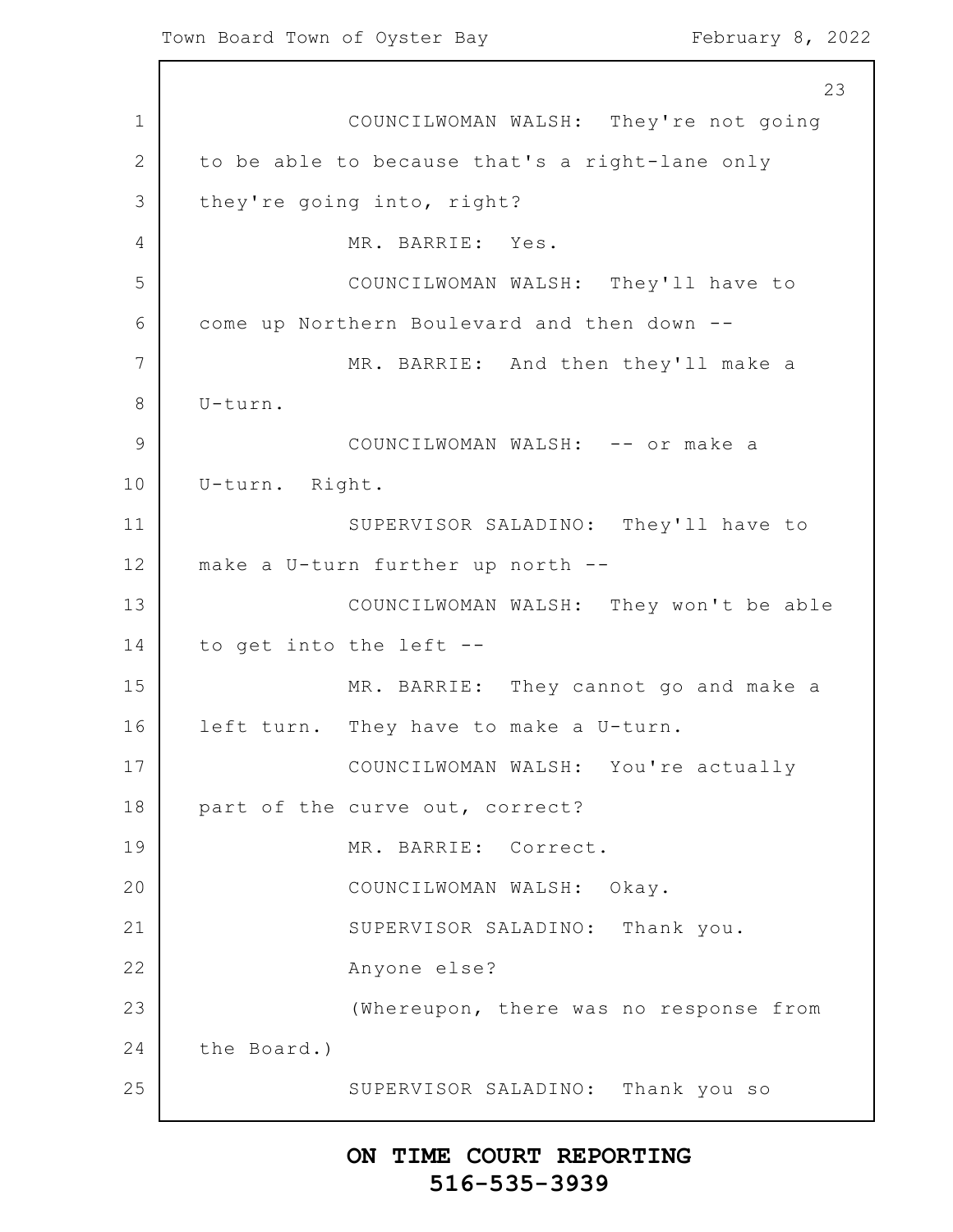1 2 3 4 5 6 7 8 9 10 11 12 13 14 15 16 17 18 19 20 21 22 23 24 25 24 much. MR. BARRIE: Thank you so much. MS. SIMONCIC: At this time, I'd like to have Scott Grupp address the Board and talk about the elevations and plans on the design of the building. SUPERVISOR SALADINO: Thank you, Counselor. MR. GRUPP: Good morning, Mr. Supervisor, Members of the Board. My name is Scott Grupp from the architectural firm of Notaro, Grupp & Associates, 1005 Glen Cove Avenue, Glen Head, New York. We were the design architects for this project, and I'd first like to walk you through the actual siting of the building. Our counsel touched on it, and, as a fact, we are in the northwest corner. Our building results in a transitional type use between the TD Bank, which TD considers themselves more of a retail establishment than a business use, so ours is a business use, so we will be buffering the residential portion that is surrounding us. Even though it's not overly developed, it's still a nice transitional if you look at the site planning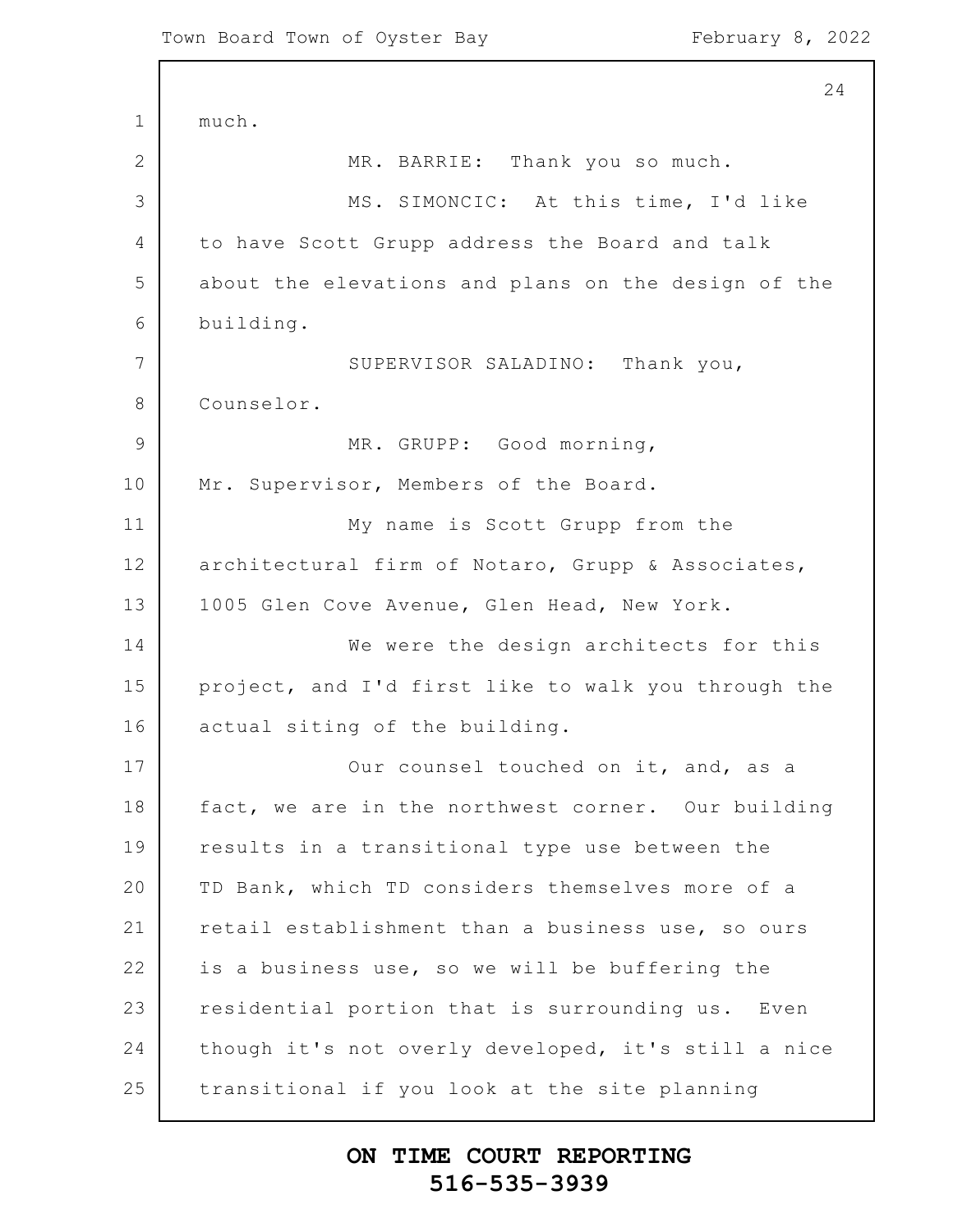1 2 3 4 5 6 7 8 9 10 11 12 13 14 15 16 17 18 19 20 21 22 23 24 25 25 aspect. The TD Bank also still maintains an ATM, which is a 24-hour/7-day-a-week operation, so they're still going to have traffic generation 24/7, so our building, again, will buffer that interaction from the adjacent residential uses. Also, the noise that's generated on 106 and 25A -- our building, because of its location, will buffer that sound from the adjoining residential portion. The building itself is fairly small -as we would note, a postage stamp size building, which is more equivalent to a residential house scale than it is a commercial building. You may, by looking at the rendering, not get that ideal, but the reality is it is fairly small. We have a basement that's only 817-square-feet -- a partial basement -- the first floor consists of a 584-square-foot showroom; 233-square-feet of circulation with a separate 192-square-foot stair tower. We have parking under the building, so that's why the first floor is so di minimus. The second floor area is only 2,980-square-feet, which, I think, we can all agree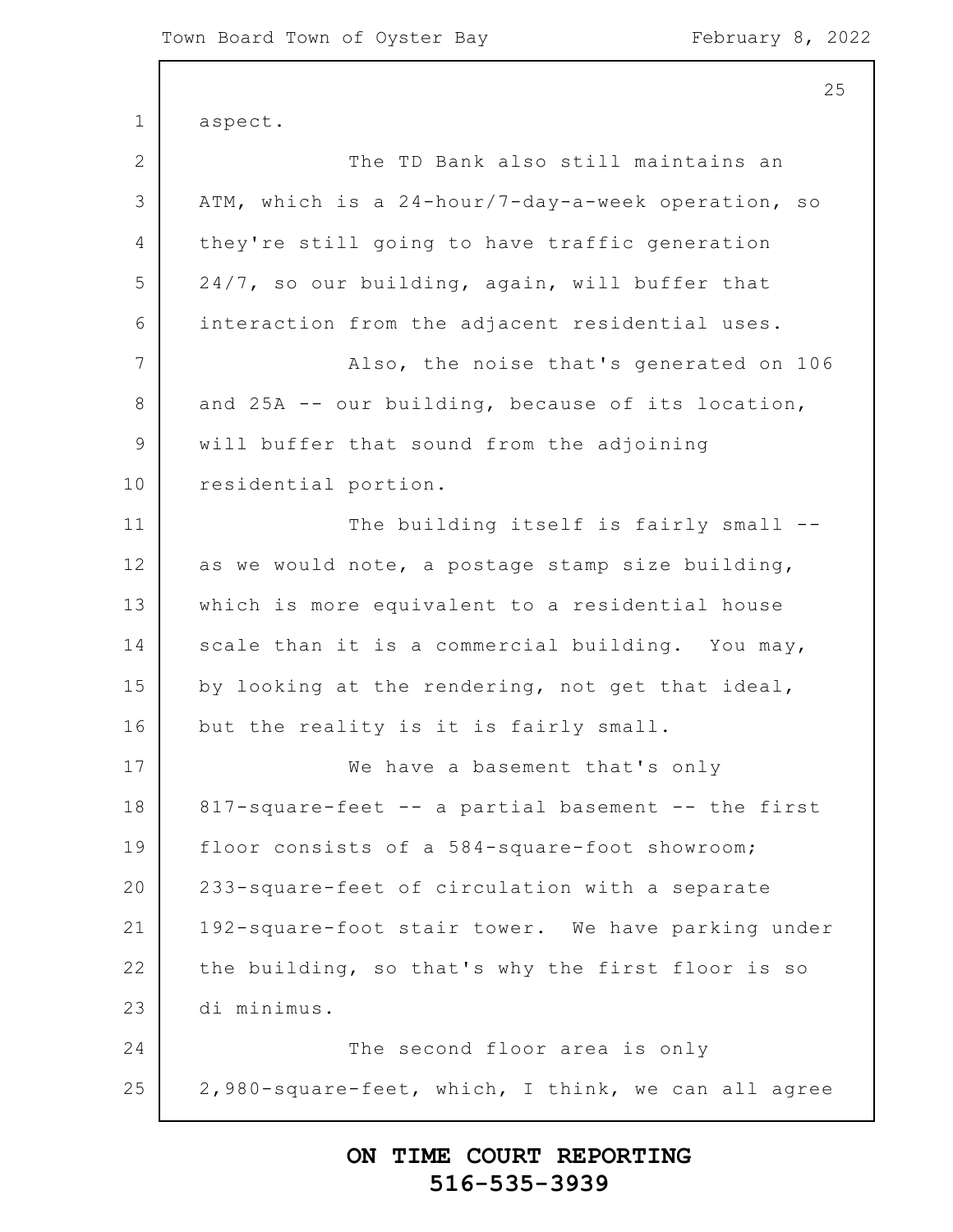|                 | 26                                                  |
|-----------------|-----------------------------------------------------|
| $\mathbf 1$     | for that neighborhood would be a very modest house. |
| 2               | It consists of four private offices, a reception    |
| 3               | area, a conference room, a staff break room, and a  |
| 4               | unisex toilet.                                      |
| 5               | As our engineer was discussing, we were             |
| 6               | talking about the fact of its impact and the fact   |
| $7\phantom{.0}$ | that we're over an aquifer. Residential houses of   |
| 8               | this scale would commonly have upwards of four      |
| 9               | bathrooms, a kitchen, and a laundry room, so their  |
| 10              | site generation of wastewater would be              |
| 11              | significantly more than the two bathrooms that      |
| 12              | we're proposing in this development.                |
| 13              | If we look at the height of the                     |
| 14              | building, the top of our main roof is only 26 feet. |
| 15              | The top of the parapet goes up another couple of    |
| 16              | feet to screen any type of HVAC equipment or        |
| 17              | anything that we're doing on that roof area, so     |
| 18              | that goes up to 29 feet, and then the top of the    |
| 19              | parapet at the stair tower, where you can see the   |
| 20              | signage, goes up to 33 feet. Now, that is also      |
| 21              | very comparable to the TD Bank center atrium        |
| 22              | entrance vestibule area.                            |
| 23              | And then the whole building was                     |
| 24              | designed in compliance with New York State Energy   |
| 25              | Conservation Code. We are utilizing all LED         |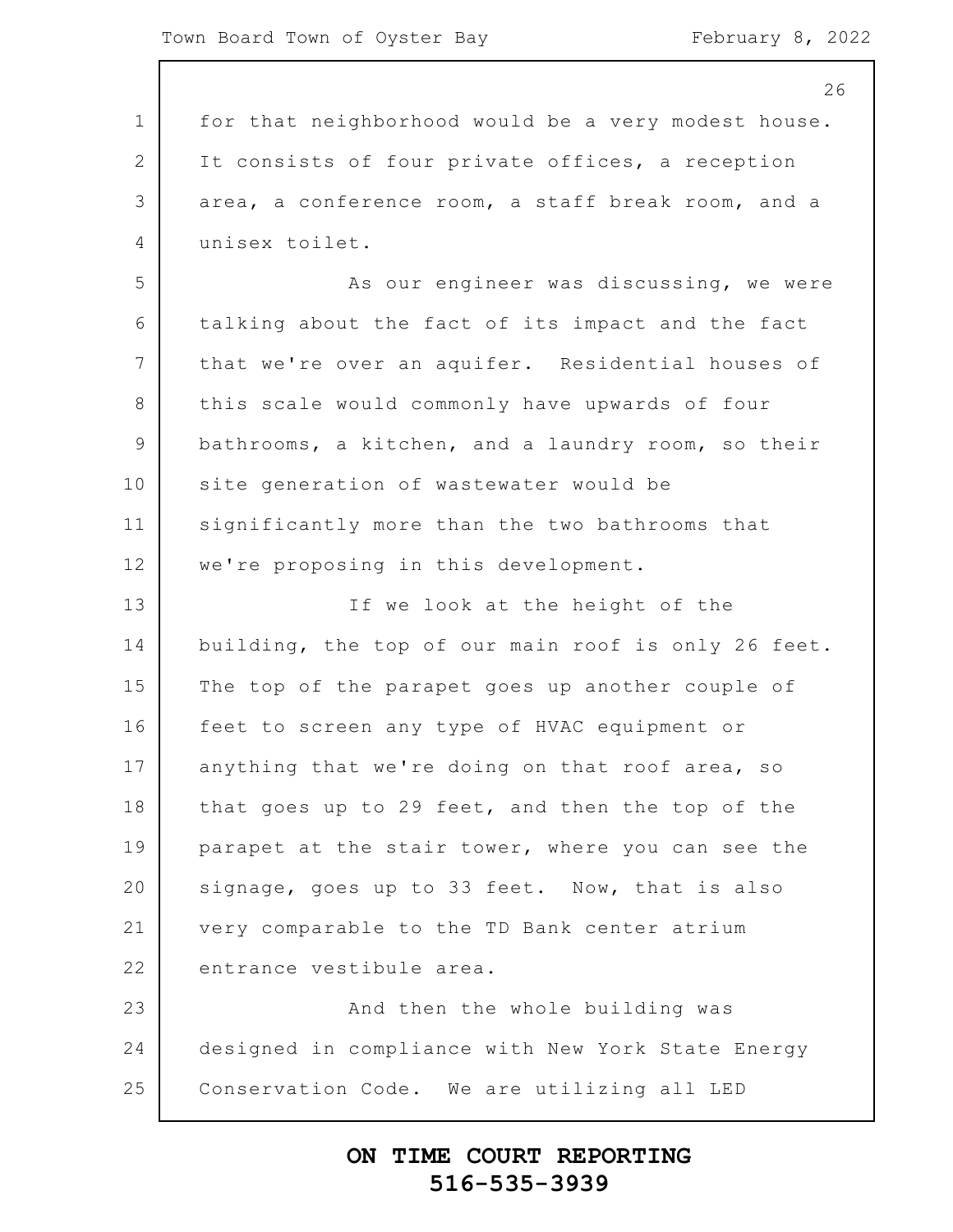1 2 3 4 5 6 7 8 9 10 11 12 13 14 15 16 17 18 19 20 21 22 23 24 25 27 lighting inside. You'll notice that on the exterior facades of the rendering, those windows are southfacing windows. We have no north facing windows, so this allow us to bring in a lot of natural light. We will have occupancy sensors that are required by Code, but, in addition to that, we will have light harvesting aspects to it where if there is enough natural light, the interior lights do not come on. We will also have a light reflective roof, which will reduce the overall impact of heat load on the building. You'll notice that there are exterior sunshades. Those exterior sunshades are going to function in two ways. One way, is the Summer sun. To reduce the heat load on the building, they will shade those south-facing windows and those west facing windows. In addition, you'll notice that they're down a little way from the top windows. That allows for balanced light to come in and naturally light the interior space. We will have energy-efficient HVAC equipment. The HVAC equipment has not been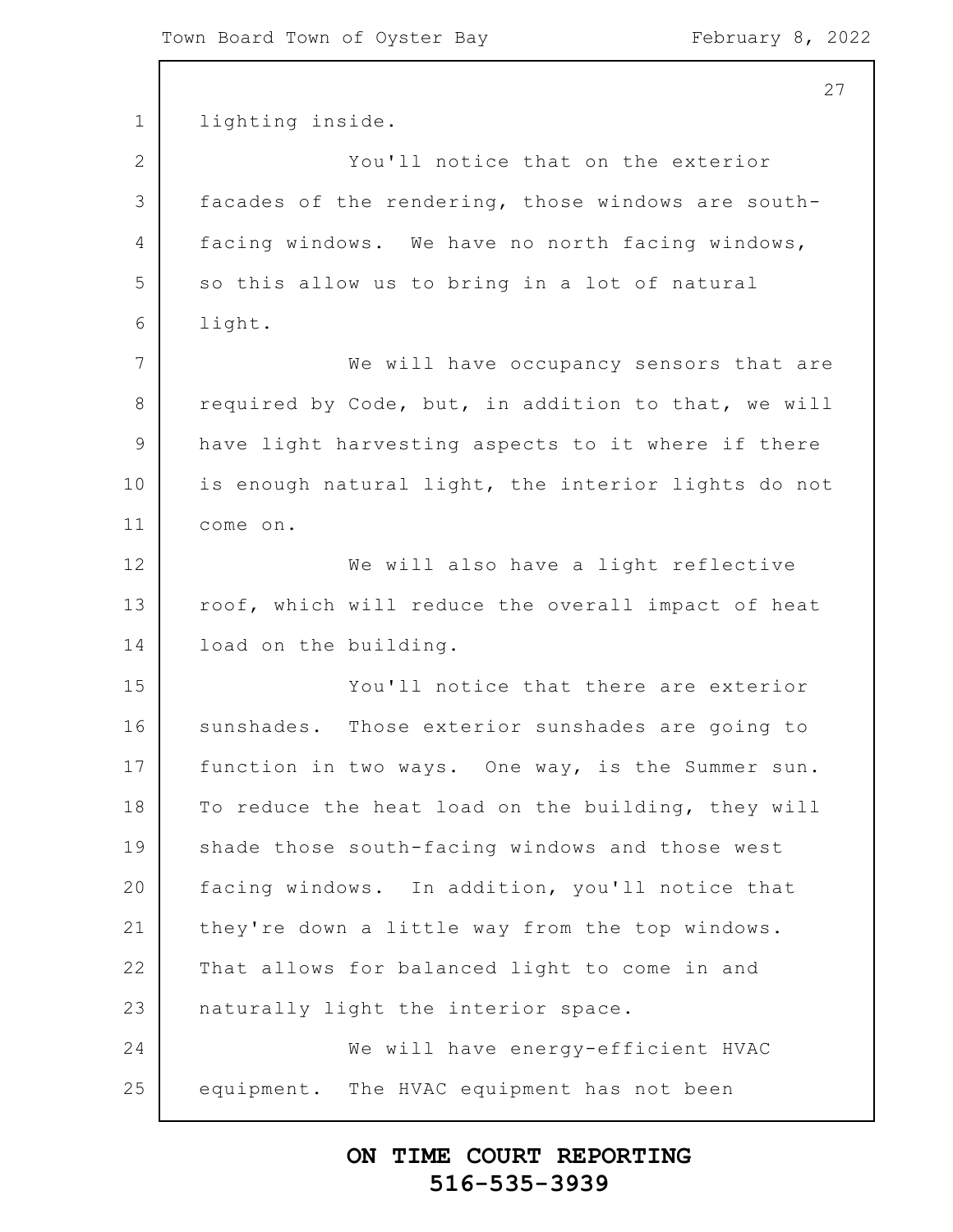1 2 3 4 5 6 7 8 9 10 11 12 13 14 15 16 17 18 19 20 21 22 23 24 25 28 designed yet, but because this is an owner/user, it behooves them to be as energy-efficient as possible. We will also be exceeding the Code requirements for insulation both on the roof and the perimeter and the other side. And if you have any additional questions as far as the design of the building, please, I'm here to answer anything. SUPERVISOR SALADINO: When you speak of sunshades, are those -- is that that stationary portion of the building that hangs out or are there actual shades that somehow protrude out from that? MR. GRUPP: No. That is that shadowing element that comes out. SUPERVISOR SALADINO: How far off the windows do they come? MR. GRUPP: That hasn't been fully studied yet, but I would assume it's about three feet. SUPERVISOR SALADINO: About three feet. Thank you. COUNCILMAN IMBROTO: I think it's beautiful. It looks great. I haven't spoken to anybody else, but how open are you as to the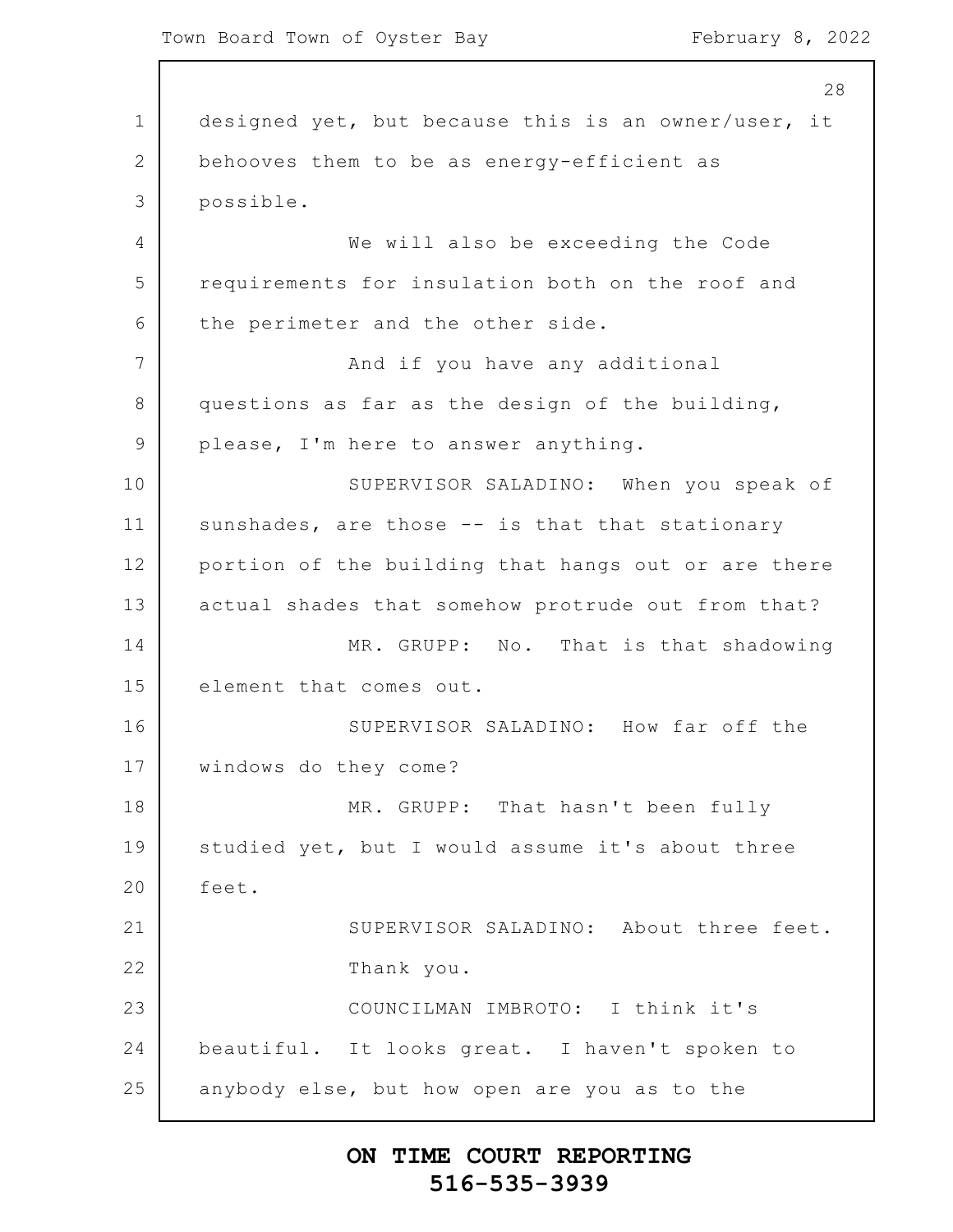1 2 3 4 5 6 7 8 9 10 11 12 13 14 15 16 17 18 19 20 21 22 23 24 25 29 architectural design of this building? Is this the thing you want to build, or would you consider redesigning elements of it? MR. GRUPP: That's really a question for my clients, and they will be an owner/user. You know, this has been developed cohesively with them and their involvement, so if they're open to that, I'm sure that any input from the Town would be well received. COUNCILMAN IMBROTO: Okay. Thank you. COUNCILWOMAN WALSH: I have a question. MR. GRUPP: Yes. COUNCILWOMAN WALSH: The lighting, the outside lighting, would that be on at nighttime? How long would that stay on the Pironi building? MR. GRUPP: The other thing with the TD Bank -- obviously, it's a TD Bank. It has an ATM, so their lighting levels are going to be far higher than ours. Also their hours of operation exceed ours. As you'll see in the EIS that our operation hours are, like, 8:00 to 5:00, and then those lights would be turned off automatically within an hour of the exiting of the building. And also we're sensitive -- very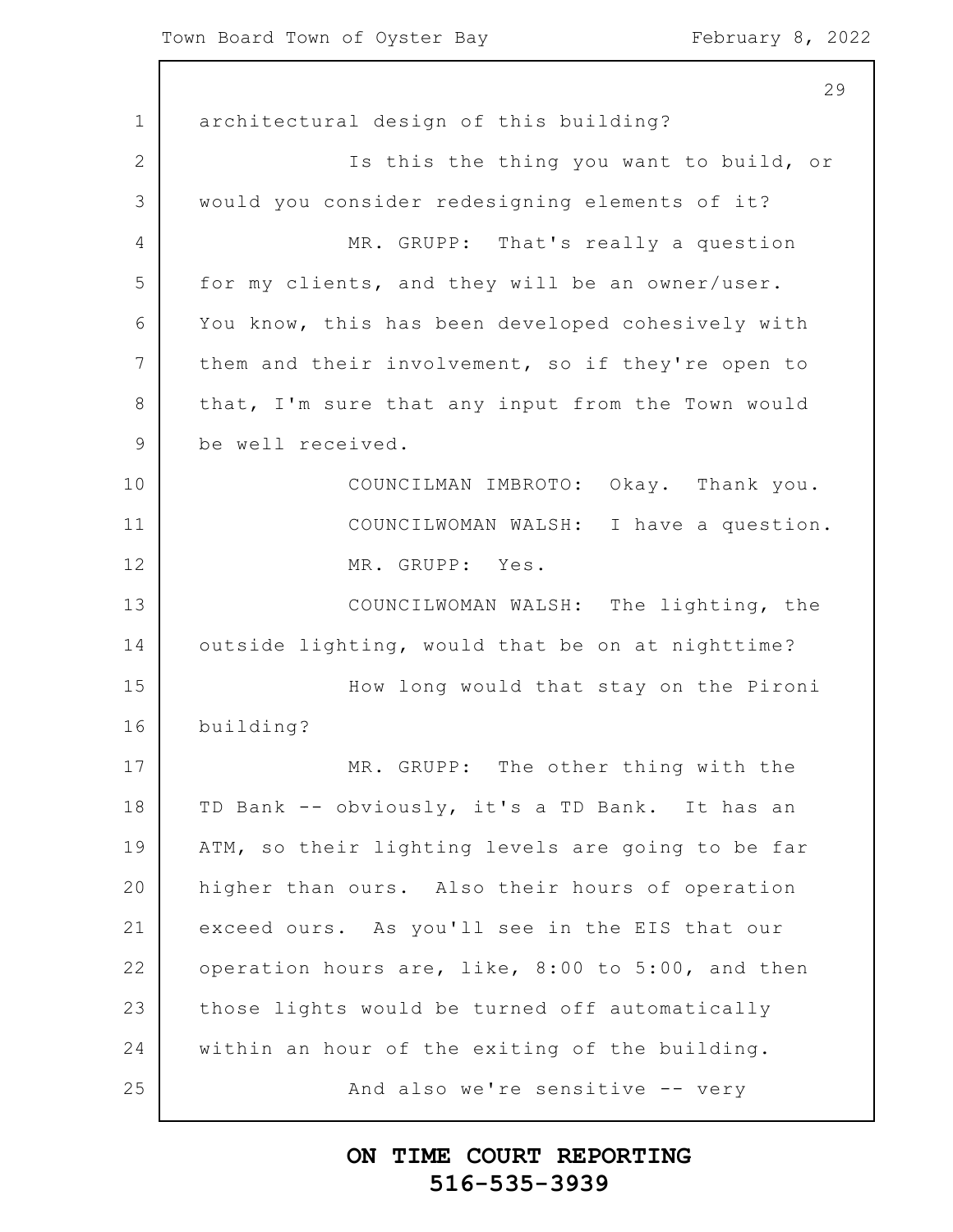| 30                                                  |
|-----------------------------------------------------|
| sensitive -- to the surrounding residential         |
| portion. It's in Muttontown, so we have to be       |
| sensitive to their needs also.                      |
| COUNCILWOMAN WALSH: Right.                          |
| And to Councilman Imbroto's question to             |
| you as far as the building goes, I live a few       |
| blocks away, so that's why I'm really -- it's       |
| definitely an improvement. It would be an           |
| improvement to the area, but, maybe, the design,    |
| like, the colors, the gray -- we do a lot of the    |
| gaslight look in that area, the lighting off the    |
| building, and I know that's not part of this plan,  |
| but, maybe, we could change the colors a little bit |
| so it's all tan and not so dark gray. I don't       |
| know. Maybe we can discuss things like that to      |
| stay conducive to that corner.                      |
| MR. GRUPP: I'm sure the aesthetics                  |
| could be modified to be more contextual to the      |
| neighborhood.                                       |
| COUNCILWOMAN WALSH: Perfect.                        |
| Thank you.                                          |
| SUPERVISOR SALADINO: No other                       |
| questions?                                          |
| (Whereupon, there was no response from              |
| the Board.)                                         |
|                                                     |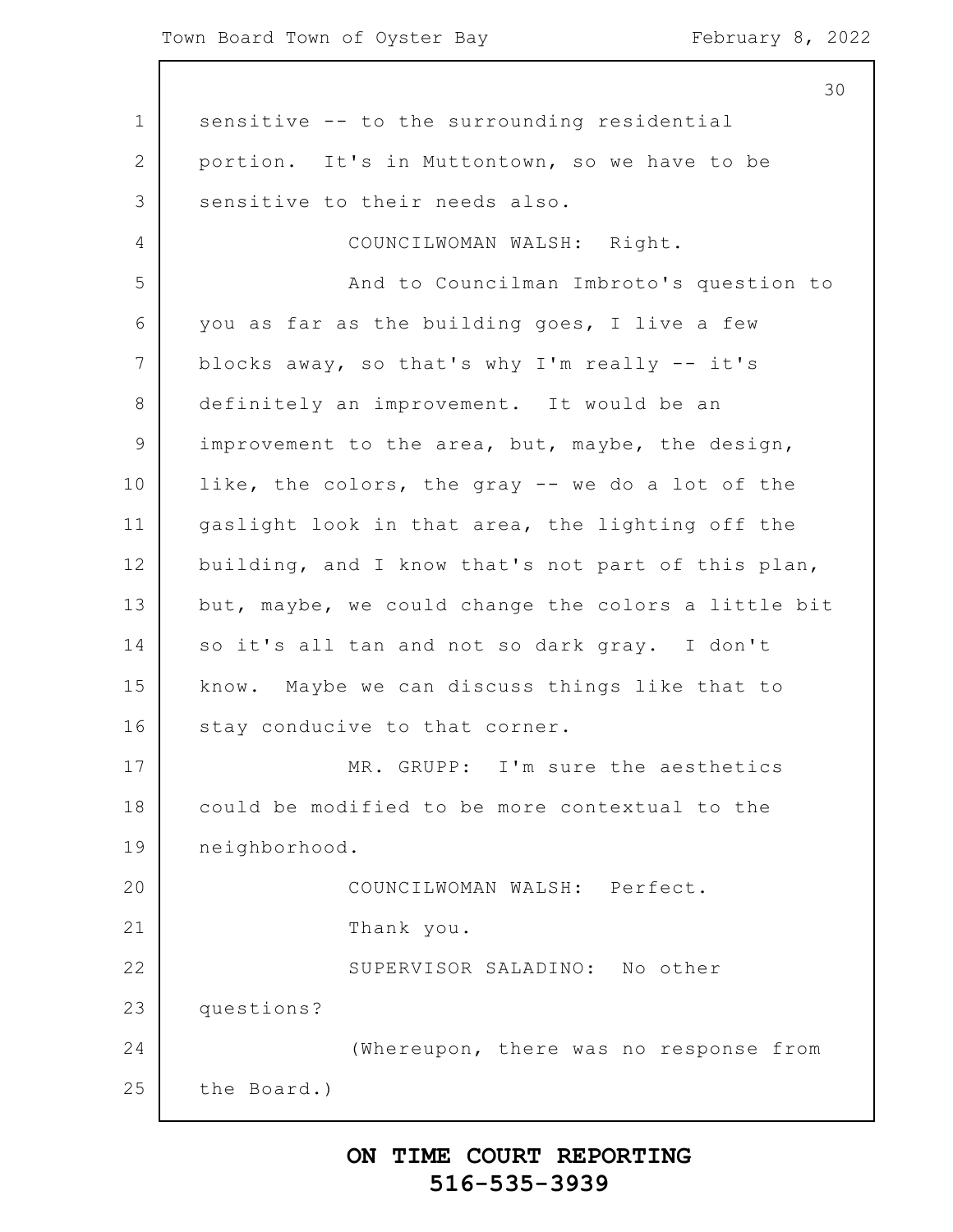31

1 2 3 4 5 6 7 8 9 10 11 12 13 14 15 16 17 18 19 20 21 22 23 24 25 MS. SIMONCIC: In answer to the question regarding the lights, they will be turned off when the business is not operating, so the sign on the building will not be lit all night long, and the perimeter lighting will also be turned off in the evening. They are on timers. COUNCILWOMAN WALSH: Thank you. MS. SIMONCIC: You're welcome. COUNCILMAN HAND: Counselor, in regards to Councilwoman Maier's concern about the house to the east, how do they access that presently? Is it from Northern Boulevard, or is it from an easement that cuts through? MS. SIMONCIC: It's actually through this property from 106. There is no formal easement of record. It's just been a matter of course the way it was developed over the years. COUNCILMAN HAND: So, theoretically, then, they would be landlocked if there's no easement created. How do you anticipate that going forward? I know you said in the future it will be knocked down, but it's a different property owner and with a landlocked property without the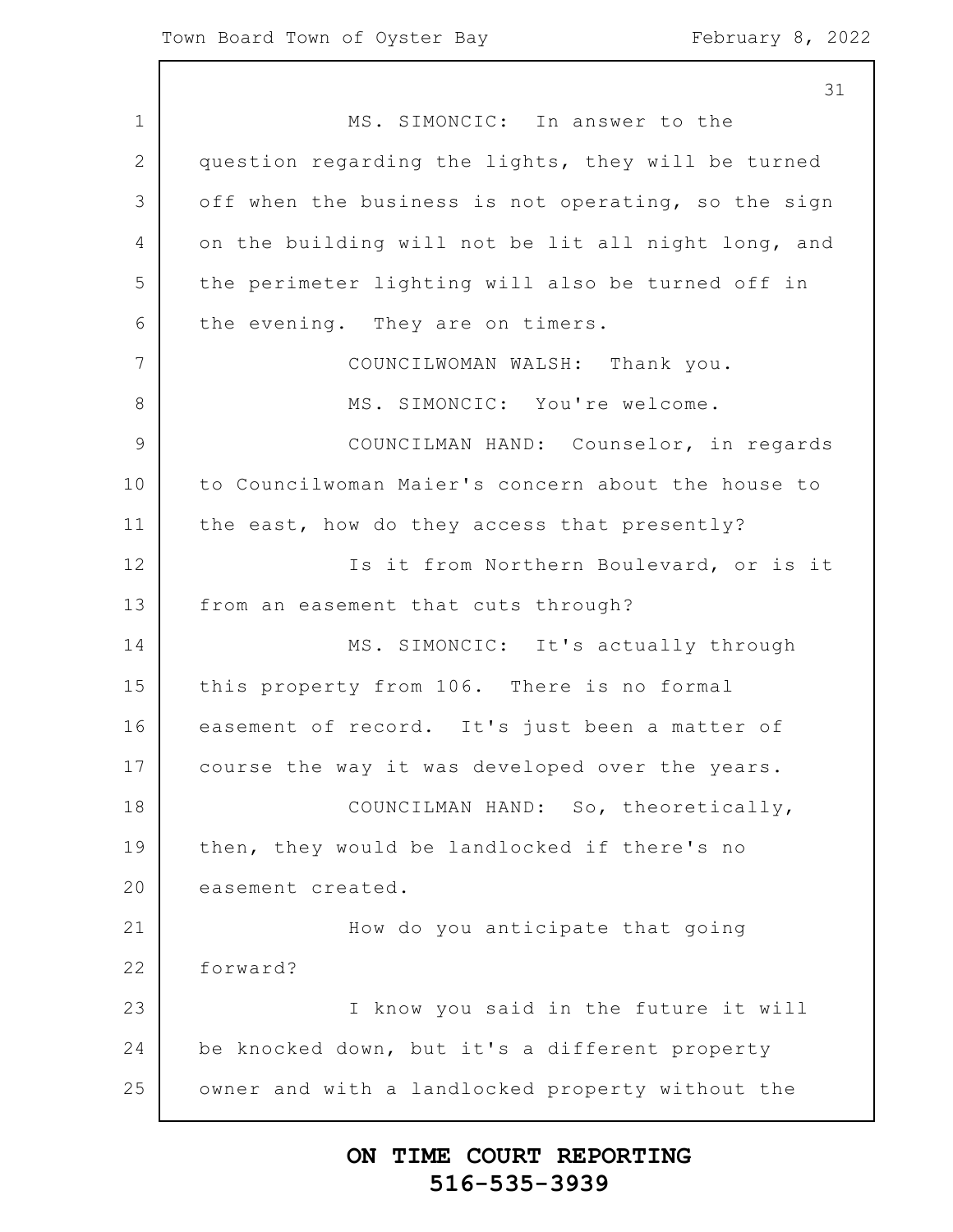$\overline{\phantom{a}}$ 

|             | 32                                                  |
|-------------|-----------------------------------------------------|
| $\mathbf 1$ | easement being created?                             |
| 2           | MS. SIMONCIC: That's correct,                       |
| 3           | Councilman Hand, and, actually, we are prepared to  |
| 4           | demolish the building and any development on that   |
| 5           | lot will have access exclusively from Northern      |
| 6           | Boulevard.                                          |
| 7           | We've secured approval from the DOT for             |
| 8           | a curb cut at that location, so it will no longer   |
| $\mathsf 9$ | be landlocked. It will be accessing directly from   |
| 10          | Northern Boulevard, and it will be, essentially,    |
| 11          | cut off as you indicated, but we will have future   |
| 12          | access from Northern Boulevard, and that's been     |
| 13          | approved by New York State DOT at this time.        |
| 14          | At this time, I would like to have                  |
| 15          | Anthony Basile address the Board.                   |
| 16          | Anthony is a New York State Certified               |
| 17          | Real Estate Appraiser. I'd like to submit a copy    |
| 18          | of his curriculum vitae to the Board (handing).     |
| 19          | He's been a Certified Appraiser for                 |
| 20          | approximately 23 years, he's performed thousands of |
| 21          | appraisals and has done reports, analysis for       |
| 22          | property values, feasibility analysis, cost         |
| 23          | analysis, market analysis, and he's been a licensed |
| 24          | realtor since 2004, and I would ask the Board to    |
| 25          | acknowledge him as a real estate expert.            |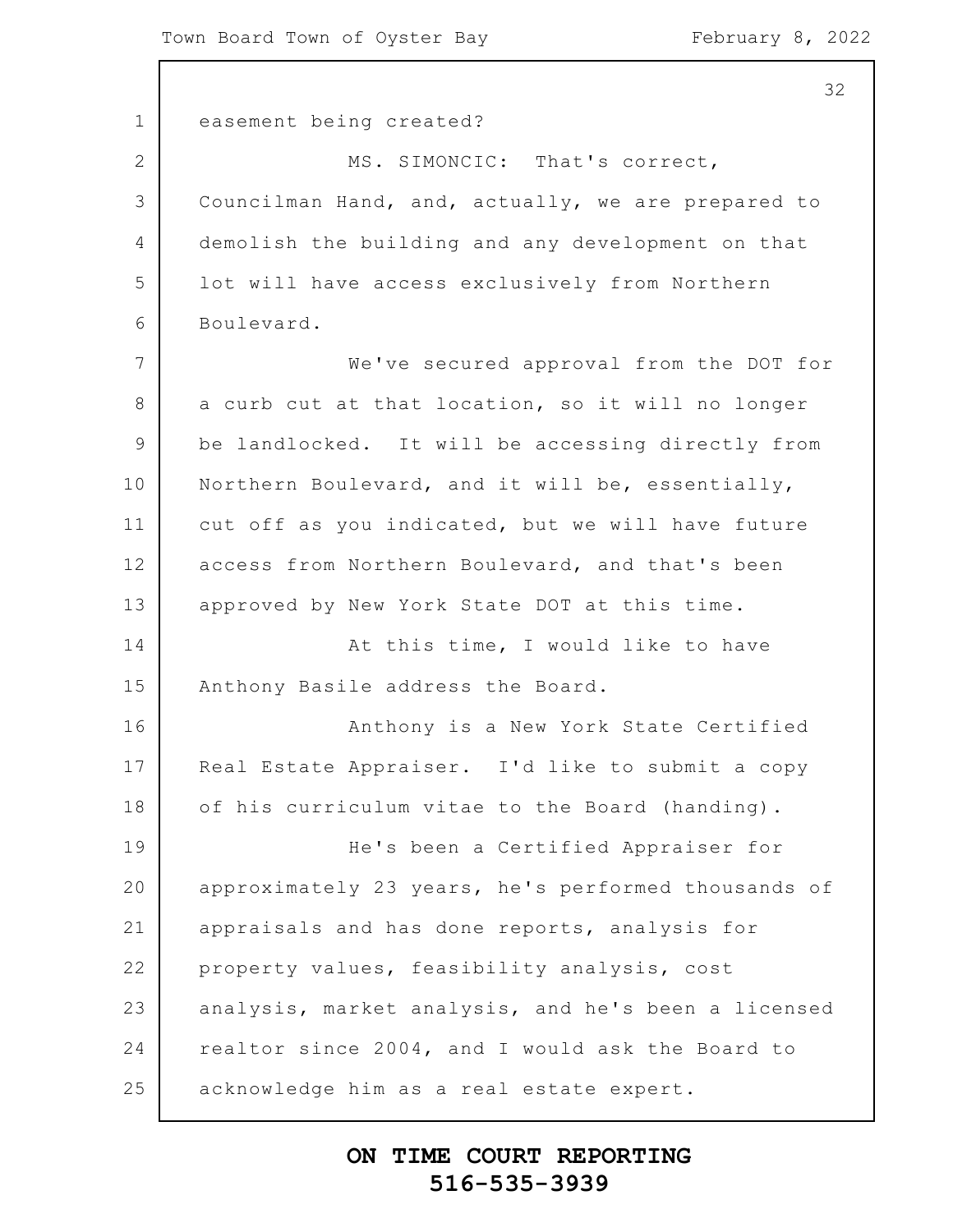$\mathsf{l}$ 

|                 | 33                                                 |
|-----------------|----------------------------------------------------|
| 1               | MR. BASILE: Good morning, Supervisor               |
| 2               | Saladino, and Members of the Board.                |
| 3               | My name is Anthony Basile, and I'm a               |
| 4               | Certified Residential Real Estate Appraiser. I     |
| 5               | reside at 45 Constable Lane, Levittown, New York.  |
| 6               | As Counselor Simoncic has said, I've               |
| $7\phantom{.0}$ | been practicing for 23 years. I was asked by the   |
| 8               | applicant to address two issues, and that's the    |
| $\mathcal{G}$   | character of the neighborhood, and the impact on   |
| 10              | the property values surrounding the proposed       |
| 11              | development.                                       |
| 12              | The property is -- to reiterate                    |
| 13              | Councilwoman -- sorry, Counselor Simoncic, the     |
| 14              | property is zoned R1-10. It is located just south  |
| 15              | of Northern Boulevard, surrounded by commercial    |
| 16              | development such as the TD Bank, the real estate   |
| 17              | office, the veterinary hospital, the steakhouse,   |
| 18              | the four-lane thoroughfare of 106.                 |
| 19              | The site has restricted access to                  |
| 20              | ingress and egress from the property due to its    |
| 21              | location and its proximity to the commercial. It's |
| 22              | severely affected by the commercial due to its     |
| 23              | absolute close proximity to the TD Bank.           |
| 24              | Generally, people who are looking to               |
| 25              | purchase homes in East Norwich, which the property |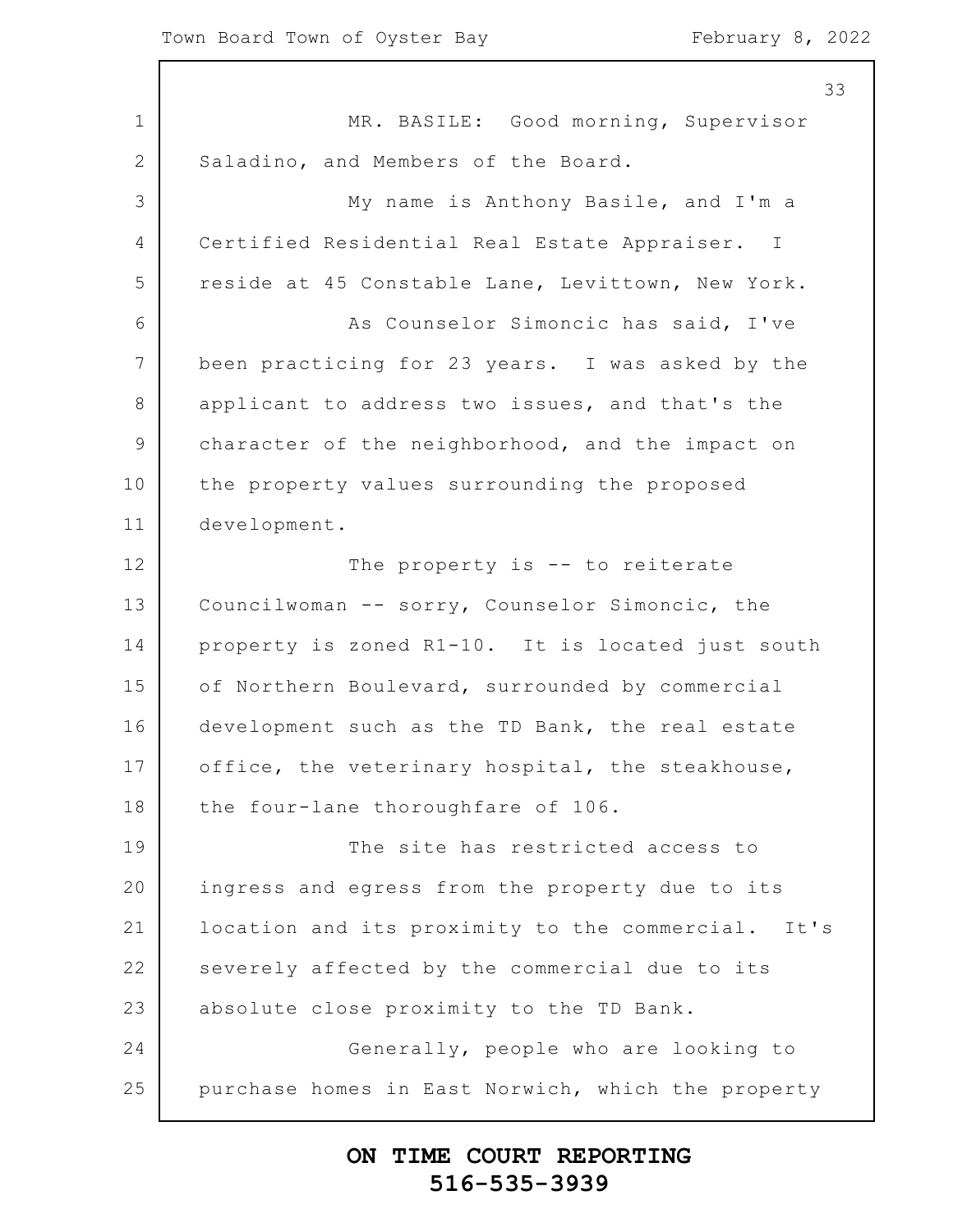1 2 3 4 5 6 7 8 9 10 11 12 13 14 15 16 17 18 19 20 21 22 23 24 25 34 is located in and adjacent to Muttontown, are looking to raise a family. They're concerned about the safety of children, the access to the roadways to the north and south direction. The proposed office building generally does conform to the character of the neighborhood in line with the development of the TD Bank development and the other commercial properties with the drive-thru and so forth. The proposed building does not further adversely affect any residential properties in the current market. I visited the site, I've looked at the -- reviewed the zoning, I reviewed the market data from Muttontown, I reviewed the market data from East Norwich, I've appraised in East Norwich, I've appraised homes in East Norwich. The effects of any commercial development or any commercial properties and the main road have already been factored into the values of those properties. For instance, on The Hollows, which is in the Village of Muttontown, those properties that are already backing up or in close proximity to the TD Bank, the effect of that external factor has been factored into those values and into those sales prices.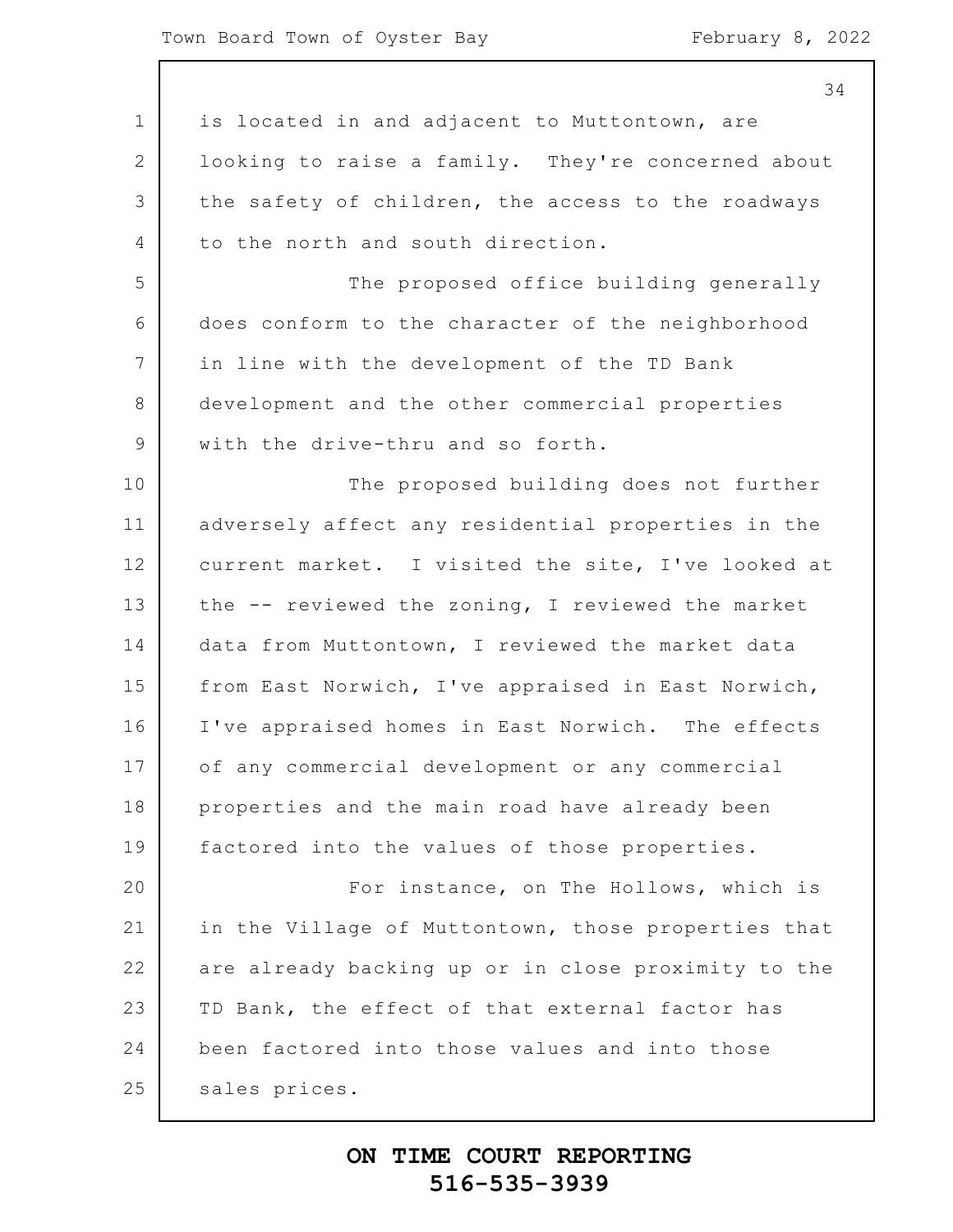1 2 3 4 5 6 7 8 9 10 11 12 13 14 15 16 17 18 19 20 21 22 23 24 25 35 The addition of this property will not further affect that, as that's already been factored into those values. The residential homes on the East Norwich side, which have already been factored, any property that has been affected by commercial, such as any homes that are on Vernon or on East Jericho-Oyster Bay Road, those values have already been factored into those values -- sales prices and values. I have printed out several MLS listings of properties in the area and what have they sold for, and they are generally in line with the -- (handing) -- I just made a copy of several homes on Hollows, several homes on Jericho-Oyster Bay Road, the homes on Vernon. The homes on Vernon back up to commercial property. You've already been - have already been -- the commercial external obsolescence, not to use appraisal terms, but external obsolescence for commercials has already been factored into their sale prices, into their values. The typical buyer of that market is looking -- when they look at those properties, they've already factored that into the buying decision such as the homes that are on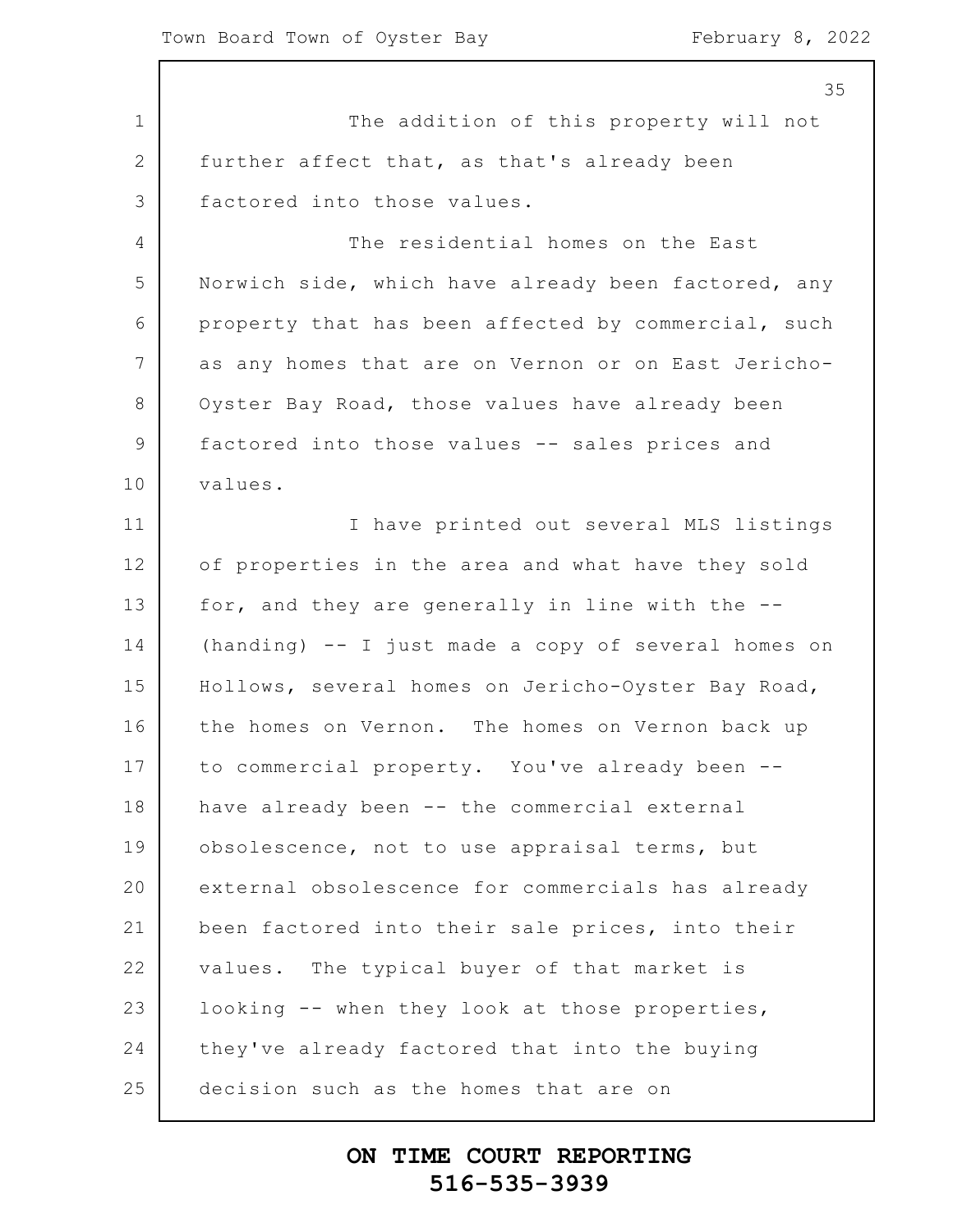36

1 2 3 4 5 6 7 8 9 10 11 12 13 14 15 16 17 18 19 20 21 22 23 24 25 Jericho-Oyster Bay Road. The property of the proposed -- the subject property, which is for the proposed building, is no longer suited for residential use for the reasons that I've addressed. The four principals that are usually applied to that would be the highest and best use analysis, which would be is it legally possible, financially feasible, is it maximally productive as far as profits, and so on. Yes, if the zoning is changed to General Business, it would definitely maximize the profitability of the property, and it would be physically feasible and legally possible. So, if there's any further questions, I'm done with my presentation. COUNCILMAN IMBROTO: I'm just laughing because you said if we change the zoning, then it would be legally possible. Of course. That's what you're asking for. MR. BASILE: Correct. COUNCILMAN IMBROTO: When you say it's in line with the character of the neighborhood, you mean it looks like the bank because everything else in the neighborhood has sort of a quaint, country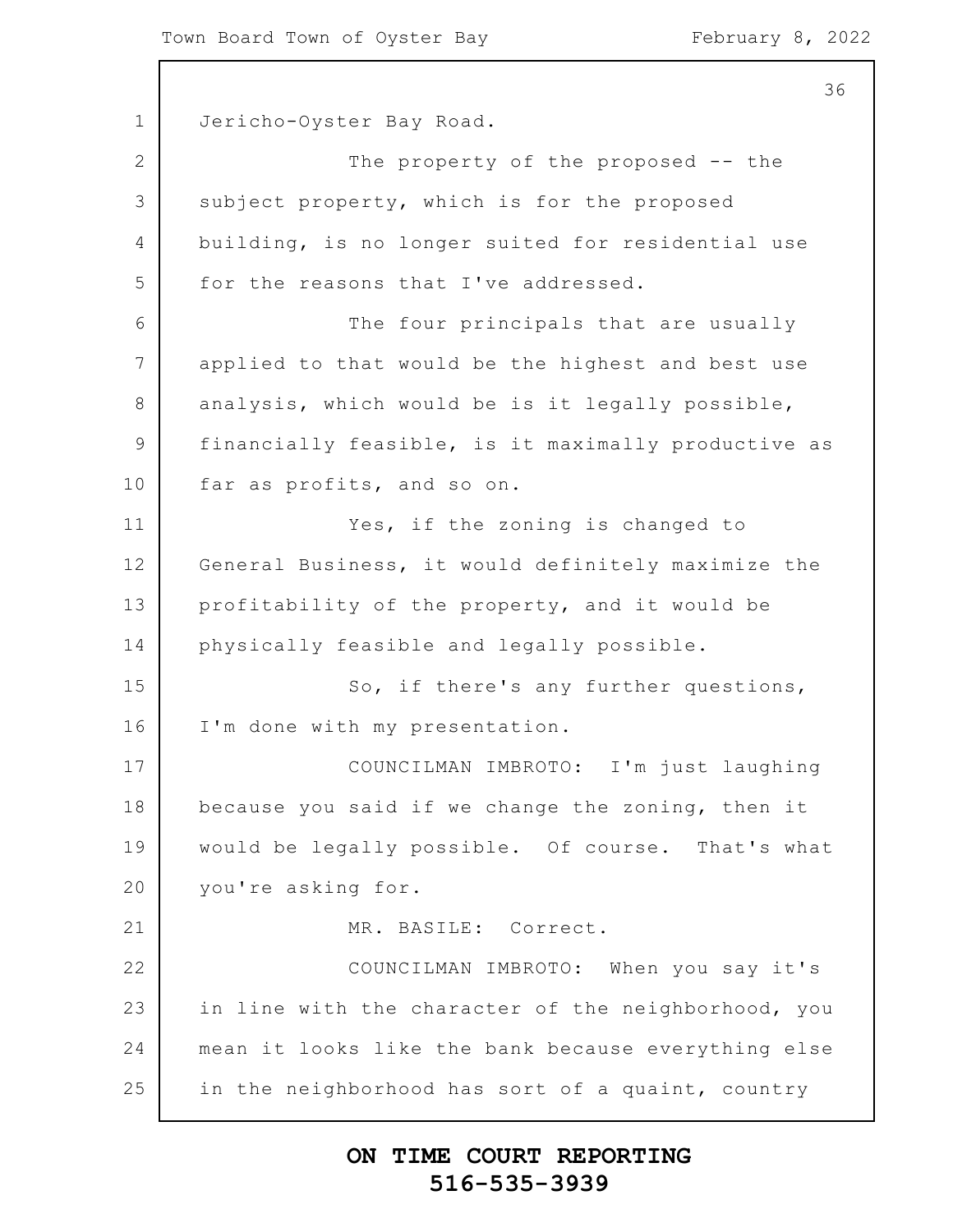1 2 3 4 5 6 7 8 9 10 11 12 13 14 15 16 17 18 19 20 21 22 23 24 25 37 feel to it even if it's commercial -- MR. BASILE: Correct. COUNCILMAN IMBROTO: -- the church. This and the bank would the only things that sort of don't, right? MR. BASILE: Well, you have the -like, the strip storefronts of the real estate offices that would be only one-story, yes. As far as two-story, it would generally conform to the -- with the -- it would conform with the TD Bank. COUNCILMAN IMBROTO: All right. Thank you. MS. SIMONCIC: When you're talking about character, though, I just want to point out, you know, what we're talking about is it's in character with other surrounding business uses, so we're seeking a Change of Zone because this property is really not suitable for residential purposes, and, I think, looking at the aerial photos and the other surrounding businesses, you know, they're not all the same. They're different. Some are one-story, some are two-story, some are traditional, some are more modern like the TD Bank. You know, this particular building we're looking at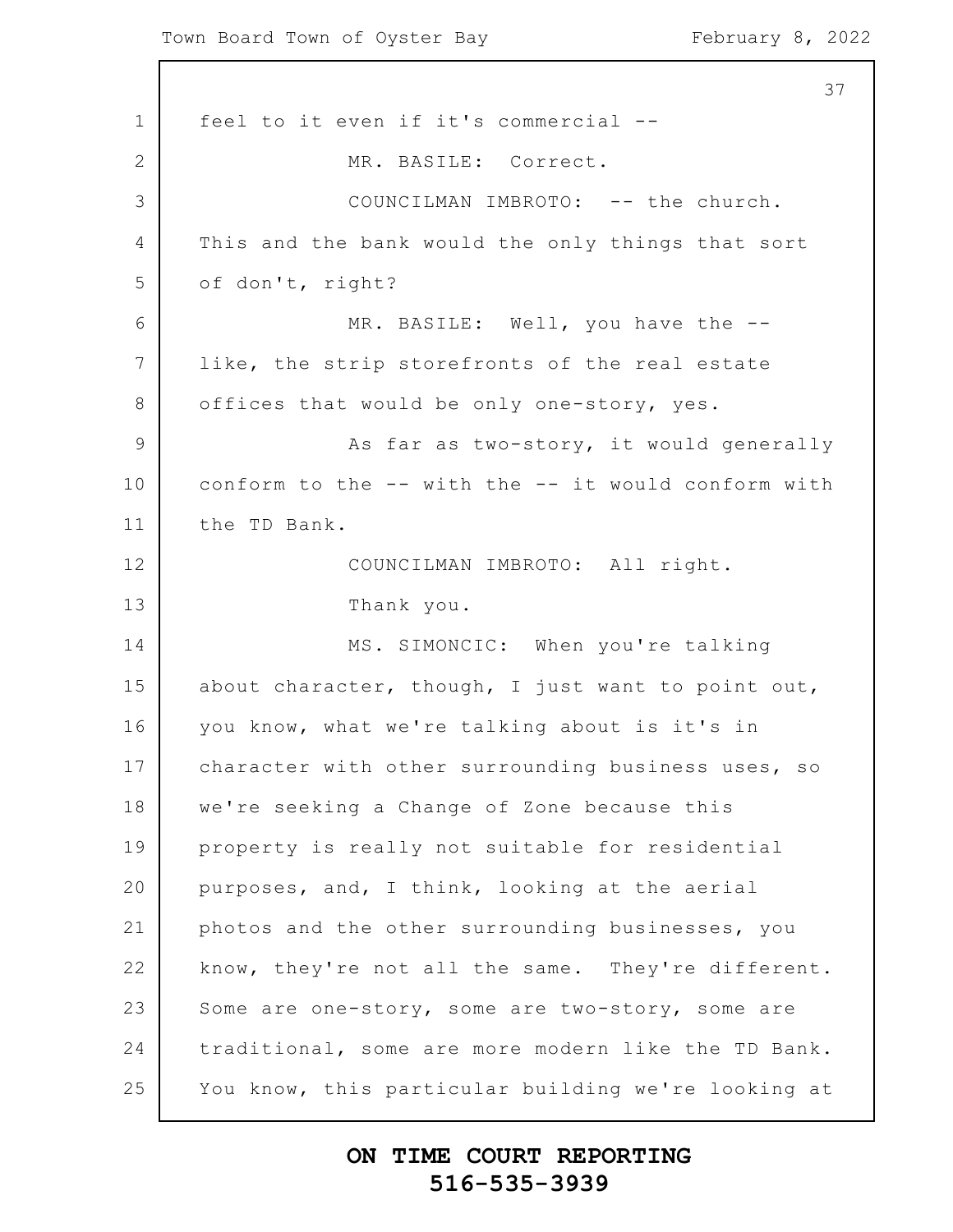|                | 38                                                 |
|----------------|----------------------------------------------------|
| $\mathbf 1$    | putting cedar planks on the building to pick up on |
| 2              | the TD Bank facade, and, again, we're not married  |
| 3              | to the design, so, certainly, we are open to any   |
| 4              | suggestions and --                                 |
| 5              | COUNCILMAN IMBROTO: We can have a                  |
| 6              | conversation about that. We don't need to do it    |
| 7              | $\texttt{now.}$                                    |
| 8              | MS. SIMONCIC: Okay. I just wanted to               |
| $\overline{9}$ | point that out. Okay.                              |
| 10             | COUNCILMAN IMBROTO: Thank you.                     |
| 11             | MS. SIMONCIC: So before we ever come               |
| 12             | to the Town Board, as the Board members are aware, |
| 13             | we go through a very rigorous process with DER and |
| 14             | Planning and Development, and this particular      |
| 15             | application has been under review for several      |
| 16             | years.                                             |
| 17             | DER did a comprehensive analysis and it            |
| 18             | was very comprehensive. We had numerous comment    |
| 19             | letters that we received. We responded to those.   |
| 20             | The Town's traffic engineers looked at this        |
| 21             | application. The Town's planners looked at it.     |
| 22             | DER actually issued an eighteen-page report that   |
| 23             | found, among other things, that this project is    |
| 24             | consistent with the predominant character of the   |
| 25             | existing landscape, that there's precedent in the  |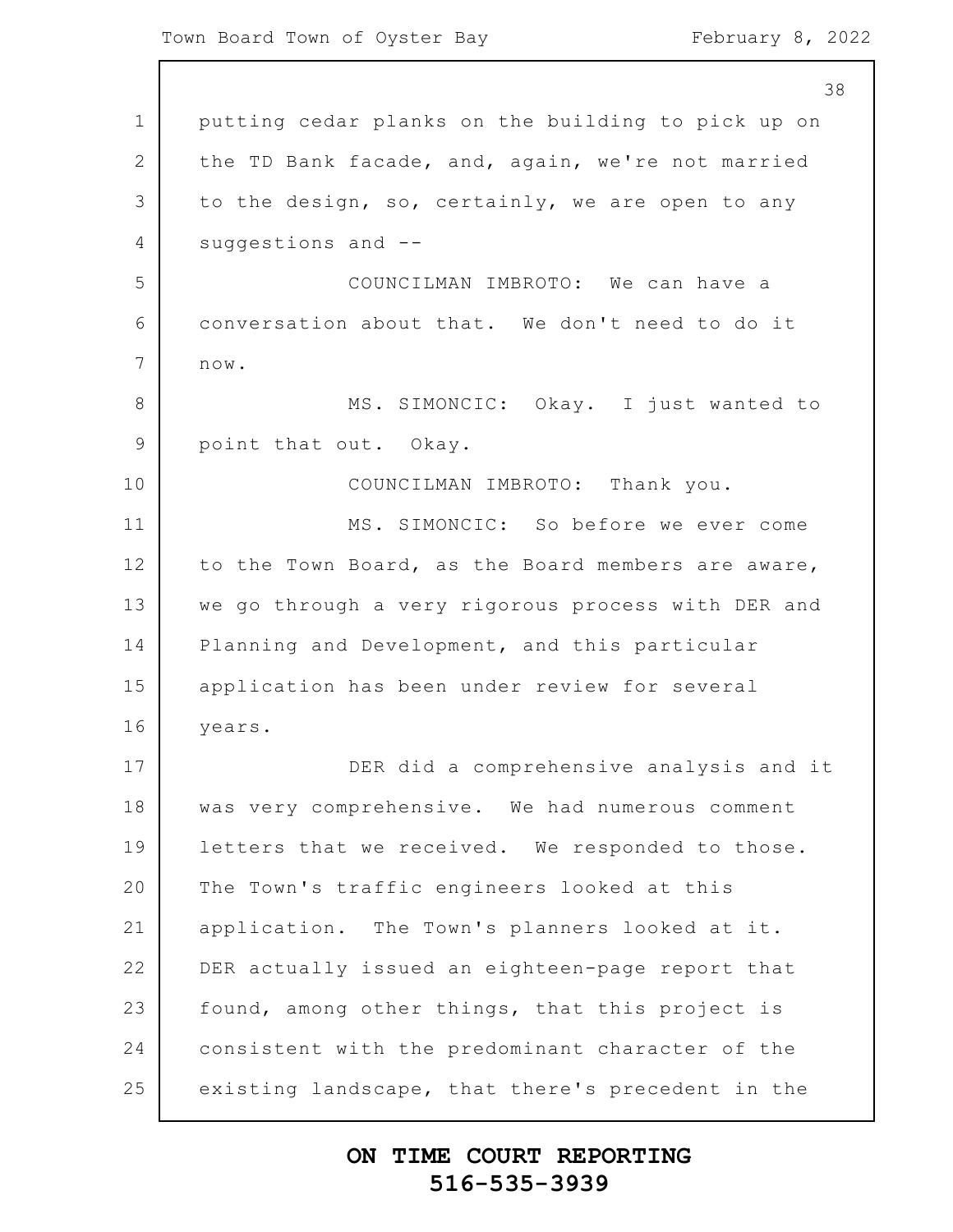1 2 3 4 5 6 7 8 9 10 11 12 13 14 15 16 17 18 19 20 21 22 23 24 25 39 Town for having approved other similar Change of Zone applications. This project does, and importantly, promote the Town's climate, smart community measures by incorporating many design features to enhance that such as use of LED lighting, reflective cooling for the roof, use of low-flow fixtures, and installation of rainwater harvesting systems and drip irrigation system. And as a result of all these mitigation measures and the Town's comprehensive review, that DER report did conclude with a recommendation of a negative declaration pursuant to SEQRA for this particular project. We also did go through site plan review with P&D, and, again, that was a back and forth. Comment letters were issued. We responded to those. We made changes that they had requested. This application, there were a lot of changes that P&D had requested; the inclusion of sidewalks, additional landscaping. We went through that review, and after incorporating all those comments, they have recommended this plan for approval. I would just also point out, too, Nassau County Planning Commission looked at this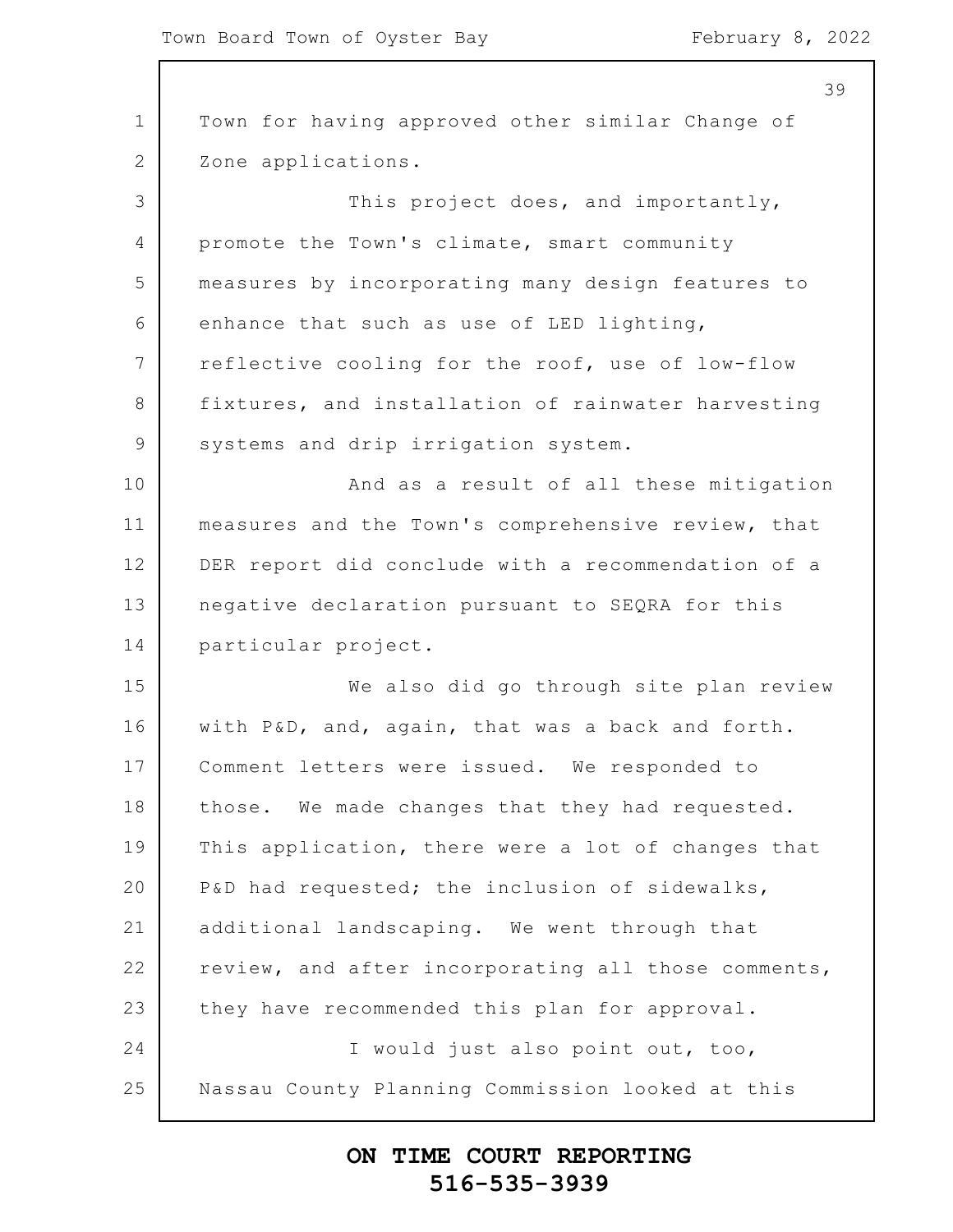|                 | 40                                                  |
|-----------------|-----------------------------------------------------|
| $\mathbf 1$     | application. They recommended local determination,  |
| 2               | but there was a proviso. They did suggest that if   |
| 3               | the Town approves it, that we not landlock the      |
| 4               | property as Councilman Hand pointed out, which we   |
| 5               | are assured that we will not be landlocking the     |
| 6               | adjacent residential property. We have a DOT        |
| $7\overline{ }$ | approval for a curb cut for that lot, which is also |
| 8               | owned by the applicant.                             |
| $\mathcal{G}$   | Additionally, the applicant has reached             |
| 10              | out to local civics. We spoke with the East         |
| 11              | Norwich Civic Association. I had conversations      |
| 12              | with Matt Meng and went through all the plans with  |
| 13              | him, answered all of his questions, and,            |
| 14              | ultimately, he indicated that they have no          |
| 15              | objection to the proposed project as proposed and   |
| 16              | have no objection to the Board approving the Change |
| 17              | of Zone application. He would have been here        |
| 18              | today, but he had surgery today so couldn't make    |
| 19              | it.                                                 |
| 20              | In conclusion, this is really a unique              |
| 21              | parcel. As the last lot along this side of 106,     |
| 22              | it's really not conducive to a single-family        |
| 23              | dwelling. We believe that the Change of Zone to     |
| 24              | the "GB" District is the best development for this  |
| 25              | property. It gives the Town an opportunity to       |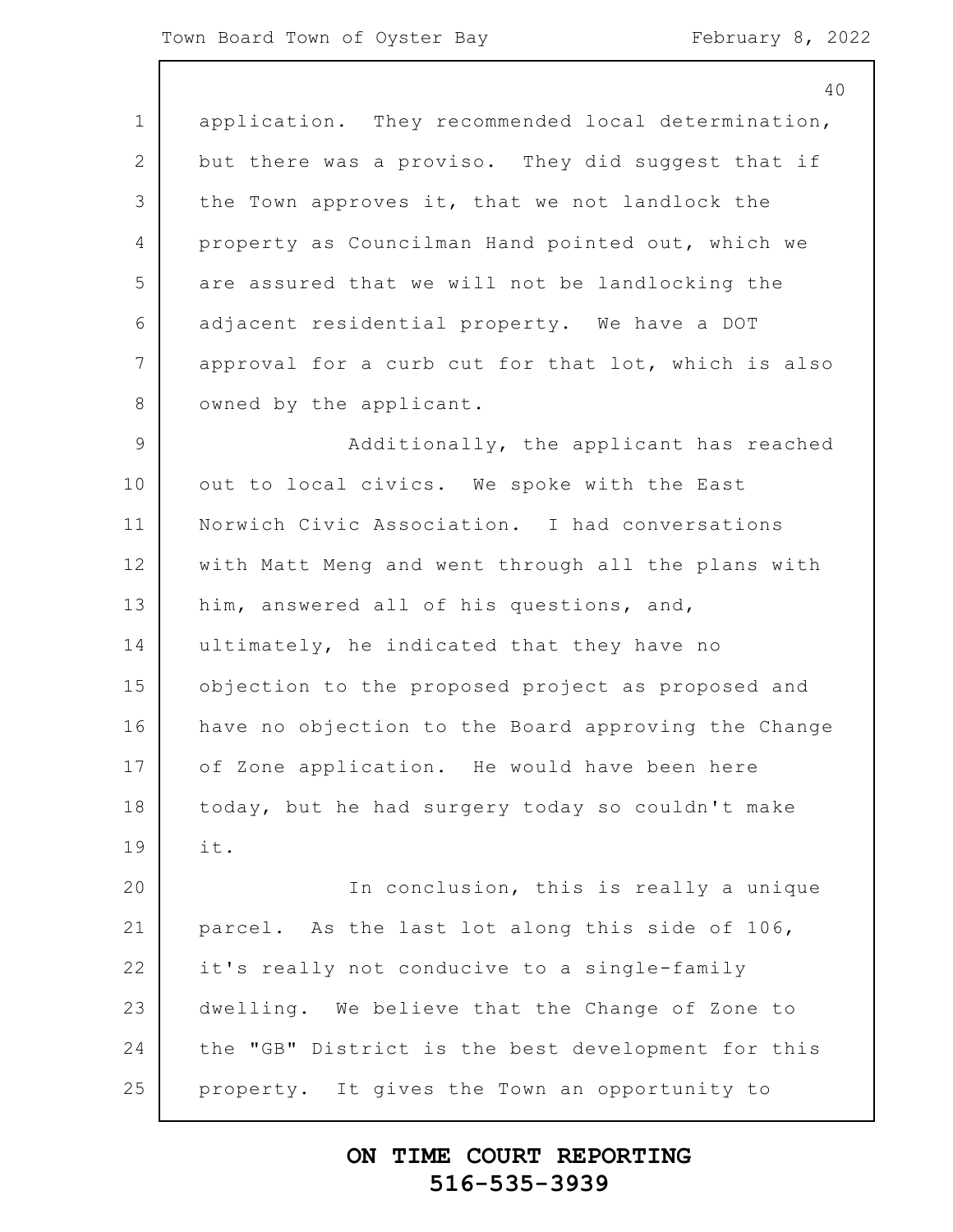1 2 3 4 5 6 7 8 9 10 11 12 13 14 15 16 17 18 19 20 21 22 23 24 25 clean up a blighted eyesore piece of property - that's over the years been mixed use office, residential, back and forth, now it's residential -- clean up this site, and it certainly, we believe, will be in character with the neighborhood and the surrounding zoning districts. As we've submitted, and equally and almost more important, it's not going to have a negative impact on traffic in the area. There's more than ample parking, and you've heard testimony from the traffic engineer that there's going to be zero to no impact on traffic. So based on everything you've heard today, we respectfully request the Board approve the application, and I'm available to answer any questions, and if you have questions for our experts, we're happy to bring them back up to answer any questions. COUNCILMAN IMBROTO: Ms. Simoncic, I don't know if you covered this, but are you taking any of the trees down on the property that are there? MS. SIMONCIC: We are preserving -- I guess, Tom, can you address that.

## **ON TIME COURT REPORTING 516-535-3939**

41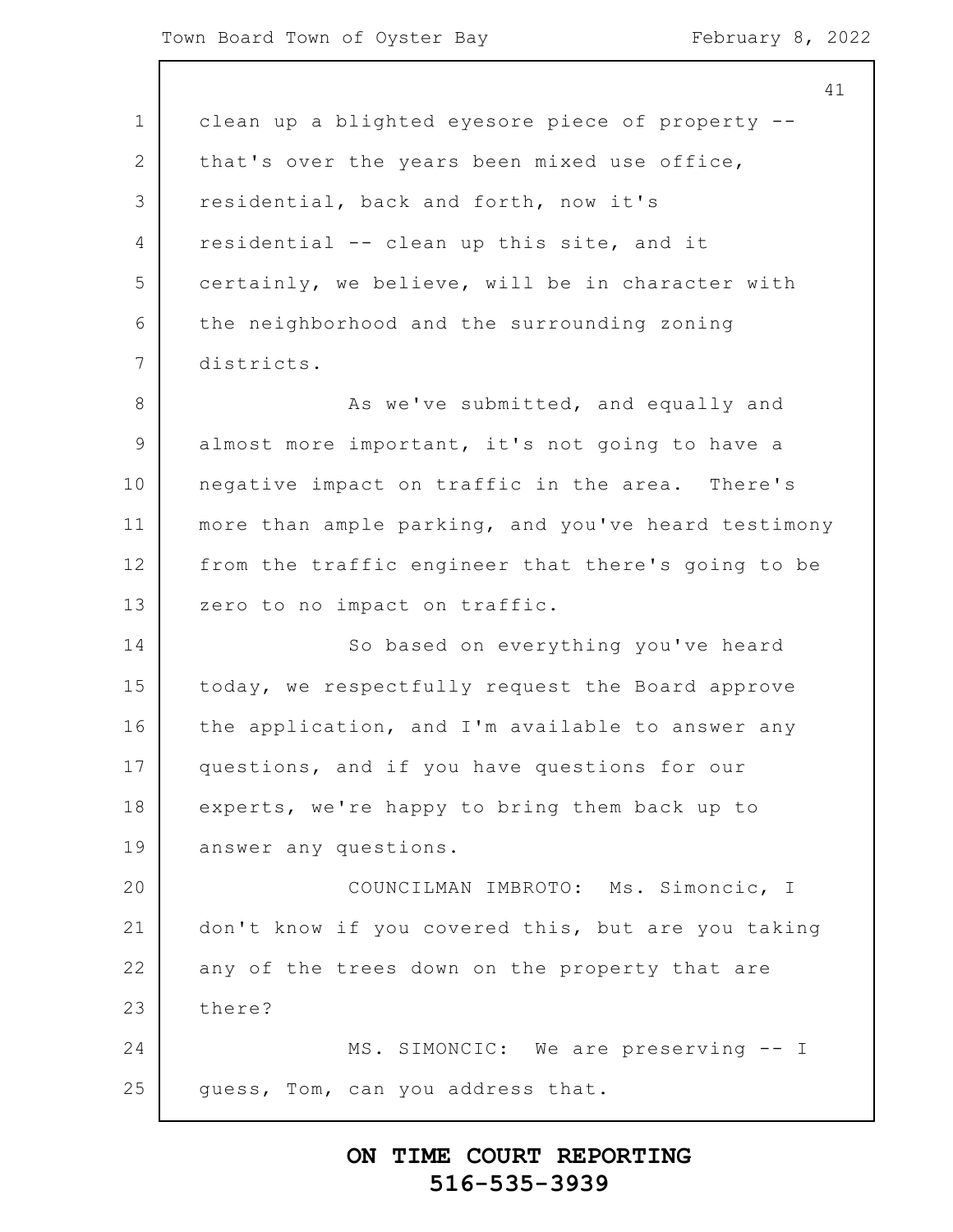1 2 3 4 5 6 7 8 9 10 11 12 13 14 15 16 17 18 19 20 21 22 23 24 25 42 We are definitely preserving the large tree on the corner of the property. There are not a lot of trees currently on the property. If you're looking at the photos, those are probably trees from the adjacent property in the Village of Muttontown. COUNCILWOMAN WALSH: Because there's a house -- currently, there's a house there right now, so there's no open space -- MS. SIMONCIC: On the subject property there's a house, but most of the property is paved. If you look at Exhibit 4, you can see that most of the property is paved. The tree that you see in the photo at the top of the driveway, that is on the adjacent residential property, so that's not slated to be taken down in connection with this application. And if you look at the subject structure on the property, if you look just south, all of those trees -- those are in the Village of Muttontown, and those will remain. Did I answer your question? COUNCILMAN IMBROTO: So are you taking any of the trees on the property down? MS. SIMONCIC: I don't believe there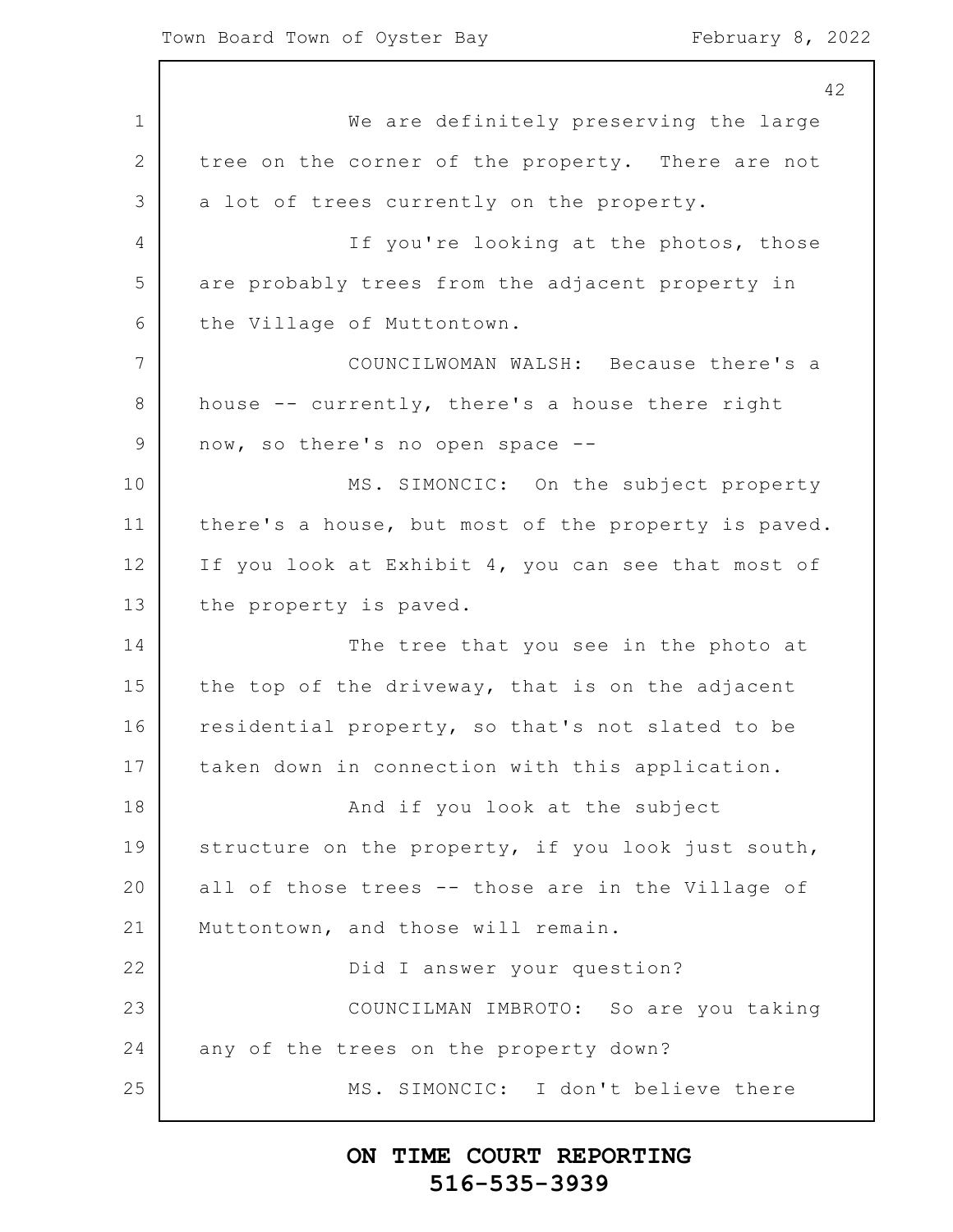Town Board Town of Oyster Bay February 8, 2022

1 2 3 4 5 6 7 8 9 10 11 12 13 14 15 16 17 18 19 20 21 22 23 24 25 43 are any trees but one, which we are preserving, but maybe Tom Dixon can confirm that for me. COUNCILMAN IMBROTO: Thank you. MR. DIXON: Yeah, there are some trees coming down. MS. SIMONCIC: I apologize. I stand corrected. MR. DIXON: Yes. We did map the existing trees. There are two 14-inch spruce trees that are coming down. Those are located on the existing residence. There is a 30-inch deciduous and a 40-inch oak to be removed. I mentioned in my presentation a 30-inch oak to remain, that's the visible one in the southwest corner along the frontage. And there's an existing maple pretty much along the east property line to be remained. So to answer your question -- one, two, three, four trees are coming down, two to remain. Those are the ones that are of significance. COUNCILMAN IMBROTO: All right. Thank you. SUPERVISOR SALADINO: Steve? COUNCILMAN LABRIOLA: Counselor, just a question regarding your new tax assessment that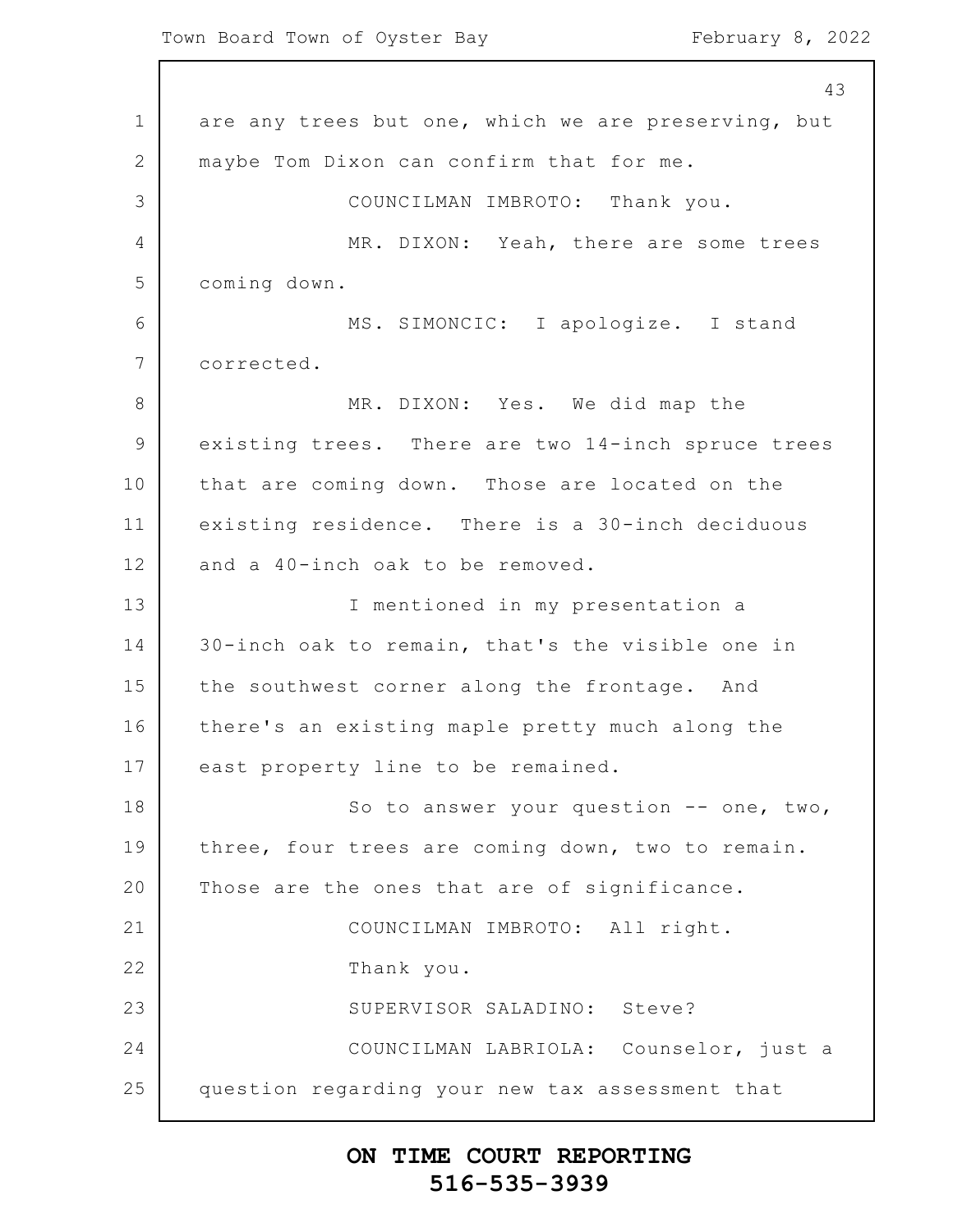#### Town Board Town of Oyster Bay February 8, 2022

 $\mathsf{l}$ 

|               | 44                                                  |
|---------------|-----------------------------------------------------|
| $\mathbf 1$   | will happen if the Board should favorably approve   |
| 2             | this decision when the building is complete.        |
| 3             | Have you got any indication from the                |
| 4             | County as to what they will be assessing the        |
| 5             | property at, the taxes that you will be paying as   |
| 6             | compared to what you're paying today?               |
| 7             | MS. SIMONCIC: In terms of dollars?                  |
| 8             | We don't. But I can tell you this,                  |
| $\mathcal{G}$ | they will be significantly more than what they're   |
| 10            | paying today based upon the fact that there's a     |
| 11            | small structure on the property, and we're building |
| 12            | an office building with, you know, larger           |
| 13            | improvements, so they will, certainly, be           |
| 14            | dramatically more than what they're paying now.     |
| 15            | They are, actually, currently paying as             |
| 16            | a business. The County is assessing this property   |
| 17            | for commercial use now based upon prior commercial  |
| 18            | uses, so they are paying commercial tax rates, but  |
| 19            | we have not done a full analysis. I couldn't give   |
| 20            | you the number, but it certainly will be more.      |
| 21            | COUNCILMAN LABRIOLA: Okay.                          |
| 22            | Thank you.                                          |
| 23            | SUPERVISOR SALADINO: Are there any                  |
| 24            | other questions?                                    |
| 25            | (Whereupon, there was no response from              |
|               |                                                     |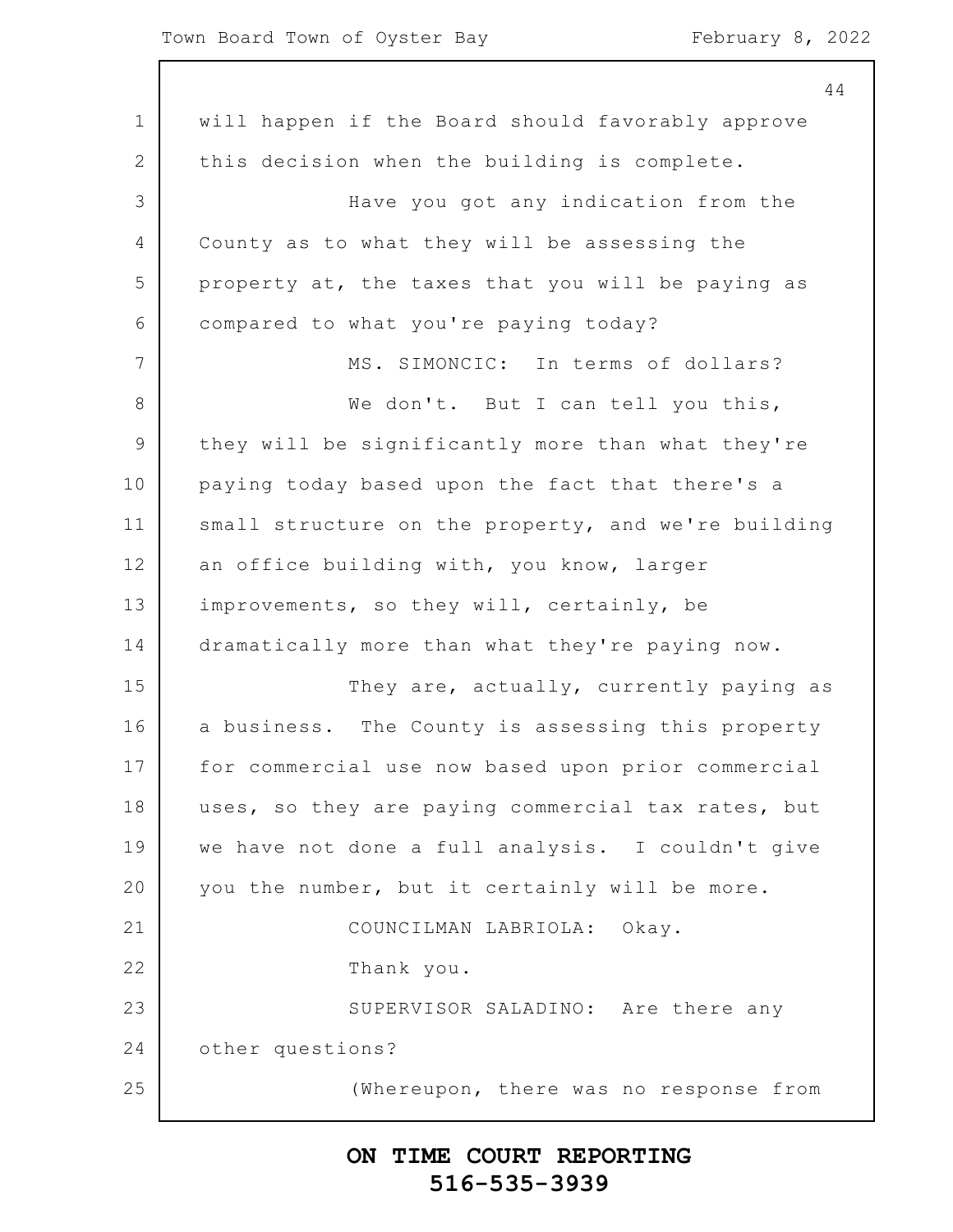1 2 3 4 5 6 7 8 9 10 11 12 13 14 15 16 17 18 19 20 21 22 23 24 25 45 the Board.) SUPERVISOR SALADINO: Thank you for your presentation. Do you have any other information for us at this time? MS. SIMONCIC: We have no further information to provide. SUPERVISOR SALADINO: Is there any correspondence on this? MR. LaMARCA: The attorney for the applicant has filed the Affidavit of Service and Disclosure. The communications are as follows: We have memos from the Department of Planning and Development including a view of the required off-street parking. The Nassau County Land and Tax Map indicates the property as Section 25, Block 56, Lot 40. According to the Town of Oyster Bay Zoning Maps, the property is located within the R1-10 One-Family Residents Zoning District. There are no open or prior Code Enforcement Bureau cases, and no variances on file. There is no further correspondence.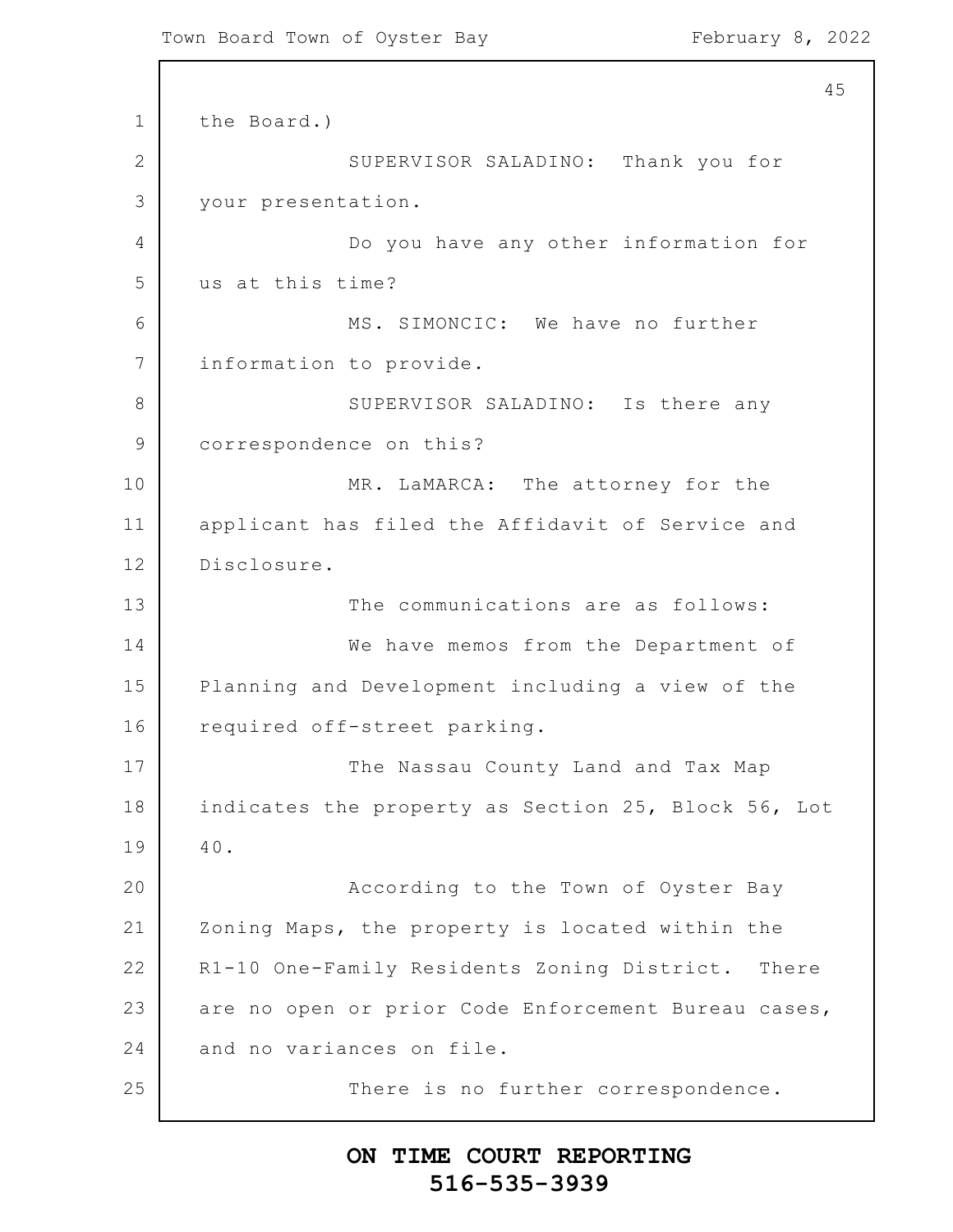1 2 3 4 5 6 7 8 9 10 11 12 13 14 15 16 17 18 19 20 21 22 23 24 25 46 SUPERVISOR SALADINO: May I have a motion? COUNCILWOMAN JOHNSON: Supervisor, I will make a motion to adjourn the public portion of this hearing and to keep the record open for 30 days and to reserve decision. SUPERVISOR SALADINO: May I have a second? COUNCILMAN IMBROTO: I second that motion. SUPERVISOR SALADINO: All in favor, please signify by saying, "Aye." ALL: "Aye." SUPERVISOR SALADINO: Those opposed, "Nay." (Whereupon, there were no "Nay" responses from the Board.) SUPERVISOR SALADINO: The "Ayes" have it. (TIME NOTED: 11:37 A.M.) SUPERVISOR SALADINO: Thank you for this presentation. MS. SIMONCIC: Thank you. Have a good day. SUPERVISOR SALADINO: I just -- I don't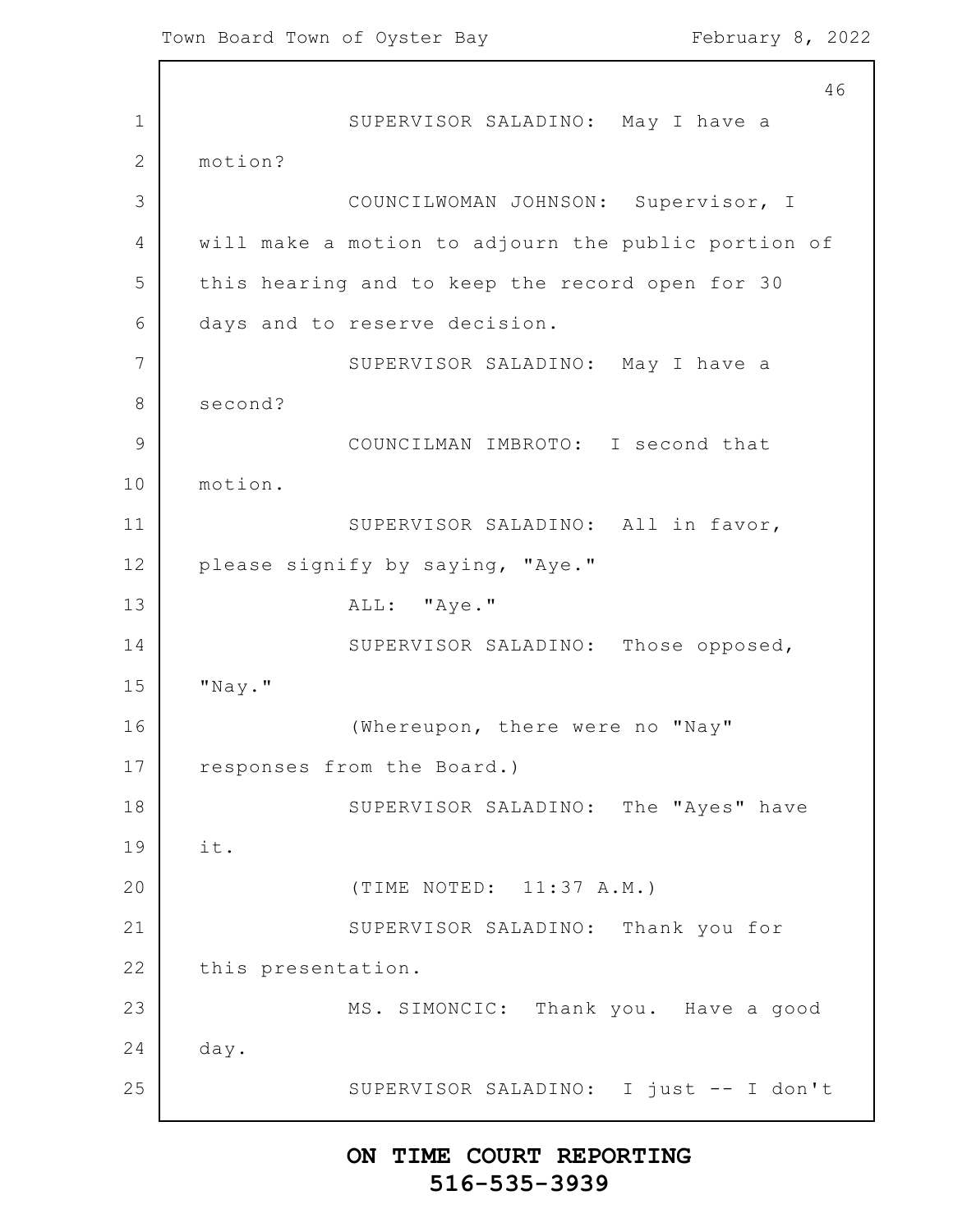Town Board Town of Oyster Bay February 8, 2022

1 2 3 4 5 6 7 8 9 10 11 12 13 14 15 16 17 18 19 20 21 22 23 24 25 47 have any slips of anyone in the public who would like to be heard on this. I just want to make sure, though. Is there anyone who wants to be heard on this application? (Whereupon, there was no response from the assemblage present.) SUPERVISOR SALADINO: Please let the record reflect that no one has indicated that they would like to be heard. Folks, we have some more hearings today, and then after the hearings are done, we are going to break for Executive Session and then come back from Executive Session for our regular Action Calendar. But I do see that two people have asked to be heard, and rather than have them sit through all of these hearing and all that we have going on today, let's give them a little bit of a break in terms of waiting. Is Linda Lyons (phonetic) here at this time? (Whereupon, a member of the assemblage present indicated her presence by raising her hand.)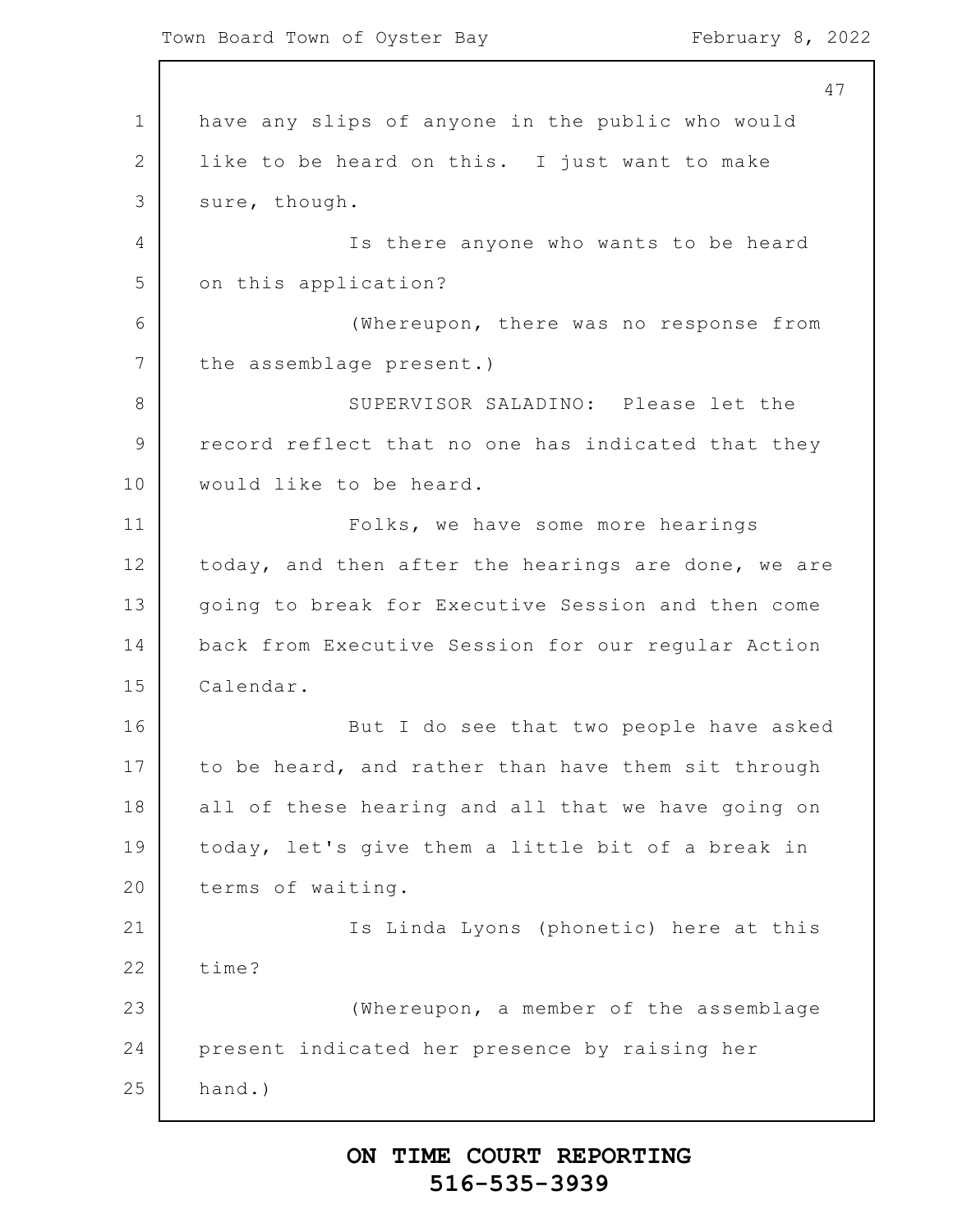1 2 3 4 5 6 7 8 9 10 11 12 13 14 15 16 17 18 19 20 21 22 23 24 25 48 SUPERVISOR SALADINO: Are you speaking on a Resolution item on the Calendar? MS. LYONS: I will be speaking based on your discussion as the hearings. SUPERVISOR SALADINO: Okay. So yours is hearing related? MS. LYONS: Yes. SUPERVISOR SALADINO: Okay. Harry Single. Your discussion is not hearing related, so why don't we let you go ahead so you're not sitting here for hours. I want to be respectful of your time, Harry. MR. SINGLE: Thank you very much. I appreciate that. SUPERVISOR SALADINO: You're welcome. MR. SINGLE: For those of you who don't know me, my name is Harry Single. I live in Hicksville, 3 Layton Avenue. I'm the President of the Hicksville Community Council and the Vice President of the Gregory Museum, along with some other stuff that's not pertinent to that right now. I'm here today for one reason. For many years, the Board of the Gregory Museum has worked diligently to try and get the improvements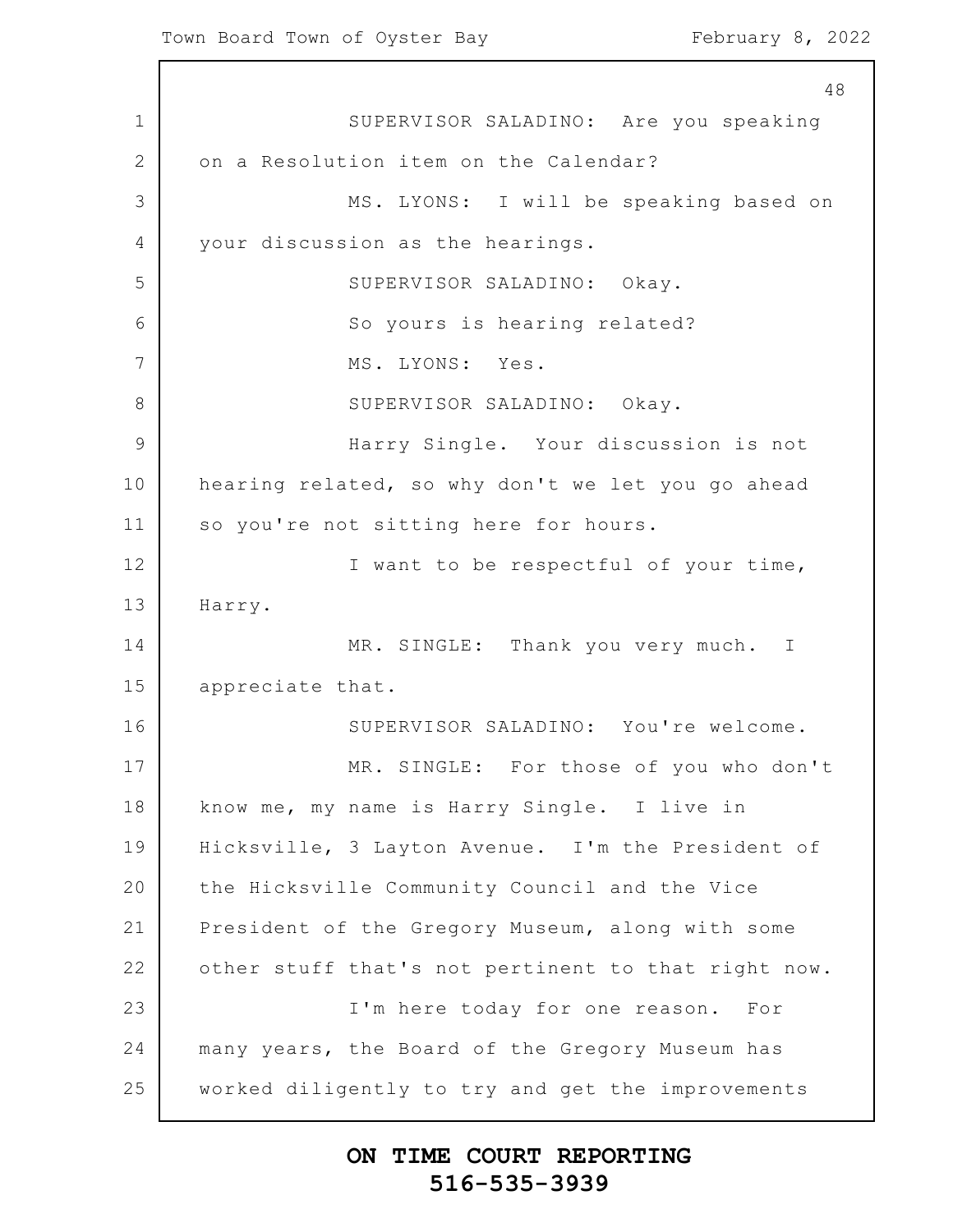1 2 3 4 5 6 7 8 9 10 11 12 13 14 15 16 17 18 19 20 21 22 23 24 25 done of a very important building. It is a historical site, it is the original courthouse in Hicksville, and today it houses an Earth Science museum that is widely used for schools in Nassau County. I would like to take the opportunity now to thank this Board for taking the project on. We know now through the tremendous efforts of Councilwoman Walsh that these projects are going forward. We know now that the project will go in the Spring, and the renovations will be done, and the painting will be done, and we will, again, have this beautiful landmark back in total operation and looking good. So I just wanted to take a couple minutes of your time and say thank you. I know it's a big project, and it means a great deal to the people of Hicksville. So thank you, all. SUPERVISOR SALADINO: Thank you. COUNCILWOMAN WALSH: Harry, thank you. Thank you for taking the time out. All the days that you met with our different departments -- General Services and Deputy Commissioner Ralph Raymond; and

#### **ON TIME COURT REPORTING 516-535-3939**

49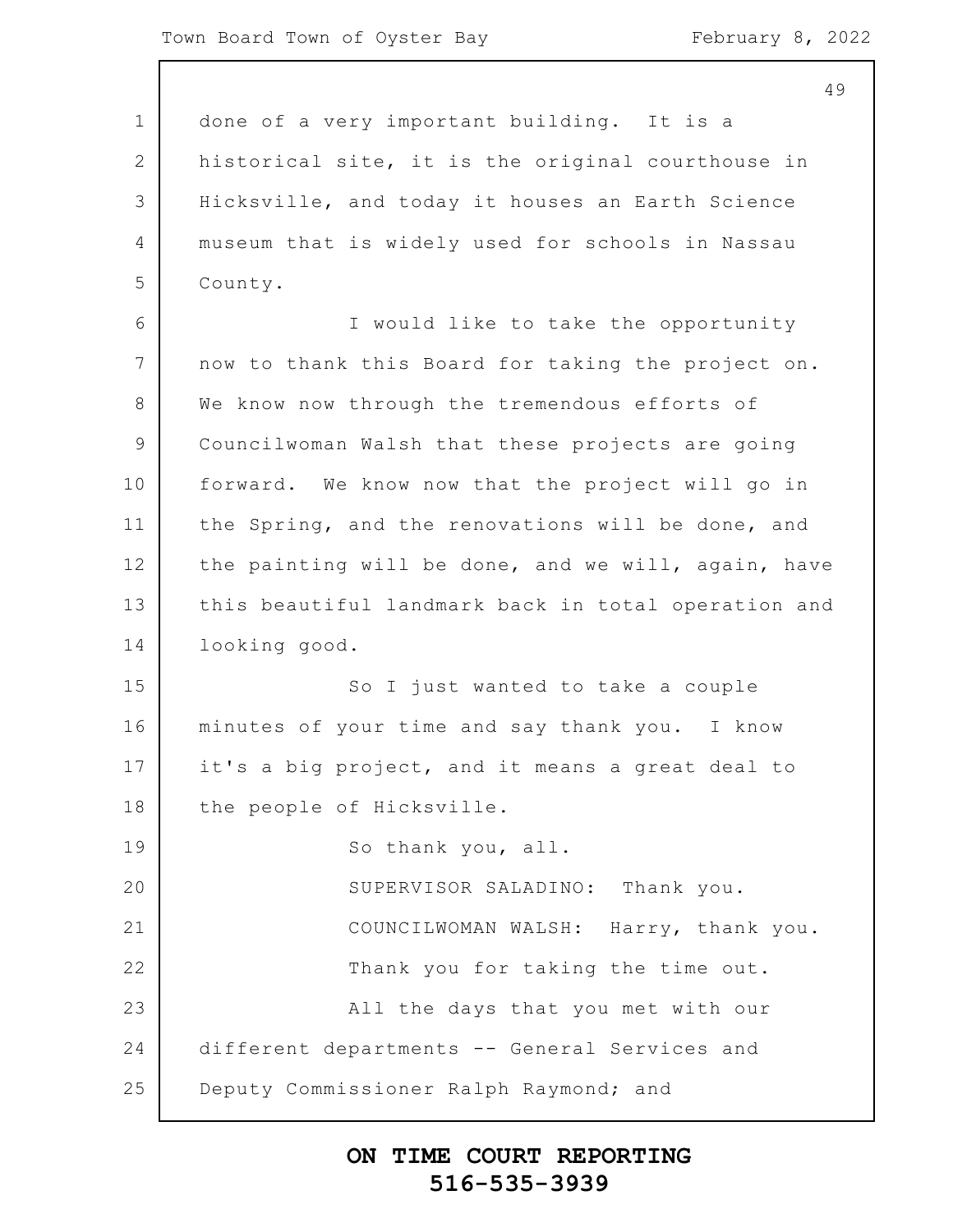#### Town Board Town of Oyster Bay February 8, 2022

|                | 50                                                  |
|----------------|-----------------------------------------------------|
| $\mathbf 1$    | Environmental and our Highway Department came, our  |
| $\overline{2}$ | Scouts are volunteering to help with the grounds    |
| 3              | when this is all done, the sign. That was the       |
| $\overline{4}$ | original jail, I think, in the back also, so you    |
| 5              | took a lot of time out, and we look forward to      |
| 6              | working with you in the Spring to get it started.   |
| 7              | MR. SINGLE: We certainly appreciate                 |
| $\,8\,$        | Speaking from other people in Hicksville who<br>it. |
| $\mathcal{G}$  | have commented about it, they're thrilled that      |
| 10             | we're going to get that landmark back to looking    |
| 11             | good. So, and I hope that you all take the          |
| 12             | opportunity to come over and see it when it's done  |
| 13             | because it's going to be well worth it.             |
| 14             | We're looking forward to it, and,                   |
| 15             | again, I want to thank you all, and I especially    |
| 16             | want to thank Councilwoman Walsh, who I've worked   |
| 17             | closely with for the past -- a while -- and it's    |
| 18             | been a pleasure, so thank you very much.            |
| 19             | SUPERVISOR SALADINO: Harry, we                      |
| 20             | appreciate your coming forward, taking the time out |
| 21             | to recognize this Board and the Town and all of our |
| 22             | efforts.                                            |
| 23             | That site is very important to us as we             |
| 24             | realize how important it is to Hicksville, and this |
| 25             | Board is extremely supportive of our beloved        |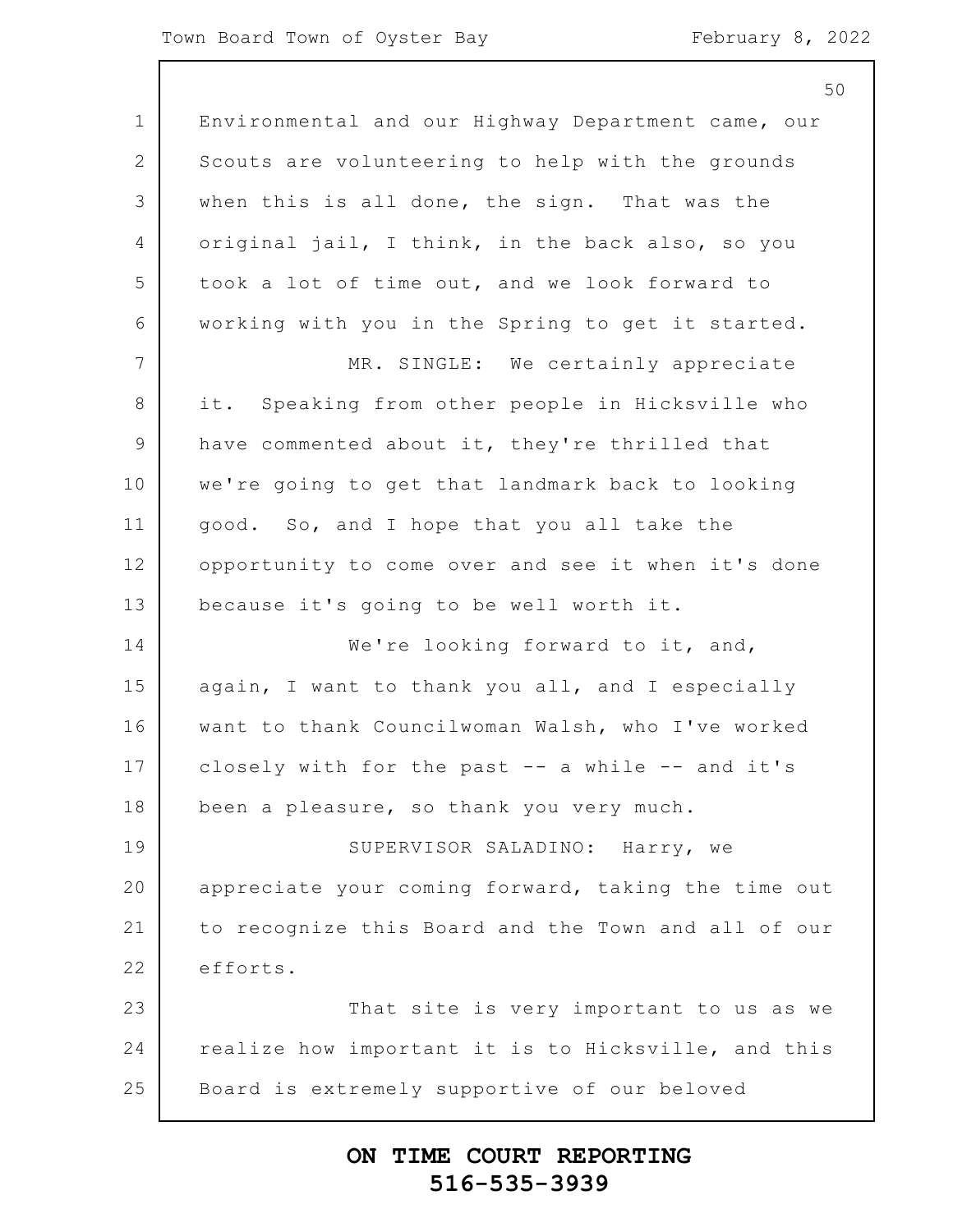1 2 3 4 5 6 7 8 9 10 11 12 13 14 15 16 17 18 19 20 21 22 23 24 25 51 Hicksville community. We appreciate working with you. This collaboration with all of the Board members, including Councilwoman Walsh, shows how much it bears fruit, and it's just one of many examples of how the Board has collaborated with you and the Civic Association to bring a lot of positive change. MR. SINGLE: It's working good. I'm glad. SUPERVISOR SALADINO: Thank you. COUNCILWOMAN WALSH: I think you screamed at me a few times too (laughing). MR. SINGLE: I what? COUNCILWOMAN WALSH: I think you screamed at me a few times also. No, it's been a pleasure, Harry. MR. SINGLE: Thank you. Thank you all very much. SUPERVISOR SALADINO: Thank you. Enjoy your day. (TIME NOTED: 11:42 A.M.)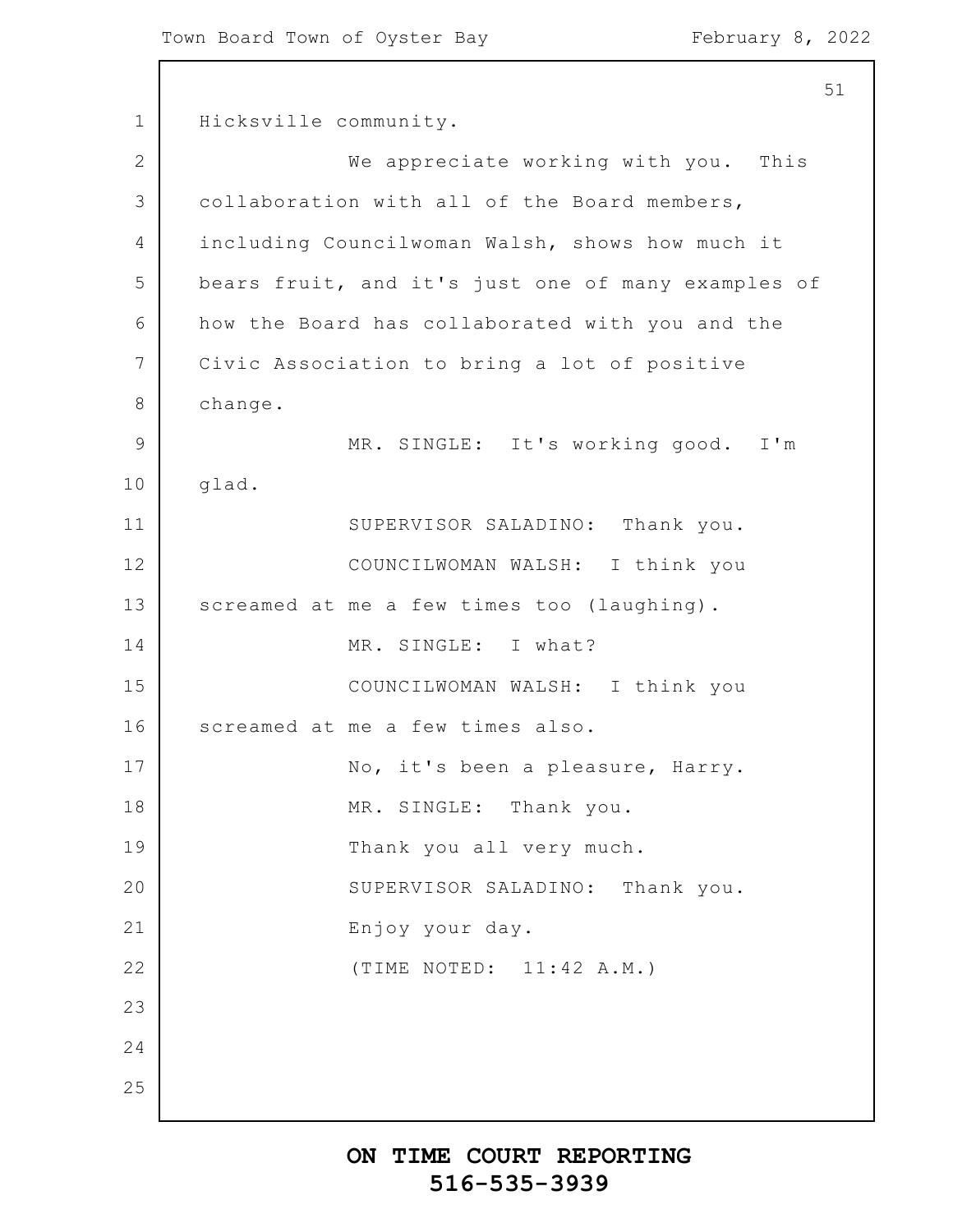1

TOWN BOARD TOWN OF OYSTER BAY REGULAR MEETING February 8, 2022 11:43 a.m.

#### **HEARING – Finance**

To consider the 2022 Capital Program for Park Districts. (M.D. 1/11/22 #23).

SUPERVISOR TOWN CLERK

**JOSEPH SALADINO RICHARD LaMARCA**

P R E S E N T:

SUPERVISOR JOSEPH S. SALADINO COUNCILWOMAN MICHELE M. JOHNSON COUNCILMAN LOUIS B. IMBROTO COUNCILMAN THOMAS P. HAND COUNCILMAN STEVE L. LABRIOLA COUNCILWOMAN LAURA L. MAIER COUNCILWOMAN VICKI WALSH

A L S O P R E S E N T:

RICHARD LaMARCA, TOWN CLERK JEFFREY P. PRAVATO, RECEIVER OF TAXES

> Minutes of the meeting taken by:

> TRACIE A. CINQUEMANI Reporter/Notary Public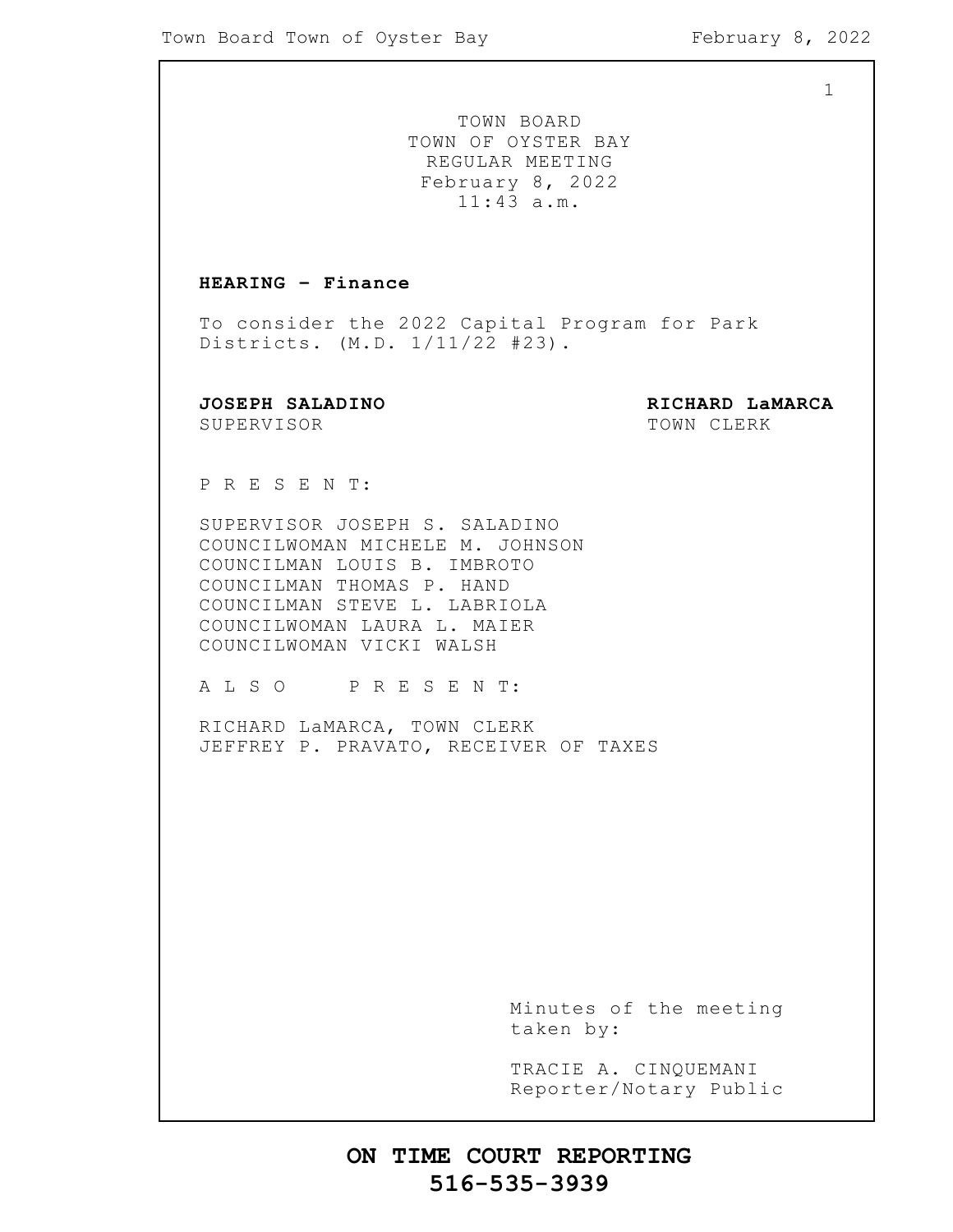$\Gamma$ 

|              | 2                                                   |
|--------------|-----------------------------------------------------|
| 1            | SUPERVISOR SALADINO: Will the Clerk                 |
| $\mathbf{2}$ | please call the next hearing?                       |
| 3            | MR. LaMARCA: Today's second hearing is              |
| 4            | to consider the 2022 Capital Program for Park       |
| 5            | Districts.                                          |
| 6            | MR. DARIENZO: Good morning, Town Board              |
| 7            | members.                                            |
| 8            | My name is Rob Darienzo. I'm the                    |
| 9            | Director of Finance here at the Town of Oyster Bay. |
| 10           | This hearing and the three that will                |
| 11           | come next are part two of our 2022 Capital Program. |
| 12           | The vast majority was passed at the Town Board      |
| 13           | meeting two weeks ago, but Local Finance Law        |
| 14           | requires that we have public hearings for any bond  |
| 15           | authorization involving Special Districts.          |
| 16           | So this is the hearing for the Special              |
| 17           | Park Districts, so we're asking to, in the future,  |
| 18           | borrow up to \$930,000 for Special District Park    |
| 19           | Improvements. No money is being spent today. This   |
| 20           | really puts this authorization on the books, and    |
| 21           | we'll borrow money at a future date, and any        |
| 22           | spending that goes against this authorization will  |
| 23           | come before the Town Board in the form of a         |
| 24           | separate Resolution.                                |
| 25           | So, again, this is pretty standard                  |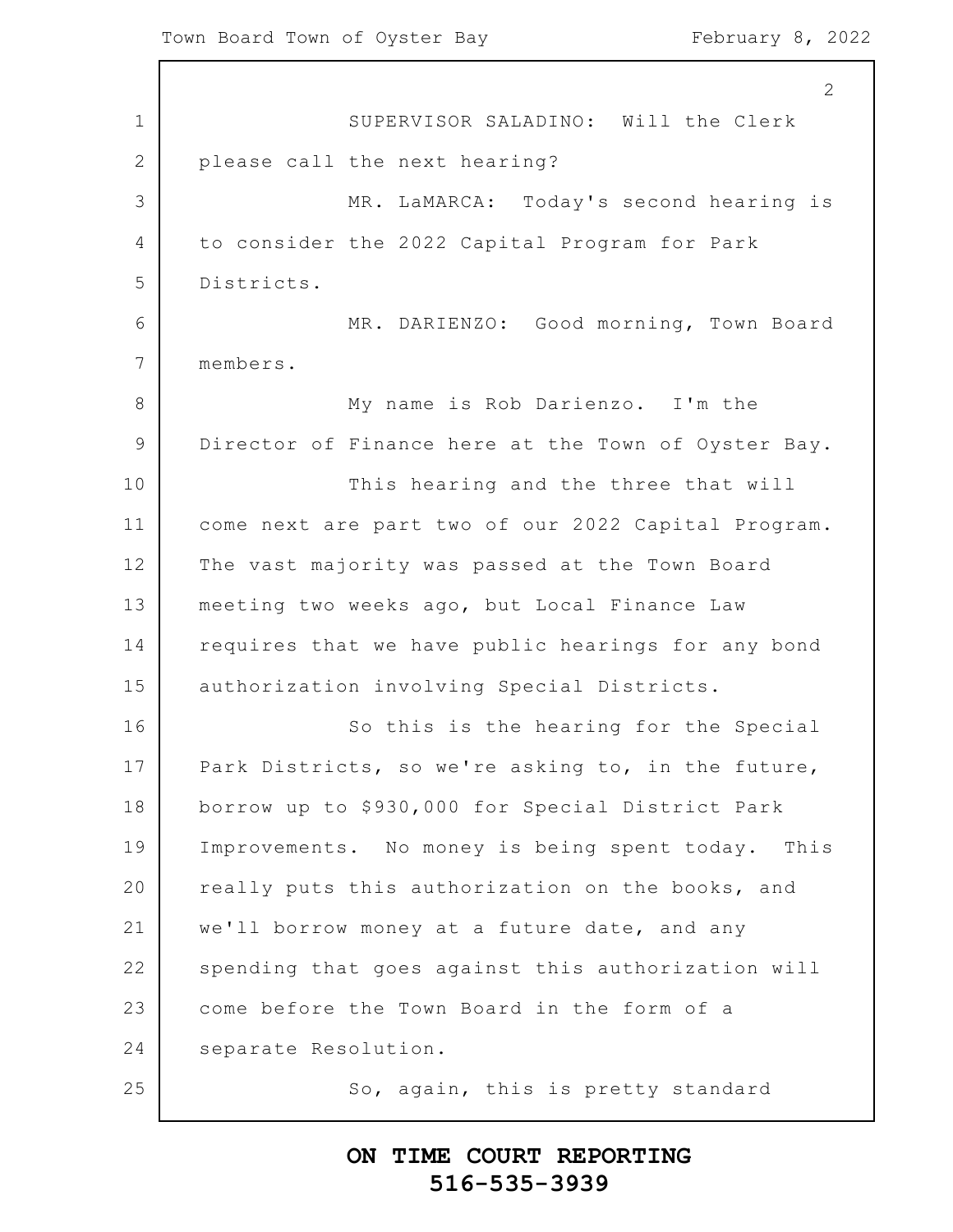|                 | 3                                                   |
|-----------------|-----------------------------------------------------|
| $\mathbf 1$     | procedure. If anybody has any questions about the   |
| 2               | Park District Improvements, I'm happy to answer     |
| 3               | them to the best I can.                             |
| $\overline{4}$  | COUNCILMAN IMBROTO: Rob, what's the                 |
| 5               | difference between the money for Park District      |
| 6               | Improvements and the money for the General Park     |
| $7\phantom{.0}$ | Improvements that was already approved?             |
| 8               | MR. DARIENZO: There are certain parks               |
| $\mathsf 9$     | and parklets that belong to the Towns themselves as |
| 10              | opposed to the general Town as a whole.             |
| 11              | For example, Allen Park in Farmingdale              |
| 12              | is a General Fund Town park that belongs to         |
| 13              | everybody, and Marjorie Post in Massapequa, there   |
| 14              | are certain rights granted to Massapequa residents, |
| 15              | so they pay a little bit extra. And that's          |
| 16              | probably a bad example because Burns in Massapequa  |
| 17              | is a General Fund park, but Post in Massapequa is a |
| 18              | Special District park.                              |
| 19              | COUNCILMAN IMBROTO: So this is for                  |
| 20              | Improvements that are in those Special Park         |
| 21              | Districts?                                          |
| 22              | MR. DARIENZO: Correct.                              |
| 23              | Anybody have any other questions with               |
| 24              | regard to Park Districts agreements?                |
| 25              | (Whereupon, there was no response from              |
|                 |                                                     |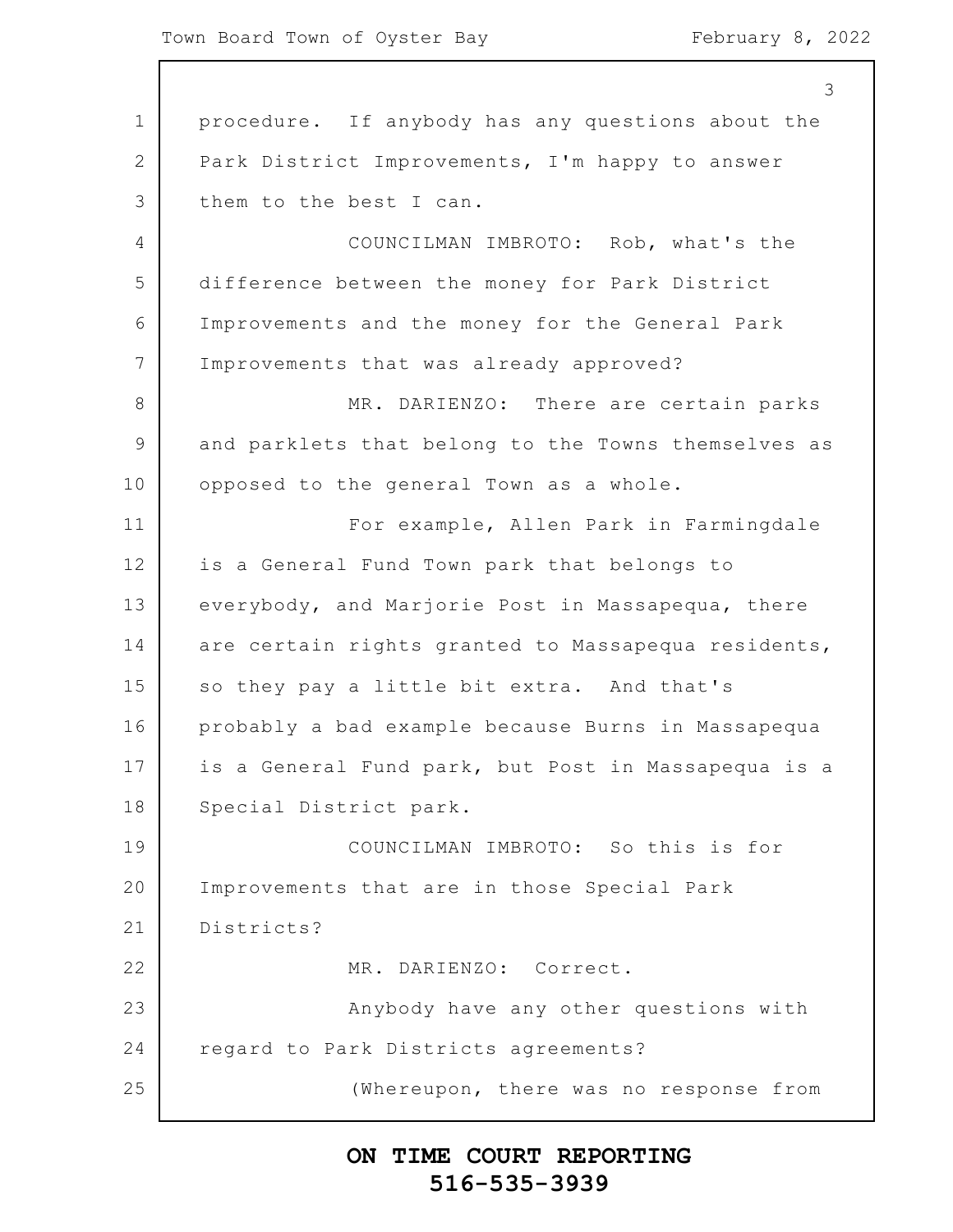```
1
2
3
4
5
6
7
8
9
10
11
12
13
14
15
16
17
18
19
20
21
22
23
24
25
                                                          4
      the Board.)
                  MR. DARIENZO: No?
                  COUNCILMAN IMBROTO: Motion?
                  COUNCILWOMAN JOHNSON: I'll make a
      motion that this hearing be closed and decision be
      voted on today.
                  COUNCILMAN IMBROTO: Did you have a
      question on this hearing?
                  AUDIENCE MEMBER: Me?
                  COUNCILMAN IMBROTO: Whoever put in the
      slip.
                  AUDIENCE MEMBER: Recycling.
                  COUNCILMAN IMBROTO: Okay. Not this
      one.
                  I second the motion to close the
      hearing.
                  COUNCILWOMAN JOHNSON: All in favor?
                  ALL: "Aye."
                  (TIME NOTED: 11:45 A.M.)
```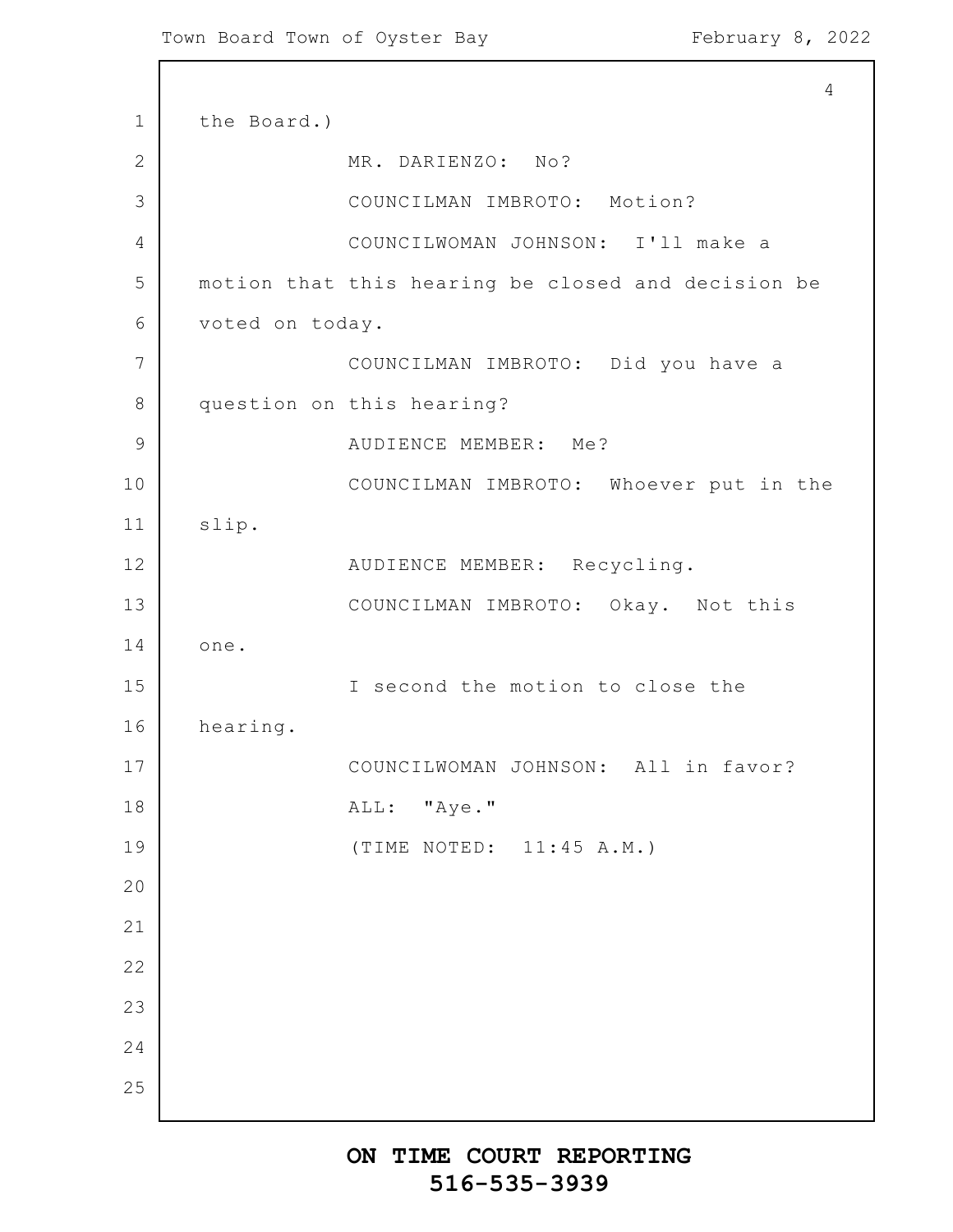1

TOWN BOARD TOWN OF OYSTER BAY REGULAR MEETING February 8, 2022 11:46 a.m.

#### **HEARING – Finance**

To consider the 2022 Capital Program for Public Parking District Improvements. (M.D. 1/11/22 #26).

SUPERVISOR TOWN CLERK

**JOSEPH SALADINO RICHARD LaMARCA**

P R E S E N T:

SUPERVISOR JOSEPH S. SALADINO COUNCILWOMAN MICHELE M. JOHNSON COUNCILMAN LOUIS B. IMBROTO COUNCILMAN THOMAS P. HAND COUNCILMAN STEVE L. LABRIOLA COUNCILWOMAN LAURA L. MAIER COUNCILWOMAN VICKI WALSH

A L S O P R E S E N T:

RICHARD LaMARCA, TOWN CLERK JEFFREY P. PRAVATO, RECEIVER OF TAXES

> Minutes of the meeting taken by:

> TRACIE A. CINQUEMANI Reporter/Notary Public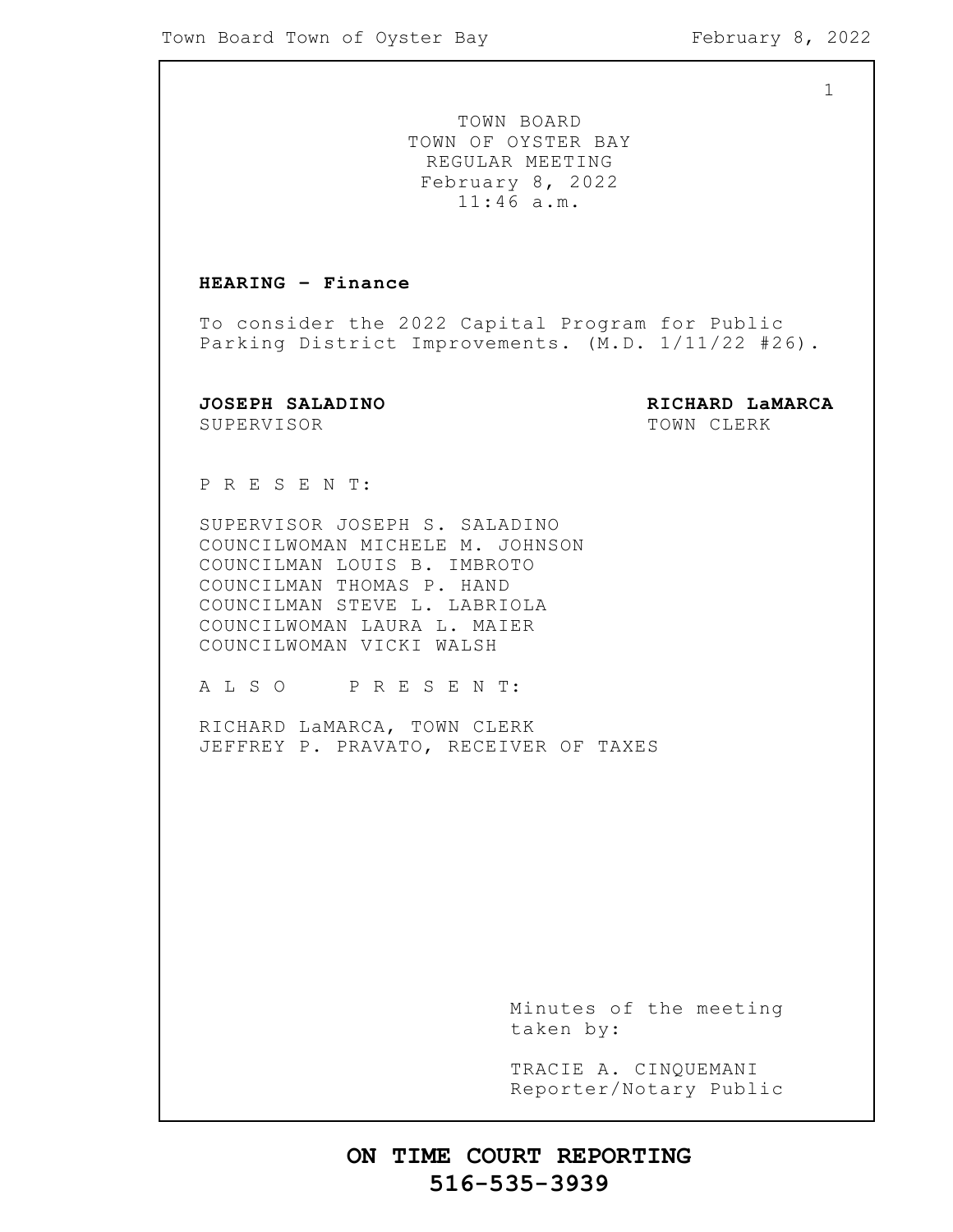1 2 3 4 5 6 7 8 9 10 11 12 13 14 15 16 17 18 19 20 21 22 23 24 25 2 MR. LaMARCA: The next hearing is to consider the 2022 Capital Program for Public Parking District Improvements. MR. DARIENZO: Good morning, Town Board. Rob Darienzo, Director of Finance, Town of Oyster Bay. This is Hearing 2 of 4, Public Parking Garage Improvements. Last year's reso for this purpose was over \$4 million. This year we're asking for \$620,000; so it's a great reduction compared to last year, but, again, this is standard procedure. This money would go towards parking garage and parking lot improvements throughout the Town of Oyster Bay. Does anybody have any questions? SUPERVISOR SALADINO: Just an overview, when I began on January 31st of 2017, you and I sat down, and we worked out a long, well thought out plan -- we began on that day and many subsequent meetings from there -- and I just want to confirm a few things because I think it's important in terms of our overall strategy toward capital spending. When I first got here as the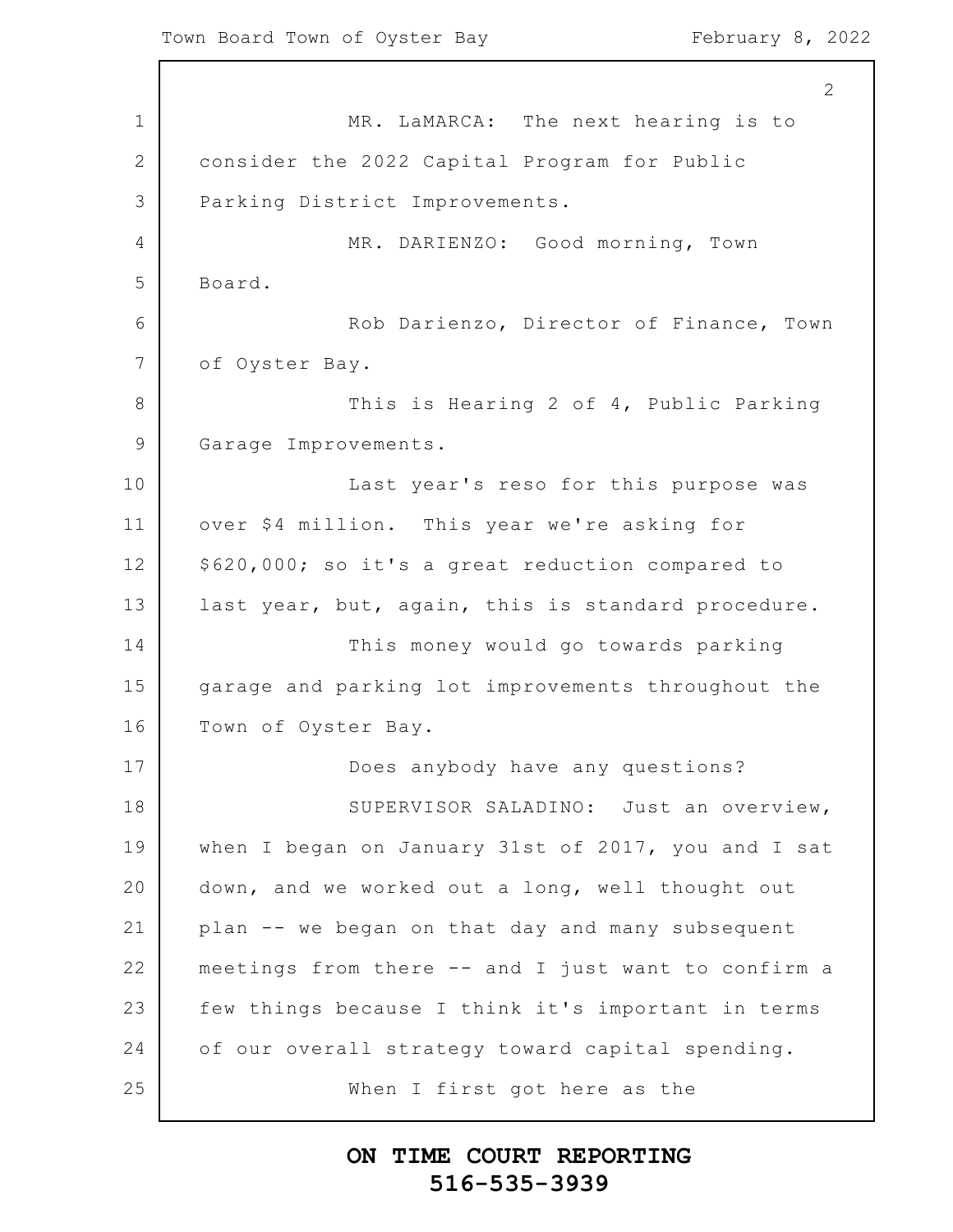1 2 3 4 5 6 7 8 9 10 11 12 13 14 15 16 17 18 19 20 21 22 23 24 25 3 Supervisor, there was an enormous amount of debt. We did no capital borrowing whatsoever in Calendar Year 2017, correct? MR. DARIENZO: Correct. SUPERVISOR SALADINO: And we worked out a plan for following those years to borrow less than we were paying off so that our net of capital debt would continue to go down, correct? MR. DARIENZO: Correct. SUPERVISOR SALADINO: How much of that capital debt have we paid off to date? MR. DARIENZO: How much of that capital debt have we paid off to date? When you got here, the outstanding debt was roughly \$763 million, and now we're at roughly 6- -- and -- I'm sorry, 590 million dollars. So it's down \$175 million or so. SUPERVISOR SALADINO: Down \$175 million net while still borrowing to pave our roads, to protect our facilities, to build out the mandatory programs that we know keep this Town in good shape, especially, road repaving and protecting the infrastructure of the Town, buying new trucks so we can plow snow, so on and so forth, correct? MR. DARIENZO: All true, yes.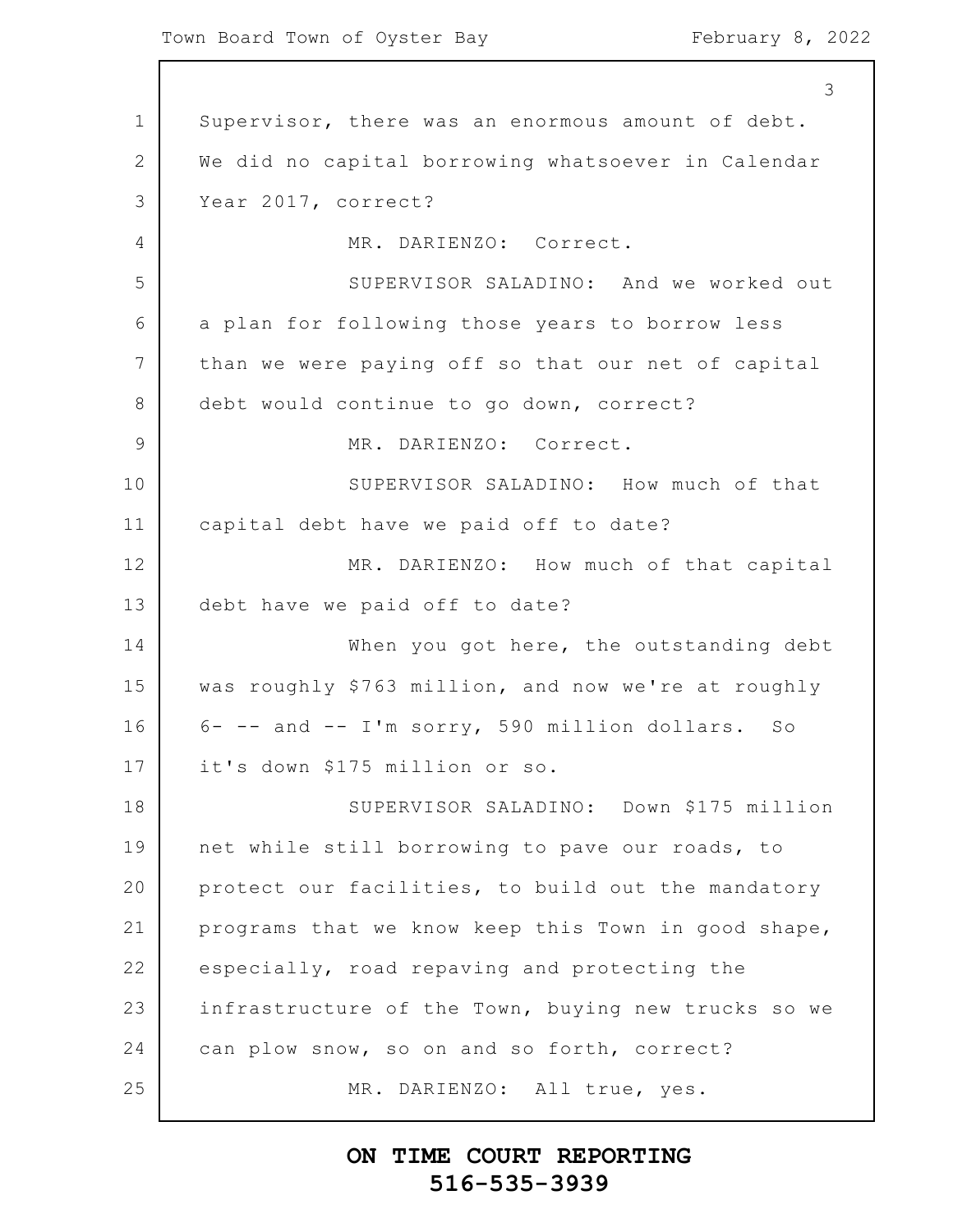1 2 3 4 5 6 7 8 9 10 11 12 13 14 15 16 17 18 19 20 21 22 23 24 25 SUPERVISOR SALADINO: Okay. So it's important that we keep this in mind as we talk about capital spending because, overall, do all of the capital spending proposals we will be talking about today stay in line with that fiscal strategy of paying off more than we borrow and continuing to reduce the net debt, which is also added to the six bond rating increases that's been significant in terms of earning those bond rating increases that we've seen to date, correct? MR. DARIENZO: Correct. Just so we're clear, the authorization today is not to borrow money today. We're going to borrow money in the future. But, yes, if we borrowed the entirety of the 2022 Capital Program in 2022, we would still reduce debt in 2022, because we're paying down more than we're going to be issuing. So, yes, the trend will continue that we will pay down more debt in 2022 than we will issue. SUPERVISOR SALADINO: Without raising taxes all these years. MR. DARIENZO: You actually reduced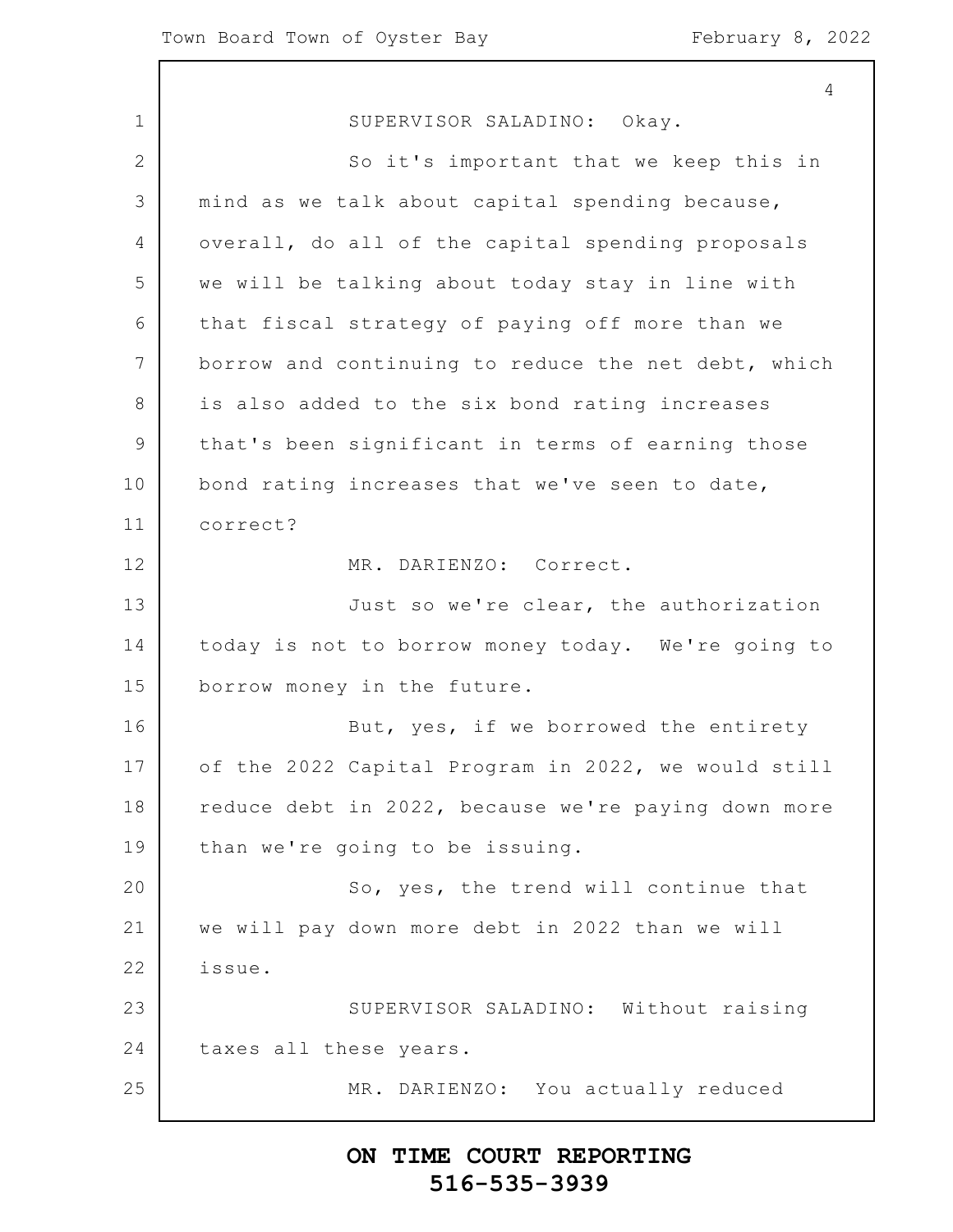1 2 3 4 5 6 7 8 9 10 11 12 13 14 15 16 17 18 19 20 21 22 23 24 25 5 taxes. SUPERVISOR SALADINO: Thank you. Please continue. MR. DARIENZO: Were there any questions about the Public Parking Garage Improvements? (Whereupon, there was no response from the Board.) MR. DARIENZO: If not, you guys do what you do with parliamentary procedure. MR. LaMARCA: Supervisor, we have Affidavits of Posting and Publication. There is no further correspondence. SUPERVISOR SALADINO: Thank you. Thank you for your presentation. COUNCILWOMAN JOHNSON: Supervisor -- SUPERVISOR SALADINO: Yes? Would you like to make a motion? COUNCILWOMAN JOHNSON: Supervisor, I will make a motion that this hearing be closed and decision be voted on today. COUNCILMAN IMBROTO: Second. SUPERVISOR SALADINO: Would you like to read the roll on that? No. All in favor, please signify by saying, "Aye."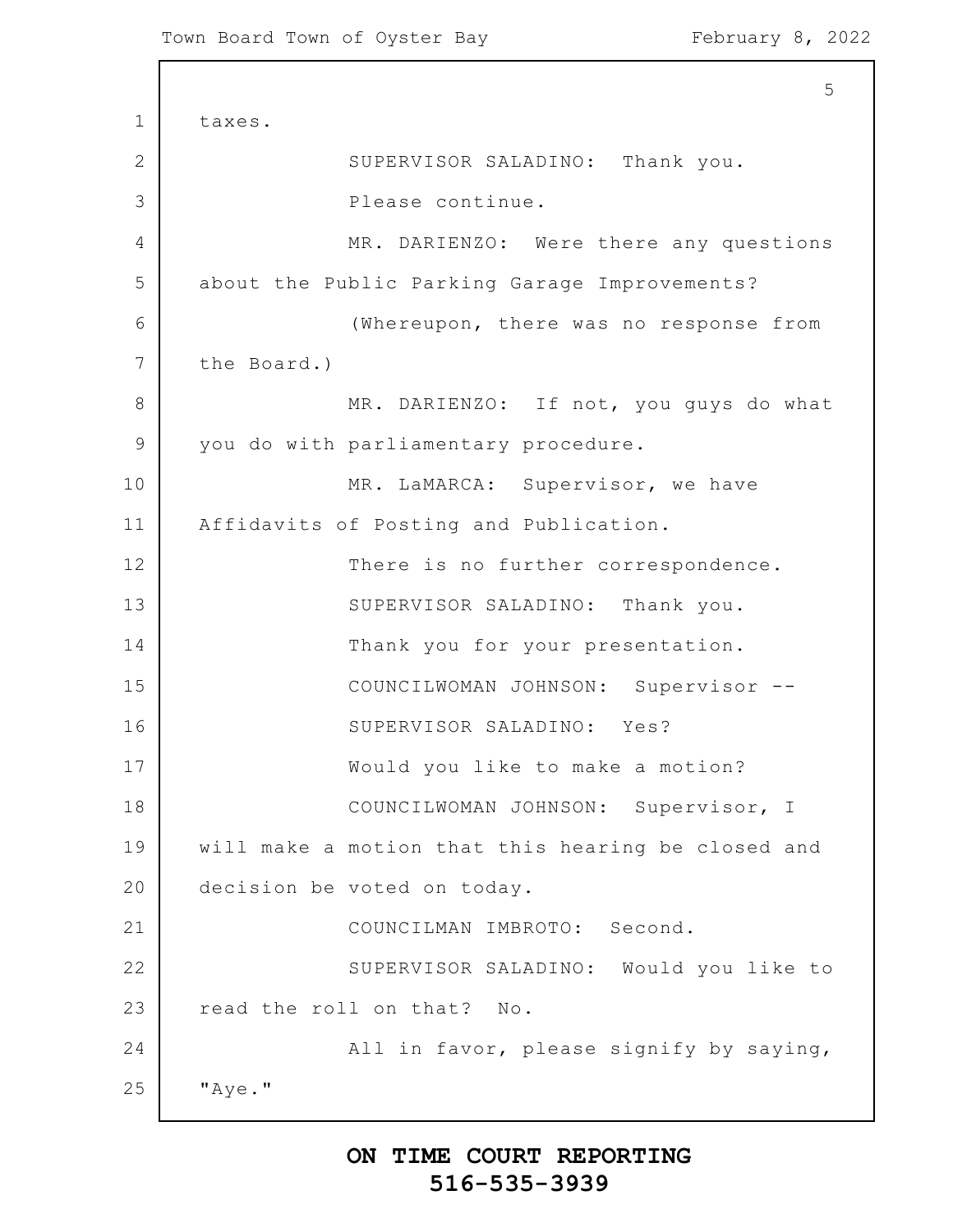ALL: "Aye." SUPERVISOR SALADINO: Those opposed, "Nay." (Whereupon, there were no "Nay" responses from the Board.) SUPERVISOR SALADINO: The "Ayes" have it. Thank you, Mr. Darienzo. COUNCILWOMAN JOHNSON: Thank you. MR. DARIENZO: I'm not going anywhere. SUPERVISOR SALADINO: I know. (Whereupon, there was laughter among the assemblage present.) (TIME NOTED: 11:49 A.M.)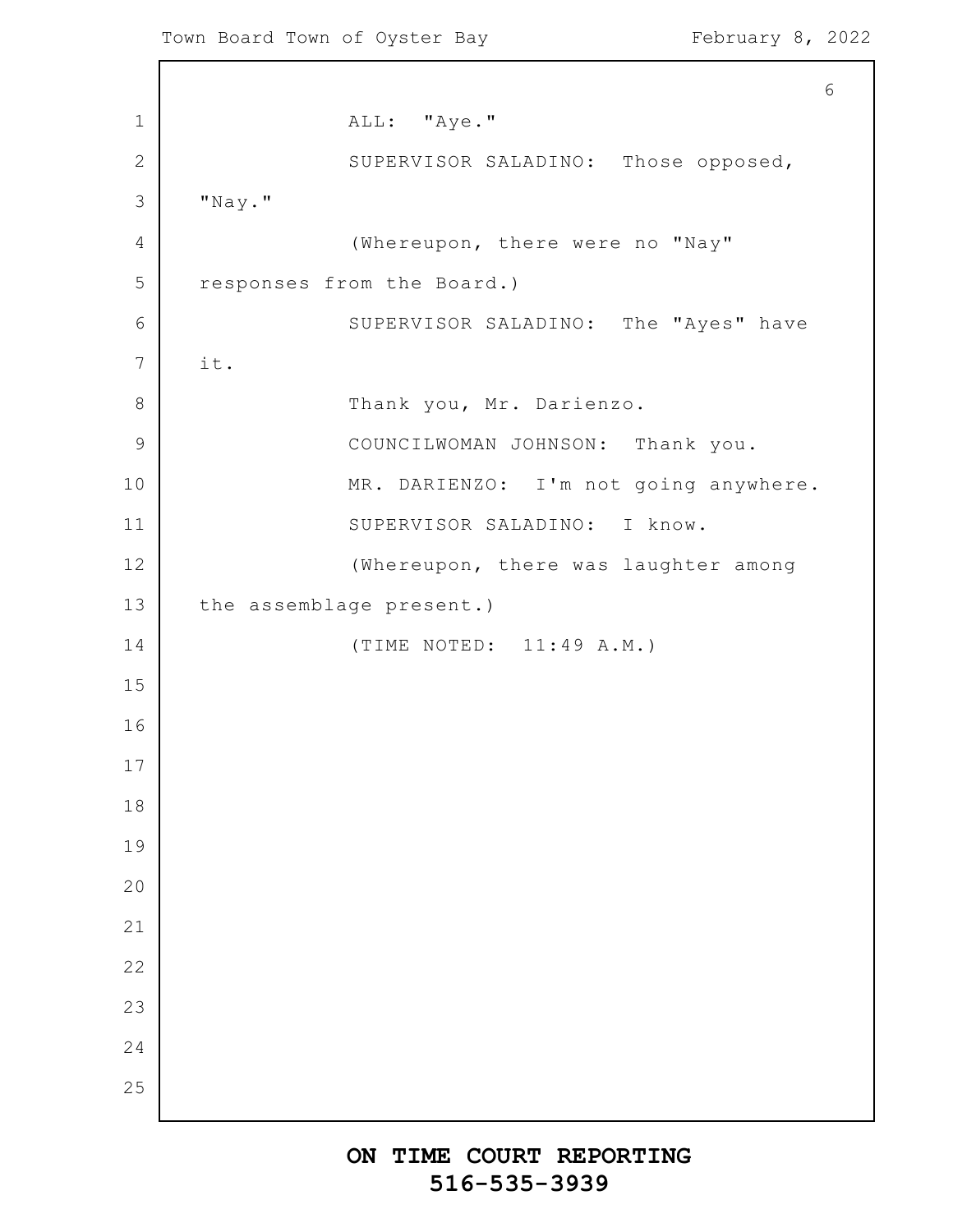TOWN BOARD TOWN OF OYSTER BAY REGULAR MEETING February 8, 2022 11:50 a.m.

### **HEARING – Finance**

To consider the 2022 Capital Program for Solid Waste District Improvements. (M.D. 1/11/22 #27).

SUPERVISOR TOWN CLERK

**JOSEPH SALADINO RICHARD LaMARCA**

P R E S E N T:

SUPERVISOR JOSEPH S. SALADINO COUNCILWOMAN MICHELE M. JOHNSON COUNCILMAN LOUIS B. IMBROTO COUNCILMAN THOMAS P. HAND COUNCILMAN STEVE L. LABRIOLA COUNCILWOMAN LAURA L. MAIER COUNCILWOMAN VICKI WALSH

A L S O P R E S E N T:

RICHARD LaMARCA, TOWN CLERK JEFFREY P. PRAVATO, RECEIVER OF TAXES

> Minutes of the meeting taken by:

> TRACIE A. CINQUEMANI Reporter/Notary Public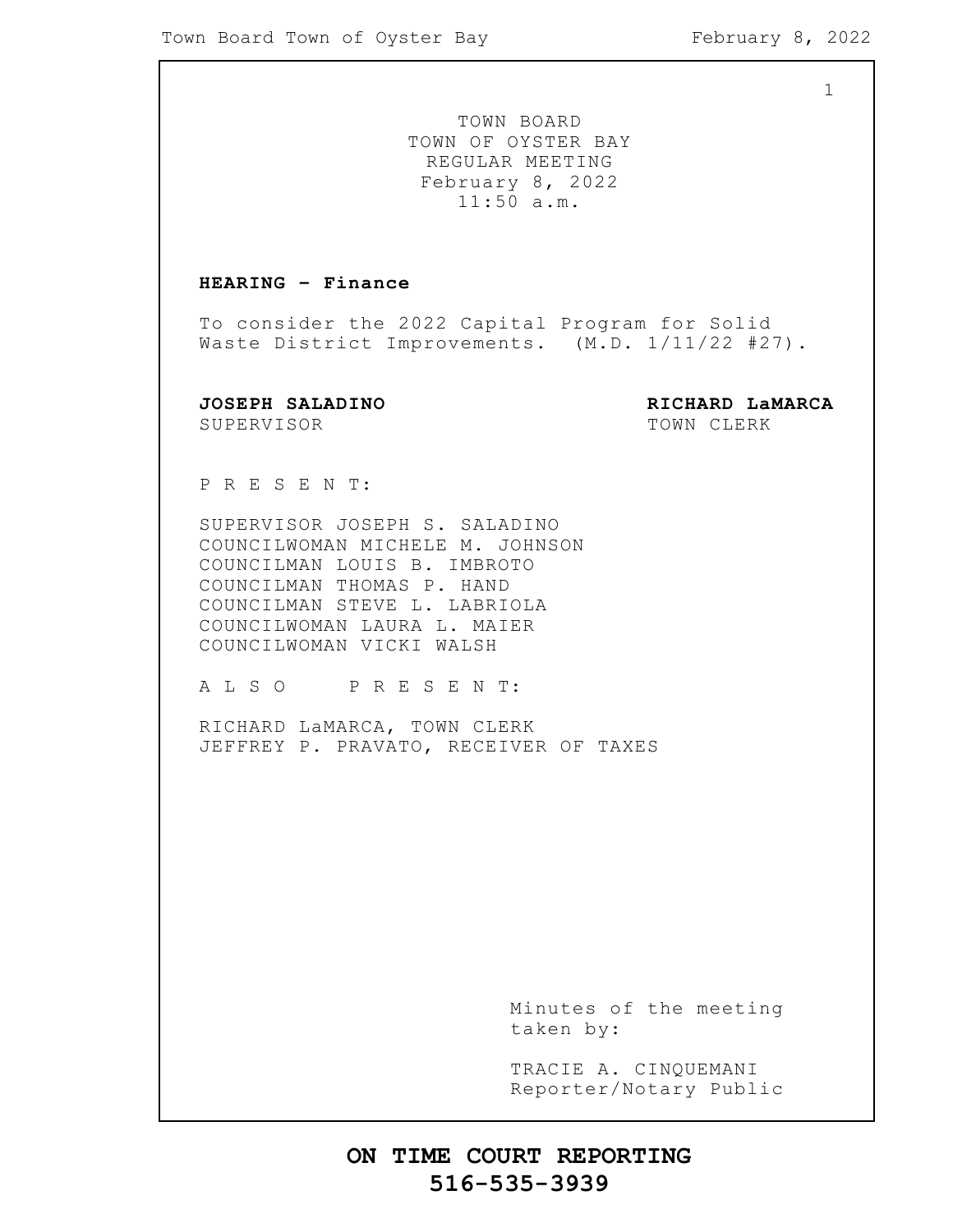1 2 3 4 5 6 7 8 9 10 11 12 13 14 15 16 17 18 19 20 21 22 23 24 25 MR. LaMARCA: The next hearing is to consider the 2022 Capital Program for Solid Waste District Improvements. MR. DARIENZO: Good morning, Town Board members. Rob Darienzo, Town of Oyster Bay. This third hearing is about Solid Waste Improvements. The Town Board -- we are asking for an authorization of \$730,000 in improvements. The yard tells us that will go towards improvements in the leachate treatments plants, improvements of gas collection and venting system, improvements to land cap and drainage, and then general improvements to their transfer station. That's what they contemplate doing with these funds if so approved by the Town Board. SUPERVISOR SALADINO: For a total amount of? MR. DARIENZO: \$730,000. SUPERVISOR SALADINO: Let's -- if you could explain, I understand you're representing the financial side of that and not specifically the Public Works and the solutions and the engineering side of this, but can you generally explain to us how these programs, if approved, would improve life

### **ON TIME COURT REPORTING 516-535-3939**

2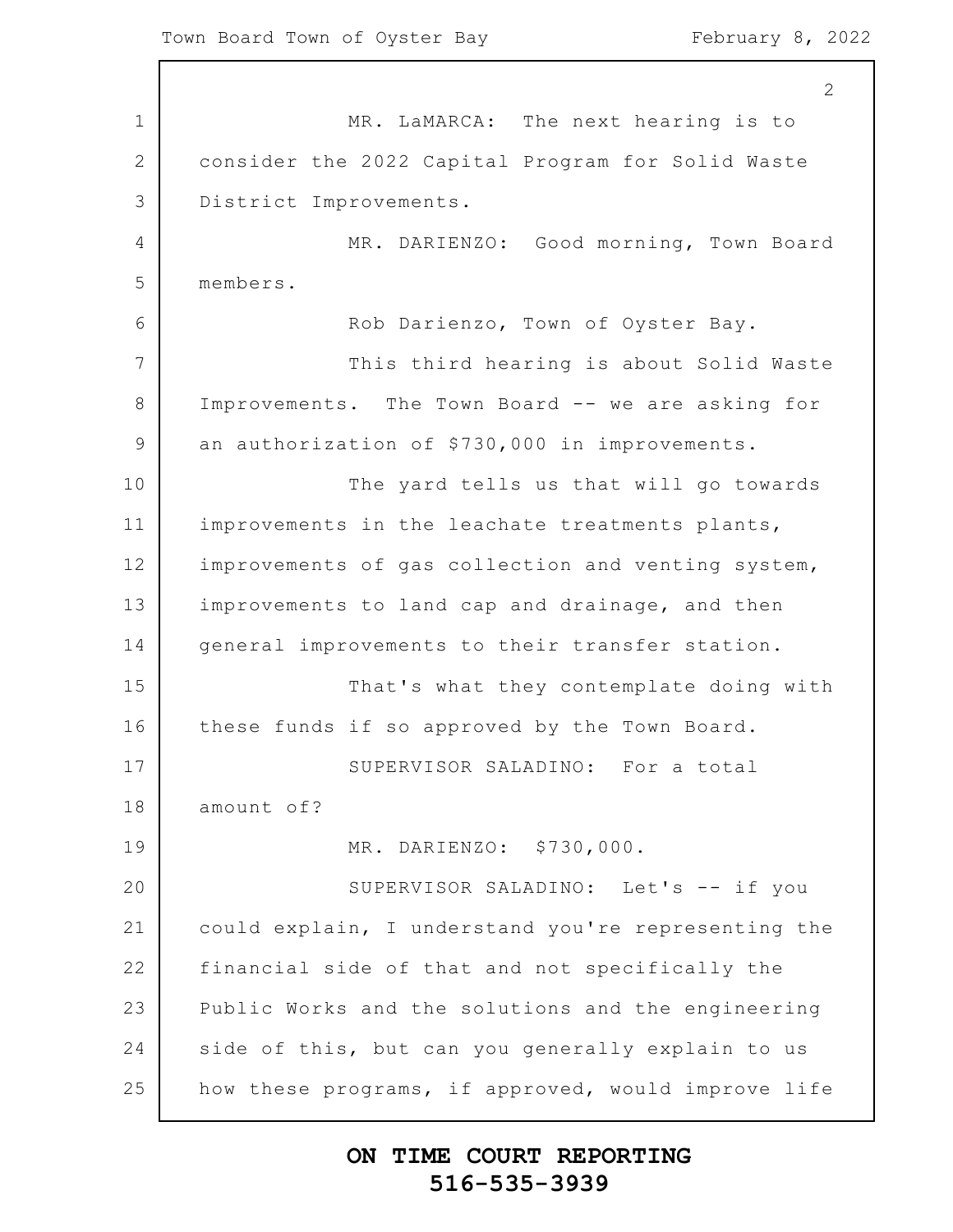1 2 3 4 5 6 7 8 9 10 11 12 13 14 15 16 17 18 19 20 21 22 23 24 25 3 for the residents in the surrounding communities? MR. DARIENZO: With regards to the Solid Waste Improvements? SUPERVISOR SALADINO: For one, you mentioned the reduction of odors by one of the proposals in that group. MR. DARIENZO: The improvement to the gas collection and venting systems, is that what you're referring to? SUPERVISOR SALADINO: Yes. MR. DARIENZO: I don't want to sugar coat it because I don't know exactly what that all entails, but, yes, I would say, generally, that all of these improvements would go towards improving our facilities, which makes them operate more efficiently and improve the infrastructure and the surrounding areas. SUPERVISOR SALADINO: For the purposes of clarity, the Town had spoken about long-term vision for that site, but these -- today's hearing is not about financing that long-term vision and those bigger aspects of how we could improve the usage and the activities at that site. This is about specific programs -- the gas collection. The public may know that we have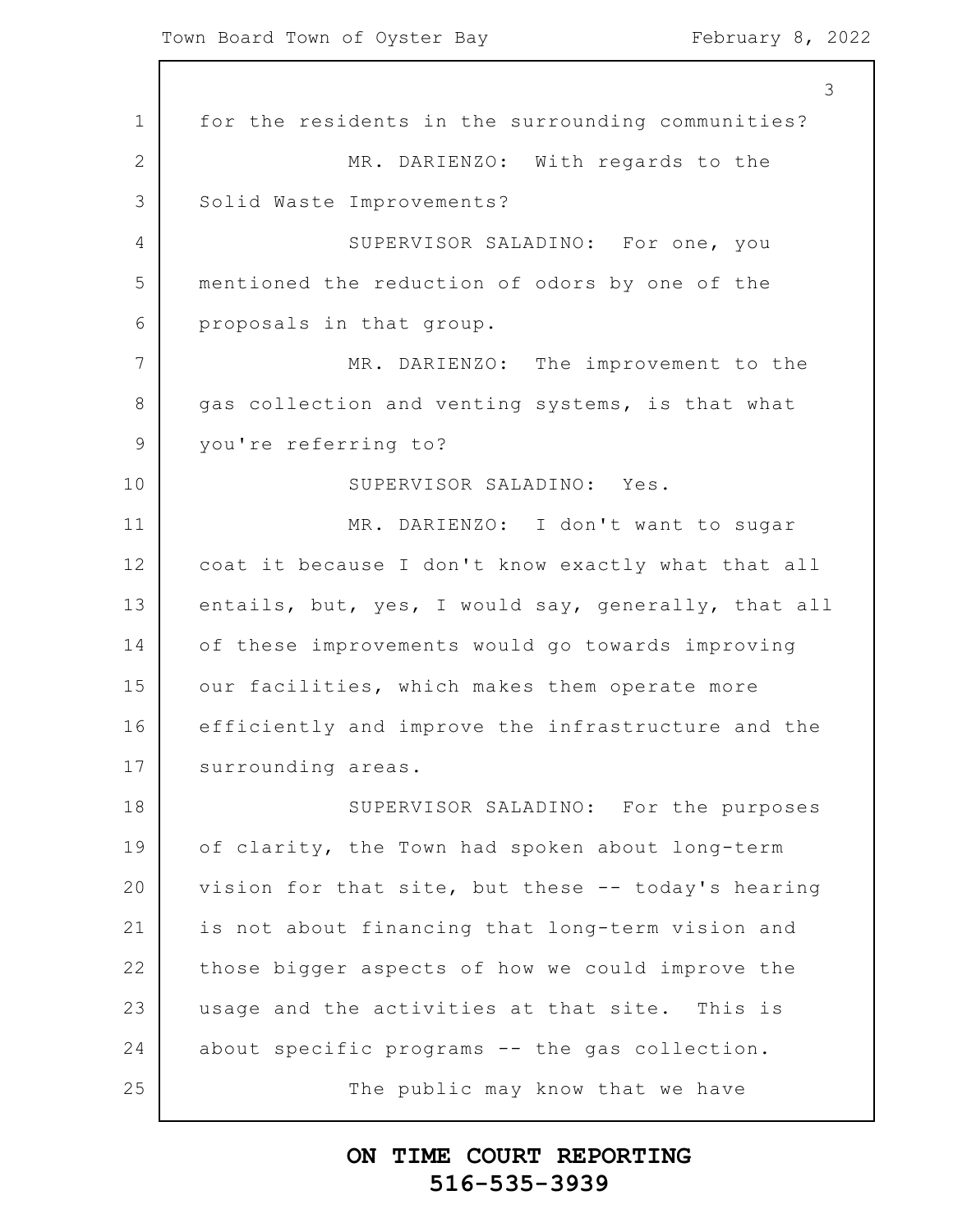1 2 3 4 5 6 7 8 9 10 11 12 13 14 15 16 17 18 19 20 21 22 23 24 25 4 numerous inspections and reports that we have to present mandatorily to the New York State Department of Environmental Conservation. We hire a company, we look at -- that looks at all of these mandates and ensures that we're up-to-date, providing for the highest level of safety to the residents and to the environment, that nothing is leaching, there's no escape of gases and so on and so forth. So would -- by spending these monies, would we be improving on those initiatives of protecting the environment at that site? MR. DARIENZO: I would say absolutely. I think it's important to note that this Capital Budget is similar to the Operating Budget in that we are just putting a framework in place. Because the Town Board would authorize \$730,000 does not require \$730,000 to be spent. We're going to use the money in the most responsible way possible and only spend what's necessary. SUPERVISOR SALADINO: And, of course, it's important to -- for our residents to know when we do a budget, as you say, it's a framework. But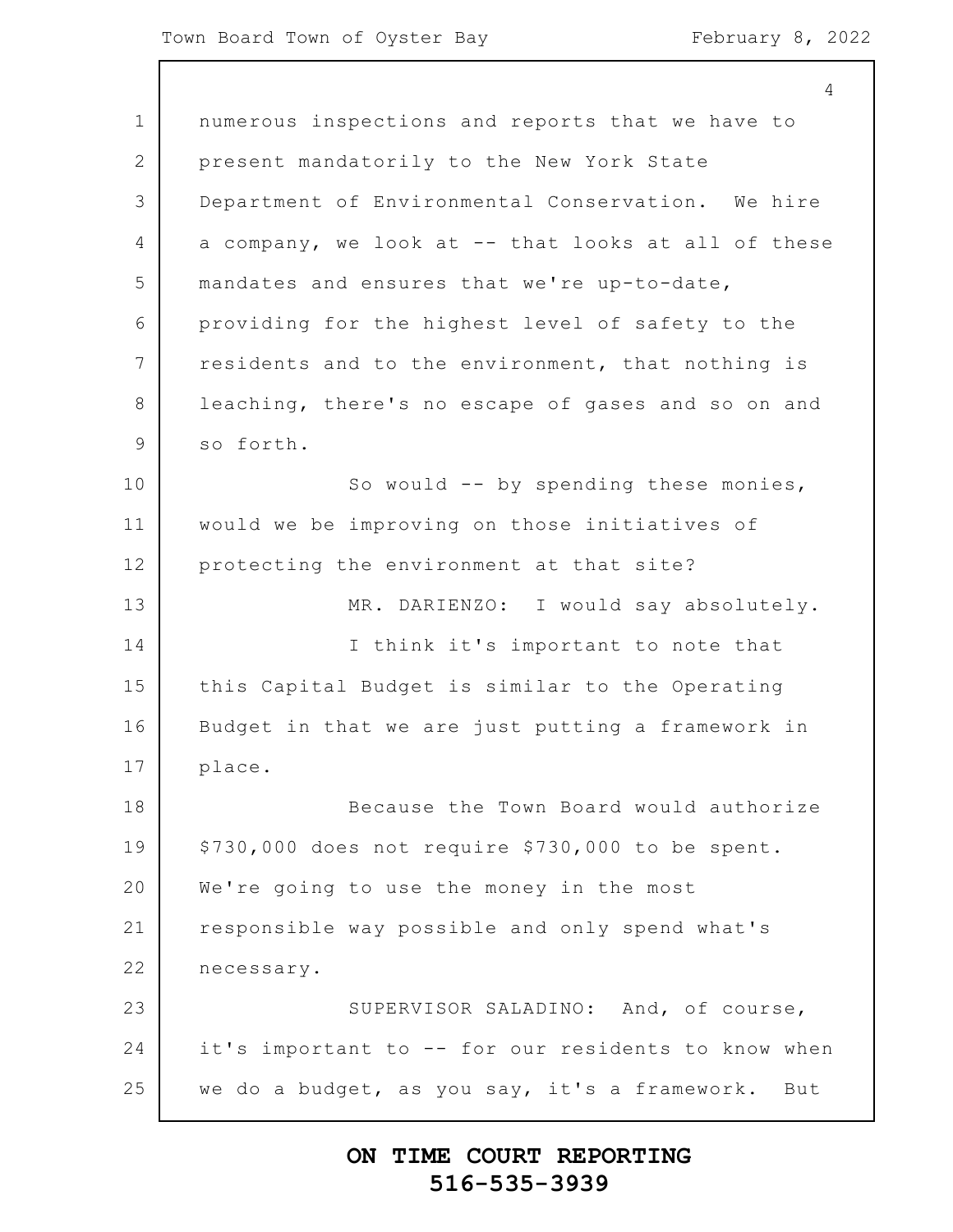1 2 3 4 5 6 7 8 9 10 11 12 13 14 15 16 17 18 19 20 21 22 23 24 25 5 then when we want to spend that money, we come back again so the public can be heard, questions can be answered. So the public, actually, gets two bites of the apple, if you will. One, of the overall general spending, and then specific spending - what it would be spent on, and how we go about it, and we do that in a public fashion. MR. DARIENZO: That's correct. SUPERVISOR SALADINO: Are there any questions? COUNCILWOMAN MAIER: I have a question, Mr. Darienzo. Do we know what specific sites we are looking to improve on? MR. DARIENZO: I would -- I'll try to speak for the Department. I would say it would be for our landfill. Our Old Bethpage landfill will be the majority of this. SUPERVISOR SALADINO: So, specifically, I can add to that by saying there are projects that the Department has identified for improvement at that landfill separate from that overall conceptual improvement that we're continuing to work on. Unfortunately, there was an article in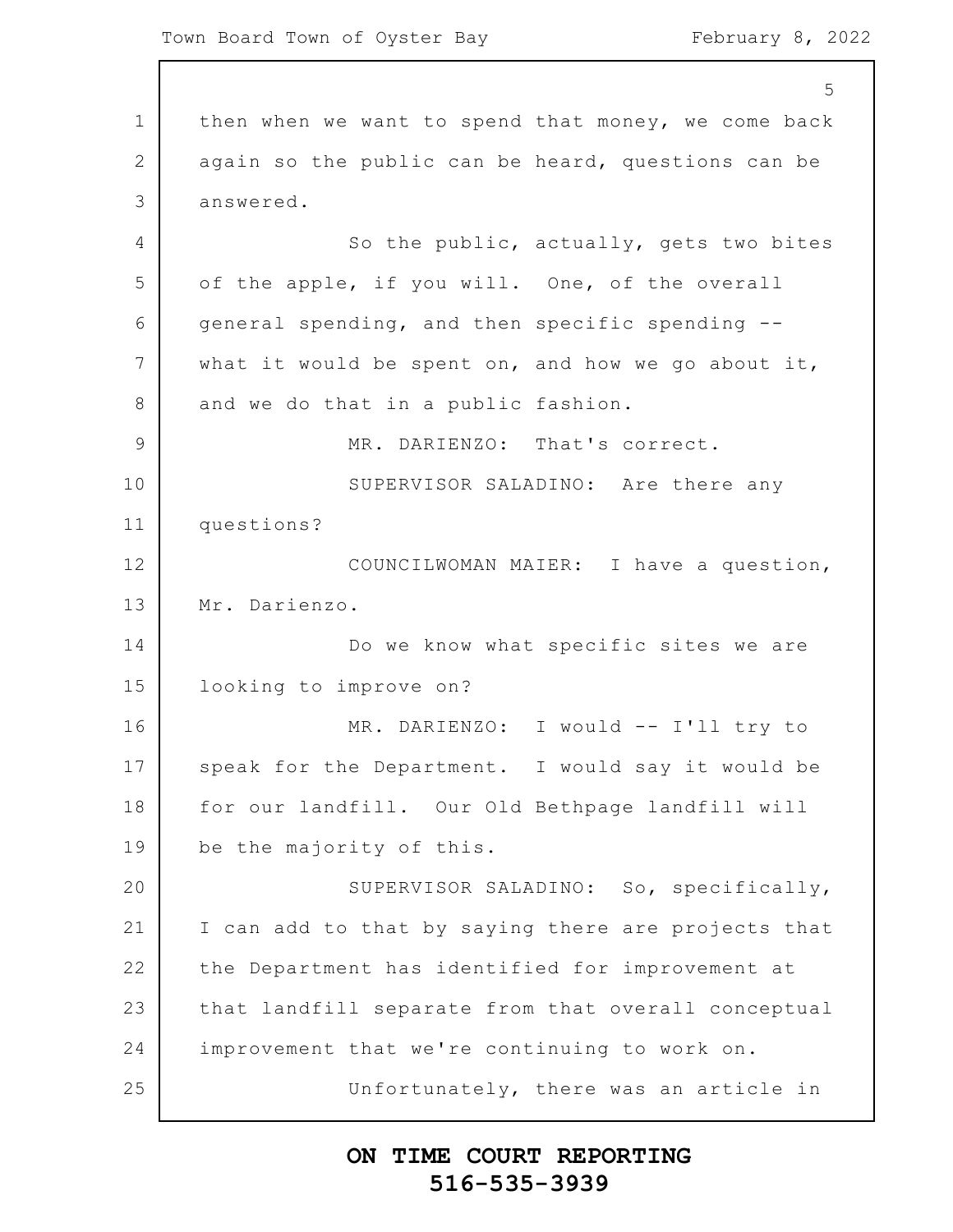1 2 3 4 5 6 7 8 9 10 11 12 13 14 15 16 17 18 19 20 21 22 23 24 25 6 our daily paper, oh, more than a year ago, which clearly misled the public, worked people up. We've had many meetings on the telephone and so forth, including ZOOMs, with school district officials, and we continue to answer people's questions. So there's no confusion about that, but these expenditures are not related to that. That's long-term planning. These are specific projects that would help us with the mandates, improve upon the quality, protect the environment, and protect the residents in the area. MR. DARIENZO: Agreed. SUPERVISOR SALADINO: So any other questions at this time? COUNCILWOMAN MAIER: No. Thank you. I was really speaking to the general public that may be watching that may not know where these facilities are located. So thank you for clarifying. SUPERVISOR SALADINO: Okay. I believe it's for this one, and that's where I was going next, but I wanted to clear the air, if you will, because Mrs. Lyons had said that she wanted to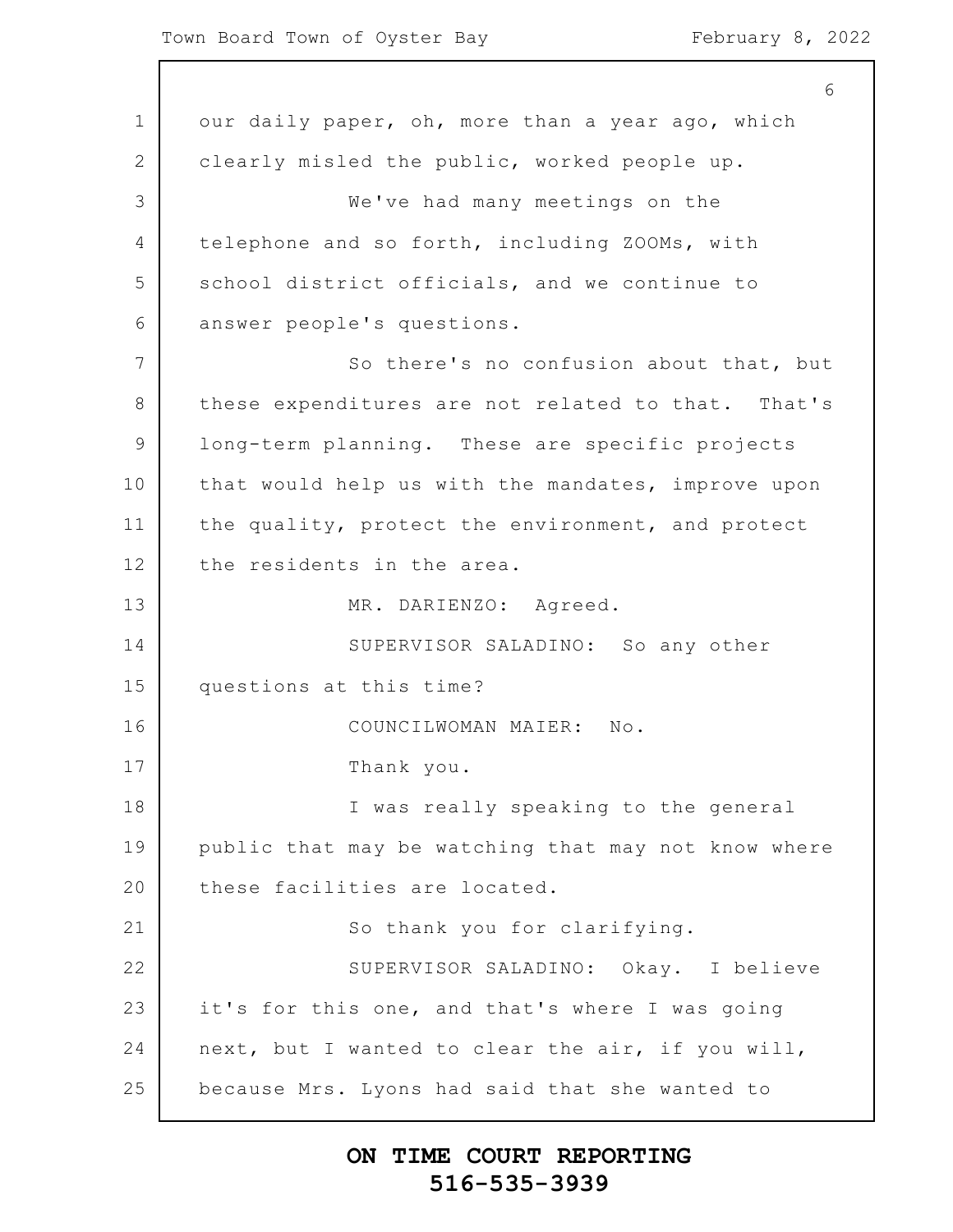1 2 3 4 5 6 7 8 9 10 11 12 13 14 15 16 17 18 19 20 21 22 23 24 25 7 hear -- AUDIENCE MEMBER: It's not about that. SUPERVISOR SALADINO: It is not about this hearing? AUDIENCE MEMBER: It is not about that hearing. SUPERVISOR SALADINO: Not about this hearing or this expenditure, okay. Is there anyone else who would like to be heard on this particular hearing? (Whereupon, there was no response from the assemblage present.) SUPERVISOR SALADINO: That makes it very simple. Please let the record reflect no one has indicated that they would like to be heard on this hearing. Thank you, Mr. Darienzo. MR. DARIENZO: My pleasure. SUPERVISOR SALADINO: Are there any postings or correspondence? MR. LaMARCA: We have Affidavits of Posting and Publication. There is no other correspondence. SUPERVISOR SALADINO: May I have a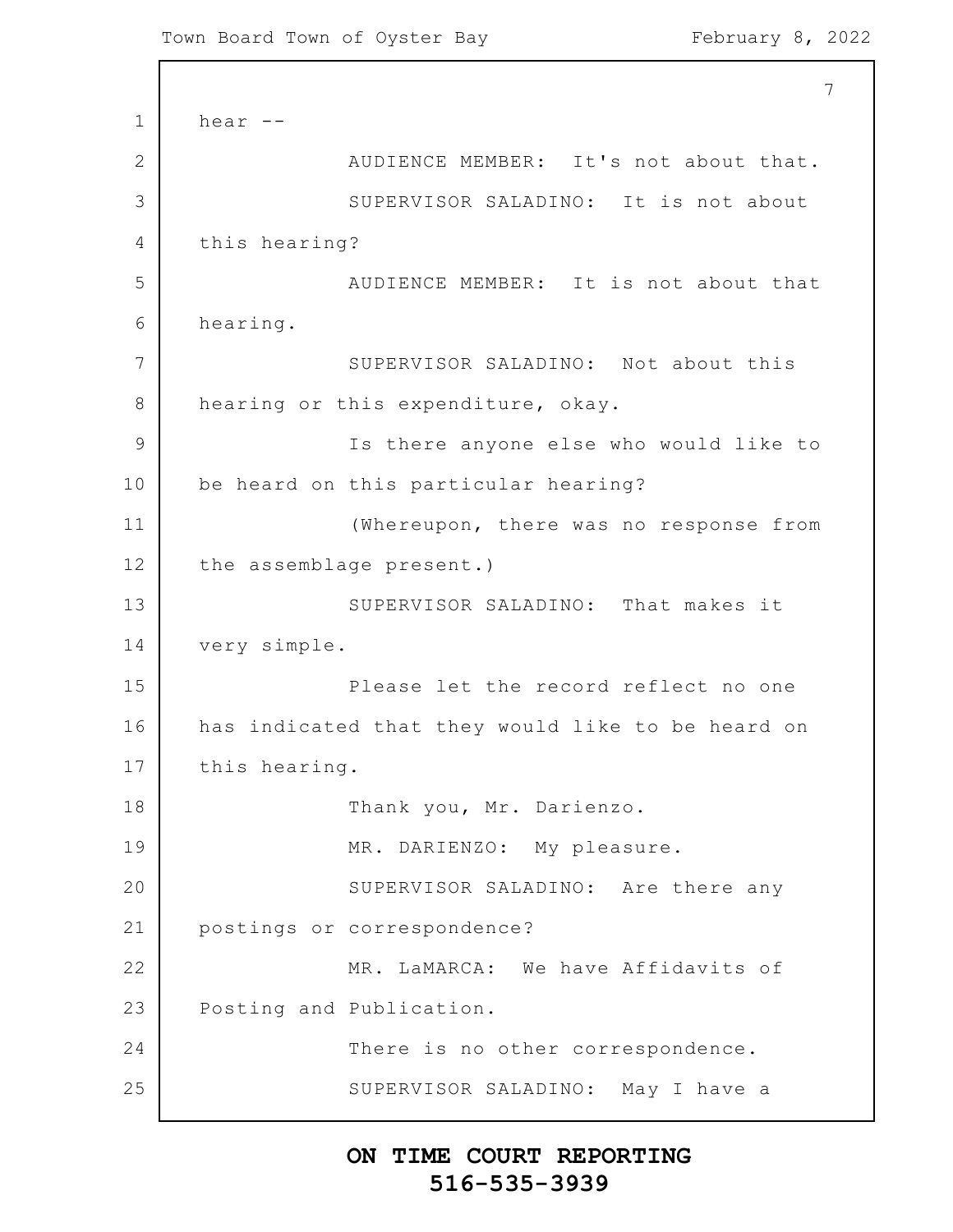```
1
2
3
4
5
6
7
8
9
10
11
12
13
14
15
16
17
18
19
20
21
22
23
24
25
                                                           8
      motion, please?
                   COUNCILWOMAN JOHNSON: Supervisor, I
      will make a motion that this hearing be closed and
      decision be voted on today.
                   COUNCILMAN IMBROTO: Second.
                   SUPERVISOR SALADINO: All in favor,
      please signify by saying, "Aye."
                   ALL: "Aye."
                   SUPERVISOR SALADINO: Those opposed,
      "Nay."
                   (Whereupon, there were no "Nay"
      responses from the Board.)
                   SUPERVISOR SALADINO: The "Ayes" have
      it.
                   Thank you.
                   (TIME: 11:55 A.M.)
```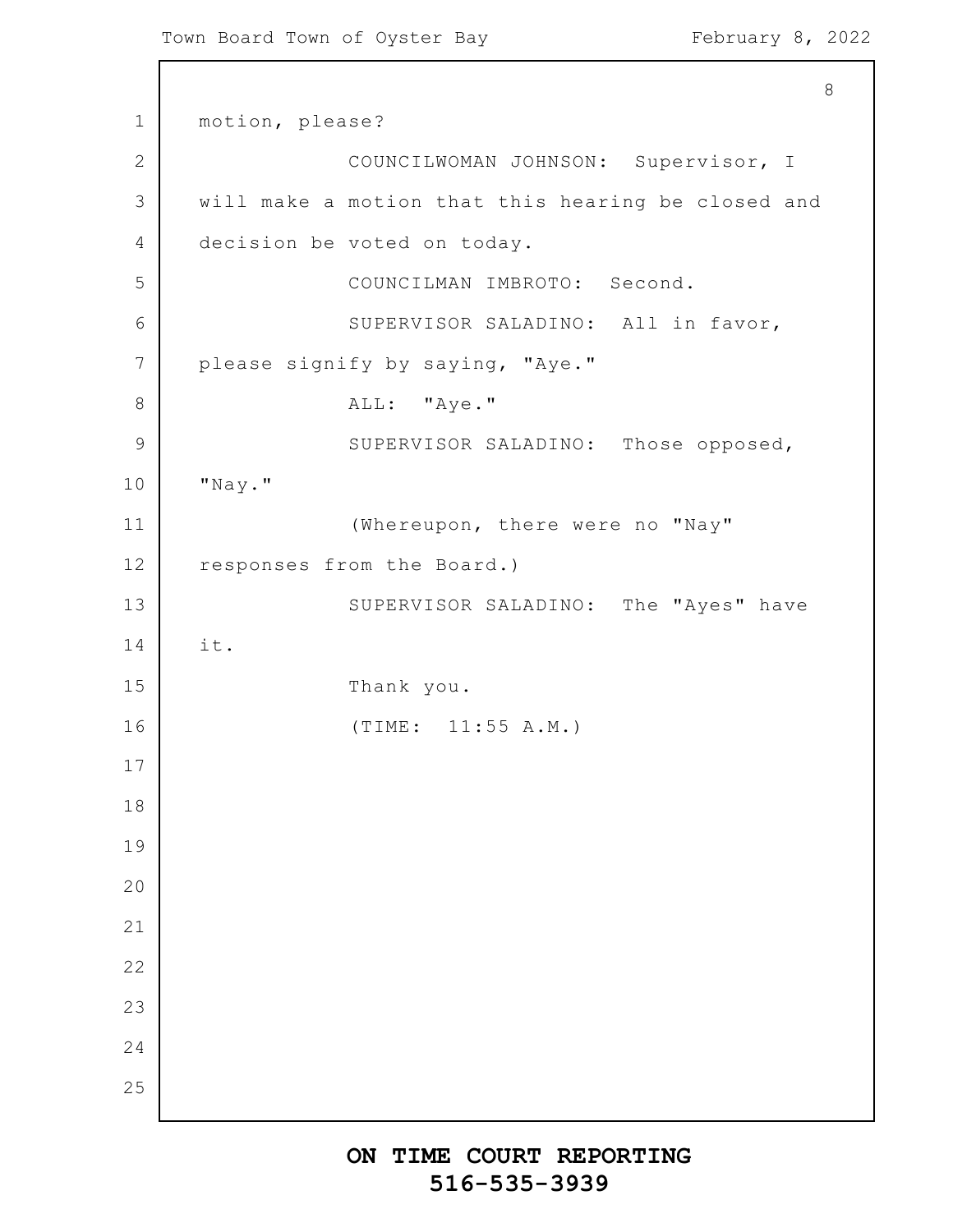TOWN BOARD TOWN OF OYSTER BAY REGULAR MEETING February 8, 2022 11:56 a.m.

### **HEARING – Finance**

To consider the 2022 Capital Program for Public Lighting. (M.D. 1/11/22 #32).

SUPERVISOR TOWN CLERK

**JOSEPH SALADINO RICHARD LaMARCA**

P R E S E N T:

SUPERVISOR JOSEPH S. SALADINO COUNCILWOMAN MICHELE M. JOHNSON COUNCILMAN LOUIS B. IMBROTO COUNCILMAN THOMAS P. HAND COUNCILMAN STEVE L. LABRIOLA COUNCILWOMAN LAURA L. MAIER COUNCILWOMAN VICKI WALSH

A L S O P R E S E N T:

RICHARD LaMARCA, TOWN CLERK JEFFREY P. PRAVATO, RECEIVER OF TAXES

> Minutes of the meeting taken by:

> TRACIE A. CINQUEMANI Reporter/Notary Public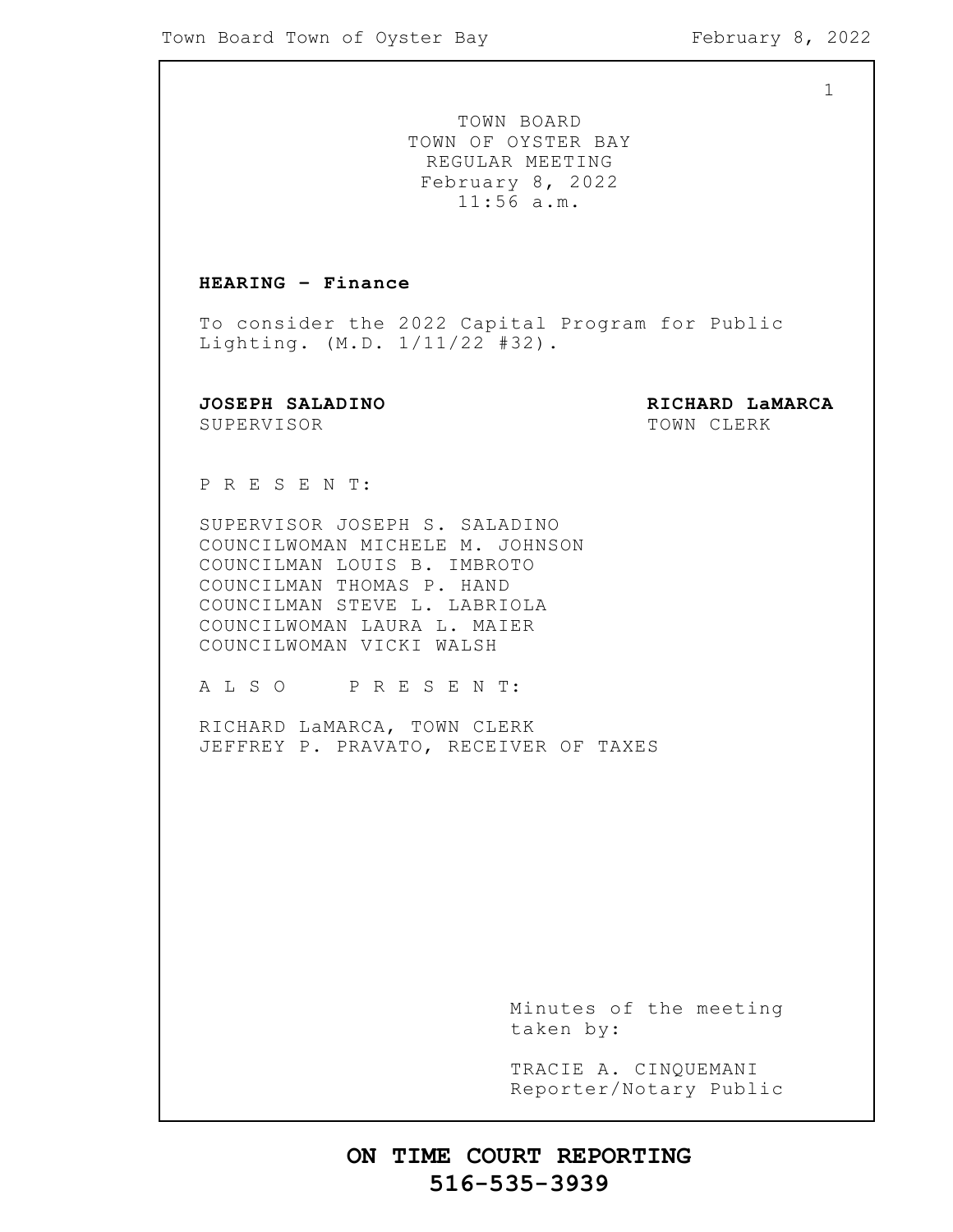1 2 3 4 5 6 7 8 9 10 11 12 13 14 15 16 17 18 19 20 21 22 23 24 25 2 SUPERVISOR SALADINO: Would you call the next hearing, please? MR. LaMARCA: This hearing is to consider the 2022 Capital Program for Public Lighting. MR. DARIENZO: Rob Darienzo, Director of Finance, Town of Oyster Bay. Good morning, Town Board. This is the fourth and final hearing. It's the smallest authorization. The Lighting District is asking for up to \$470,000 for them to purchase light fixtures, light poles, et cetera, et cetera. Again, this is what they do every year. The amount of money is in line with what it is each and every year, but I'm happy to answer any questions if anybody has any. SUPERVISOR SALADINO: Are there any questions? (Whereupon, there was no response from the Board.) SUPERVISOR SALADINO: I have sat in on some of those meetings or have been briefed on these asks, so I'm asking you a question I already know the answer to, but will the Town, if passed,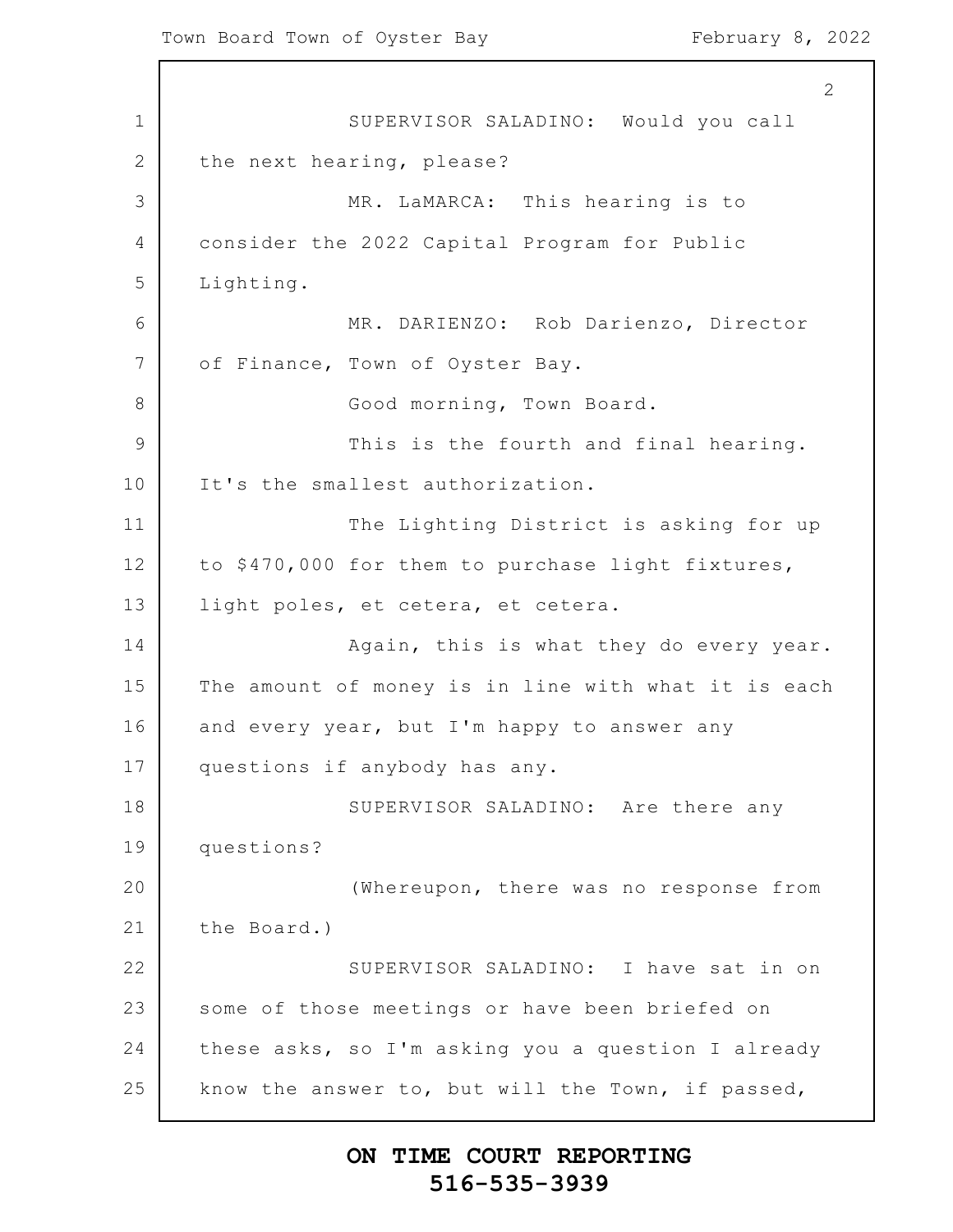1 2 3 4 5 6 7 8 9 10 11 12 13 14 15 16 17 18 19 20 21 22 23 24 25 be purchasing state-of-the-art, the most energy-efficient components, equipment that will help us to continue to light the responsibilities that we have, light all of the roads and facilities that we own while continuing to reduce energy usage by finding the most state-of-the-art and cutting edge technologies in terms of lighting? MR. DARIENZO: Yeah, that's correct. We've gone to almost exclusively LED lighting, and we make sure all of our lights are on electronic controls, so they are not on longer than they need to be, so, long story short, yes, what you said. SUPERVISOR SALADINO: And you continue to notice the outcome of this that we are making sizable savings both financially and in lowering the carbon footprint of the Town by utilizing these technologies? MR. DARIENZO: Sure. The overall cost is going down a little bit, and I say a little bit because the Town has provided more locations and more hours than ever before. So while we're increasing the services to our residents, we're still saving some money on the energy side.

### **ON TIME COURT REPORTING 516-535-3939**

3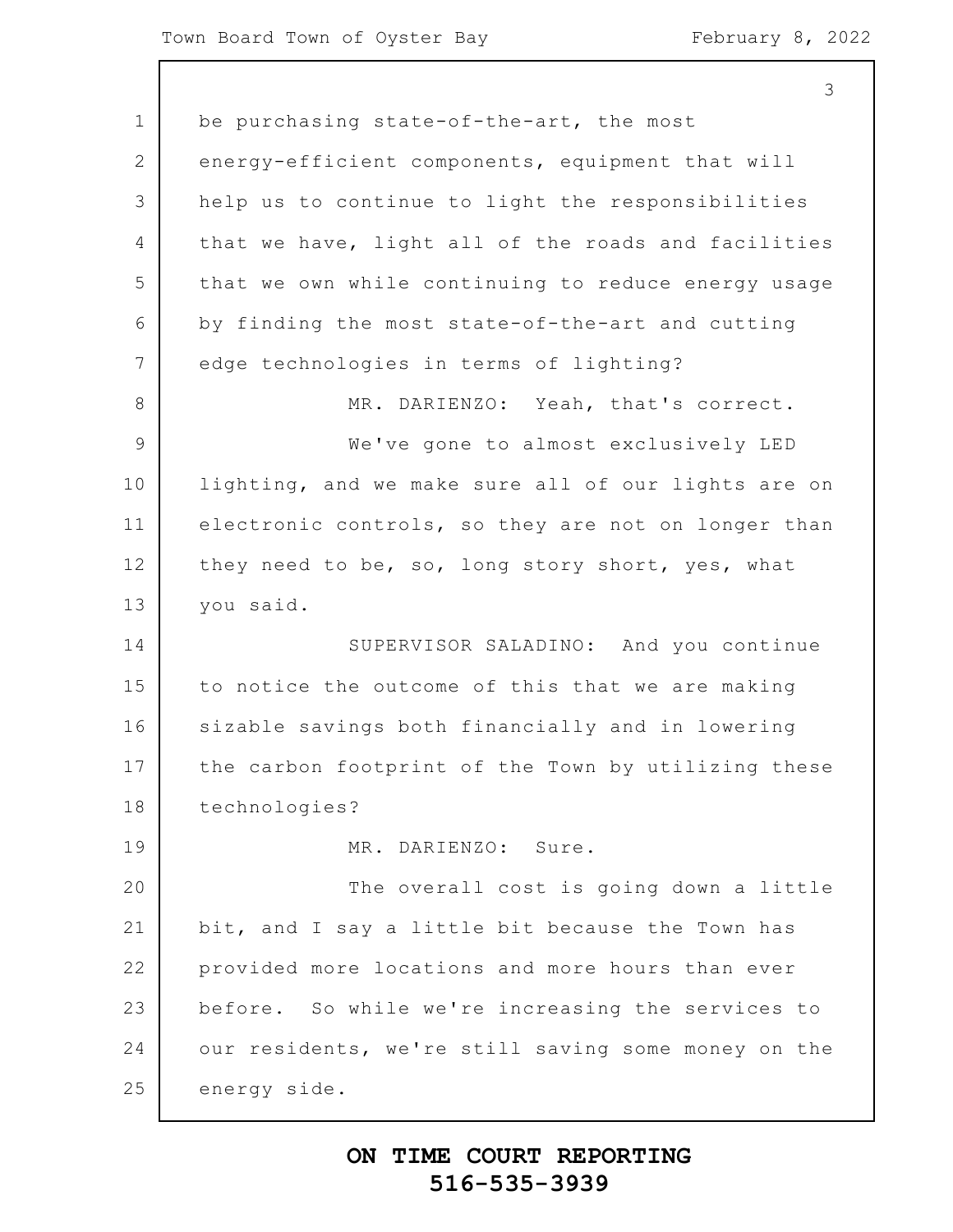1 2 3 4 5 6 7 8 9 10 11 12 13 14 15 16 17 18 19 20 21 22 23 24 25 4 SUPERVISOR SALADINO: And the net on these fixtures is a savings on the fixtures we replace? MR. DARIENZO: Oh, absolutely. Yes. And we've received rebates in the past on certain fixtures that we've purchased, and we'll continue to look for rebates in the future. SUPERVISOR SALADINO: Okay. Is there anyone who would like to be heard on this hearing, on Public Lighting? (Whereupon, there was no response from the assemblage present.) SUPERVISOR SALADINO: Okay. Please let the record reflect that no one has indicated that they wanted to be heard. Are there postings and correspondence? MR. LaMARCA: We have Affidavits of Posting and Publication. There is no other correspondence. SUPERVISOR SALADINO: May I have a motion, please? COUNCILWOMAN JOHNSON: Supervisor, I'll make a motion that this hearing be closed and a decision be voted on today. COUNCILMAN IMBROTO: Second.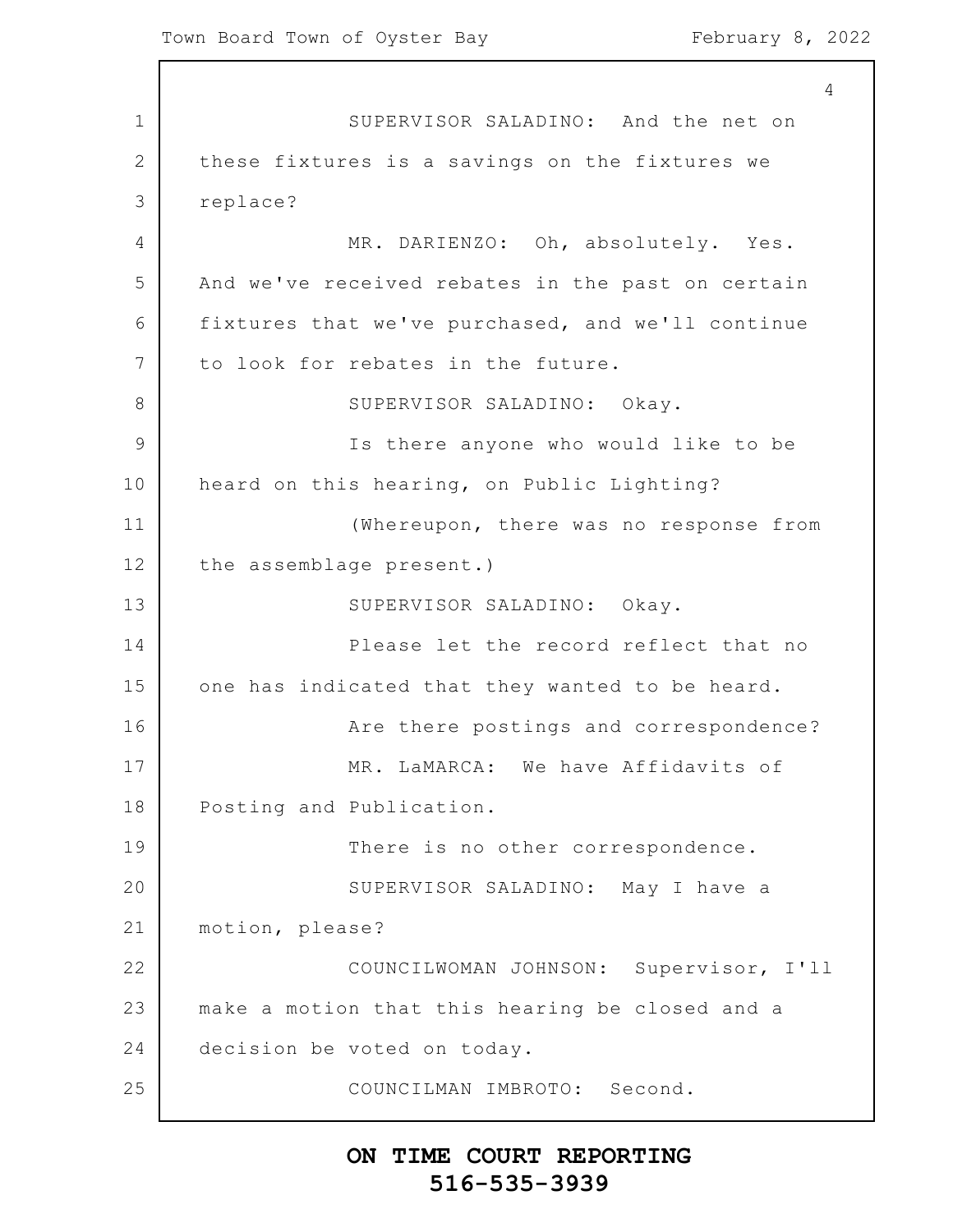1 2 3 4 5 6 7 8 9 10 11 12 13 14 15 16 17 18 19 20 21 22 23 24 25 5 SUPERVISOR SALADINO: All in favor, please signify by saying, "Aye." ALL: "Aye." SUPERVISOR SALADINO: Those opposed, "Nay." (Whereupon, there were no "Nay" responses from the Board.) SUPERVISOR SALADINO: The "Ayes" have it. Thank you, Mr. Darienzo. MR. DARIENZO: No problem. SUPERVISOR SALADINO: Do you need a break? THE STENOGRAPHER: No. SUPERVISOR SALADINO: Okay. (TIME NOTED: 11:57 A.M.)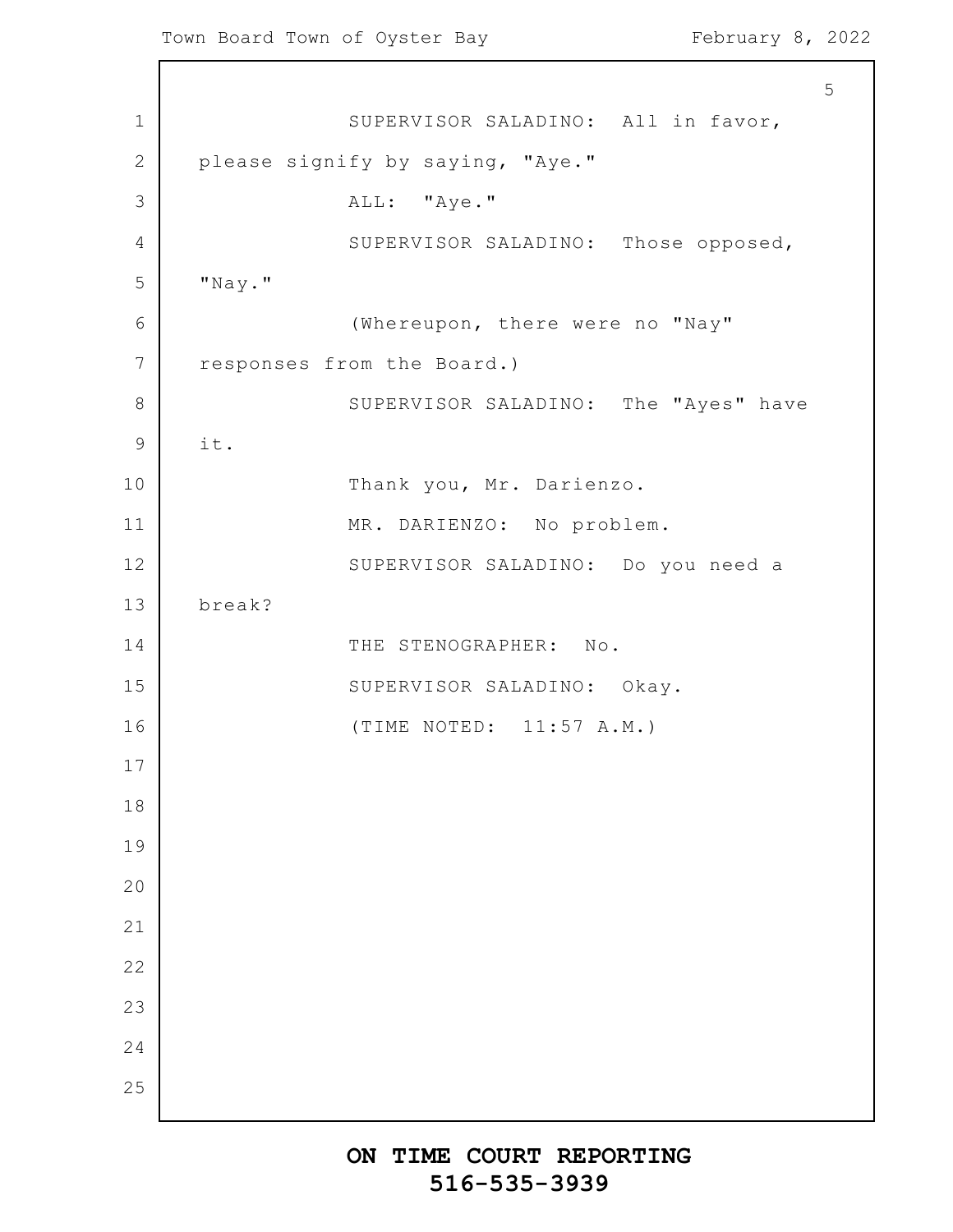TOWN BOARD TOWN OF OYSTER BAY REGULAR MEETING February 8, 2022 11:58 a.m.

### **HEARING – Local Law**

To consider a Local Law entitled, "A Local Law to amend the code of the Town of Oyster Bay, New York, Chapter 4 Administration of Government, to delete Article XVII, Highway Department, to amend Chapter 4, Article XI, Public Works Department, by deleting and replacing Sections 4-115 and 4-117, to amend Chapter 64, Purchasing, by deleting and replacing Section 64-9, to amend Chapter 84, All Terrain Vehicles, by deleting and replacing Section 84-6, to amend Chapter 96, Dangerous Buildings and Abandoned Buildings, by deleting and replacing

(Hearing description continued on next page.)

**JOSEPH SALADINO RICHARD LaMARCA** SUPERVISOR **TOWN CLERK** 

P R E S E N T:

SUPERVISOR JOSEPH S. SALADINO COUNCILWOMAN MICHELE M. JOHNSON COUNCILMAN LOUIS B. IMBROTO COUNCILMAN THOMAS P. HAND COUNCILMAN STEVE L. LABRIOLA COUNCILWOMAN LAURA L. MAIER COUNCILWOMAN VICKI WALSH

A L S O P R E S E N T:

RICHARD LaMARCA, TOWN CLERK JEFFREY P. PRAVATO, RECEIVER OF TAXES

> Minutes of the meeting taken by:

> TRACIE A. CINQUEMANI Reporter/Notary Public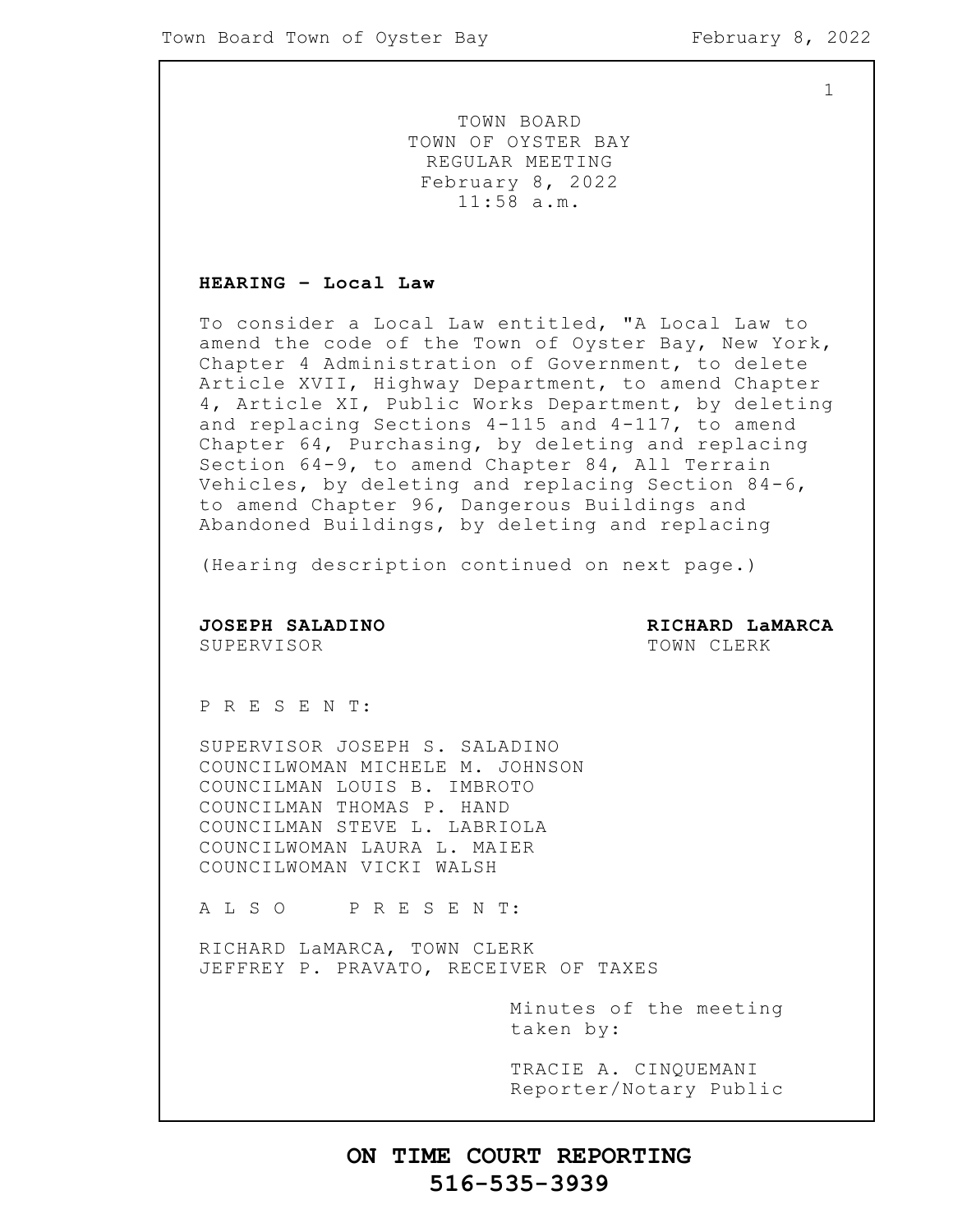### (Continued)

Section 96-21.4, to amend Chapter 135, Housing Standards, by deleting and replacing Section 135-54.B, to amend Chapter 160, Notice of Defects, by deleting and replacing Section 160-1, to amend Chapter 180, Plumbing, by deleting and replacing Section 180-11.A(2), to amend Chapter 182, Property Maintenance, by deleting and replacing Section 182-22.B, to amend Chapter 201, Solid Waste, by deleting and replacing Section 201-42.F, to amend Chapter 205, Streets and Sidewalks, by deleting and replacing Article II, Sidewalks, Curbs and Gutters, and Article III, Excavations and Curb Cuts, and to amend Chapter 242, Wireless Telecommunications Facilities, by deleting and replacing Section 242-16.E." M.D. 12/28/21 #7 & 1/4/22 #17).

> Minutes of the meeting taken by:

> TRACIE A. CINQUEMANI Reporter/Notary Public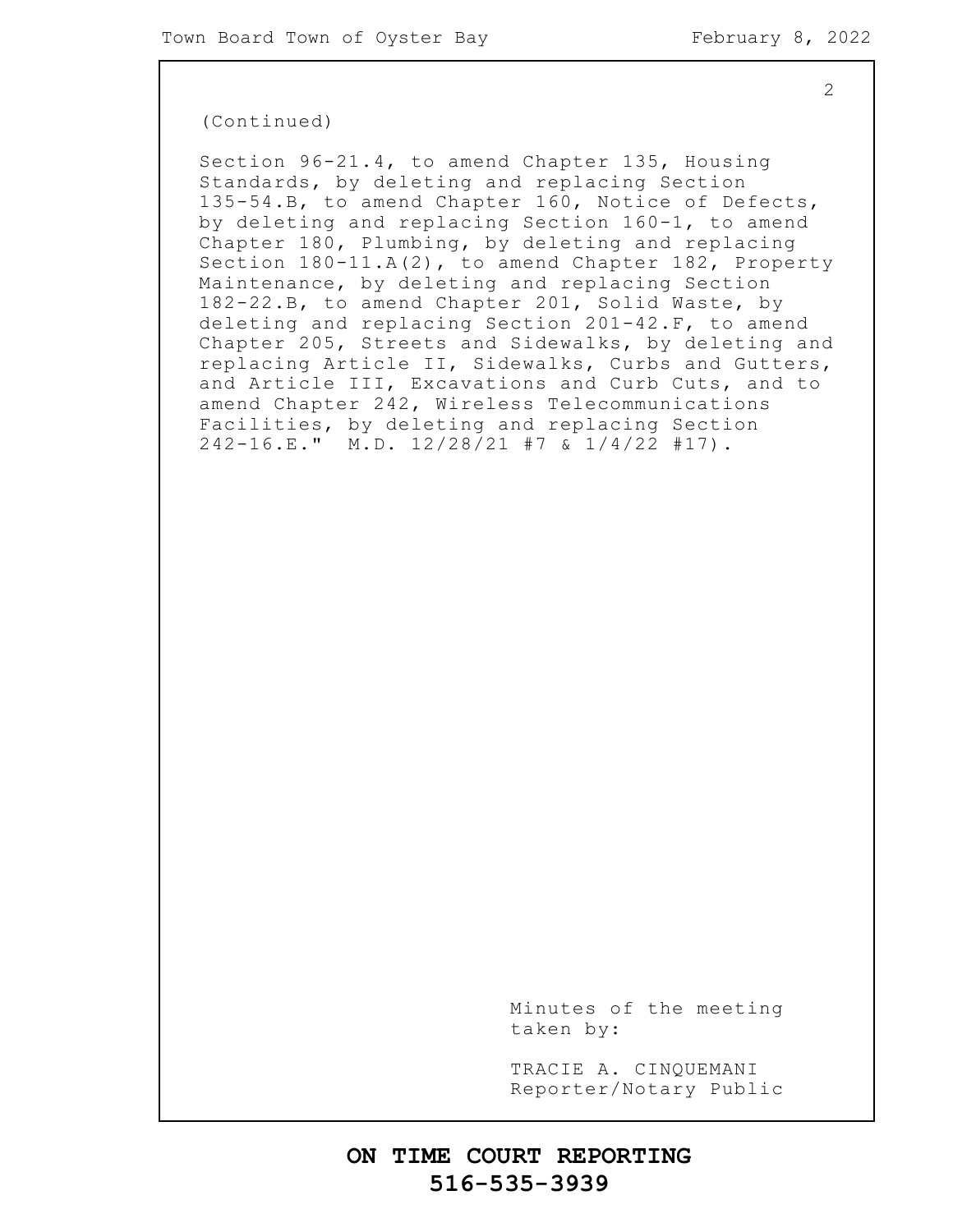|                 | 3                                                    |
|-----------------|------------------------------------------------------|
| $\mathbf 1$     | SUPERVISOR SALADINO: Would you please                |
| $\mathbf{2}$    | call the next hearing?                               |
| 3               | MR. LaMARCA: This hearing is to                      |
| 4               | consider a Local Law entitled, "A Local Law to       |
| 5               | Amend the Code of the Town of Oyster Bay, New York,  |
| 6               | Chapter 4, Administration of Government, to delete   |
| $7\phantom{.0}$ | Article XVII, Highway Department; to amend Chapter   |
| 8               | 4, Article XI, Public Works Department, by deleting  |
| $\mathsf 9$     | and replacing Sections 4-115 and 4-117; to amend     |
| 10              | Chapter 64, Purchasing, by deleting and replacing    |
| 11              | Section 64-9; to amend Chapter 84, All Terrain       |
| 12              | Vehicles, by deleting and replacing Section 84-6;    |
| 13              | to amend Chapter 96, Dangerous Buildings and         |
| 14              | Abandoned Buildings, by deleting and replacing       |
| 15              | Section 96-21.4; to amend Chapter 135, Housing       |
| 16              | Standards, by deleting and replacing Section         |
| 17              | 135-54.B; to amend Chapter 160, Notice of Defects,   |
| 18              | by deleting and replacing Section $180-11.A(2)$ ; to |
| 19              | amend Chapter 182, Property Maintenance, by          |
| 20              | deleting and replacing Section 182-22. B; to amend   |
| 21              | Chapter 201, Solid Waste, by deleting and replacing  |
| 22              | Section 201-42. F; to amend Chapter 205, Streets and |
| 23              | Sidewalks, by deleting and replacing Article II,     |
| 24              | Sidewalks, Curbs and Gutters, and Article III,       |
| 25              | Excavations and Curb Cuts; and to amend Chapter      |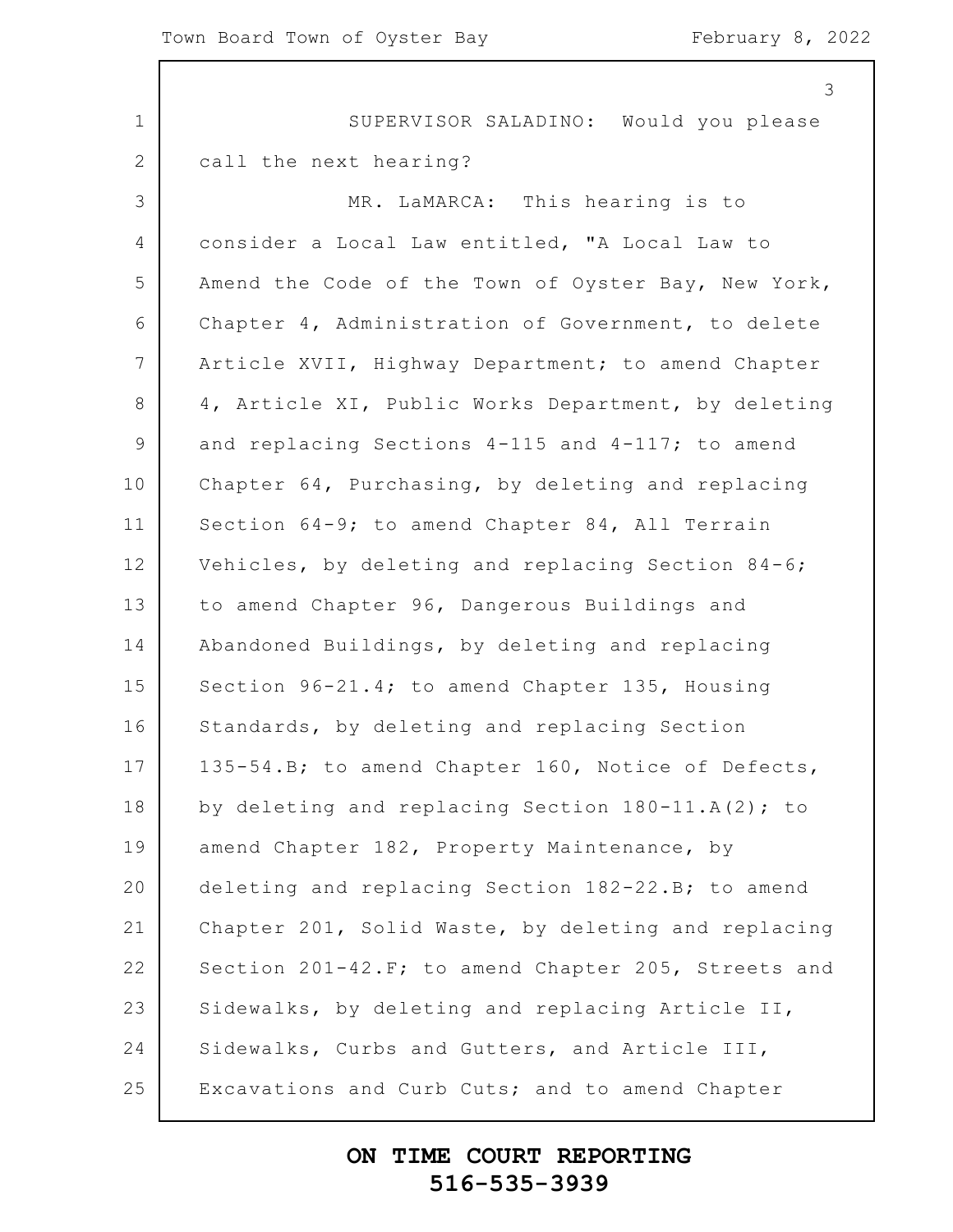### Town Board Town of Oyster Bay February 8, 2022

|                | 4                                                   |
|----------------|-----------------------------------------------------|
| $\mathbf 1$    | 242, Wireless Telecommunications Facilities, by     |
| $\overline{2}$ | deleting and replacing Section 242-16.E."           |
| 3              | SUPERVISOR SALADINO: Counselor, would               |
| 4              | you begin by giving us your presence?               |
| 5              | MS. UNDERWOOD: Good morning,                        |
| 6              | Supervisor, and Members of the Town Board.          |
| 7              | My name is Karen Underwood, Deputy Town             |
| 8              | Attorney for the Town Attorney's Office.            |
| $\mathcal{G}$  | This is a hearing to consider an                    |
| 10             | Amendment to the Code of the Town of Oyster Bay, to |
| 11             | amend Chapter 4, Administration of Government, to   |
| 12             | delete Article XVII, Highway Department, and to     |
| 13             | amend other Articles and Chapters of the Code that  |
| 14             | specifically reference the Highway Department       |
| 15             | and/or the Commissioner of the Highway Department   |
| 16             | and/or duties and/or functions set forth in the     |
| 17             | Code presently performed by the Highway Department  |
| 18             | or its Commissioner.                                |
| 19             | Before I begin with a presentation                  |
| 20             | outlining the proposed Local Law, I would like to   |
| 21             | note for the record that the Town Clerk file        |
| 22             | contains Affidavits of Posting and Publication of   |
| 23             | the Public Notice of today's public hearing         |
| 24             | pursuant to this Board's Resolution No. 9-2022,     |
| 25             | dated and adopted on January 11, 2022.              |
|                |                                                     |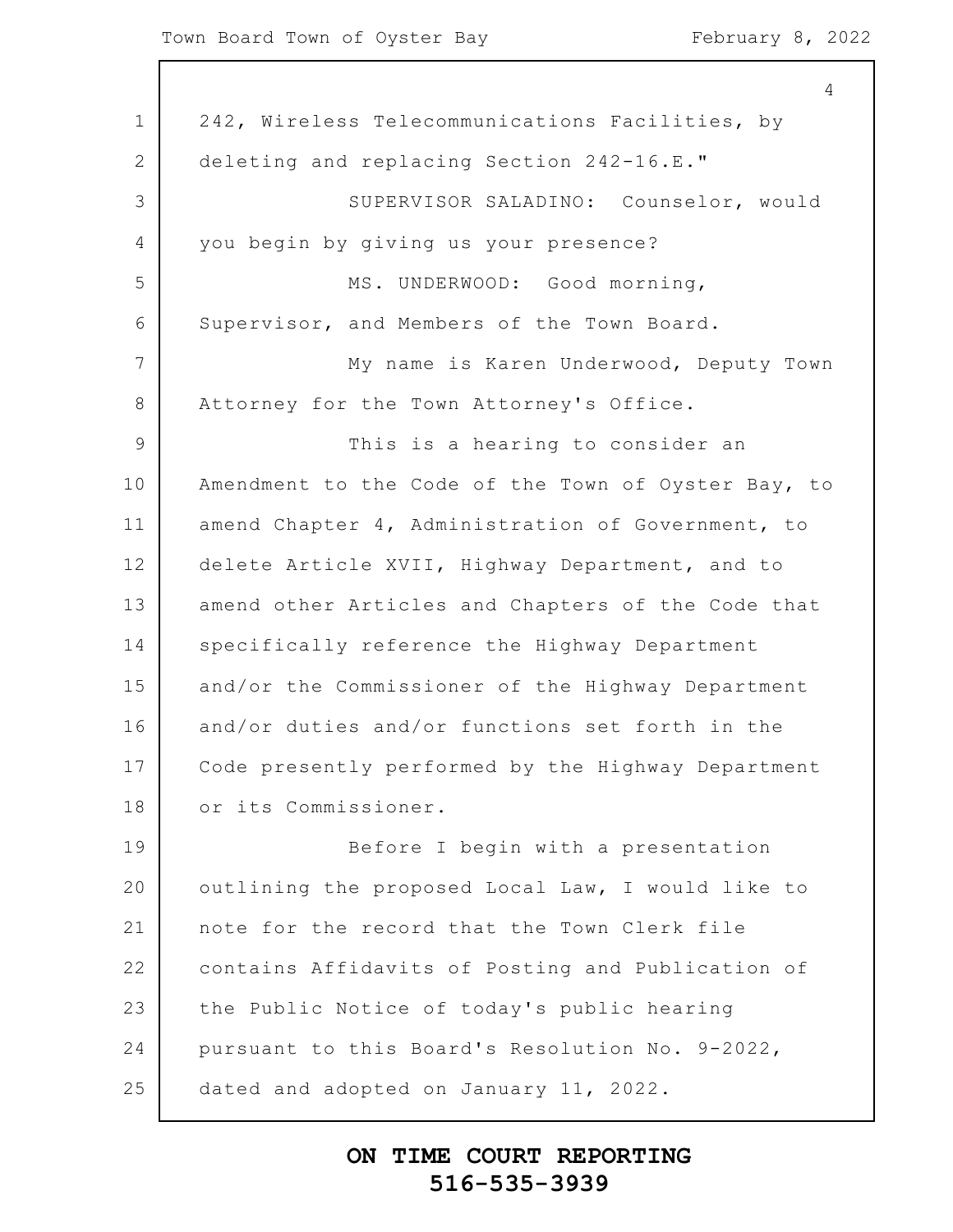1 2 3 4 5 6 7 8 9 10 11 12 13 14 15 16 17 18 19 20 21 22 23 24 25 5 SUPERVISOR SALADINO: Counselor, before you begin with your detailed presentation, for the nontechnical people who may be here or watching this on their computer screen, can you just give a down to earth, very basic description of what this proposal is? MS. UNDERWOOD: Yes. To begin, this Local Law is the first of a series of Local Laws aimed at improving the efficiency and the provision of services to Town residents and within Town departments. Many of these changes include the same duties and functions that already exist in the Code but are being reorganized under the heading of "housekeeping" to improve the efficiency of the numerous functions of certain Town departments. That's it in a nutshell. SUPERVISOR SALADINO: So, in essence, what's being proposed is a reorganization to bring about greater efficiency? MS. UNDERWOOD: Correct. SUPERVISOR SALADINO: To reorganize our departments with an eye towards saving money, bringing the focus on where we believe it needs to be in a more workable way that brings those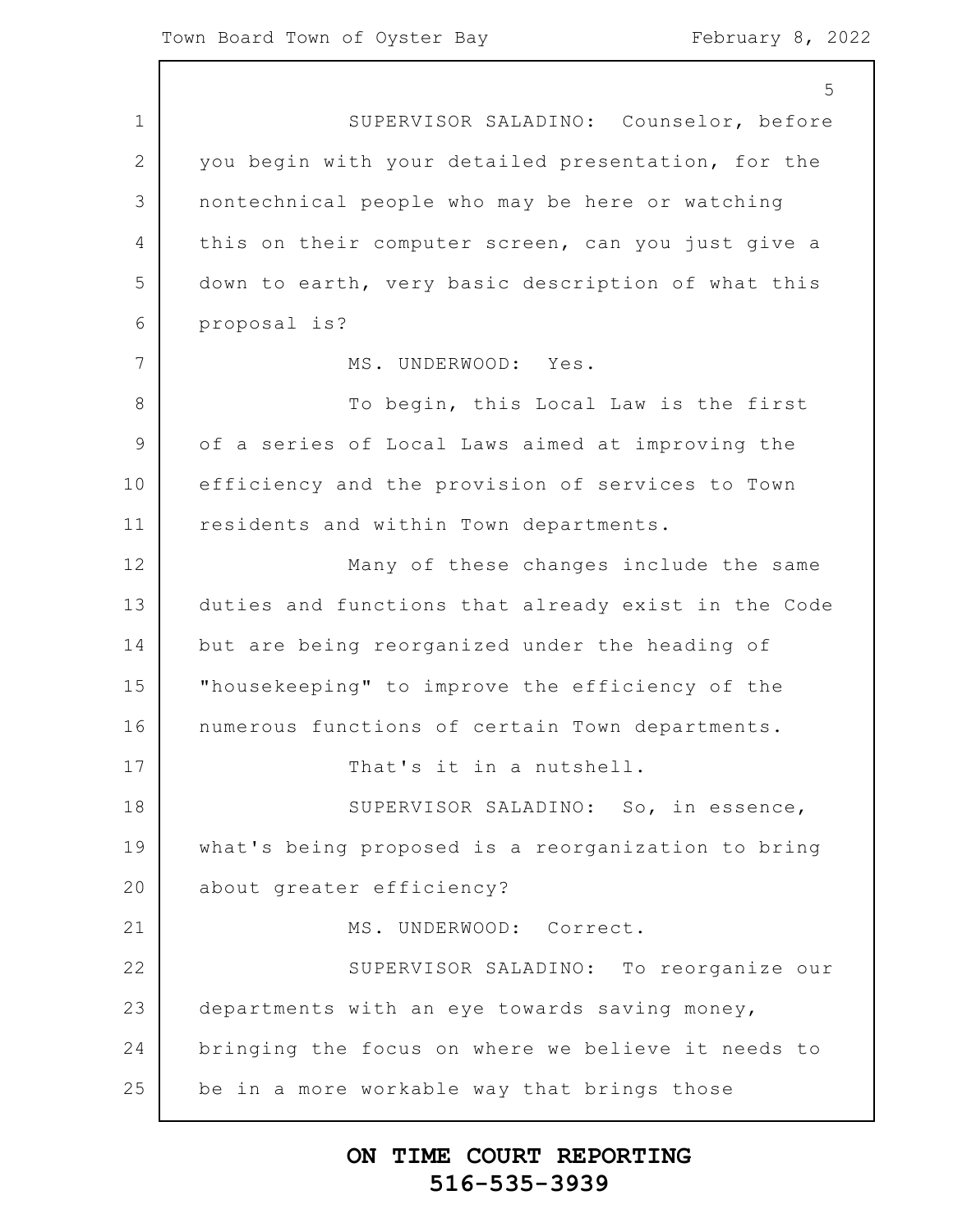1 2 3 4 5 6 7 8 9 10 11 12 13 14 15 16 17 18 19 20 21 22 23 24 25 6 efficiencies to the services? MS. UNDERWOOD: Correct, Supervisor. So the specifics is that the proposed Local Law deletes Article XVII, Highway Department, and upon its deletion, Article XI, Public Works Department, will be amended specifically to include a Highway Division and Public Parking. SUPERVISOR SALADINO: So what that means, if I may translate that into common speak, the Highway Department is its own standalone department separate from the Department of Public Works. If we were to pass this, we will eliminate the Highway Department as a standalone department and roll it in under the auspices or supervision of the Department of Public Works. MS. UNDERWOOD: Correct. SUPERVISOR SALADINO: And that's being done to create efficiencies and, perhaps, save money? MS. UNDERWOOD: Correct. Yes. For all the above-stated reasons. And, really, after that, the remaining numerous Sections or Subdivisions of the Chapters set forth in the title of the Local Law are deleted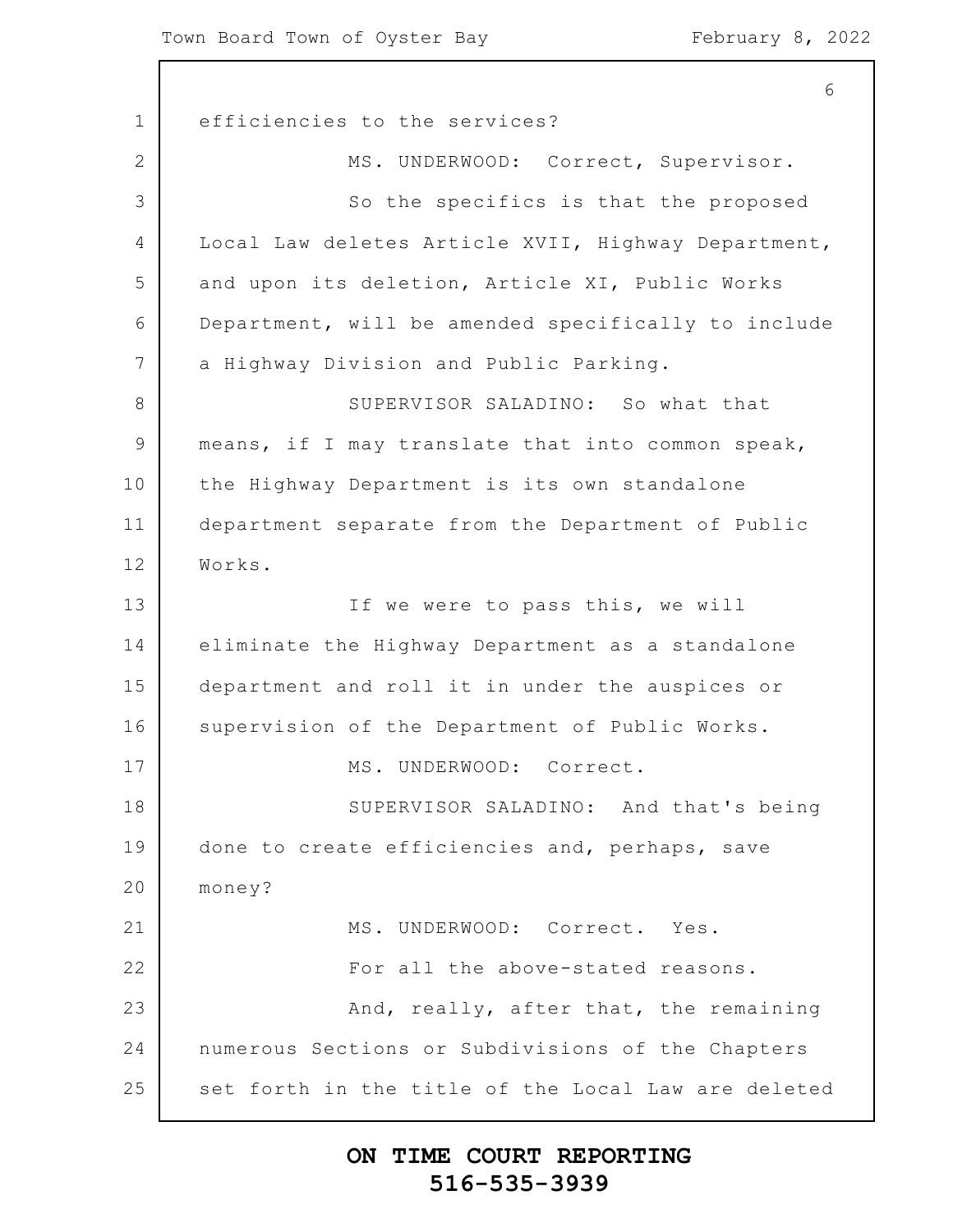1 2 3 4 5 6 7 8 9 10 11 12 13 14 15 16 17 18 19 20 21 22 23 24 25 and/or deleted and replaced to reflect references to the Commissioner of Public Works or the Department of Public Works, which were previously referenced as the Highway Department because now it is a division of Public Works. So I am happy to go through each of those Sections, but, really, it's just a delete of the Highway Department and a replacing with Public Works, and instead as now Highway is a division of Public Works to increase the efficiency of the operation of their functions. SUPERVISOR SALADINO: And is it true that, overall, this administration, working together with the Town Board, has had an eye toward finding ways to bring more efficiencies, bring our Town to a more updated operation that better suits the needs of our residents and better suits an efficient performance of those services? MS. UNDERWOOD: Yes, Supervisor. This is a wonderful way to increase the efficiency for the Town and decrease cost overall. SUPERVISOR SALADINO: And this is something we've been working on for quite some time now? MS. UNDERWOOD: Yes. Yes.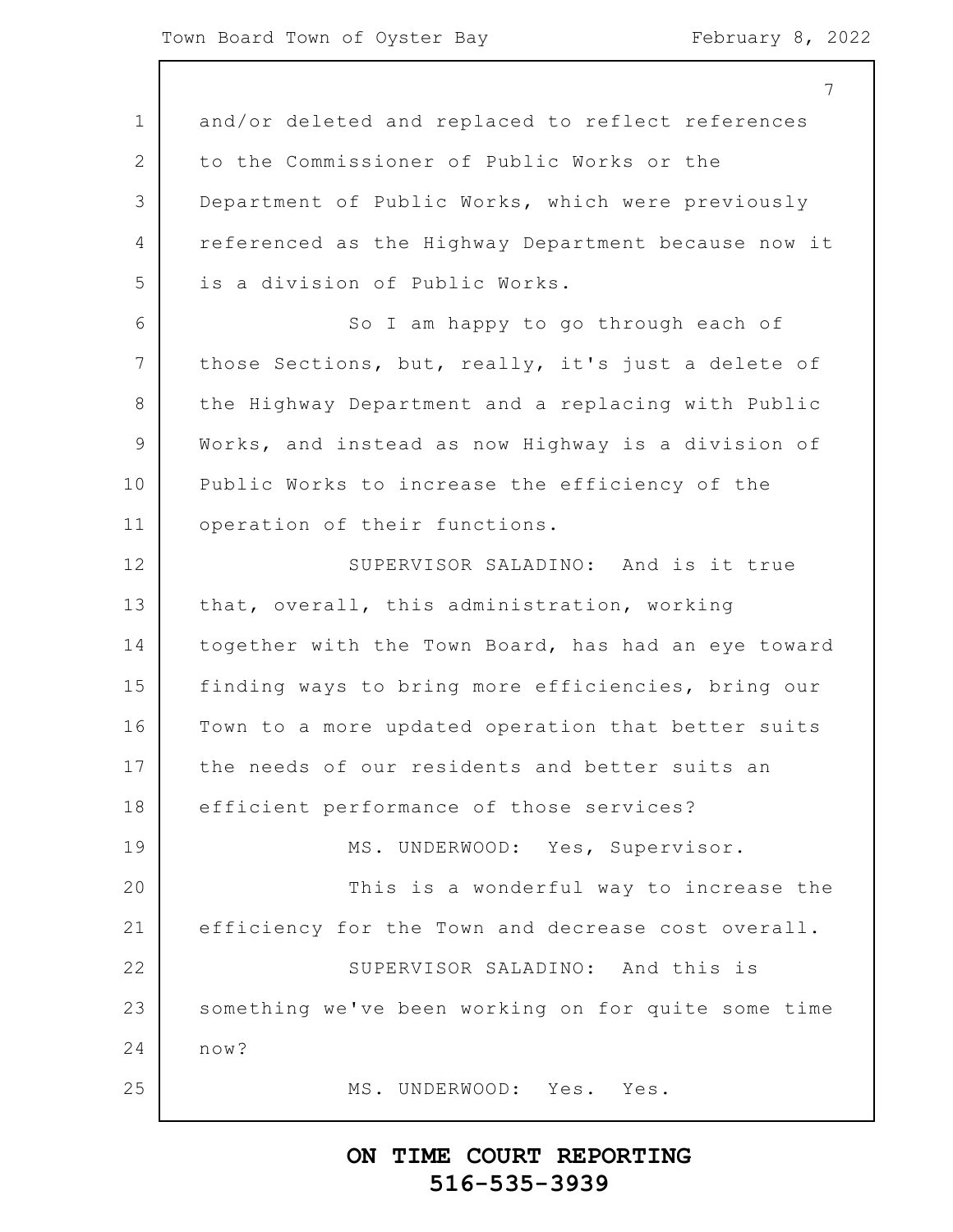1 2 3 4 5 6 7 8 9 10 11 12 13 14 15 16 17 18 19 20 21 22 23 24 25 8 SUPERVISOR SALADINO: Are there questions? (Whereupon, there was no response from the Board.) SUPERVISOR SALADINO: Hearing there are none, is there anything else you'd like to present as it relates to this hearing? MS. UNDERWOOD: I do not. SUPERVISOR SALADINO: Okay. Is there anyone who would like to be heard on this hearing? (Whereupon, a member of the assemblage present raised a hand to be recognized.) SUPERVISOR SALADINO: You would like to be heard? AUDIENCE MEMBER: Just a question. Would it entail -- SUPERVISOR SALADINO: Would you like to come up, give us your name, and just follow the process if you don't mind, and we'll get your question answered? Thank you very, very much. As we ask everyone who comes before us, please state your name and address for the record. MS. LYONS: Linda Lyons, 3 West Park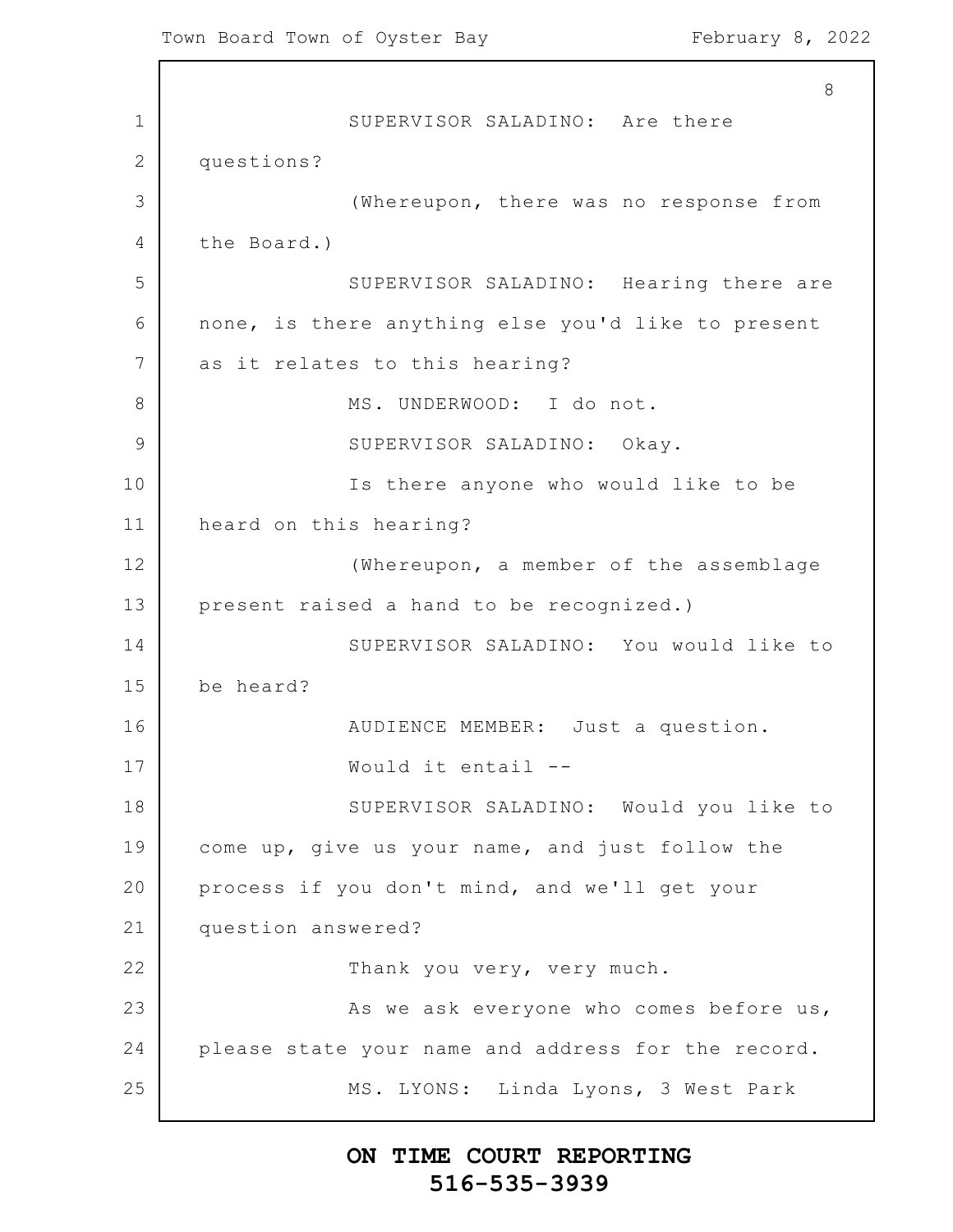1 2 3 4 5 6 7 8 9 10 11 12 13 14 15 16 17 18 19 20 21 22 23 24 25 9 Drive, Old Bethpage. Just a question. In this process of redesigning the organizations, will this entail a new commissioner? SUPERVISOR SALADINO: No. By rolling the Department of Highway into Public Works, we will not be, then, hiring a commissioner for a department that no longer exists as a standalone department. MS. LYONS: However, my understanding is that the recycling center is under that auspice also. That will be a new -- a new department? SUPERVISOR SALADINO: Right. So we have looked at the processes about how to create the best product, the best services, and we are -- the plan is to bring Highway into Public Works where we already have a commissioner, and, yes, look at Solid Waste and Recycling. MS. LYONS: Which would need its own commissioner? SUPERVISOR SALADINO: Yes. MS. LYONS: Which should be somebody specifically trained in recycling. SUPERVISOR SALADINO: In recycling, in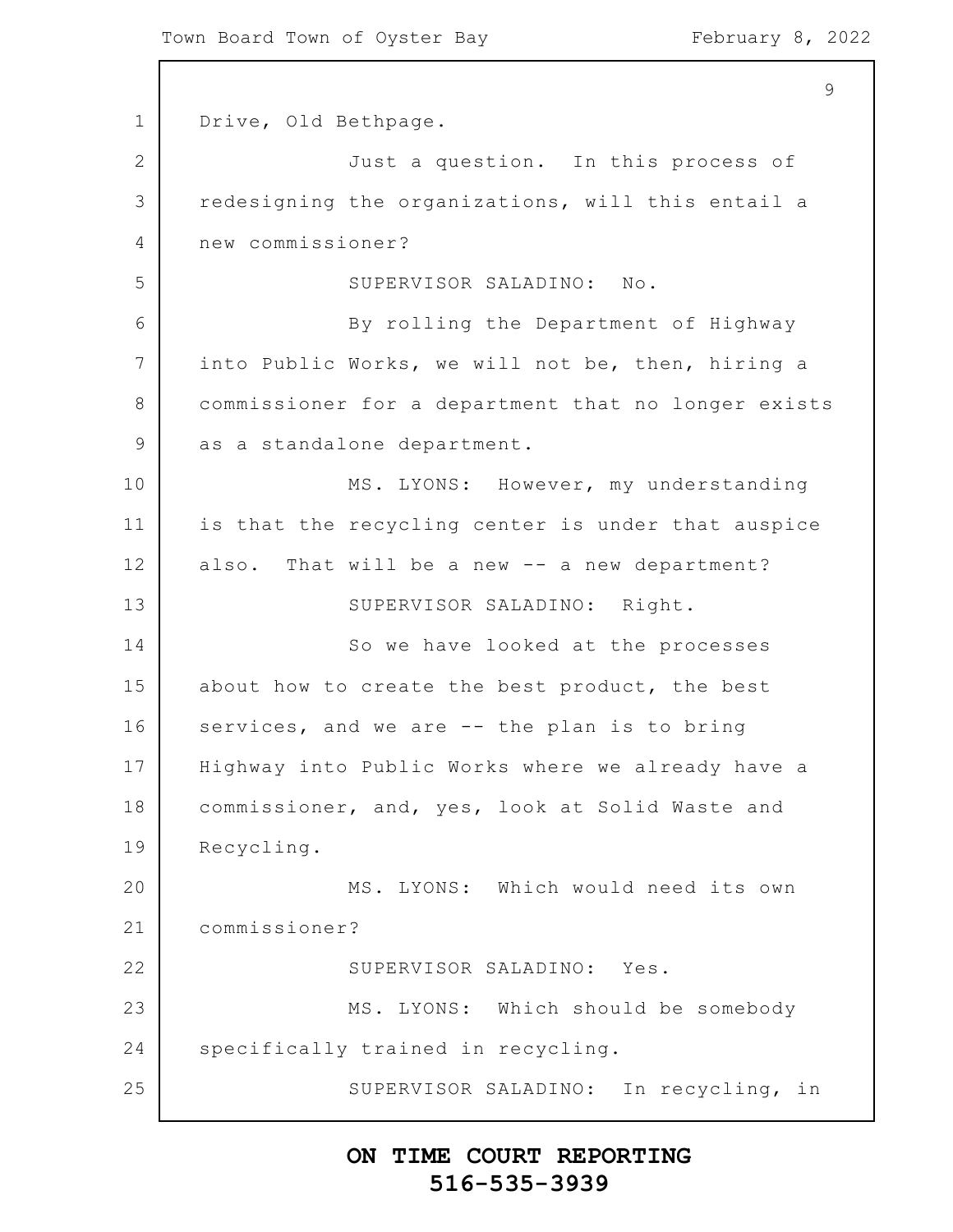Town Board Town of Oyster Bay February 8, 2022

1 2 3 4 5 6 7 8 9 10 11 12 13 14 15 16 17 18 19 20 21 22 23 24 25 10 Sanitation, in the mandates that the New York Department of Conservation -- MS. LYONS: I'm done with my question now, but I will have many later. SUPERVISOR SALADINO: Okay. MS. LYONS: Okay? SUPERVISOR SALADINO: Okay. And by the way  $-$ MS. LYONS: Thank you. SUPERVISOR SALADINO: -- what you're suggesting is exactly what we're proposing to do. MS. LYONS: Okay. Well, you don't know what I'm suggesting, but, thank you. I appreciate the opportunity to come up and ask my question. SUPERVISOR SALADINO: Sure, of course. Please. And that concludes your presentation on this? MS. UNDERWOOD: That concludes our presentation on this. SUPERVISOR SALADINO: And there is no one else who has asked to speak, so are there any postings and communications? MR. LaMARCA: We have Affidavits of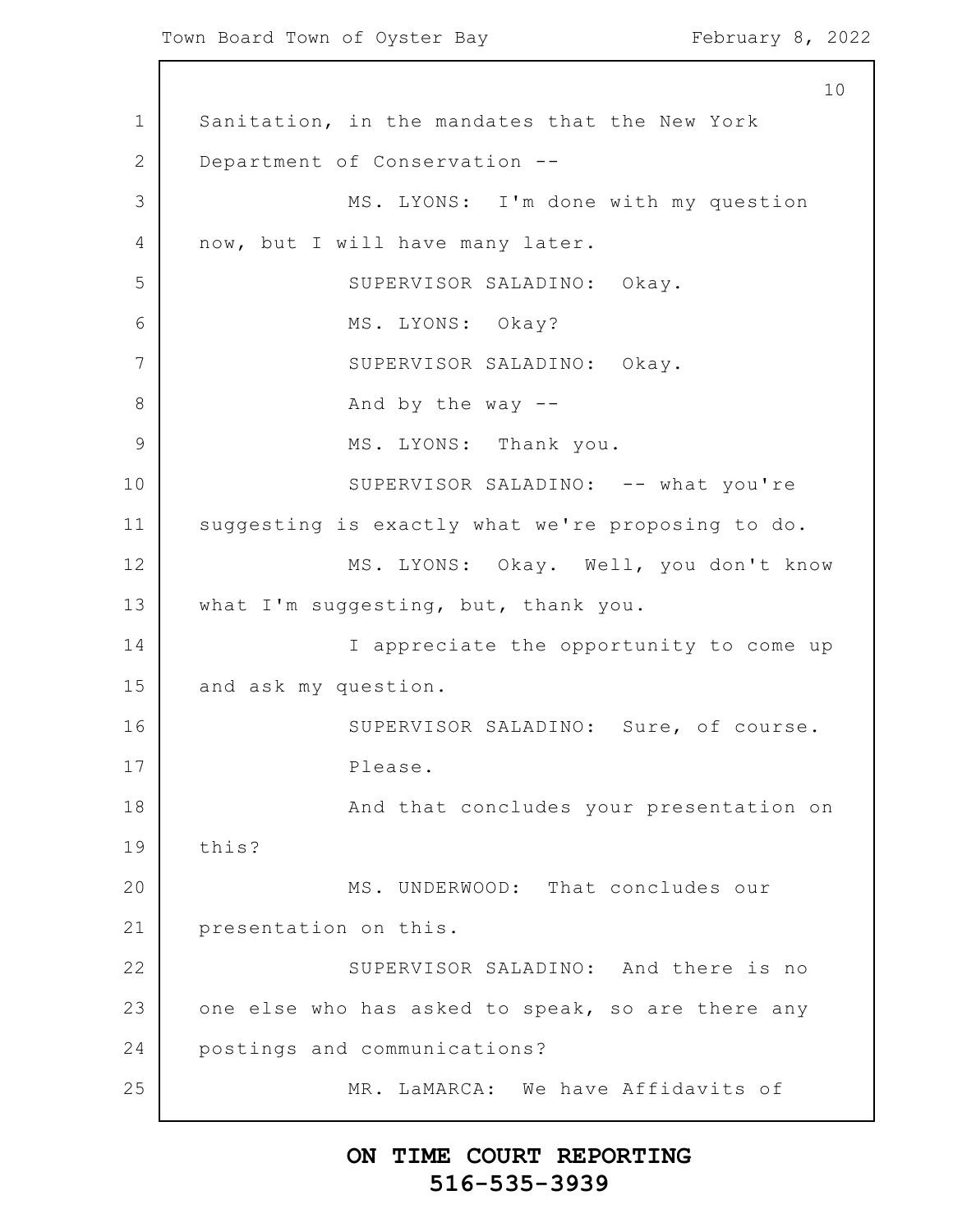1 2 3 4 5 6 7 8 9 10 11 12 13 14 15 16 17 18 19 20 21 22 23 24 25 11 Posting and Publication. There is no other correspondence. SUPERVISOR SALADINO: May I have a motion, please? COUNCILWOMAN JOHNSON: Supervisor, I will make a motion to adjourn the public portion of this hearing, to keep the record open for 30 days, and to reserve decision. COUNCILMAN IMBROTO: Second. SUPERVISOR SALADINO: All in favor, please signify by saying, "Aye." ALL: "Aye." SUPERVISOR SALADINO: Those opposed, "Nay." (Whereupon, there were no "Nay" responses from the Board.) SUPERVISOR SALADINO: The "Ayes" have it. Thank you. (TIME NOTED: 12:07 P.M.)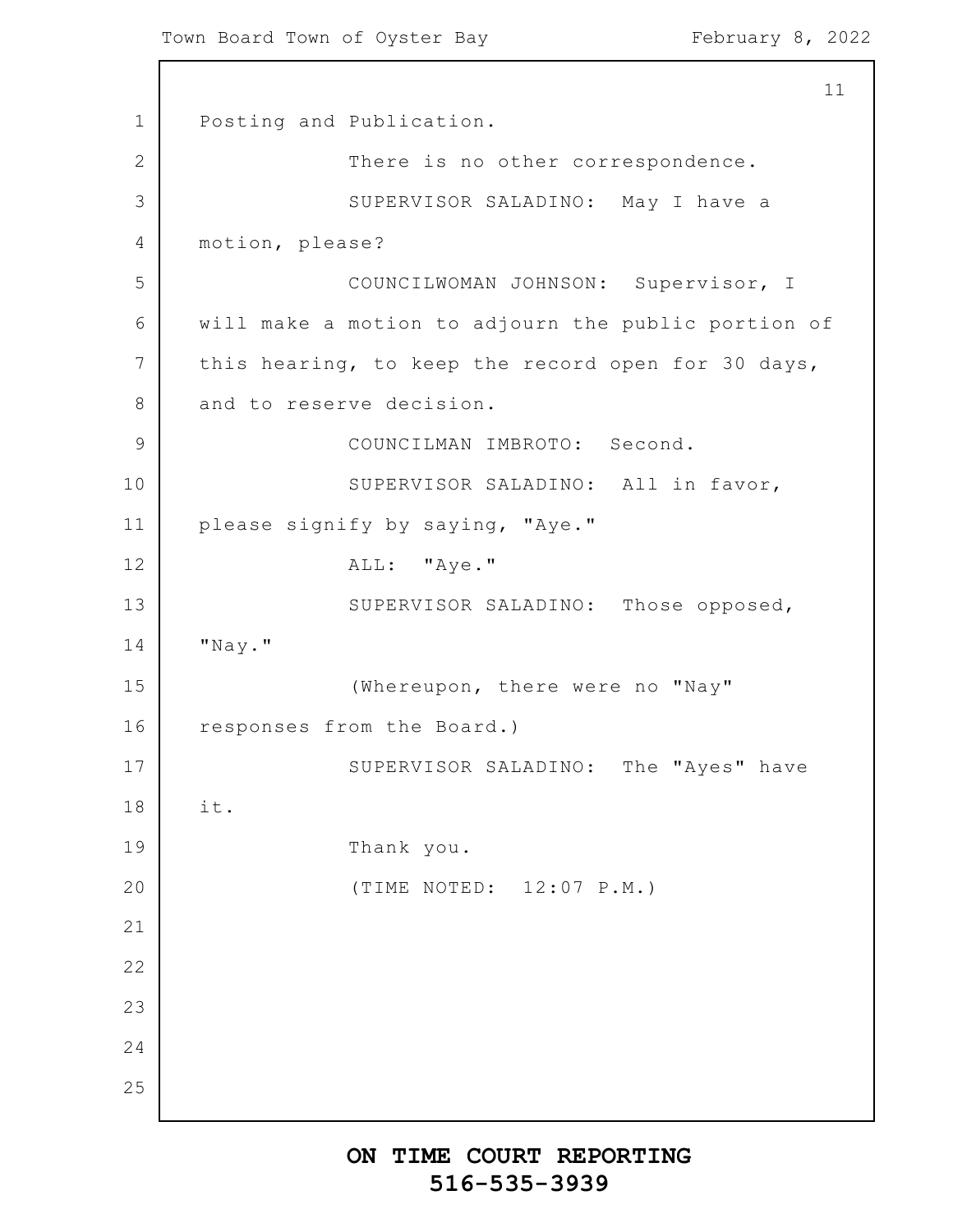TOWN BOARD TOWN OF OYSTER BAY REGULAR MEETING February 8, 2022 12:08 p.m.

### **HEARING – Local Law**

To consider a Local Law entitled, "A Local Law to amend the code of the Town of Oyster Bay, New York, Chapter 4 Administration of Government, to add Article XVII, Sanitation Department, to amend Chapter 4, Article XI, Public Works Department, by deleting and replacing Sections 4-115 AND 4-117, to amend Chapter 4, Article XIV, Department of Environmental Resources, by deleting and replacing Sections 4-148 AND 4-150, to amend Chapter 135 Housing Standards by deleting and replacing Section 135-54.B to amend Chapter 182, Property

(Hearing description continued on next page.)

**JOSEPH SALADINO RICHARD LaMARCA** SUPERVISOR **TOWN CLERK** 

P R E S E N T:

SUPERVISOR JOSEPH S. SALADINO COUNCILWOMAN MICHELE M. JOHNSON COUNCILMAN LOUIS B. IMBROTO COUNCILMAN THOMAS P. HAND COUNCILMAN STEVE L. LABRIOLA COUNCILWOMAN LAURA L. MAIER COUNCILWOMAN VICKI WALSH

A L S O P R E S E N T:

RICHARD LaMARCA, TOWN CLERK JEFFREY P. PRAVATO, RECEIVER OF TAXES

> Minutes of the meeting taken by:

> TRACIE A. CINQUEMANI Reporter/Notary Public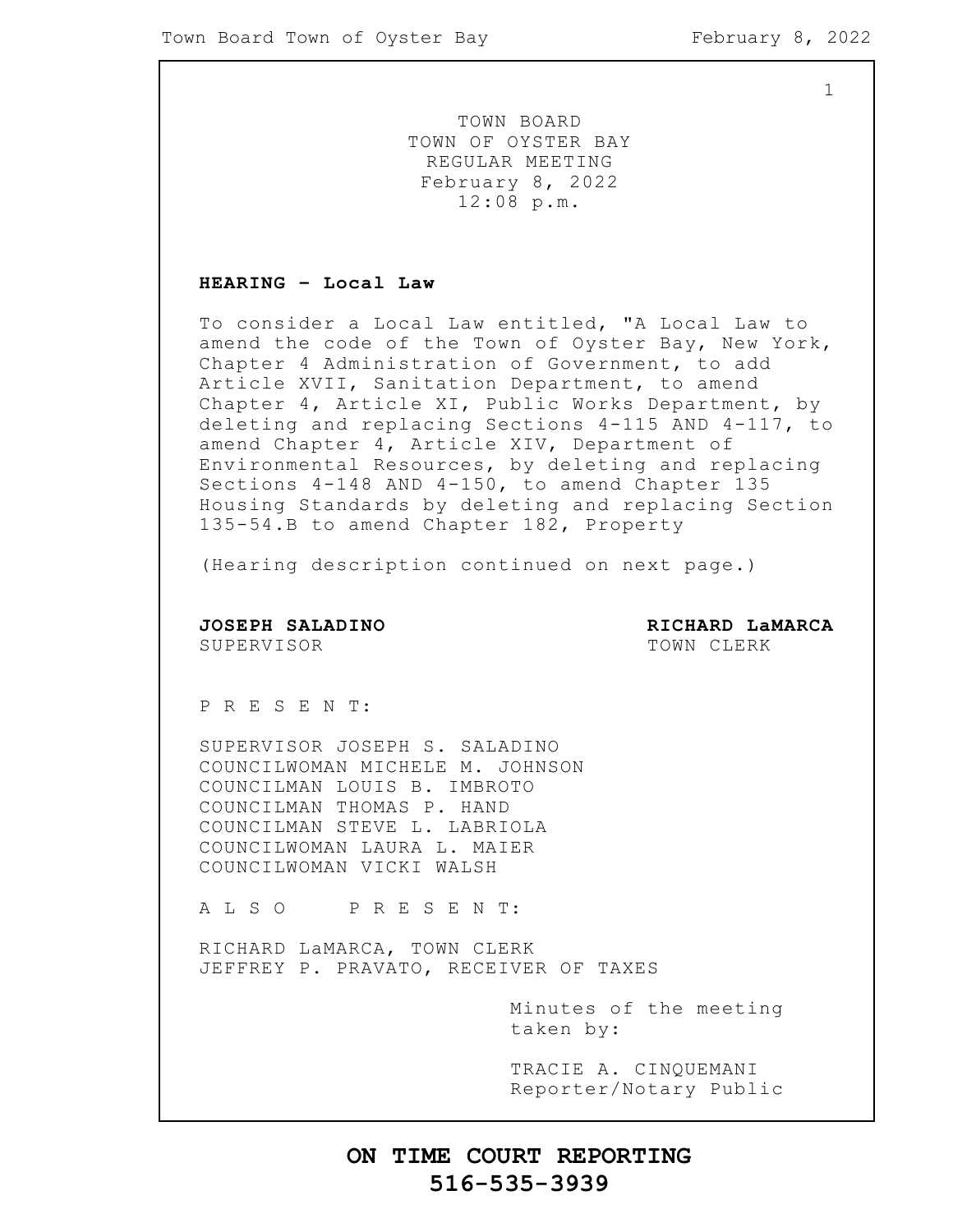### (Continued)

Maintenance, by deleting and replacing Section 182-22.B, to amend Chapter 201, Solid Waste, Part 1, Solid Waste Regulations, Article I, General Provisions, by deleting and replacing Subsections 201-1.9,201-1.12.B, 201-1.22, 201-1.25 and 201-1.31. Article II Collection and Container Provisions, by deleting and replacing Subsection 201-2.A(1), 201-3.A(1), 201-4.A(1), 201-11 and 201-15, Article III, Private Collection; Permits; Vehicles, by deleting and replacing Subsections 201-18, 201-19, 201-24.B, 201-26, 201-27, 201-28, 201-29, Article IV, Public Disposal Facilities, by deleting and replacing Subsections 201-38, 201-42.B, 201-42.F, 201-43.N, 201-47, 201-47.1, 201-48, 201-49, Article VI, Recycling, by deleting and replacing Subsection 201-70, 201-71, 201-72, Part 2, Solid Waste Management, Article VIII, General Provisions, by deleting and replacing Subsection 201-78.1, and deleting Subsection 201-78.2, Article IX, Disposal Regulations, by deleting and replacing Subsection 201-79, Article X, Enforcement, by deleting and replacing Subsection 201-80, and to amend Chapter 241, Waterways, by deleting and replacing Subsection 241-31A." M.D. 12/28/21 #8 & 1/4/22 #16).

> Minutes of the meeting taken by:

> TRACIE A. CINQUEMANI Reporter/Notary Public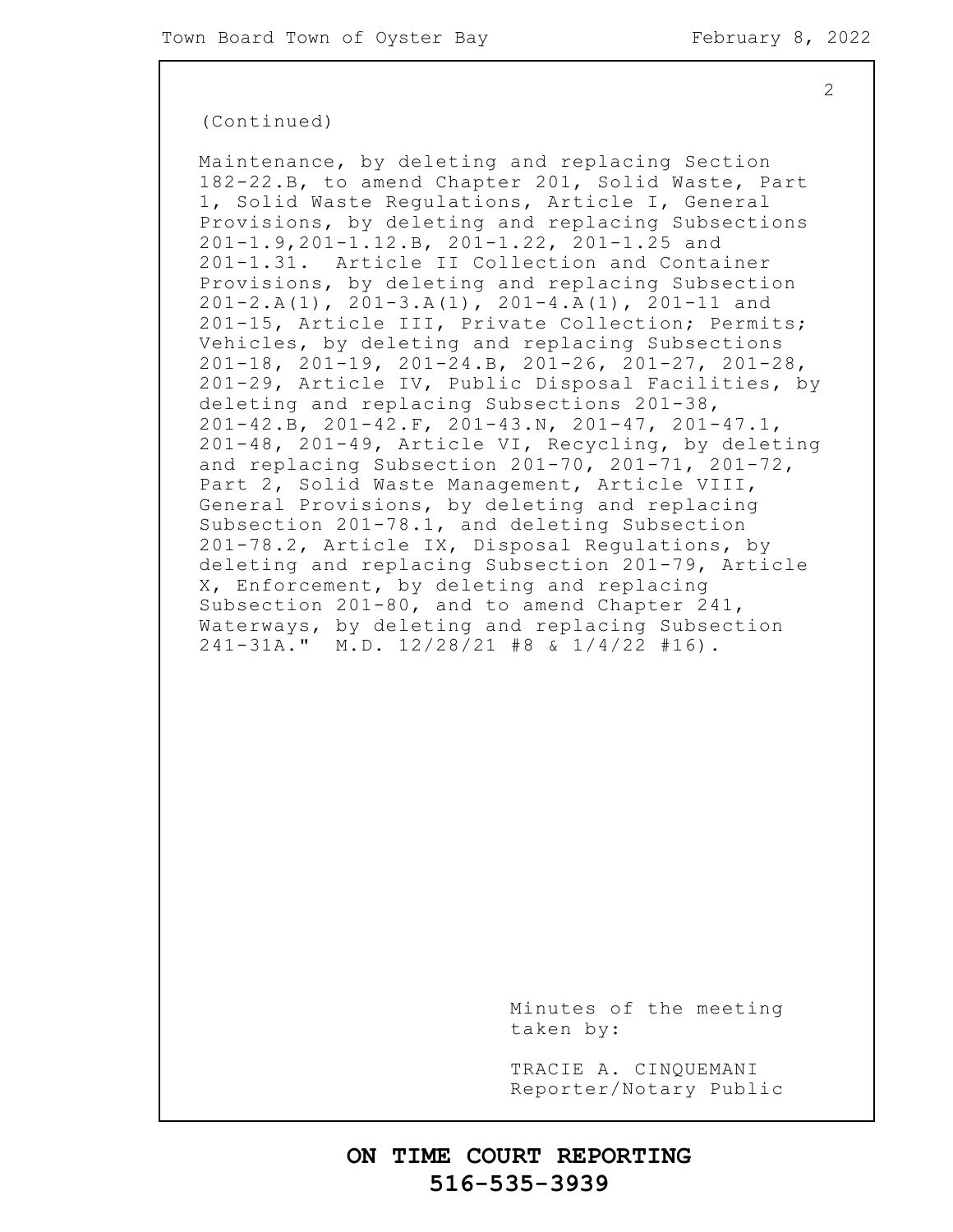|                 | 3                                                                   |
|-----------------|---------------------------------------------------------------------|
| $\mathbf 1$     | SUPERVISOR SALADINO: Would you please                               |
| 2               | call the next hearing?                                              |
| 3               | MR. LaMARCA: The next hearing is to                                 |
| 4               | consider a Local Law entitled, "A Local Law to                      |
| 5               | Amend the Code of the Town of Oyster Bay, New York,                 |
| 6               | Chapter 4, Administration of Government, to add                     |
| $7\phantom{.0}$ | Article XVII, Sanitation Department; to amend                       |
| $8\,$           | Chapter 4, Article XI, Public Works Department, by                  |
| 9               | deleting and replacing Sections 4-115 and 4-117; to                 |
| 10              | amend Chapter 4, Article XIV, Department of                         |
| 11              | Environmental Resources, by deleting and replacing                  |
| 12              | Sections 4-148 and 4-150; to amend Chapter 135,                     |
| 13              | Housing Standards, by deleting and replacing                        |
| 14              | Section 135-54.B; to amend Chapter 182, Property                    |
| 15              | Maintenance, by deleting and replacing Section                      |
| 16              | 182-22.B; to amend Chapter 201, Solid Waste, Part                   |
| 17              | 1, Solid Waste Regulations, Article I, General                      |
| 18              | Provisions, by deleting and replacing Subsections                   |
| 19              | 201-1.9, 201-1.12.B, 201-1.22, 201-1.25, and                        |
| 20              | 201-1.31; Article II, Collection and Container                      |
| 21              | Provisions, by deleting and replacing Subsections                   |
| 22              | $201-2.A(1)$ , $201-3.A(1)$ , $201-4.A(1)$ , $201-11$ , and         |
| 23              | 201-15; Article III, Private Collections, Permits,                  |
| 24              | Vehicles, by deleting and replacing Subsections                     |
| 25              | $201-18$ , $201-19$ , $201-24.B$ , $201-26$ , $201-27$ , $201-28$ , |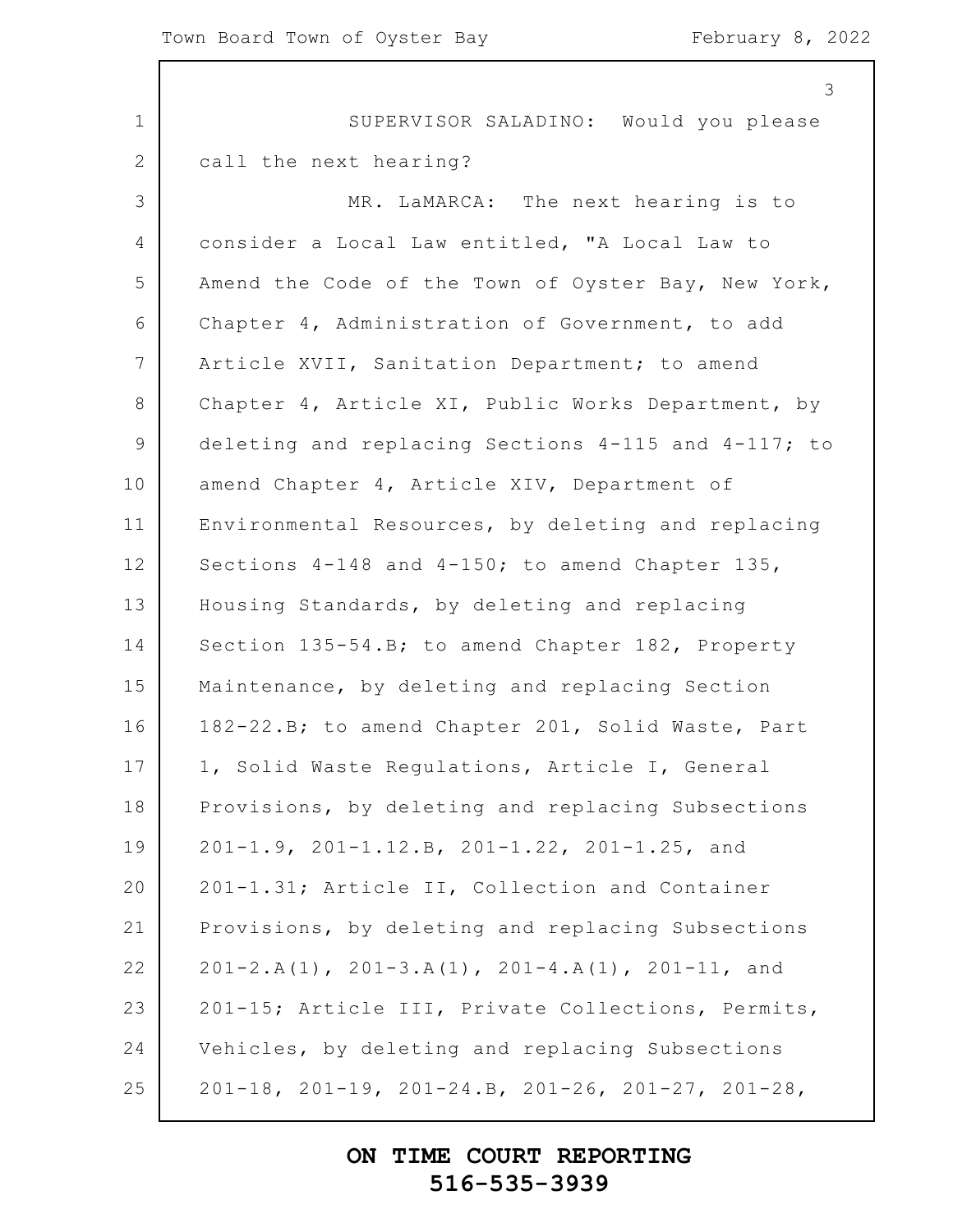| $\mathbf 1$ | 201-29; Article IV, Public Disposal Facilities, by             |
|-------------|----------------------------------------------------------------|
| 2           | deleting and replacing Subsections 201-38,                     |
| 3           | $201-42.B$ , $201-42.F$ , $201-43.N$ , $201-47$ , $201-47.I$ , |
| 4           | 201-48, 201-49; Article VI, Recycling, by deleting             |
| 5           | and replacing Subsection 201-70, 201-71, 201-72,               |
| 6           | Part 2, Solid Waste Management; Article VIII,                  |
| 7           | General Provisions, by deleting and replacing                  |
| 8           | Subsection 201-78.1, and deleting Subsection                   |
| 9           | 201-78.2; Article IX, Disposal Regulations, by                 |
| 10          | deleting and replacing Subsection 201-79; Article              |
| 11          | X, Enforcement, by deleting and replacing                      |
| 12          | Subsection 201-80; and to amend Chapter 241,                   |
| 13          | Waterways, by deleting and replacing Subsection                |
| 14          | $241 - 31A.$ "                                                 |
| 15          | And I'm done.                                                  |
| 16          | (Whereupon, there was laughter among                           |
| 17          | the assemblage present.)                                       |
| 18          | COUNCILMAN LABRIOLA: It's a good thing                         |
| 19          | we don't pay you by the word, Town Clerk.                      |
| 20          | (Whereupon, there was laughter among                           |
| 21          | the assemblage present.)                                       |
| 22          | MS. UNDERWOOD: Good morning,                                   |
| 23          | Supervisor, and members of the Town Board.                     |
| 24          | Karen Underwood, Deputy Town Attorney,                         |
| 25          | Town of Oyster Bay.                                            |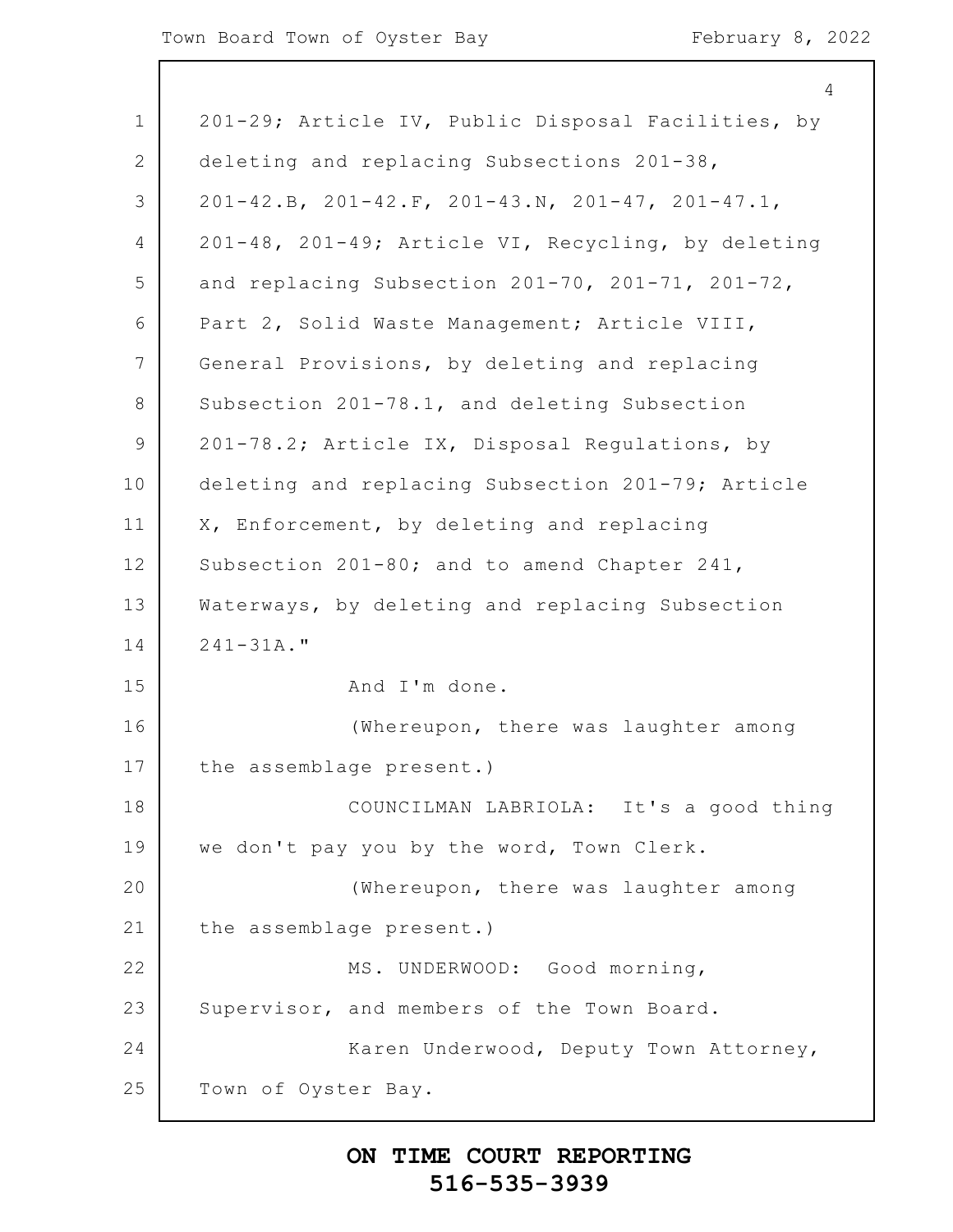1 2 3 4 5 6 7 8 9 10 11 12 13 14 15 16 17 18 19 20 21 22 23 24 25 This is a hearing to consider an Amendment to the Codes of the Town of Oyster Bay to amend Chapter 4, Administration of Government, to add Article XVII, Sanitation Department, and to amend other Articles and Chapters of the Code to reference the proposed Sanitation Department and/or the Commissioner of Sanitation, where the present Code provisions reference the Department of Public Works and/or its Commissioner and/or the Department of Environment Conservation and/or its Commissioner. Before I begin with the presentation outlining the proposed Local Law, I would like to note for the record that the Town Clerk file contains Affidavits of Posting and Publication of the Public Notice of today's public hearing pursuant to this Board's Resolution No. 10-2022, dated and adopted on January 11, 2022. As I mentioned in the previous hearing regarding a proposed Local Law to delete the Highway Department, the subject proposed Local Law is aimed at improving the efficiency of the provision of services to Town residents and within Town departments. Many of the changes included in the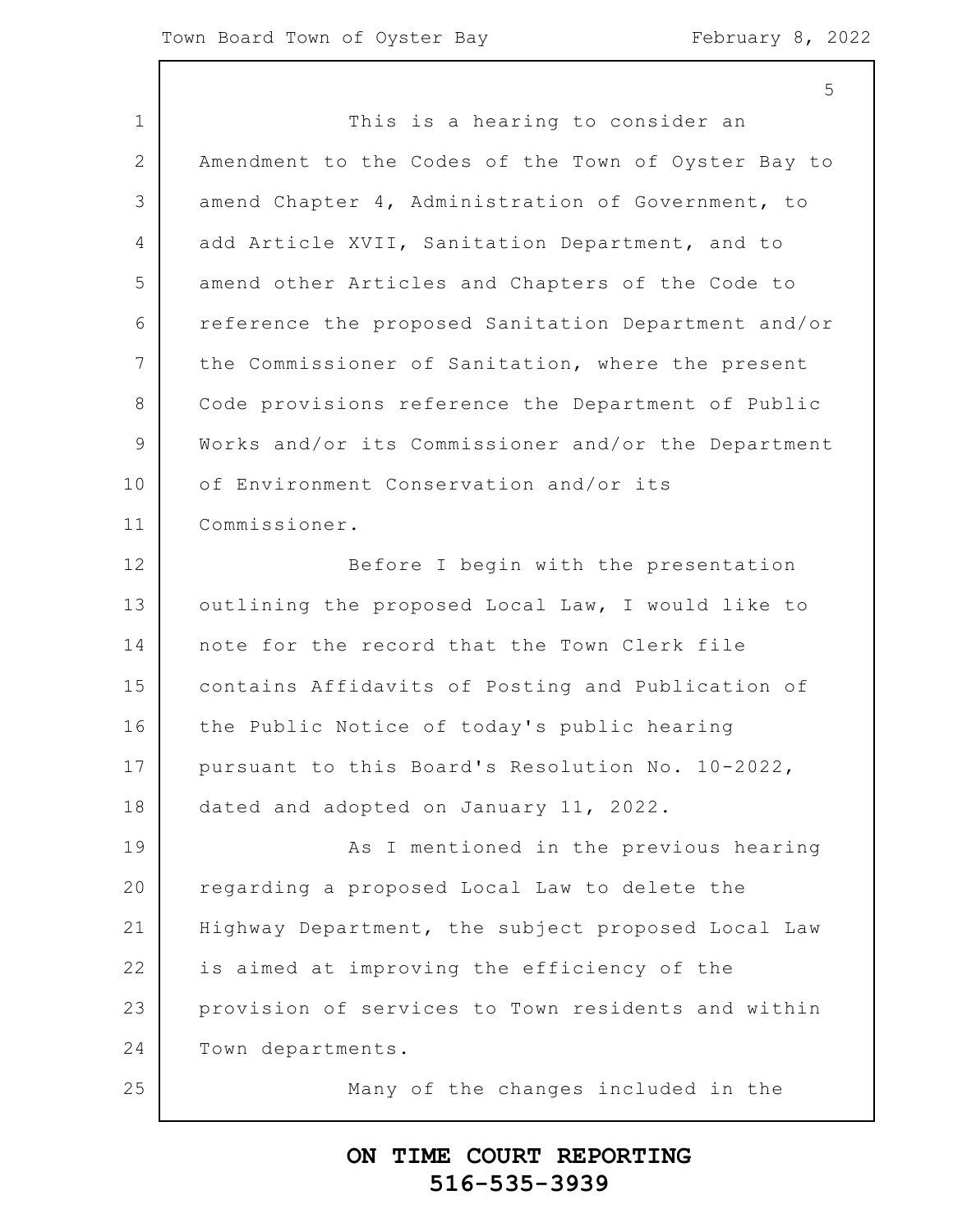1 2 3 4 5 6 7 8 9 10 11 12 13 14 15 16 17 18 19 20 21 22 23 24 25 6 proposed Local Law are the same duties and functions that already exist in the Code, but are simply being reorganized under the general heading of "housekeeping" to improve the efficiency of numerous functions of certain Town departments. To begin, Article XVII, Sanitation Department, will be added to the Code. The Division of Sanitation and Recycling Collection is currently part of the Department of Public Works. This division is being excised from Public Works and reorganized as a department, which will continue to manage Sanitation Collection operations and Recycling Collection programs. This department will also inspect, manage and control all municipal solid waste generated by the Town of Oyster Bay Solid Waste Disposal District, a function that is currently performed by the Department of Environmental Resources. Functions and duties of the proposed Sanitation Department will improve the effectiveness of management of these areas of services provided by the Town. Sanitation Department will have three divisions: Administration, Sanitation Collection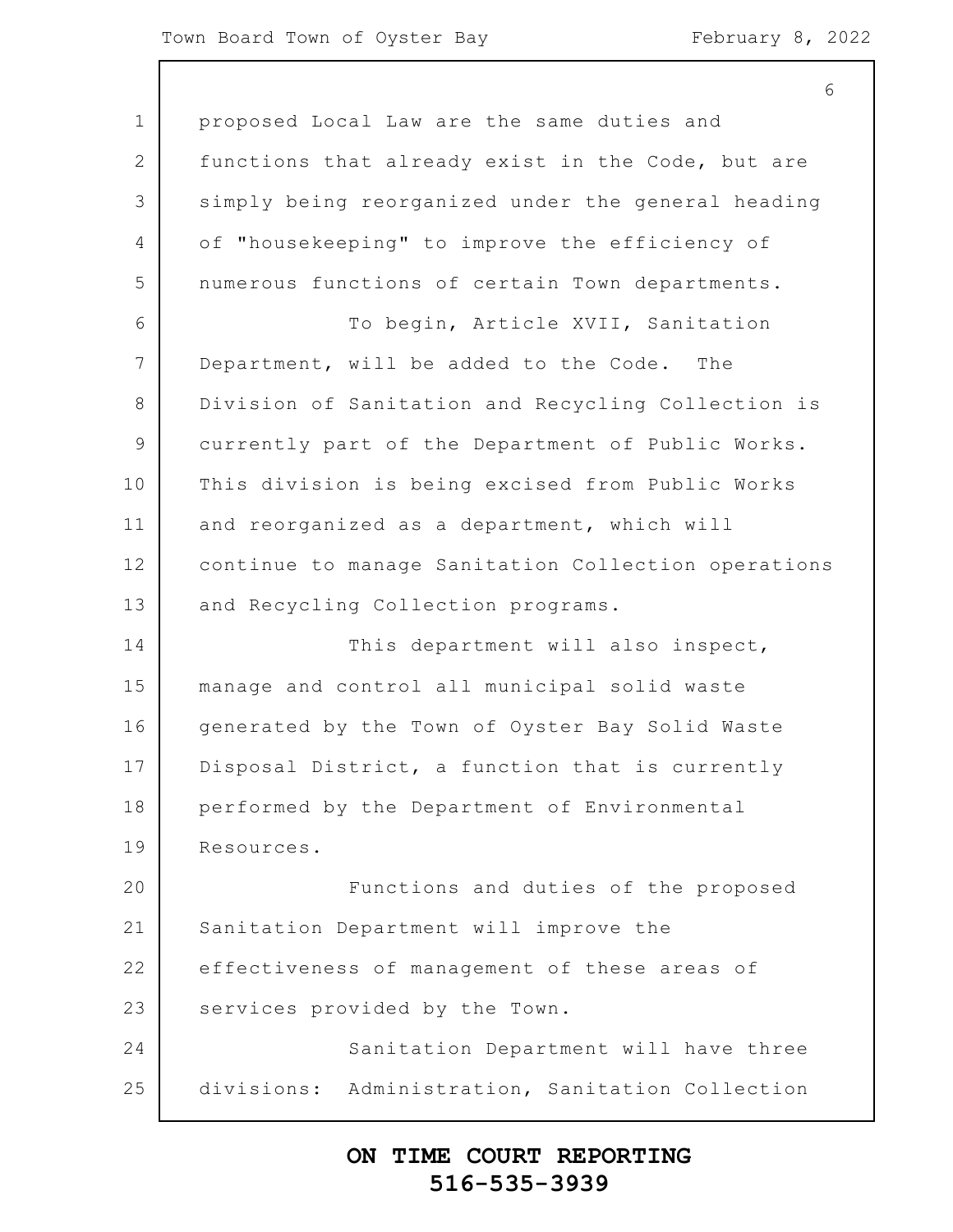|                 | 7                                                  |
|-----------------|----------------------------------------------------|
| $\mathbf 1$     | and Recycling, and the Division of Solid Waste.    |
| 2               | Also included in the subject Local Law             |
| 3               | is Amendment to Article XI, Public Works           |
| 4               | Department, specifically, Sections 4-115,          |
| 5               | Organization, and 4-117, Enumeration of Divisions, |
| 6               | are amended to delete Subdivision D, which is the  |
| $7\phantom{.0}$ | Division of Sanitation and Recycling Collection,   |
| 8               | and to amend Subdivision C, Division of            |
| $\mathsf 9$     | Engineering, to include language in addition to    |
| 10              | existing language regarding landfill remediation.  |
| 11              | So just to be clear, Division of                   |
| 12              | Engineering already includes that language for     |
| 13              | managing the Town landfill, remediation, and       |
| 14              | closure programs, just additional language will be |
| 15              | added.                                             |
| 16              | SUPERVISOR SALADINO: And just for                  |
| 17              | clarity so that there is no misconception, the     |
| 18              | landfill has been closed for many years. There is  |
| 19              | no plan to reopen the landfill, but we must        |
| 20              | continue to adhere to all the New York State       |
| 21              | mandates for reporting, testing, and so forth.     |
| 22              | And that provides a tremendous                     |
| 23              | assurance to our residents that things there are   |
| 24              | safe and are meeting all of the State's guidelines |
| 25              | as to safety to the environment, to the residents, |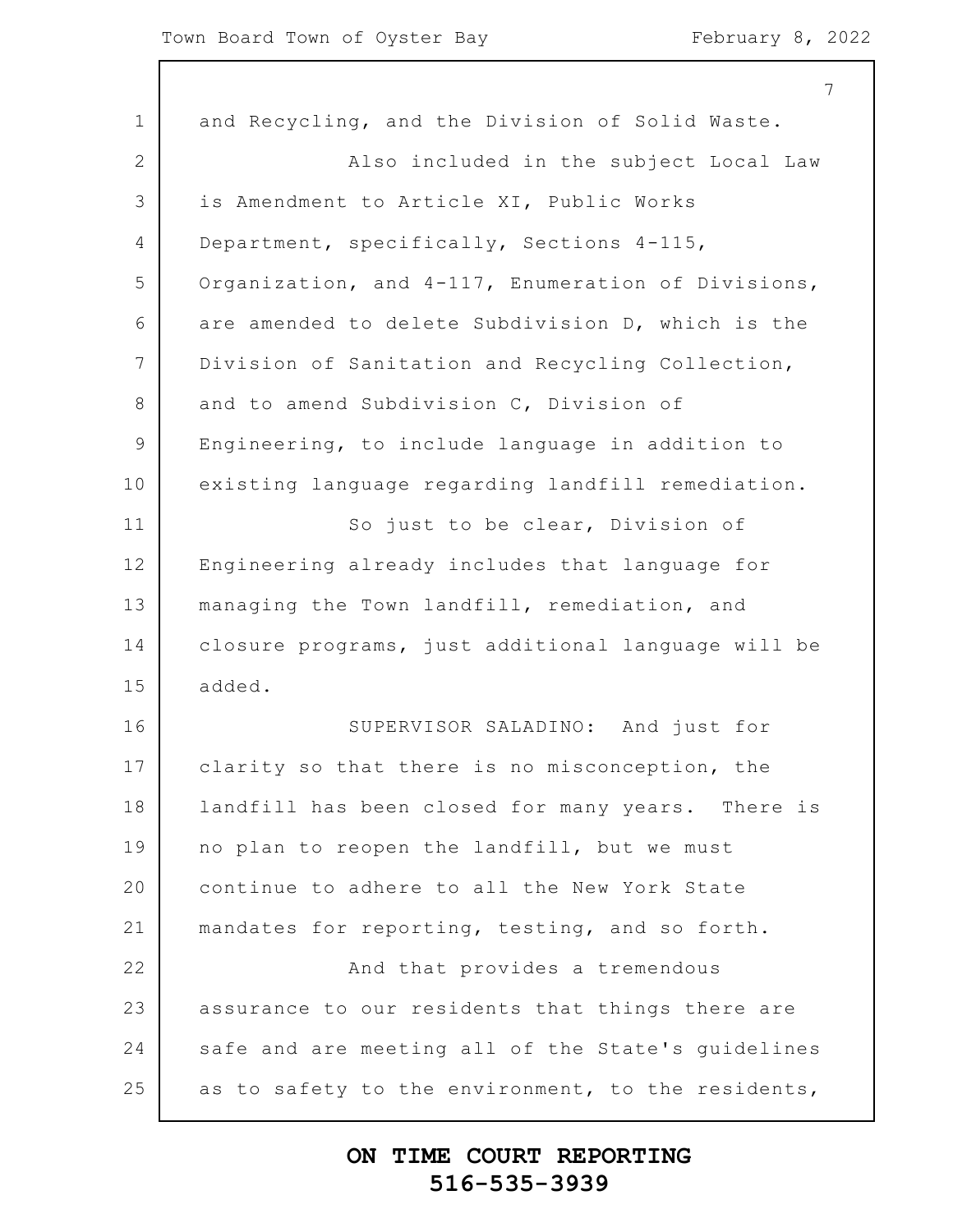1 2 3 4 5 6 7 8 9 10 11 12 13 14 15 16 17 18 19 20 21 22 23 24 25 8 and so forth. MS. UNDERWOOD: Yes. SUPERVISOR SALADINO: And we continue to meet and exceed all of those specifics. MS. UNDERWOOD: Correct, Supervisor. Next, in the Local Law is Amendment to Article XIV, Department of Environmental Resources, which will specifically amend Sections 4-148, Organization, and 4-150, Enumeration of Divisions; to delete Subdivision D, Division of Solid Waste Disposal and Landfill Remediation, and to delete language contained in Subdivision A, Division of Environmental Planning, Conservation, and Outreach regarding Solid Waste Management and Recycling. So, basically, just references to those functions. As I mentioned before in the previous hearing, the remaining numerous Sections and/or Subdivisions of the Chapters set forth and the title of this Local Law are deleted and replaced to reflect references to Sanitation Department and/or the Commissioner of Sanitation where the present Code provisions reference the Department of Public Works and/or the Department of Environmental Resources.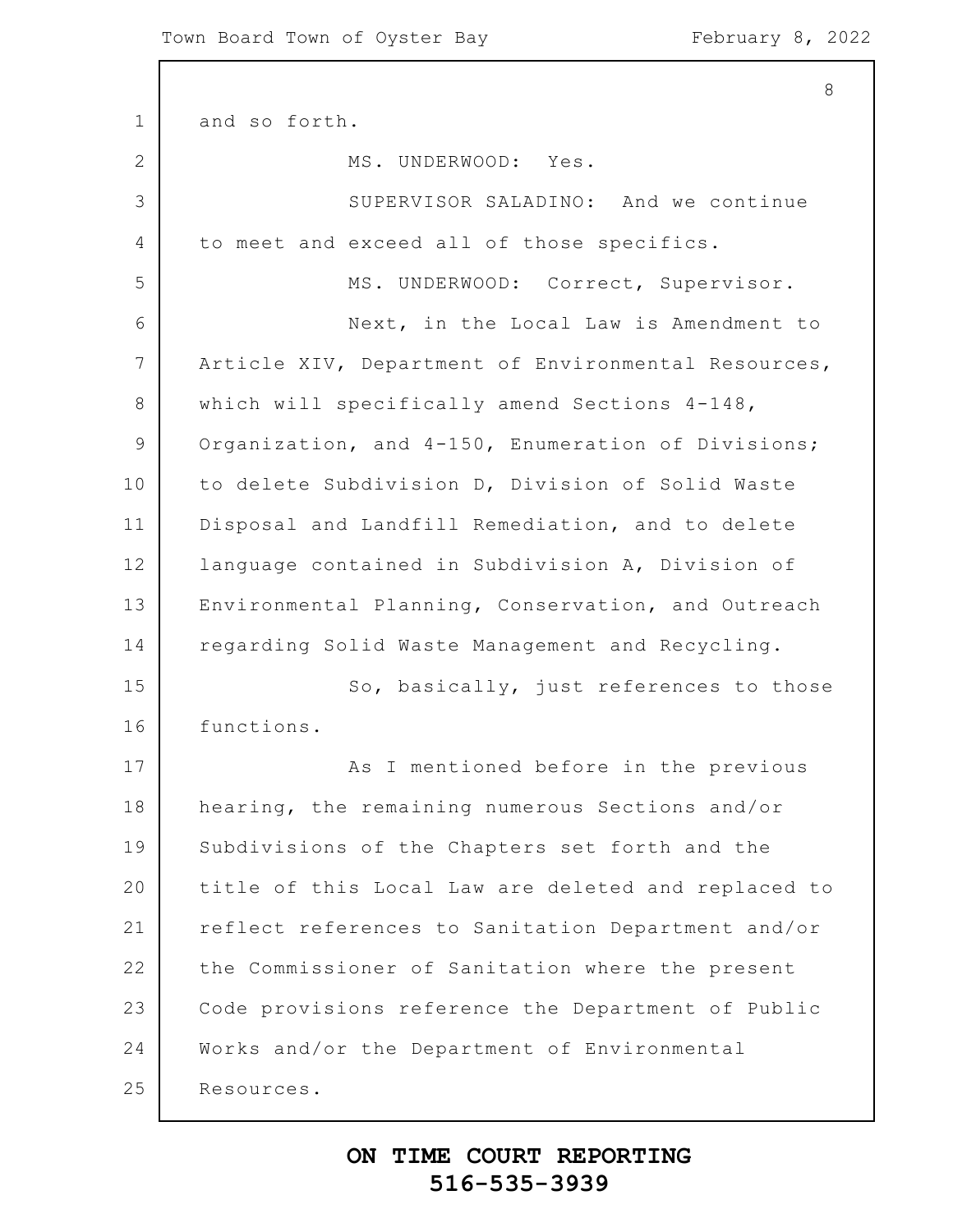$\mathsf{Q}$ 

1 2 3 4 5 6 7 8 9 10 11 12 13 14 15 16 17 18 19 20 21 22 23 24 25 I am prepared, if the Board wishes, to go through each Section, but as I said in the previous Local Law, these are just delete and/or delete and replace mention references. SUPERVISOR SALADINO: So let's condense this down in normal, everyday speak. In essence, we will no longer have a Department of Highway, but will add this new Department of Sanitation that will oversee the collection of Sanitation, the collection of recyclables, activities at the landfill, which don't change. We're not going to change something as it relates to this hearing in this change in law, but the administration of it, and I would like to say that one of the major motivations for this is to put more focus on how we handle our solid waste, what our operations are, and to show the residents that we're 100 percent committed to full safety and protection of our residents and protection of our environment as it relates to Sanitation and recycling and the activities, which means the transfer station, the scales, and a long list of activities that take place there. MS. UNDERWOOD: And the everyday things that, you know, pertain to the residents -- the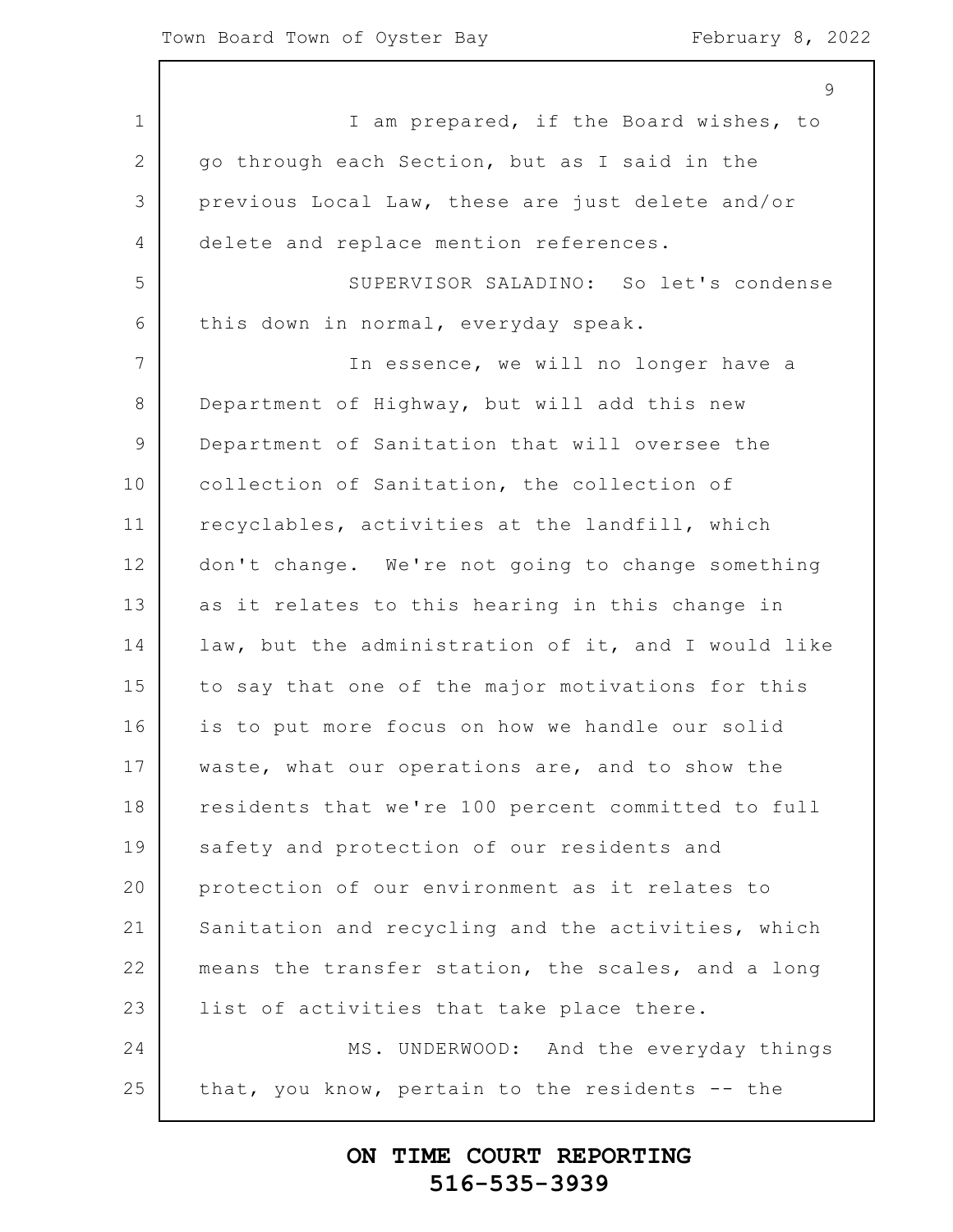1 2 3 4 5 6 7 8 9 10 11 12 13 14 15 16 17 18 19 20 21 22 23 24 25 10 collection and the recycling. SUPERVISOR SALADINO: Mm-hmm. And, meanwhile, not only do we bring more focus on these protections of our residents and our environment and the structure by which we operate, but it also brings about more efficiency in that operation. MS. UNDERWOOD: Yes. Correct. SUPERVISOR SALADINO: Are there any questions from the Board? (Whereupon, there was no response from the Board.) SUPERVISOR SALADINO: Are there any questions from the public? (Whereupon, a member of the assemblage present raised a hand to be recognized.) SUPERVISOR SALADINO: Yes. Would you please like to come up, Ms. Lyons, and go through our procedure again, if you don't mind, because it's a separate hearing, so we want you on the record. While she's doing that, it's important to recognize that the public can provide any information that they'd like us to know about by e-mailing publiccomment@oysterbay-ny.gov; or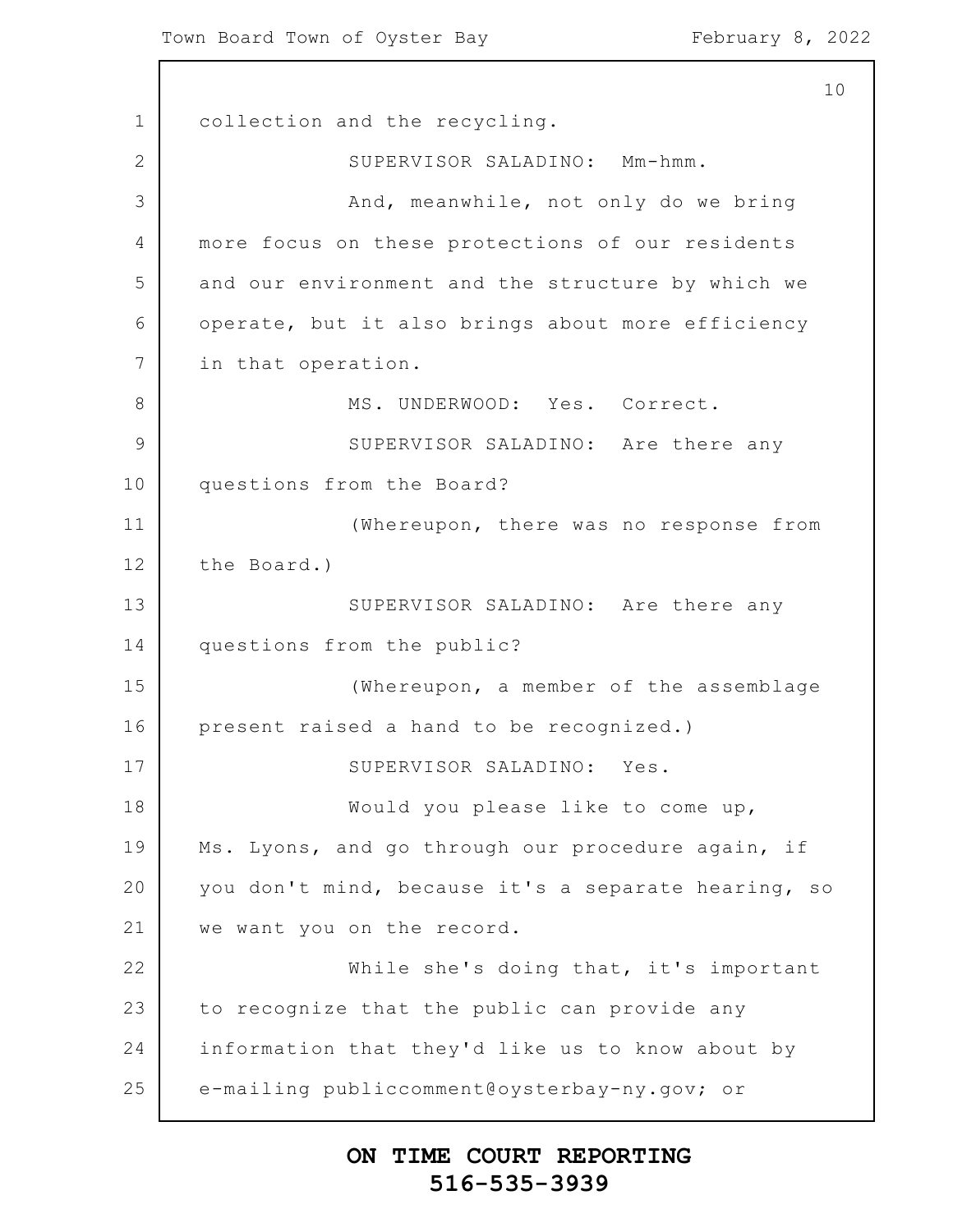1 2 3 4 5 6 7 8 9 10 11 12 13 14 15 16 17 18 19 20 21 22 23 24 25 11 mailing us at the Office of the Town Attorney, 54 Audrey Avenue, Oyster Bay, New York 11771. Would you please, once again, provide us with your name and address for the record? MS. LYONS: Linda Lyons, 3 West Park Drive, Old Bethpage. Okay? SUPERVISOR SALADINO: Yes. Please. MS. LYONS: I have several questions. Several times I have heard mentioned that information was put out to the public to identify these meetings right now and the hearing. I saw one small article this big (demonstrating). SUPERVISOR SALADINO: All -- we have done all that the law asks us to do and then in addition to what the law requests -- because it's not the size, it's where you -- MS. LYONS: I just want to know where they are so that I know where to look for them. SUPERVISOR SALADINO: Where they are. Okay. Rich, can you shed some light on where we have listed, in what publications, or can Communications give us an idea to answer that question as to where we're advertising this?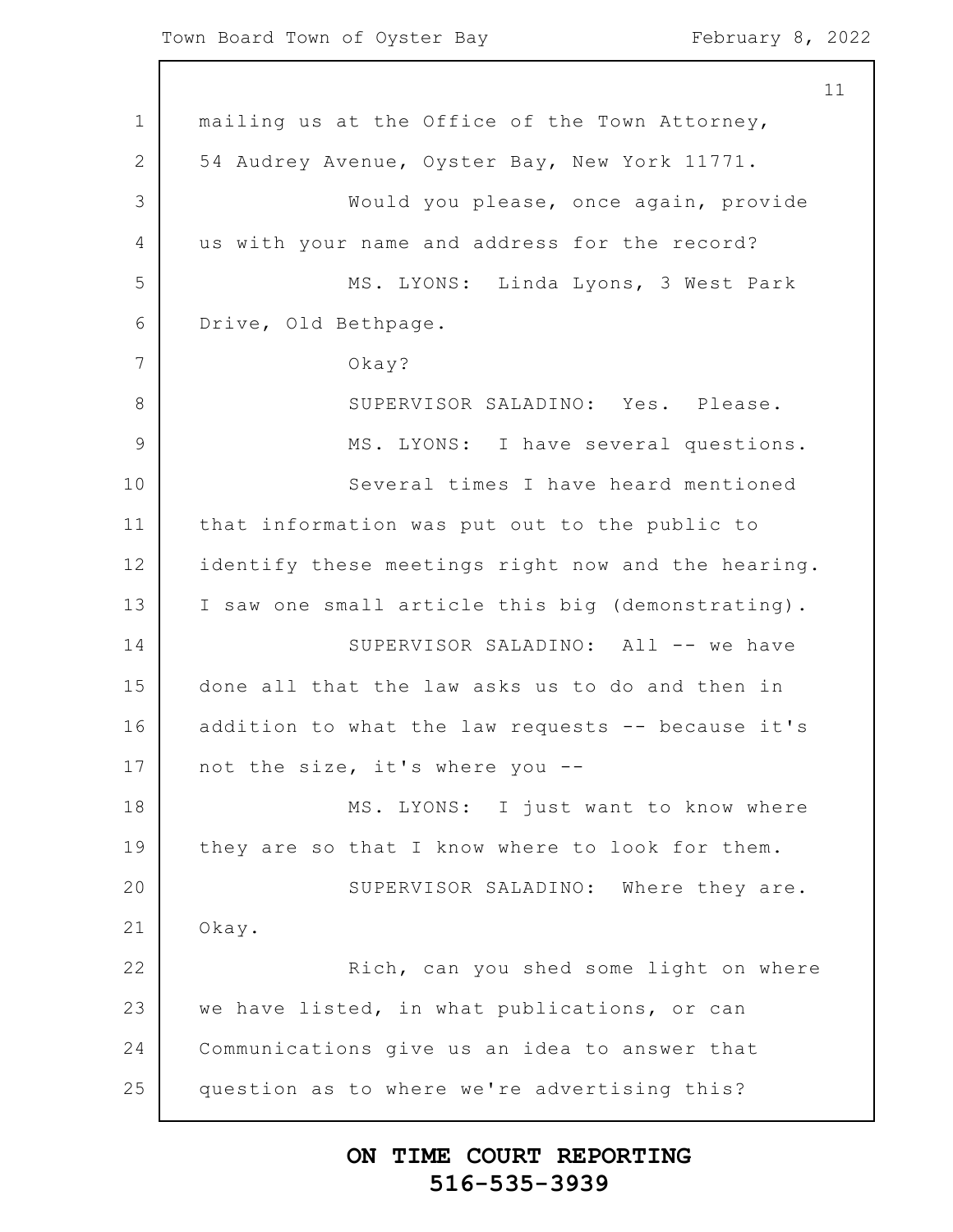1 2 3 4 5 6 7 8 9 10 11 12 13 14 15 16 17 18 19 20 21 22 23 24 25 12 Would you like to answer that? We're going to bring our Town Attorney up. MS. LYONS: Perfect. Thank you. SUPERVISOR SALADINO: But what I can assure you in this process -- MR. SCALERA: Miss, Miss, stay there. I'll talk loud enough. We do a public notice --SUPERVISOR SALADINO: First, please state your presence. MR. SCALERA: Oh, I'm sorry. Frank Scalera, Town Attorney. When we have a hearing such as this, we have Public Notice. We have a Resolution that the -- MS. LYONS: Where is the Public Notice? MR. SCALERA: Public Notices are put on our bulletin boards in Town Hall North and Town Hall South. We also put it on our website, and it's also published in Newsday. So we do beyond what's required by law because the law requires Newsday -- well, it requires a newspaper of general circulation, so we do that, plus our website, which is up 24 hours,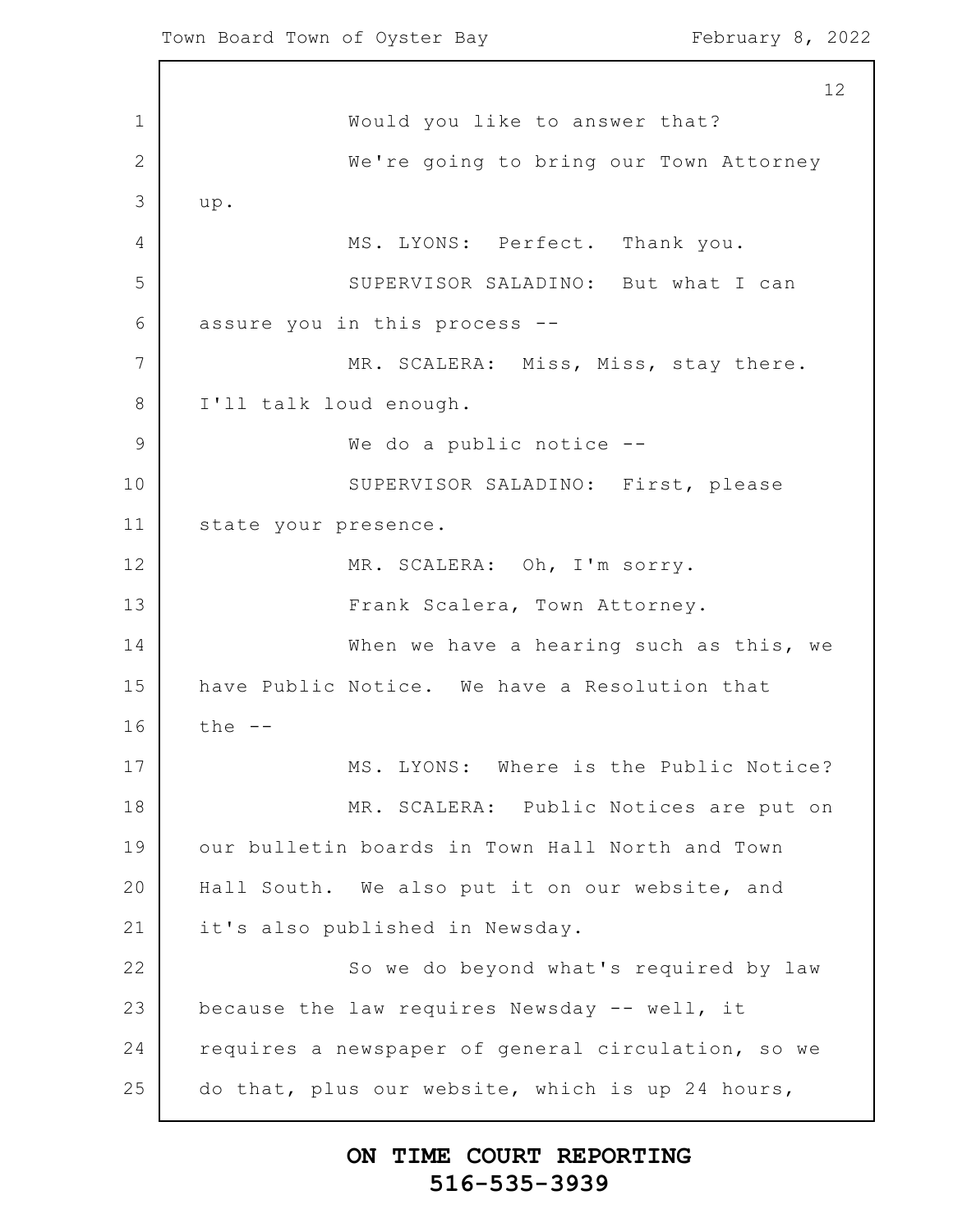1 2 3 4 5 6 7 8 9 10 11 12 13 14 15 16 17 18 19 20 21 22 23 24 25 13 24/7, and we post it on our bulletin boards, just like we do every single meeting here, which is usually twice a month for the entire year. SUPERVISOR SALADINO: And, in addition to that, at the previous Board meeting, which was a public Board meeting, we voted on the advertising for this meeting ahead of time, so we take -- MS. LYONS: Okay. So I think part of the difficulty in the community is that the previous meetings -- and I was involved in a specific situation where I was not allowed into the hall now. I had to watch it on a streamline and that was it. I couldn't -- SUPERVISOR SALADINO: Because of COVID? MS. LYONS: Yes. SUPERVISOR SALADINO: Yes. That was a mandate from the Governor. MS. LYONS: And then it came back. Then you opened up again and then it came back, so there's a lot of communication that hasn't been consistent, not because of you or any of you, but hasn't been consistent because of the format not being consistent, people being afraid  $to$   $--$ SUPERVISOR SALADINO: Which was a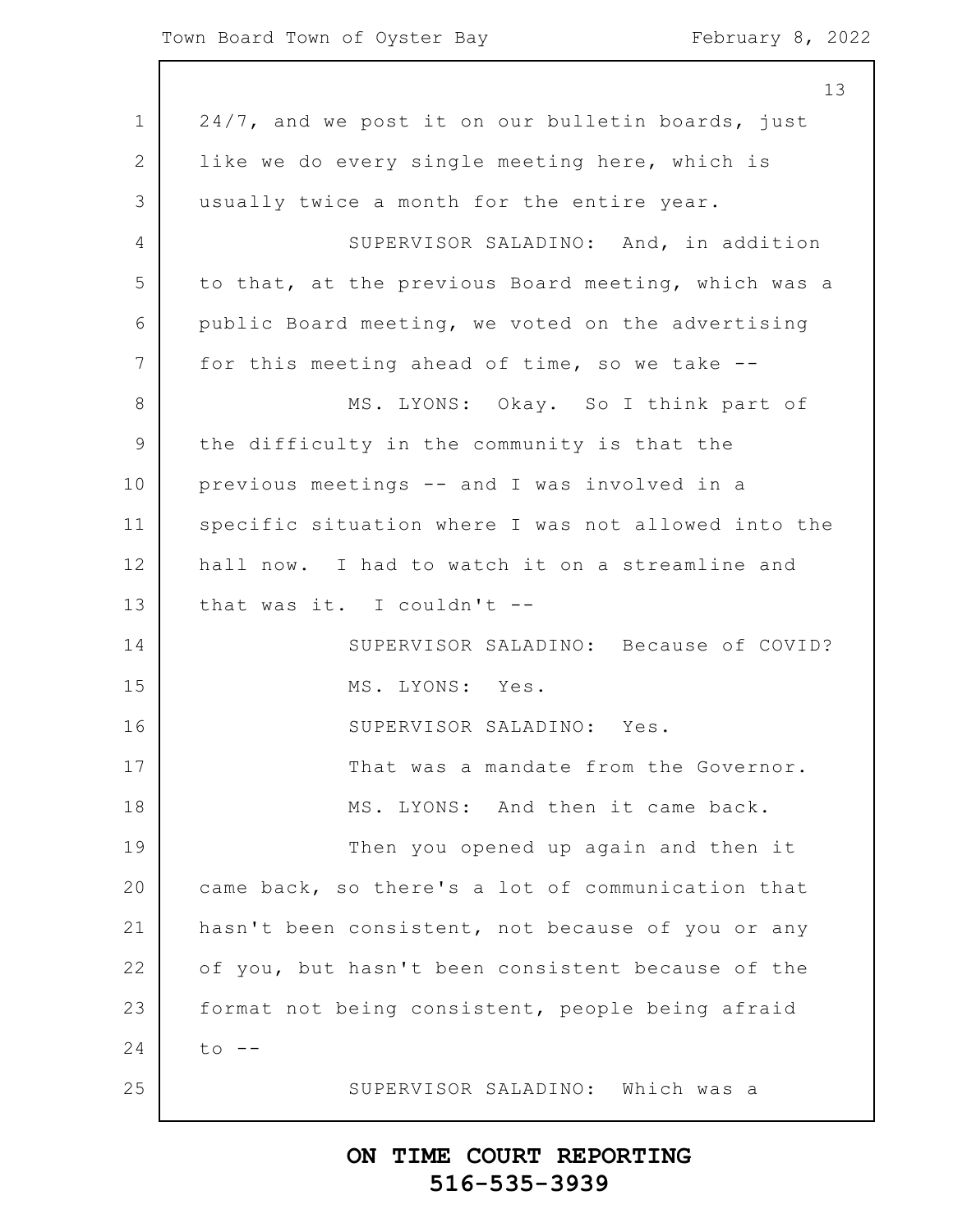1 2 3 4 5 6 7 8 9 10 11 12 13 14 15 16 17 18 19 20 21 22 23 24 25 14 mandate by the State. MS. LYONS: I understand that. SUPERVISOR SALADINO: Okay. MS. LYONS: But I just think in that situation, there are many, many people in our community that are not particularly technologically inclined and they're not going to go on the website to find these things. They will see it in Newsday. If they missed one week, perhaps it could be in for several weeks. SUPERVISOR SALADINO: Okay. MS. LYONS: So that they understand what's going on because I have that article. I saw it. Nobody else that I spoke to even had a glimpse of it. SUPERVISOR SALADINO: I don't believe -- and I'm not debating with you, but I don't believe it was an article. When we say a publication, we pay for an advertisement. (Whereupon, Ms. Lyons held up a document for the Board to see.) SUPERVISOR SALADINO: So you are showing me an article, and what is that related to? MS. LYONS: January 12th, this meeting --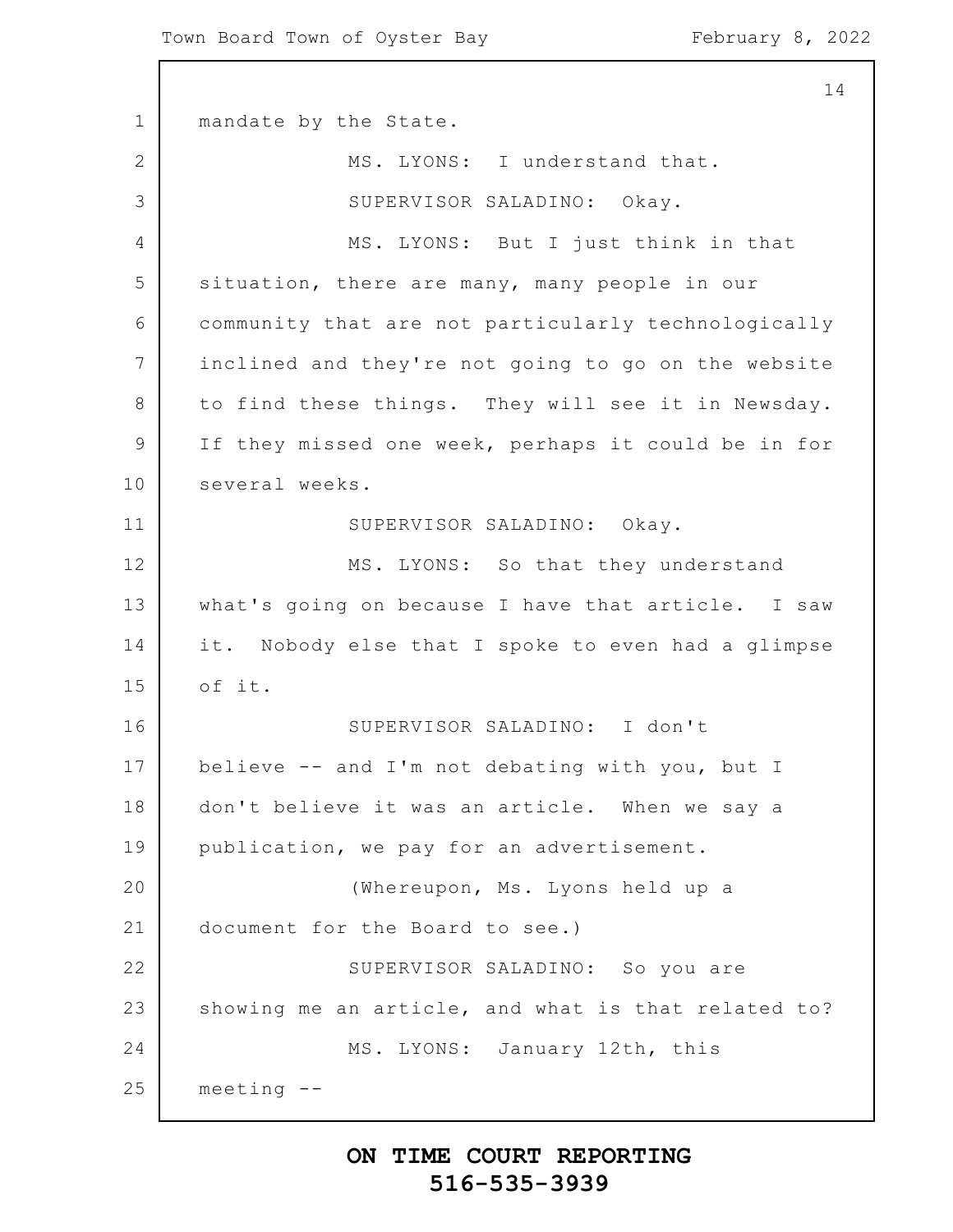1 2 3 4 5 6 7 8 9 10 11 12 13 14 15 16 17 18 19 20 21 22 23 24 25 15 SUPERVISOR SALADINO: Okay. MS. LYONS: -- and the Town is considering creating a Sanitation Department to handle garbage collection -- SUPERVISOR SALADINO: I didn't see that article, I apologize. MS. LYONS: -- and recycling. It was a very tiny article. I printed it online, and it came out this size, but it was really this big (demonstrating). SUPERVISOR SALADINO: So our last Board meeting was a public Board meeting that everyone was invited to -- MS. LYONS: I understand. My husband had surgery, and I couldn't be here. SUPERVISOR SALADINO: -- and it was at that Board meeting that we brought up a Resolution and we voted on it to advertise, but also by bringing it up at the Board meeting, that's part of the communications. MS. LYONS: Absolutely. I'm not disagreeing with you at all. I just feel that this is a terribly important and a terribly sensitive issue in our community, and I think that when you give people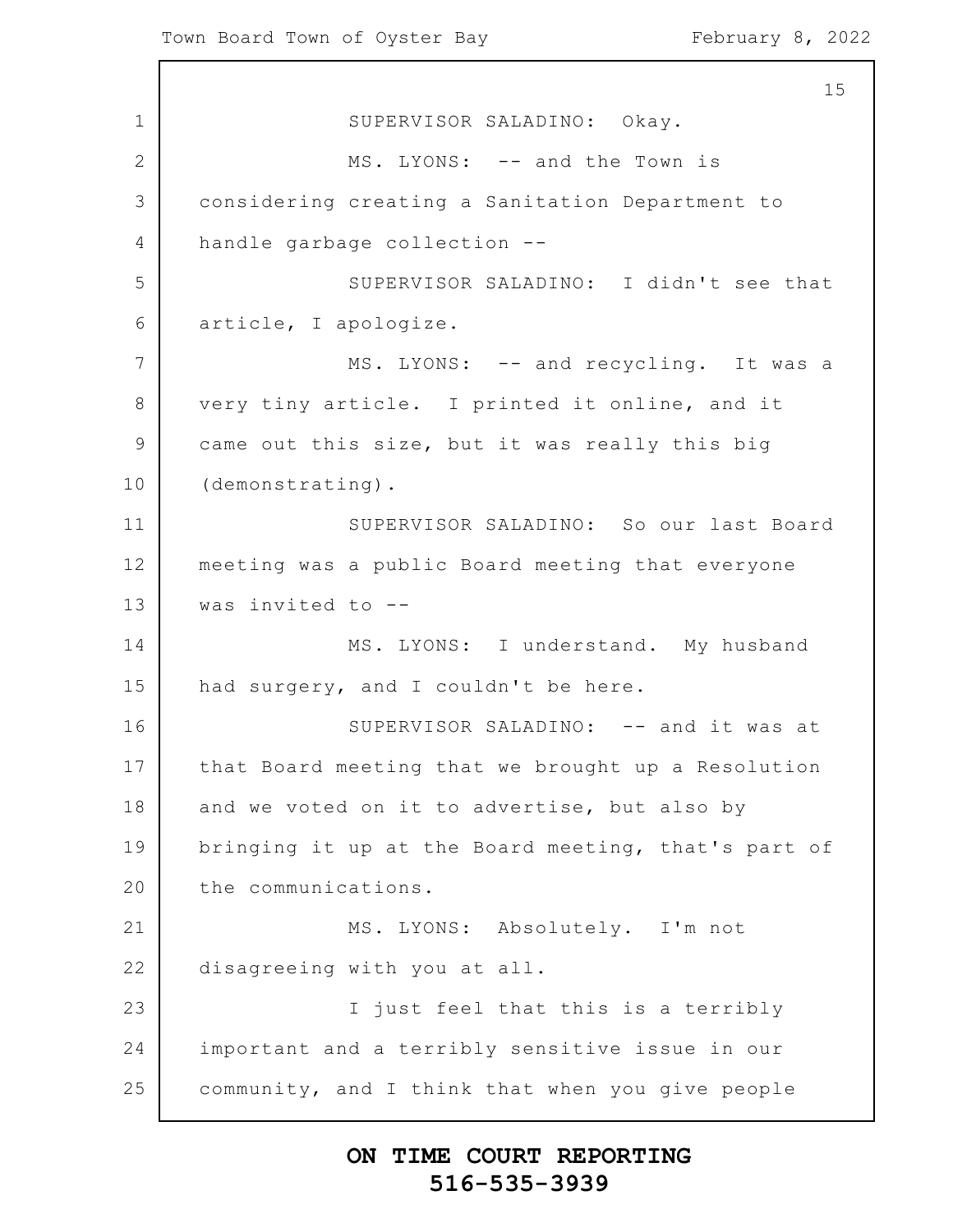Town Board Town of Oyster Bay February 8, 2022

1 2 3 4 5 6 7 8 9 10 11 12 13 14 15 16 17 18 19 20 21 22 23 24 25 16 the information, they will show up. They will hear it from you, they'll have a much better understanding of what's going on. I mean, honestly, I have a presentation for today. Do you want me to do it? I will, but this is after speaking with people in the community, and everybody is very concerned. We lived in R.A.G.E. SUPERVISOR SALADINO: Please understand we're not looking to -- MS. LYONS: We were part of the original R.A.G.E. group. SUPERVISOR SALDINO: We're not looking to change the operation. MS. LYONS: I know. But that's what I'm saying. People are not understanding that there has been some discussion about companies coming in and doing a -- having transfer stations -- SUPERVISOR SALADINO: That's entirely separate to today's discussion. That has nothing to do with this. MS. LYONS: So that's why I'm saying that the need for separating these things and publishing it, I won't say put an article, but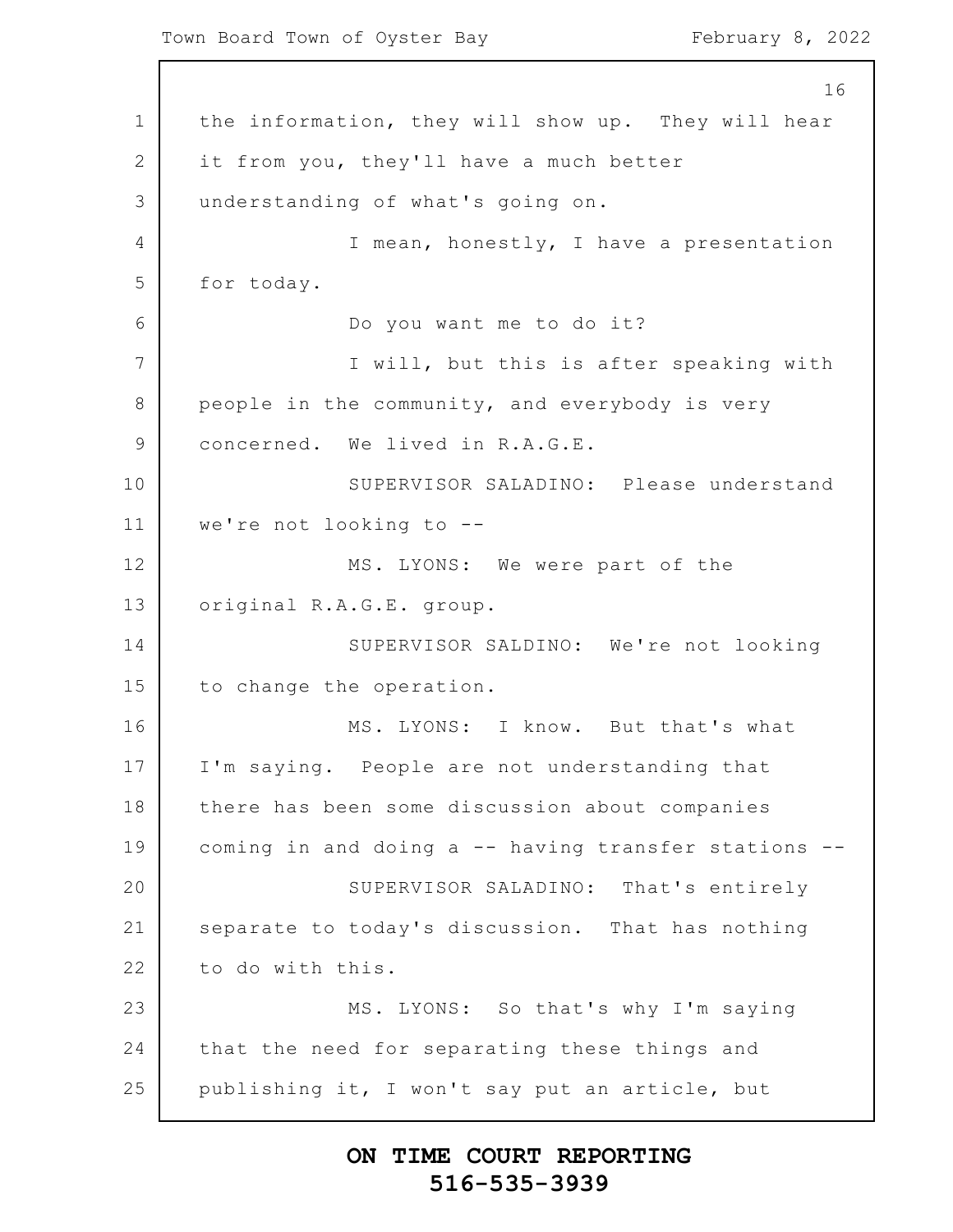#### Town Board Town of Oyster Bay February 8, 2022

1 2 3 4 5 6 7 8 9 10 11 12 13 14 15 16 17 18 19 20 21 22 23 24 25 17 publishing it where many people would have the opportunity to see it. SUPERVISOR SALADINO: Okay. MS. LYONS: I think it would be a much better approach to cleaning up this act. Yes, we have a mess there. There's no question, but we want it done in the right way. We don't want our children to breathe in fumes, we don't want the elderly -- you have a farm an eighth of a mile away, you have a school an eighth of a mile away. Everybody is very concerned. Country Pointe, 600 apartments or homes, which really is close to a thousand or 1,200 people minimum that are directly affected by this right down the road. I live right down the road. They live right down the road (pointing). You have a shopping center there. You have a school to the east, no, to the south in Farmingdale, just around the corner, an elementary school. We've had issues with odors in the schools. We've had issues with odors at Country Pointe where it woke people up in the middle of the night. People are very, very concerned about this, and I want to express that to you. SUPERVISOR SALADINO: So with that in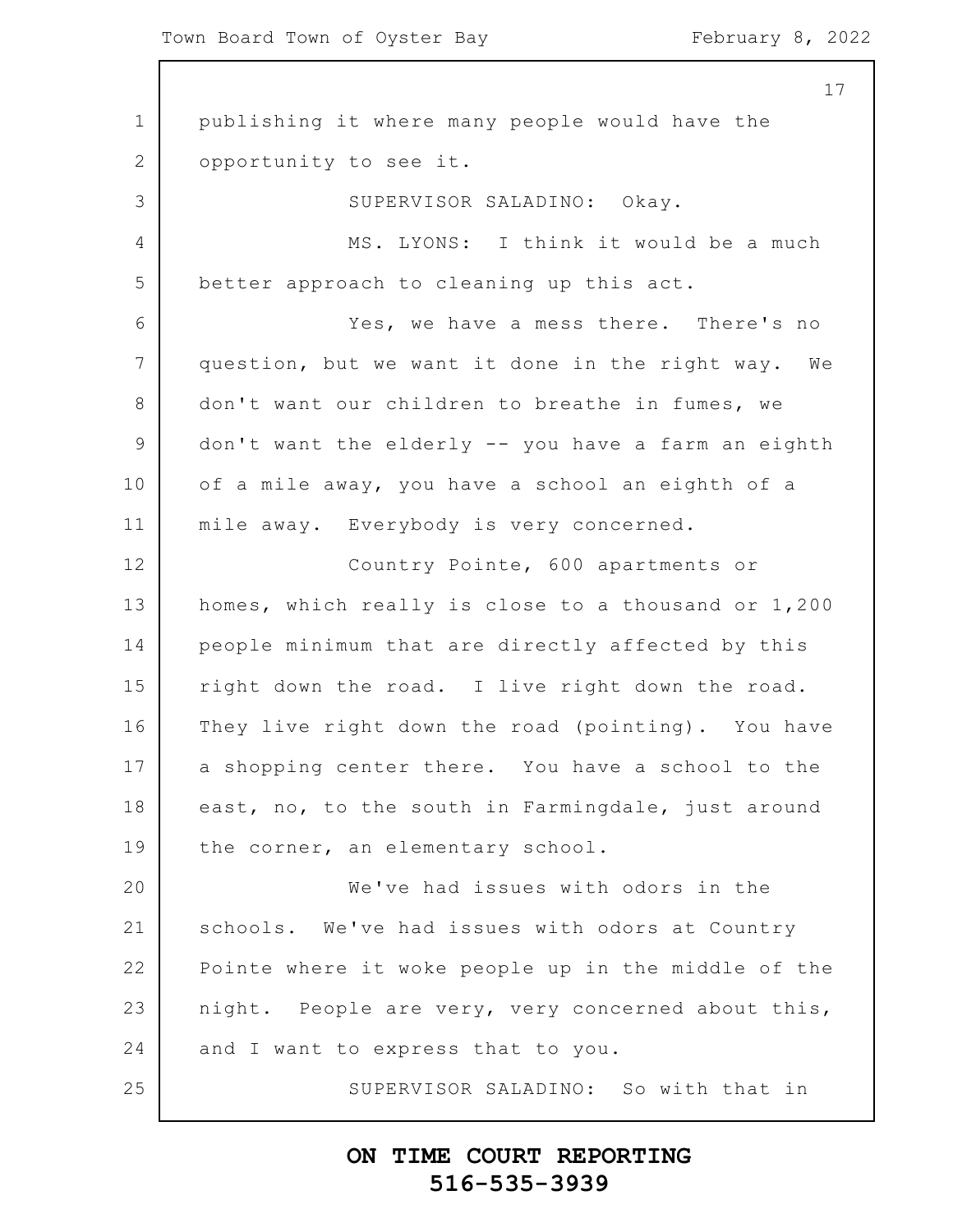1 2 3 4 5 6 7 8 9 10 11 12 13 14 15 16 17 18 19 20 21 22 23 24 25 18 mind, you must be happy that today's hearing is all about bringing more focus on our operations. MS. LYONS: Yes. Yes. I would like the community to be involved in that. SUPERVISOR SALADINO: Okay. MS. LYONS: Absolutely. SUPERVISOR SALADINO: So we're only beginning that process -- MS. LYONS: Mm-hmm. SUPERVISOR SALADINO: -- and there's plenty of room for that, and if -- Marta, would you raise your hand, please? Would you please speak to Marta after this hearing, or anytime you'd like, you can get her phone number and contact information, so we can improve upon those communications. AUDIENCE MEMBER: What's her last name? SUPERVISOR SALADINO: Marta Kane, K-A-N-E, 624-6350, is one of the ways to get hold of our Communications Department. But the great news is that you're seeing that this Town Board recognizes how important that long list of communities and facilities, schools and neighborhoods are to us, and by moving toward making Sanitation its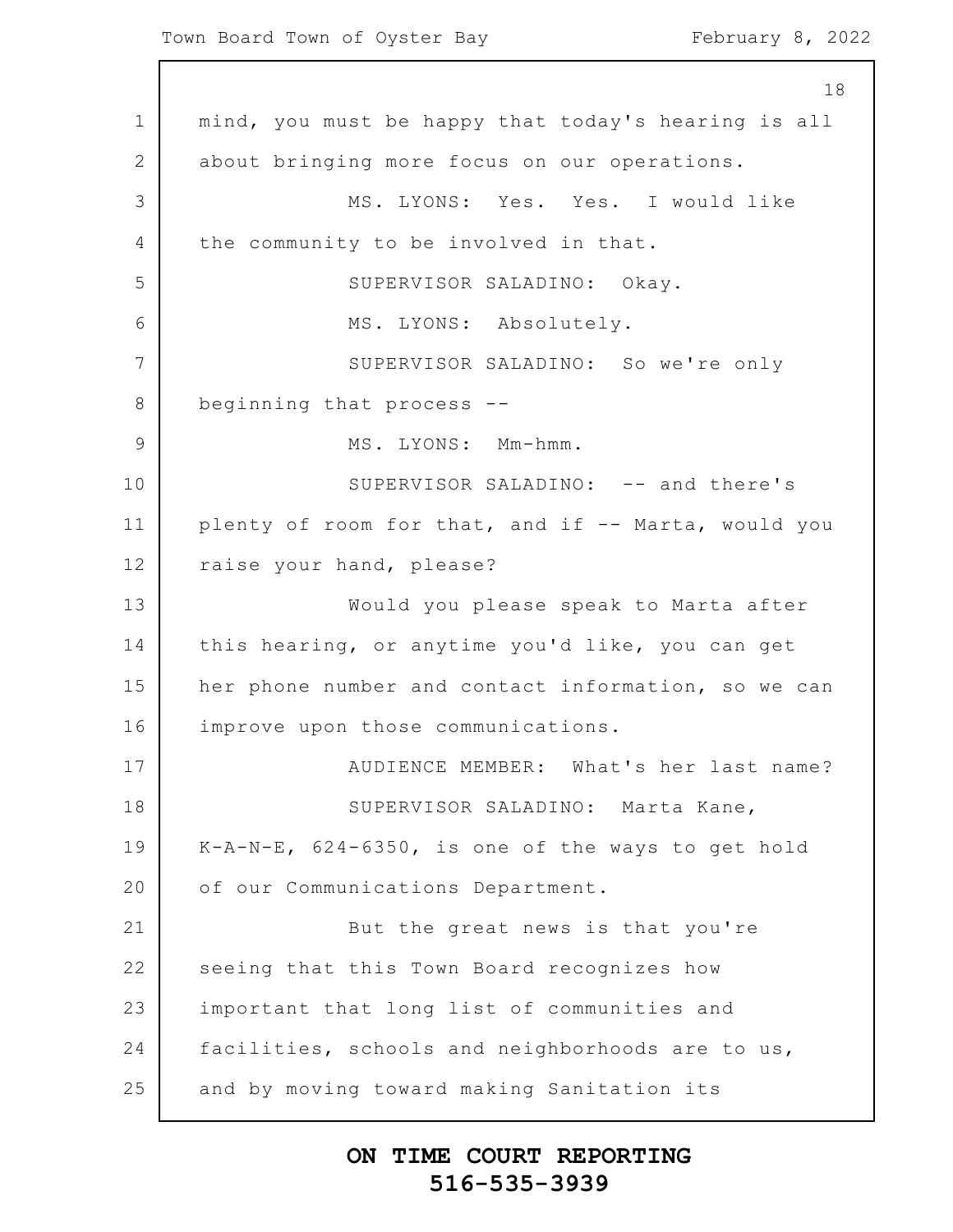1 2 3 4 5 6 7 8 9 10 11 12 13 14 15 16 17 18 19 20 21 22 23 24 25 19 standalone department, speaks of what a tremendous high-priority you all are to us and these functions are to us. MS. LYONS: And you are a priority to us as well -- SUPERVISOR SALADINO: Thank you. MS. LYONS: -- which is why I am here with all of these locations (indicating) that most are under a mile from the site -- SUPERVISOR SALADINO: Yes. MS. LYONS: -- and involve the community. So we just -- we want you to know that we're doing that work, and we're happy to work with you and share that information. SUPERVISOR SALADINO: Wonderful. MS. LYONS: Yeah, it is wonderful. SUPERVISOR SALADINO: So we want to continue collaborating with you -- MS. LYONS: 43 years later. But we were -- 43 years later, we were the original group from R.A.G.E., so everybody -- the minute you hear about anything happening in that recycling area, anything, any excavation  $--$  I know that you now have excavation being done because you have mulch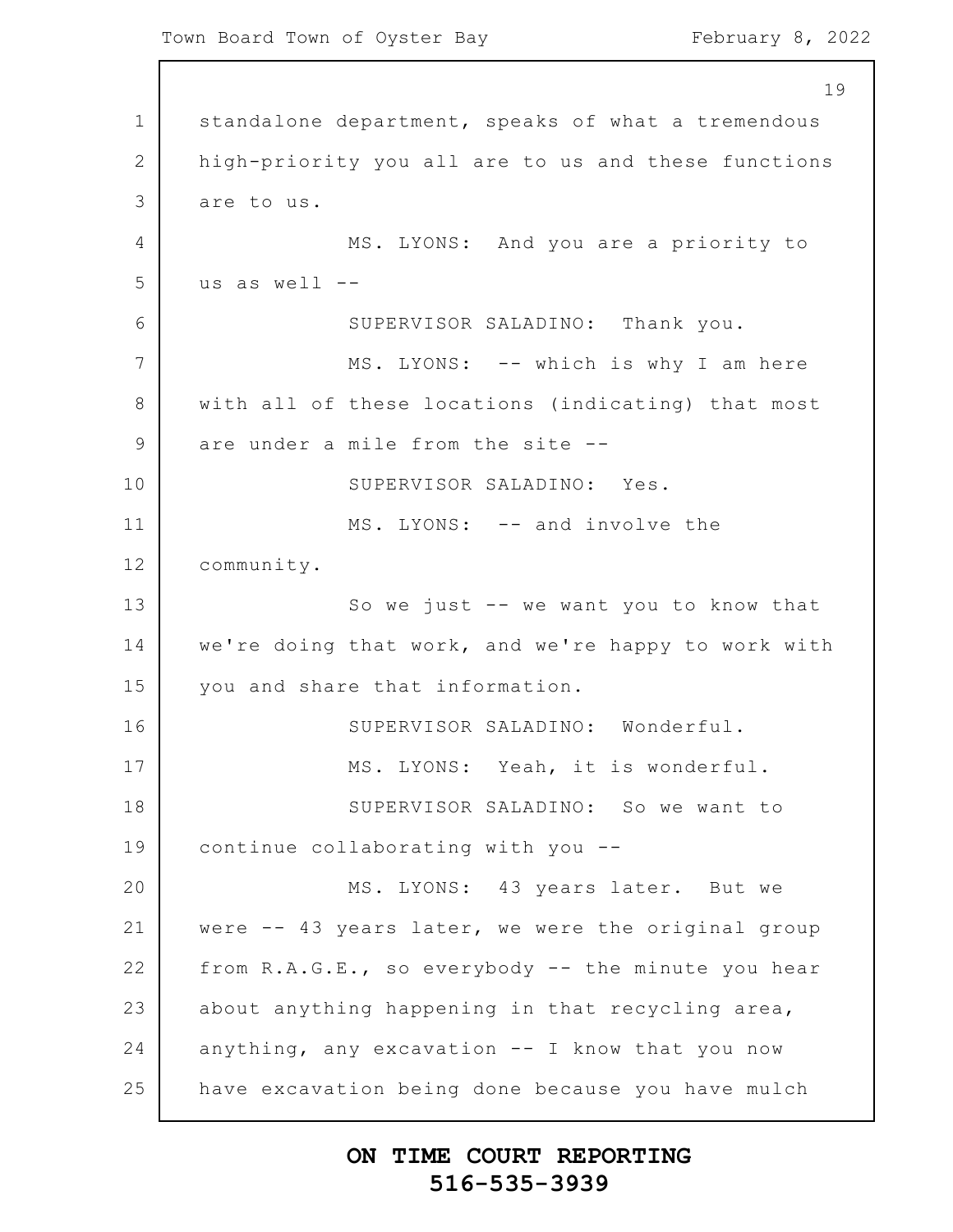1 2 3 4 5 6 7 8 9 10 11 12 13 14 15 16 17 18 19 20 21 22 23 24 25 20 there. You're renting space out. That kind of concerns me. I know there was talk about the transfer station and people dropping things from other communities. We don't need that. We have enough crap on our own. SUPERVISOR SALADINO: We made that very clear where we're at with that issue, and I hope we put that fear to bed. MS. LYONS: No, you didn't. You did put a fear in, but you did not make it clear that that's out of the question. COUNCILMAN IMBROTO: I'm from this community, and I've dealt with -- MS. LYONS: I know you are. COUNCILMAN IMBROTO: -- a lot of members of the community a year or two ago about this, and there are a lot of people that are putting out things that weren't necessary true to try and get people riled up to make it like a flashback to the old days. MS. LYONS: The truth is that land cannot be excavated. It's much too dangerous. It's a Superfund site. We cannot look to do major construction on that land. It's over an aquifer. It's a main source of water for Nassau County.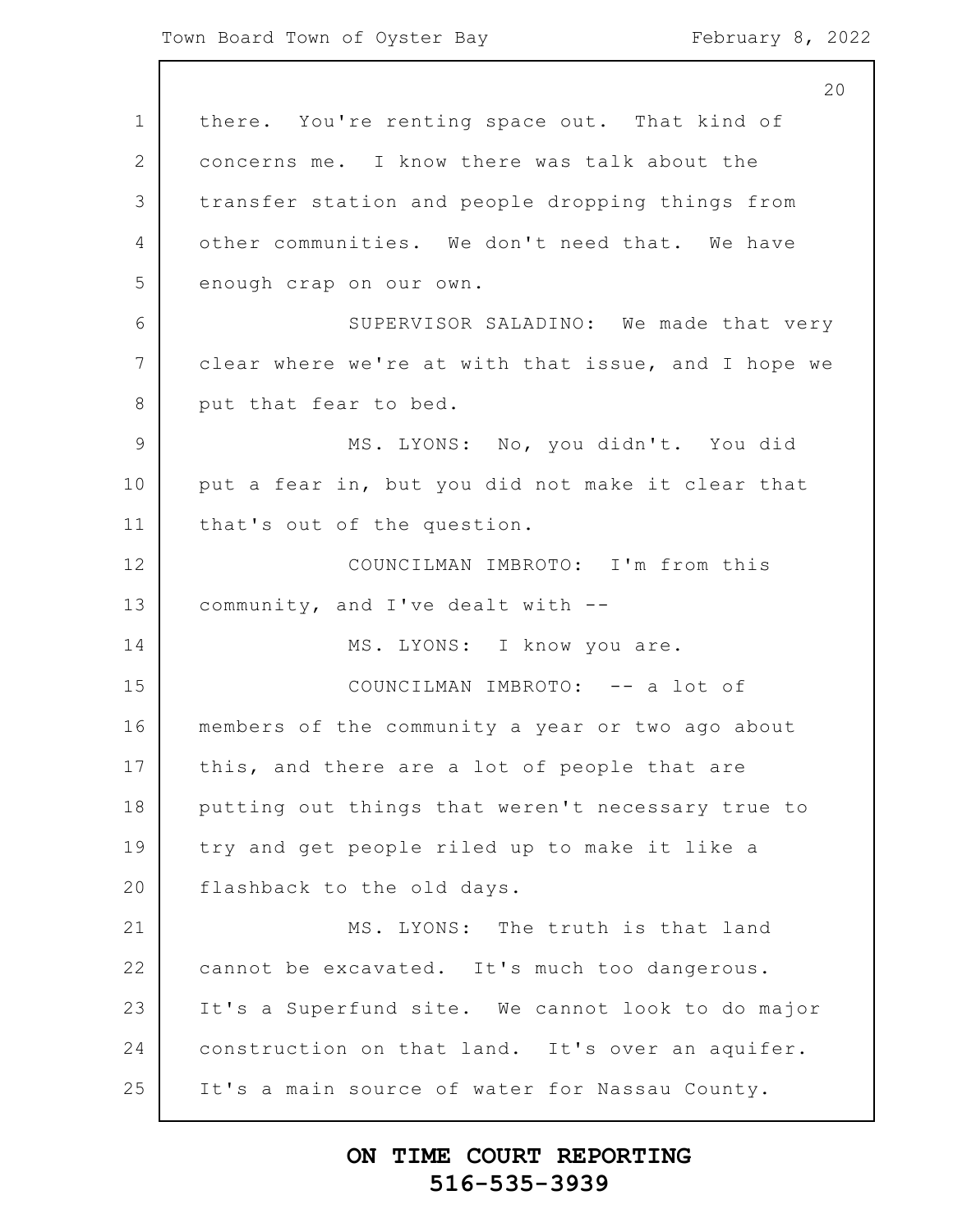1 2 3 4 5 6 7 8 9 10 11 12 13 14 15 16 17 18 19 20 21 22 23 24 25 21 All of these things have to be considered in each decision that you've been asked to make for us. SUPERVISOR SALADINO: With professional expertise, not just consider -- MS. LYONS: And the community. SUPERVISOR SALADINO: But the community and professional expertise. MS. LYONS: Yes. And that's what my question was before about a commissioner who really knows what they're doing, somebody that's trained in solid waste. SUPERVISOR SALADINO: And you can rest assured that Nassau County Civil Service has a long list of criteria that they want in place for whoever is chosen for that role. So it's a lot more than the public realizes yet, and I think part of our work will be to collaborate with you and all of the groups that are listed and beyond to make sure people know what we intend to do, why, and what the results will be, so that as I've said so many times, it's a new day in Oyster Bay. You spoke about 43 years ago -- COUNCILMAN IMBROTO: And by the way, we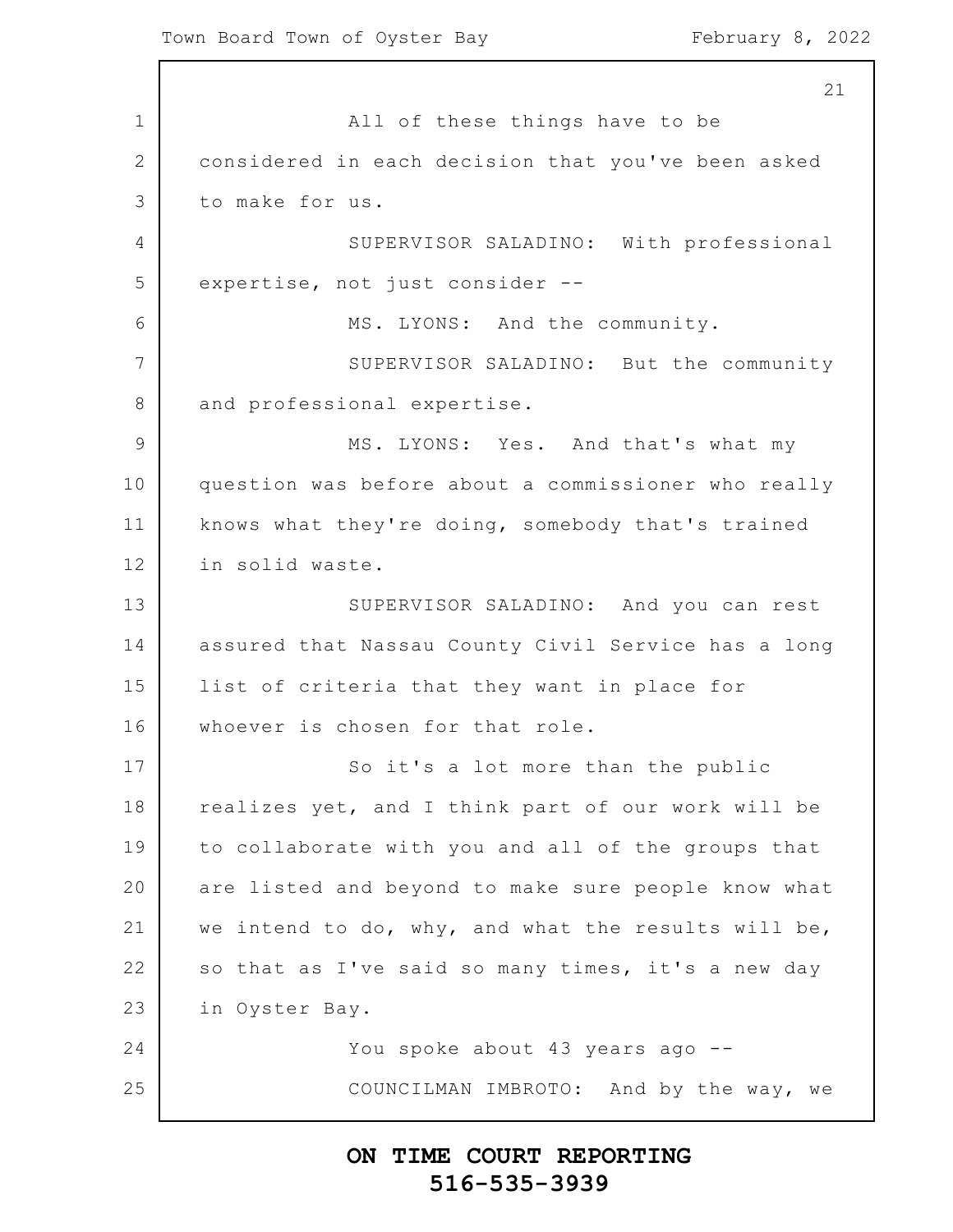1 2 3 4 5 6 7 8 9 10 11 12 13 14 15 16 17 18 19 20 21 22 23 24 25 22 appreciate the work that you all did all those years ago -- MS. LYONS: Yes, I know. COUNCILMAN IMBROTO: -- because we're still benefitting from it now. MS. LYONS: Our PTA President was arrested in front of the site with the baby carriage -- SUPERVISOR SALADINO: For what? MS. LYONS: -- and I was standing next to her because we were picketing. SUPERVISOR SALADINO: What crime was committed for that arrest? MS. LYONS: Because we wouldn't leave. We wouldn't leave the entrance, and she stood for the rest of us -- COUNCILMAN IMBROTO: They were there fighting for the rights of our community. MS. LYONS: Absolutely. Our kids were in Kindergarten. SUPERVISOR SALADINO: Oh, you're referring to something that took place decades ago. MS. LYONS: Yes. SUPERVISOR SALADINO: You mentioned 43 years ago, okay.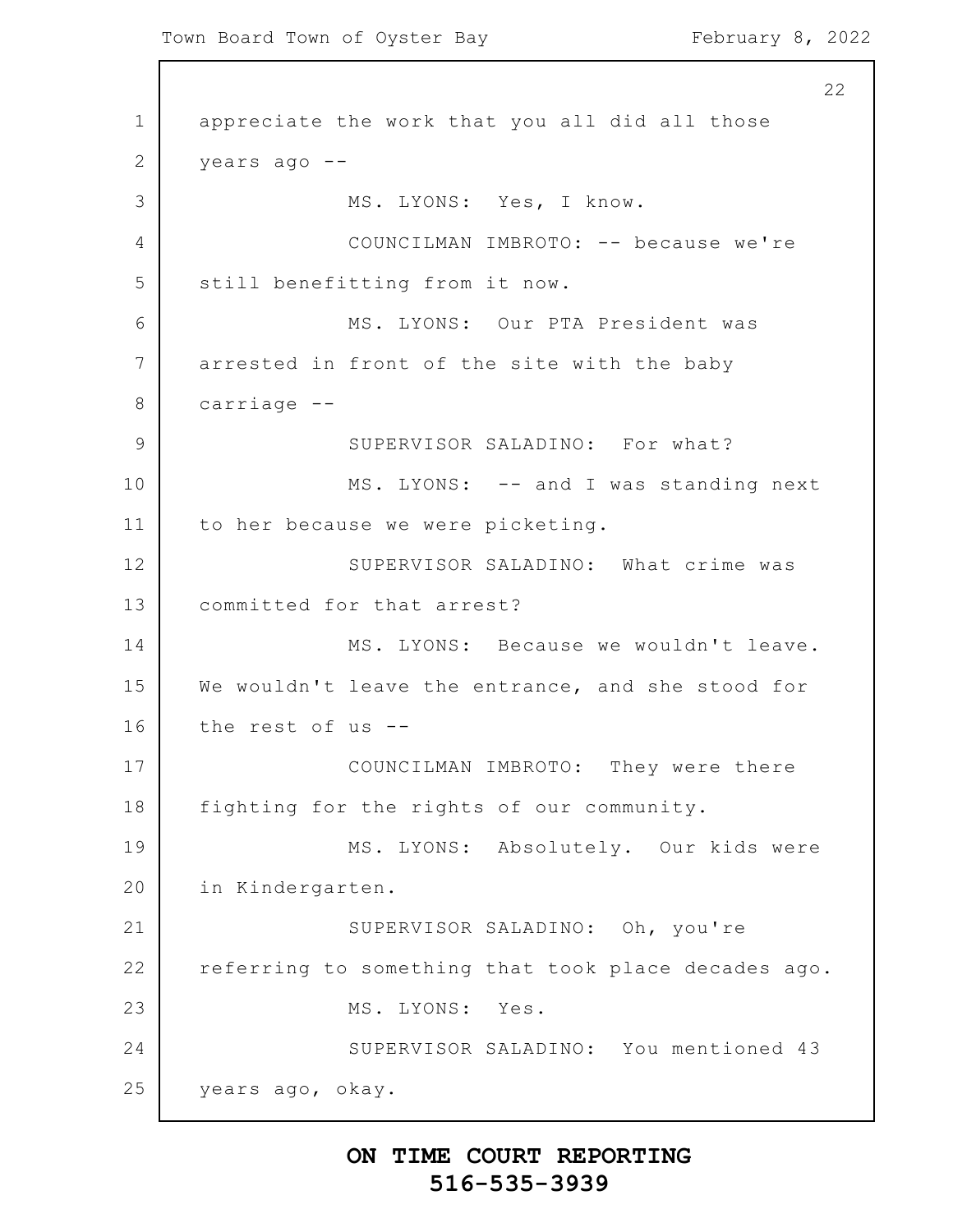1 2 3 4 5 6 7 8 9 10 11 12 13 14 15 16 17 18 19 20 21 22 23 24 25 23 MS. LYONS: That's how long we've all been involved in this. SUPERVISOR SALADINO: Okay. MS. LYONS: So you have to realize that when the topic comes up in an article this big (demonstrating), it's going to blow up. People are going to say what are they doing, why are they doing it. We can't touch that land. COUNCILMAN IMBROTO: And trust me, we know how sensitive of a subject this is, and we have been or we've tried to be very careful about the way that we communicate regarding the property so that we don't get people's fears stoked like that. MS. LYONS: I just have to stress that you have an elementary school, grades K to 4, 8 miles. You have a farm directly across the street. SUPERVISOR SALADINO: Yes. Yes. Yes. MS. LYONS: You have a campgrounds directly next door to it less than an eighth of a mile I think it is. SUPERVISOR SALADINO: Okay. Yes -- MS. LYONS: All of these things have to have very important consideration. SUPERVISOR SALADINO: -- and we have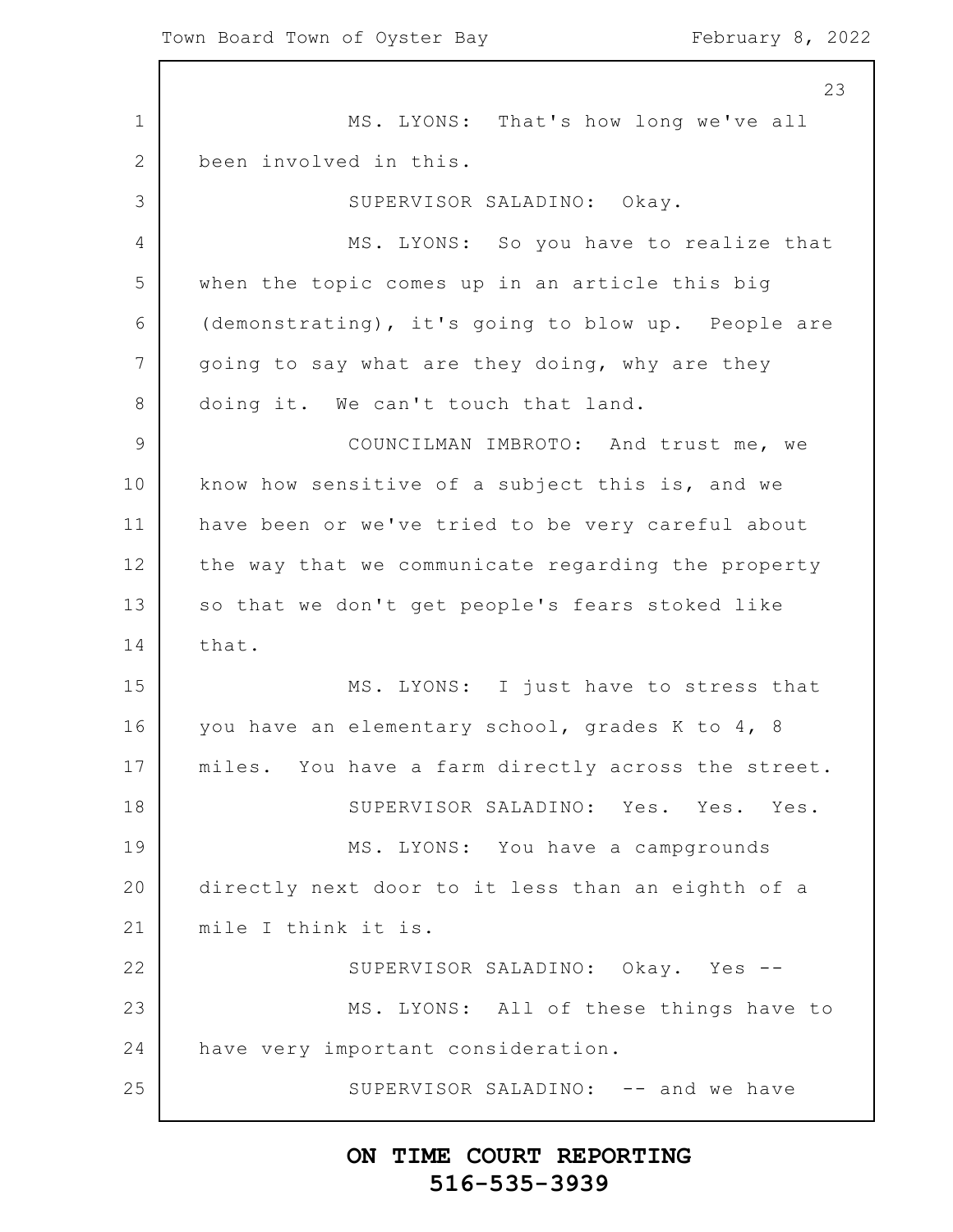1 2 3 4 5 6 7 8 9 10 11 12 13 14 15 16 17 18 19 20 21 22 23 24 25 24 the New York State Department of Environmental Conservation -- MS. LYONS: Yes. Yes. Absolutely. SUPERVISOR SALADINO: -- watching over everything that goes on there, and you can get multiple assurances today, from myself and this Board, that we're not going to do anything there that would create any issue for the New York State Department of Environmental Conservation, which lawfully oversees anything that might take place there. MS. LYONS: Well, again, we are counting on you to do that, and we are counting on you to invite us to be involved so that the communication is consistent and accurate -- SUPERVISOR SALADINO: Okay. MS. LYONS: -- and I just have a question, though. It was just something you were talking about. I'm sorry. I forgot what my question was. SUPERVISOR SALADINO: It's okay. Please know that I've had multiple conversations with the School Superintendent on this subject -- MS. LYONS: I know you have.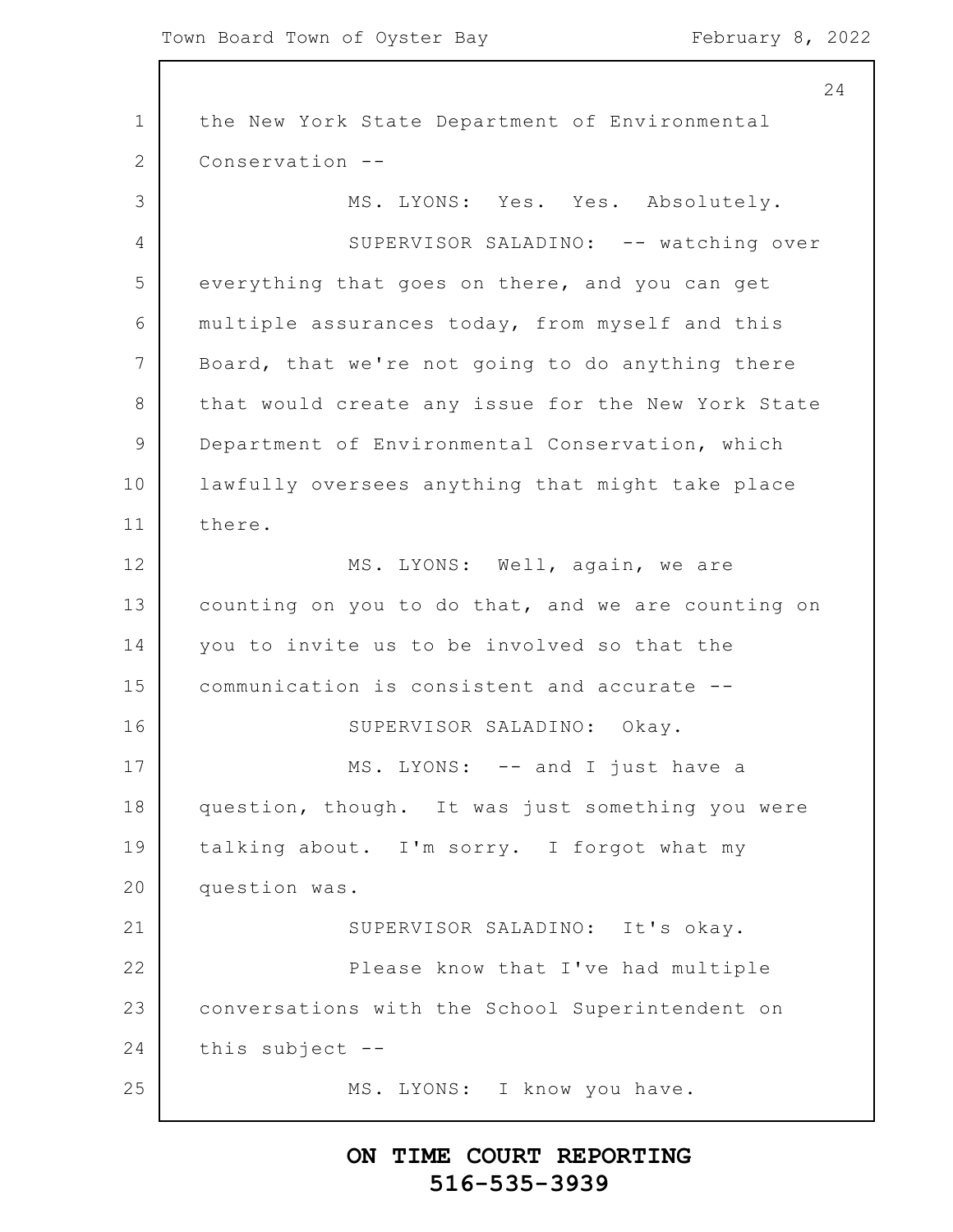1 2 3 4 5 6 7 8 9 10 11 12 13 14 15 16 17 18 19 20 21 22 23 24 25 SUPERVISOR SALADINO: -- to keep them up to speed. MS. LYONS: I know you have. And I know that you've had it with previous Superintendents, and as an educator, the children are the most important, so we have to really make sure that we are focusing on their safety -- COUNCILMAN IMBROTO: Absolutely. MS. LYONS: -- their healthy days, and their health in long term. We can't take any chances. COUNCILMAN IMBROTO: We would never do anything to jeopardize that. MS. LYONS: We know. We hope. SUPERVISOR SALADINO: But this is part of what we need to have these conversations but also to focus on the facts. So we are here to alleviate fear in your community, in your neighborhood, in your household, in your school district, in your civic association, that we are operating within the bounds of the law. This is a reorganization -- because we're going to count on you to deliver the message

### **ON TIME COURT REPORTING 516-535-3939**

25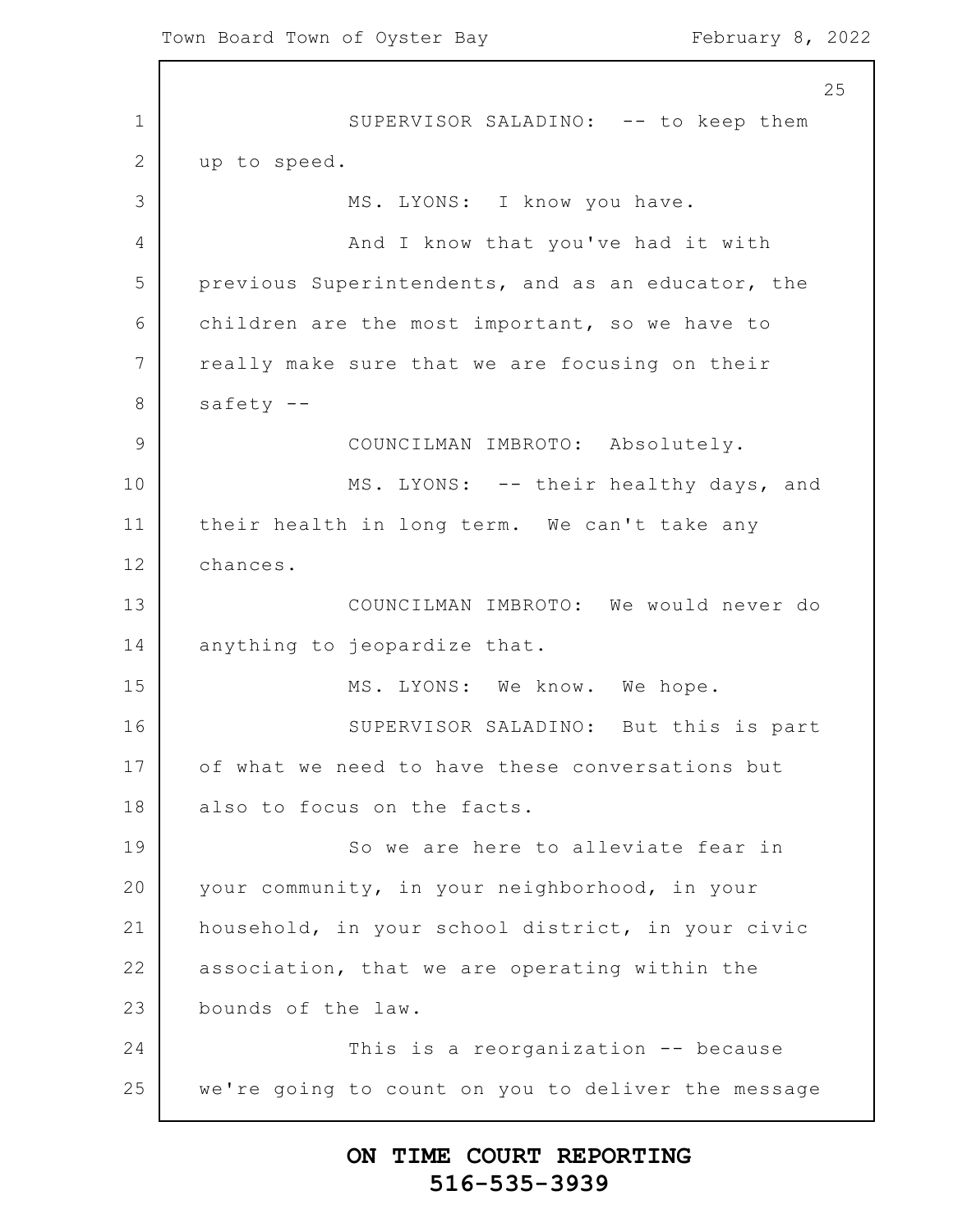1 2 3 4 5 6 7 8 9 10 11 12 13 14 15 16 17 18 19 20 21 22 23 24 25 26 -- that this reorganization proves that the Town of Oyster Bay is very focused on the high priority of providing these services with the utmost concern of the public safety, health concerns, and protecting the environment. Can we count on you to deliver that message? MS. LYONS: Of course. SUPERVISOR SALADINO: Thank you. MS. LYONS: Thank you. (Whereupon, a member of the assemblage present raised a hand to be recognized.) SUPERVISOR SALADINO: Yes. You can come up next. Would you like to come up next? AUDIENCE MEMBER: No. I just have a comment. SUPERVISOR SALADINO: But the process here -- AUDIENCE MEMBER: Okay. Okay. I understand. SUPERVISOR SALADINO: -- and I thank you for understanding the process. All right. Can you please start off by giving us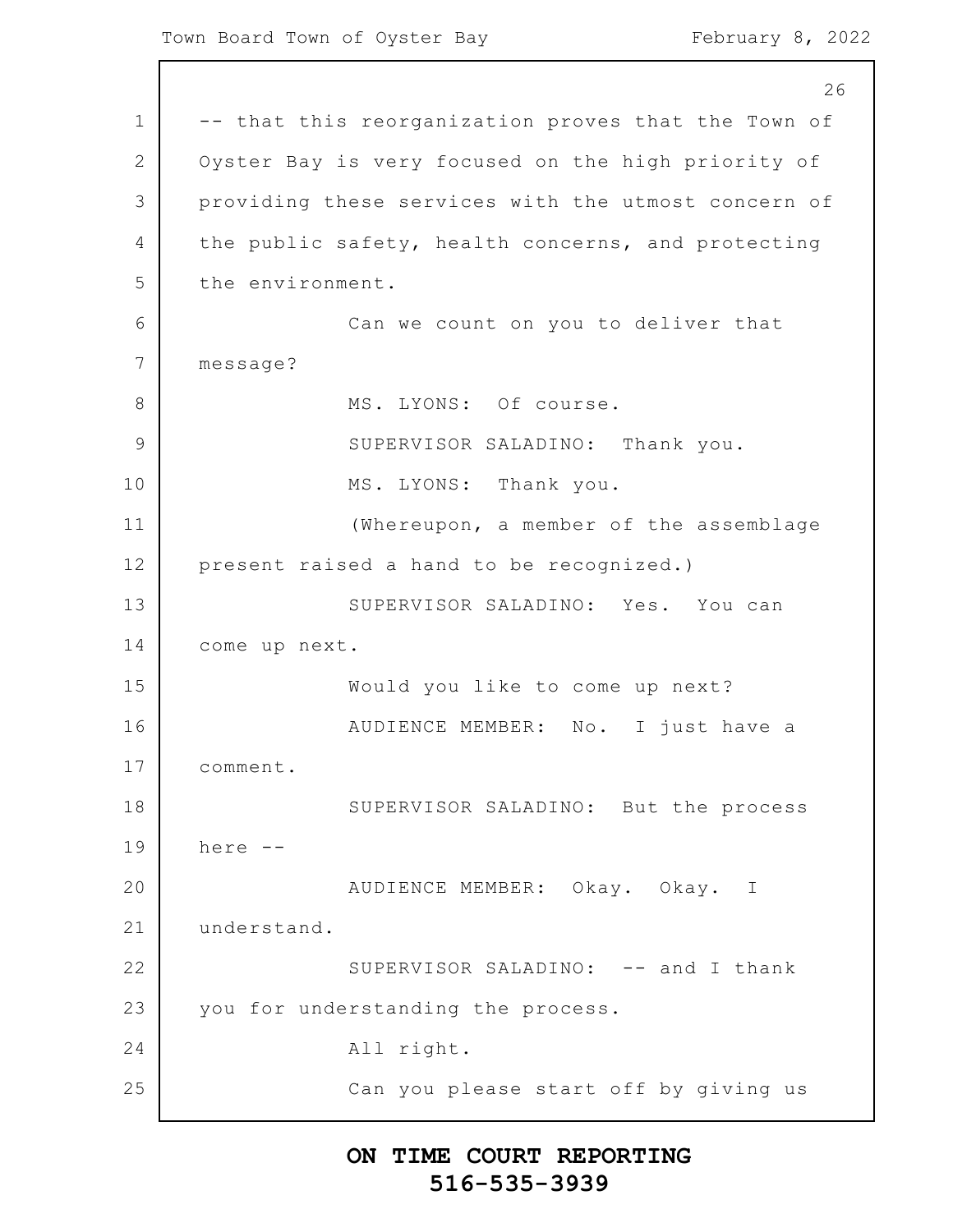Town Board Town of Oyster Bay February 8, 2022

1 2 3 4 5 6 7 8 9 10 11 12 13 14 15 16 17 18 19 20 21 22 23 24 25 27 your name and address for the record? MS. GRUBER: Edna Gruber, 188 Haypath Road in the Old Bethpage community. I'm a little bit cynical when I hear you tell me about the EPA because -- SUPERVISOR SALADINO: DEC. MS. GRUBER: -- because I recall very distinctly being told that after 9-11, not 43 years ago, when Governor Whitman, head of the organization, said that the air was clear to breathe, and, so, again, forgive me for not always trusting government and what they tell me is okay is not always okay. COUNCILMAN IMBROTO: We understand that, too. MS. GRUBER: And that's my only comment on that. COUNCILMAN IMBROTO: I want you to know that, look, my family lives in the community. We would not do anything to jeopardize any person, to put any child -- MS. GRUBER: No, no -- COUNCILMAN IMBROTO: -- at risk, any community member at risk. MS. GRUBER: I don't always like the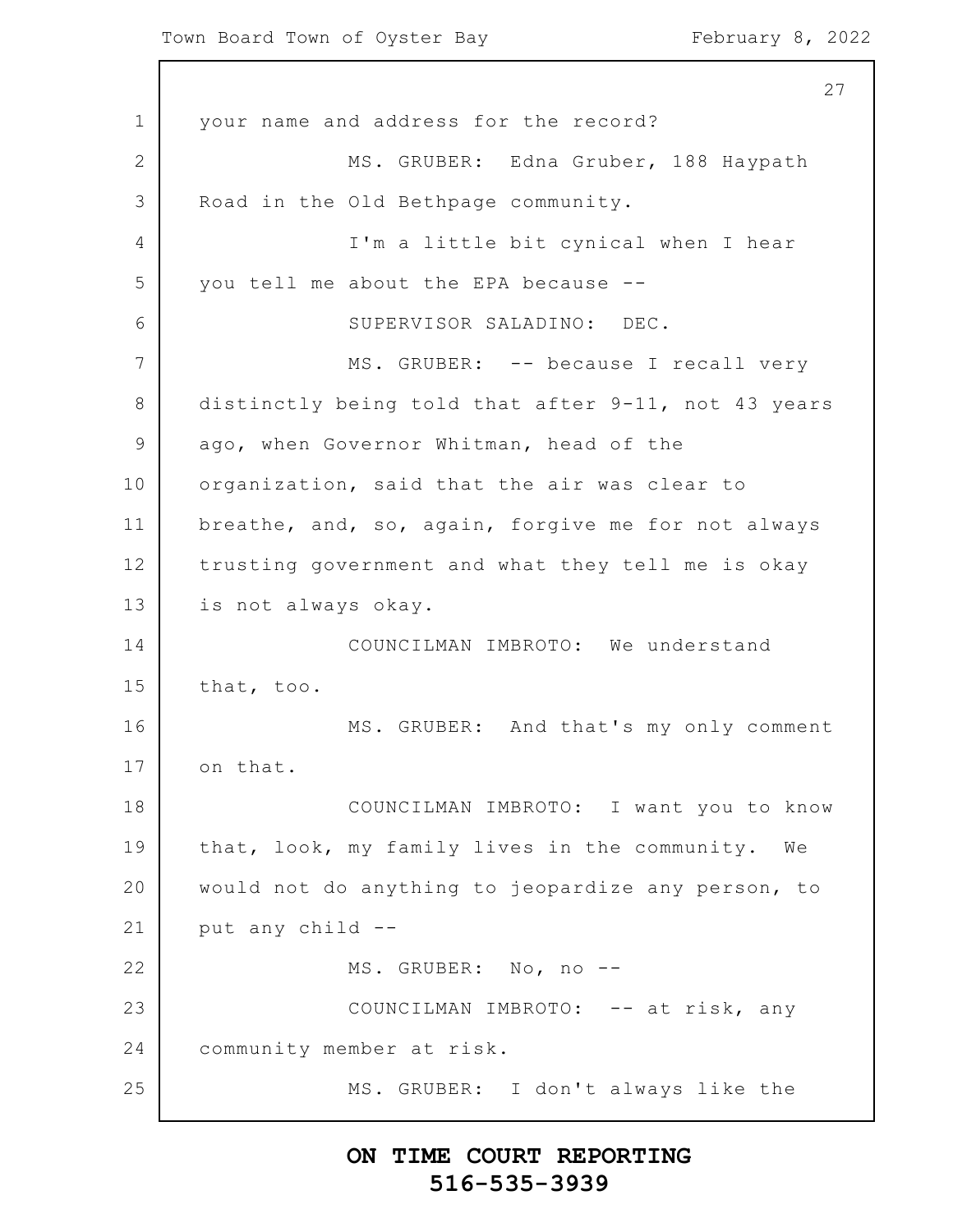1 2 3 4 5 6 7 8 9 10 11 12 13 14 15 16 17 18 19 20 21 22 23 24 25 28 responsibility being shifted from the Town of Oyster Bay to the Federal government and government organizations. That's all. COUNCILMAN IMBROTO: We will take full responsibility. MS. GRUBER: That's all. SUPERVISOR SALADINO: Thank you. Thank you. Is there anyone else that would like to be heard on this hearing? (Whereupon, there was no response from the assemblage present.) SUPERVISOR SALADINO: Counselor, do you have anything else for us on this hearing? MS. UNDERWOOD: I do not. SUPERVISOR SALADINO: Okay. Mr. Town Clerk, any postings and advertisements -- correspondence? MR. LaMARCA: We have Affidavits of Posting and Publication. There is no other correspondence. SUPERVISOR SALADINO: No correspondence. May I have a motion, please? COUNCILWOMAN JOHNSON: Supervisor, I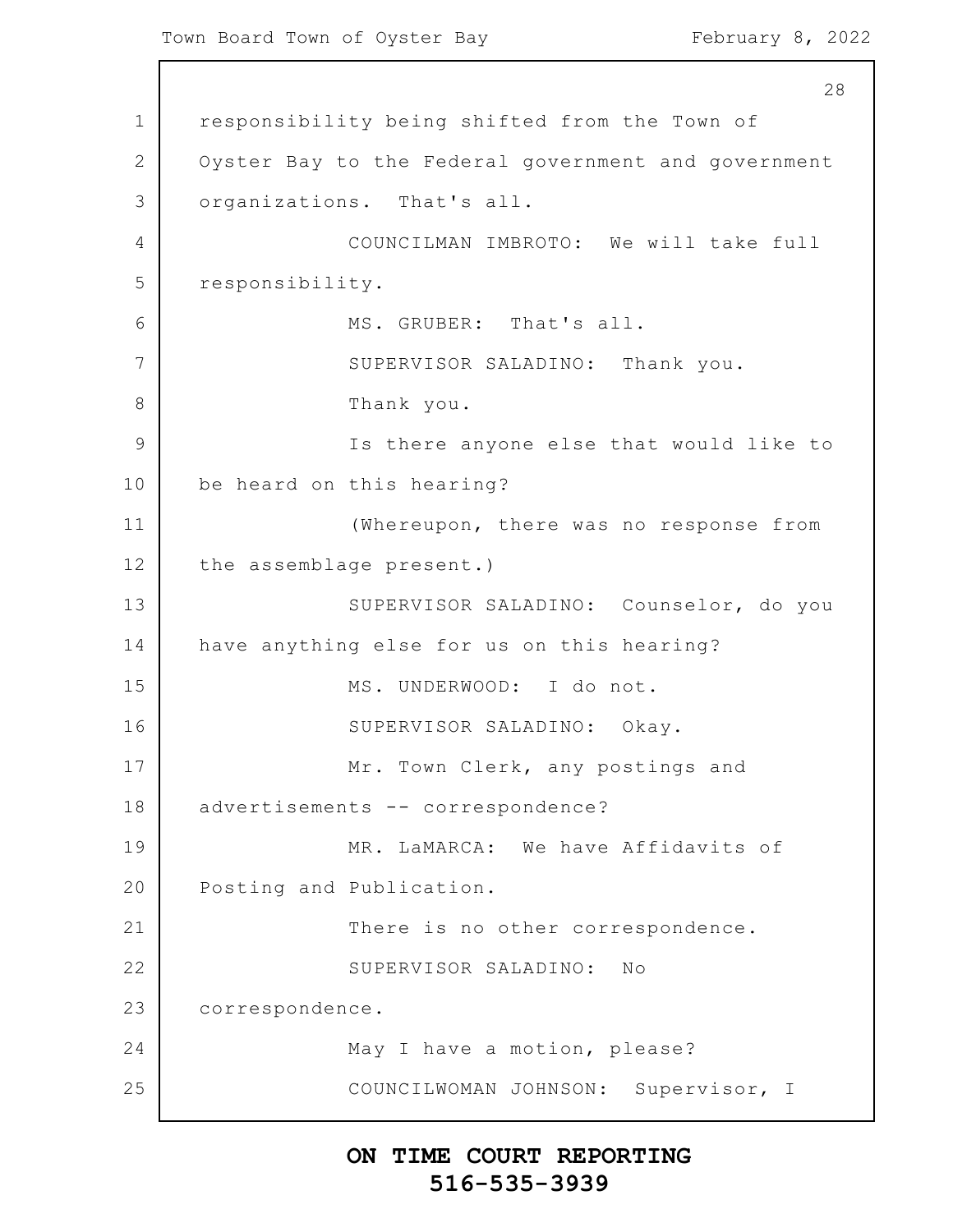1 2 3 4 5 6 7 8 9 10 11 12 13 14 15 16 17 18 19 20 21 22 23 24 25 29 will make a motion to adjourn the public portion of this hearing, to keep the record open for 30 days, and to reserve decision. COUNCILMAN IMBROTO: Second. SUPERVISOR SALADINO: All in favor, please signify by saying: "Aye." ALL: "Aye." SUPERVISOR SALADINO: Those opposed, "Nay." (Whereupon, there were no "Nay" responses from the Board.) SUPERVISOR SALADINO: The "Ayes" have it. I'm going to just, once again, reiterate that in order for people to have immediate comment on this, there are multiple ways including questions that people want answered, and you can contact us at publiccomment@oysterbay-ny.gov; or mail us a letter to the Office of the Town Attorney, 54 Audrey Avenue, Oyster Bay, New York 11771. These are just some of the ways to improve communication. (TIME NOTED: 12:35 P.M.)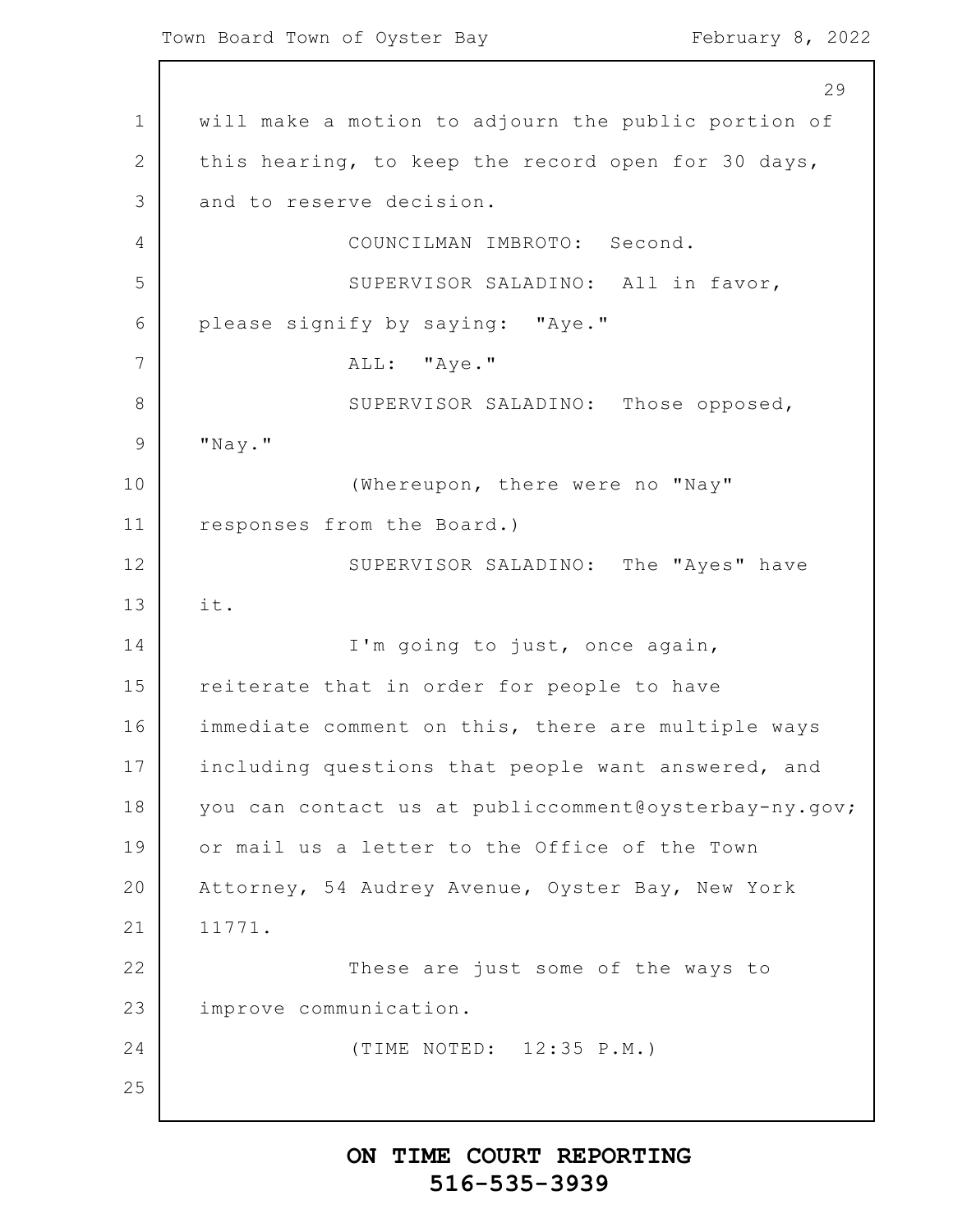1

TOWN BOARD TOWN OF OYSTER BAY REGULAR MEETING February 8, 2022 12:36 p.m.

#### **HEARING – Local Law**

To consider a Local Law entitled, "A Local Law to Amend the code of the Town of Oyster Bay, New York, Chapter 4, Administration of Government, to delete Article XVI, Economic Development Department, and to amend Chapter 4, Article V, Planning and Development Department, by deleting and replacing Sections 4-53 and 4-55. (M.D. 12/28/21 #9 & 1/3/22 #14).

SUPERVISOR TOWN CLERK

**JOSEPH SALADINO RICHARD LaMARCA**

P R E S E N T:

SUPERVISOR JOSEPH S. SALADINO COUNCILWOMAN MICHELE M. JOHNSON COUNCILMAN LOUIS B. IMBROTO COUNCILMAN THOMAS P. HAND COUNCILMAN STEVE L. LABRIOLA COUNCILWOMAN LAURA L. MAIER COUNCILWOMAN VICKI WALSH

A L S O P R E S E N T:

RICHARD LaMARCA, TOWN CLERK JEFFREY P. PRAVATO, RECEIVER OF TAXES

> Minutes of the meeting taken by:

> TRACIE A. CINQUEMANI Reporter/Notary Public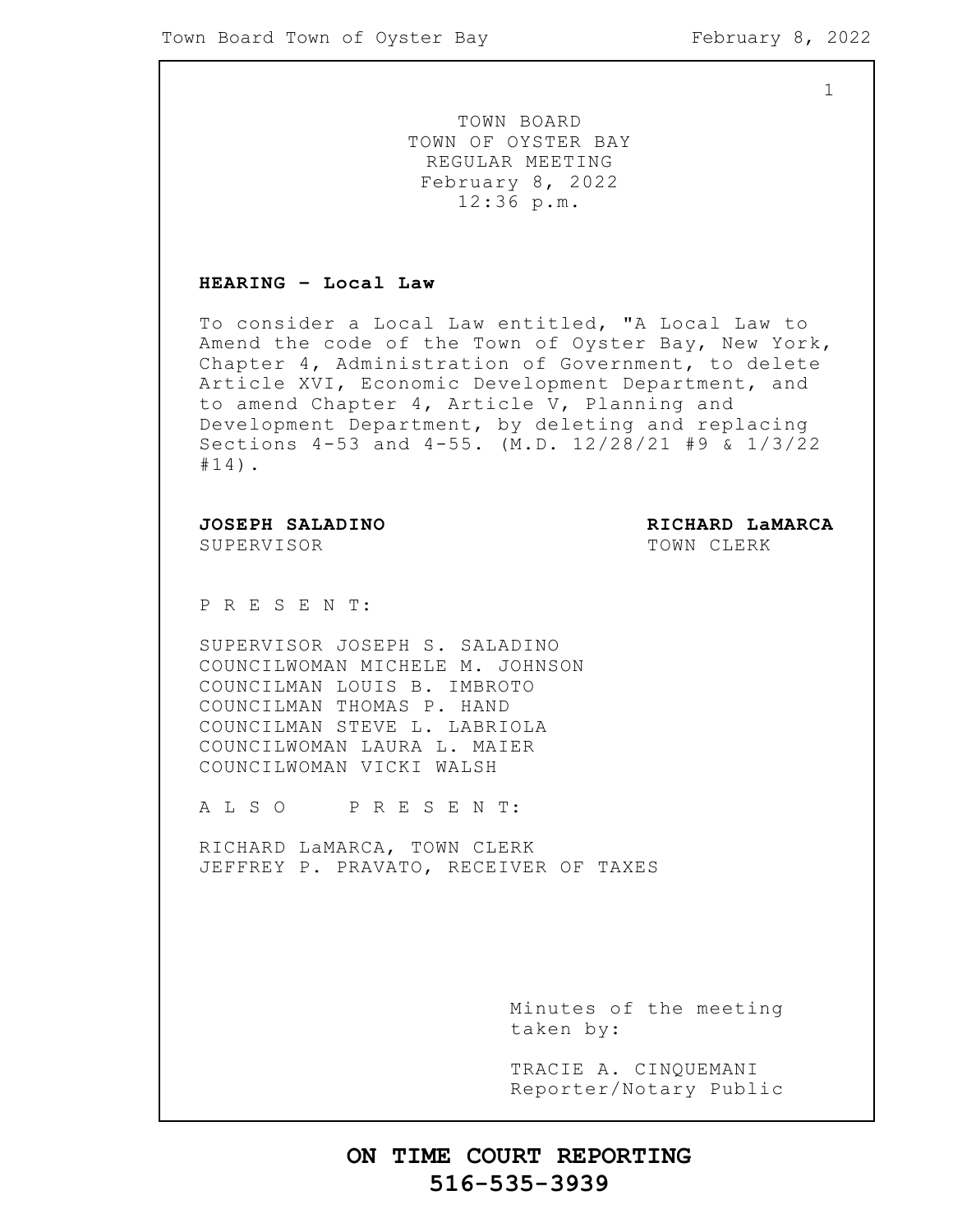1 2 3 4 5 6 7 8 9 10 11 12 13 14 15 16 17 18 19 20 21 22 23 24 25 2 SUPERVISOR SALADINO: Counselor, would you please proceed? Would you please call the next hearing? MR. LaMARCA: The eighth hearing today is to consider a Local Law entitled, "A Local Law to Amend the Code of the Town of Oyster Bay, New York, Chapter 4, Administration of Government, to delete Article XVI, Economic Development Department; and to amend Chapter 4, Article V, Planning and Development Department, by deleting and replacing Sections 4-53 and 4-55." MS. UNDERWOOD: Karen Underwood, Deputy Town Attorney, Town of Oyster Bay. I believe I've been saying good morning. I think it's afternoon right now, so I apologize. This is a hearing to consider Amendment to the Code of the Town of Oyster Bay to amend Chapter 4, Administration of Government, to delete Article XVI, Economic Development Department, and to amend Article V, Planning and Development Department, which will specifically reference the duties and/or functions set forth in the Codes presently performed by the Department of Economic Development.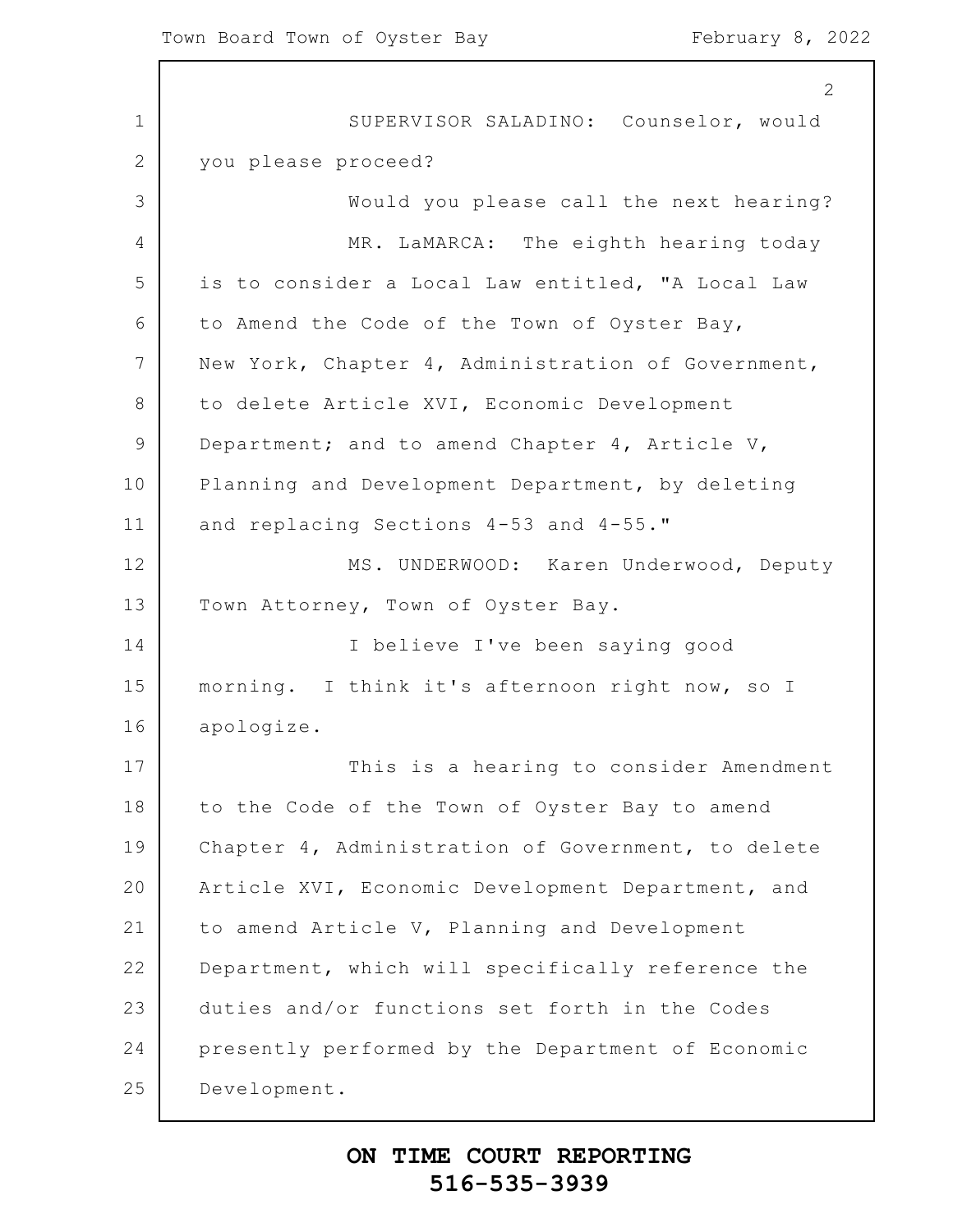3

1 2 3 4 5 6 7 8 9 10 11 12 13 14 15 16 17 18 19 20 21 22 23 24 25 Before I begin with a presentation outlining the proposed Local Law, I would like to note for the record, that the Town Clerk file contains Affidavits of Posting and Publication of the Public Notice of today's public hearing pursuant to this Board's Resolution No. 10-2022, dated and adopted January 11, 2022. As I mentioned in previous hearings regarding the proposed Local Laws to delete the Highway Department, and I apologize if I sound redundant, but would like the record of this hearing to reflect that these Local Laws and the proposed Local Law that is the subject of this hearing are aimed at improving the efficiency of the provision of services to Town residents and within Town departments. Many of the changes included in the proposed Local Law are the same duties and functions that already exist in the Code, but are simply being reorganized under the heading of "housekeeping" to improve the efficiency of the numerous functions of certain Town departments. To begin, Article XVI, Economic Development Department, will be deleted from the Code. Article V, Planning and Development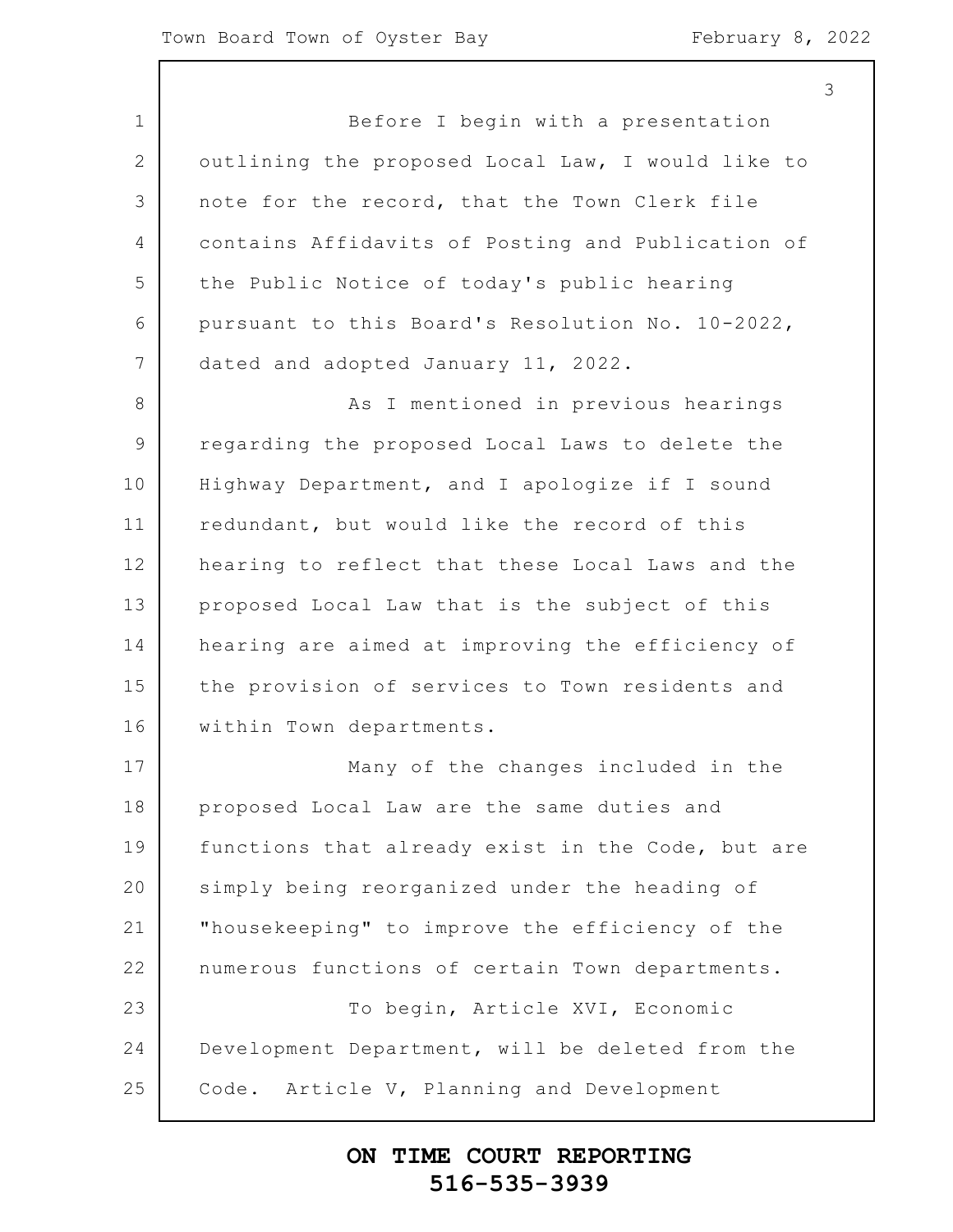|               | 4                                                   |
|---------------|-----------------------------------------------------|
| $\mathbf 1$   | Department, will be amended, specifically, Sections |
| 2             | 4-53, Organization, and 4-55, Enumeration of        |
| 3             | Divisions, to add a new subdivision, Subdivision C, |
| 4             | Economic Development, Commerce Industry and Labor.  |
| 5             | The current Division of Planning and                |
| 6             | Development entitled -- contained in the Planning   |
| 7             | and Development Department is entitled, Commerce,   |
| 8             | Industry and Labor.                                 |
| $\mathcal{G}$ | It is now being augmented to include                |
| 10            | the duties and functions currently performed by the |
| 11            | Department of Economic Development.                 |
| 12            | So I can specify further, but,                      |
| 13            | $basicaly$ --                                       |
| 14            | SUPERVISOR SALADINO: Counselor, rather              |
| 15            | than doing that, let me let the public know if the  |
| 16            | way I'm going to summarize this is accurate or not. |
| 17            | In an effort to bring about more                    |
| 18            | efficiencies -- and now for months and months we've |
| 19            | been working on a long list of bringing about more  |
| 20            | efficiencies, better service, a better way to       |
| 21            | reorganize government -- and in this specific case, |
| 22            | we are taking this Department of Economic           |
| 23            | Development and rolling it into the Department of   |
| 24            | Planning and Development, which is better known as  |
| 25            | the Building Department, without suffering in terms |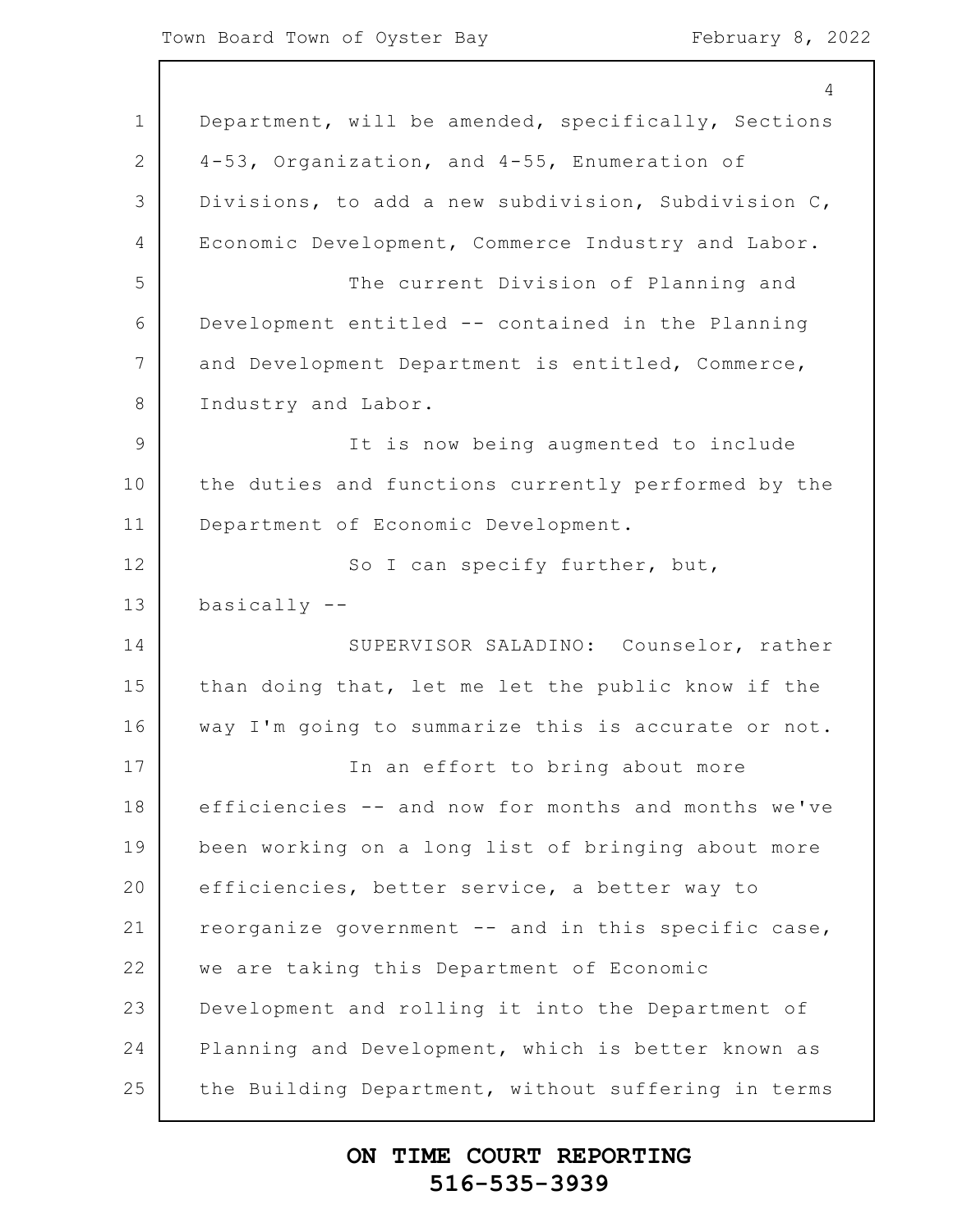1 2 3 4 5 6 7 8 9 10 11 12 13 14 15 16 17 18 19 20 21 22 23 24 25 5 of the services of promoting and assisting with economic development in our Town. MS. UNDERWOOD: Correct. All the duties and functions of that department are being put under the Planning and Development Department, so residents and -- SUPERVISOR SALADINO: And will be under that auspices and supervision of the Commissioner of the Department of Planning and Development rather than a standalone. No lessening of the efforts, the work and the successes of the economic development of this Town. We're just reorganizing it under the supervision of the Commissioner of Planning and Development while keeping those services protected and, quite frankly, enhanced in terms of economic development in our Town. MS. UNDERWOOD: Correct, Supervisor. SUPERVISOR SALADINO: Are there any questions from the Board? (Whereupon, there was no response from the Board.) SUPERVISOR SALADINO: Are there any correspondence or postings? MR. LaMARCA: We have Affidavits of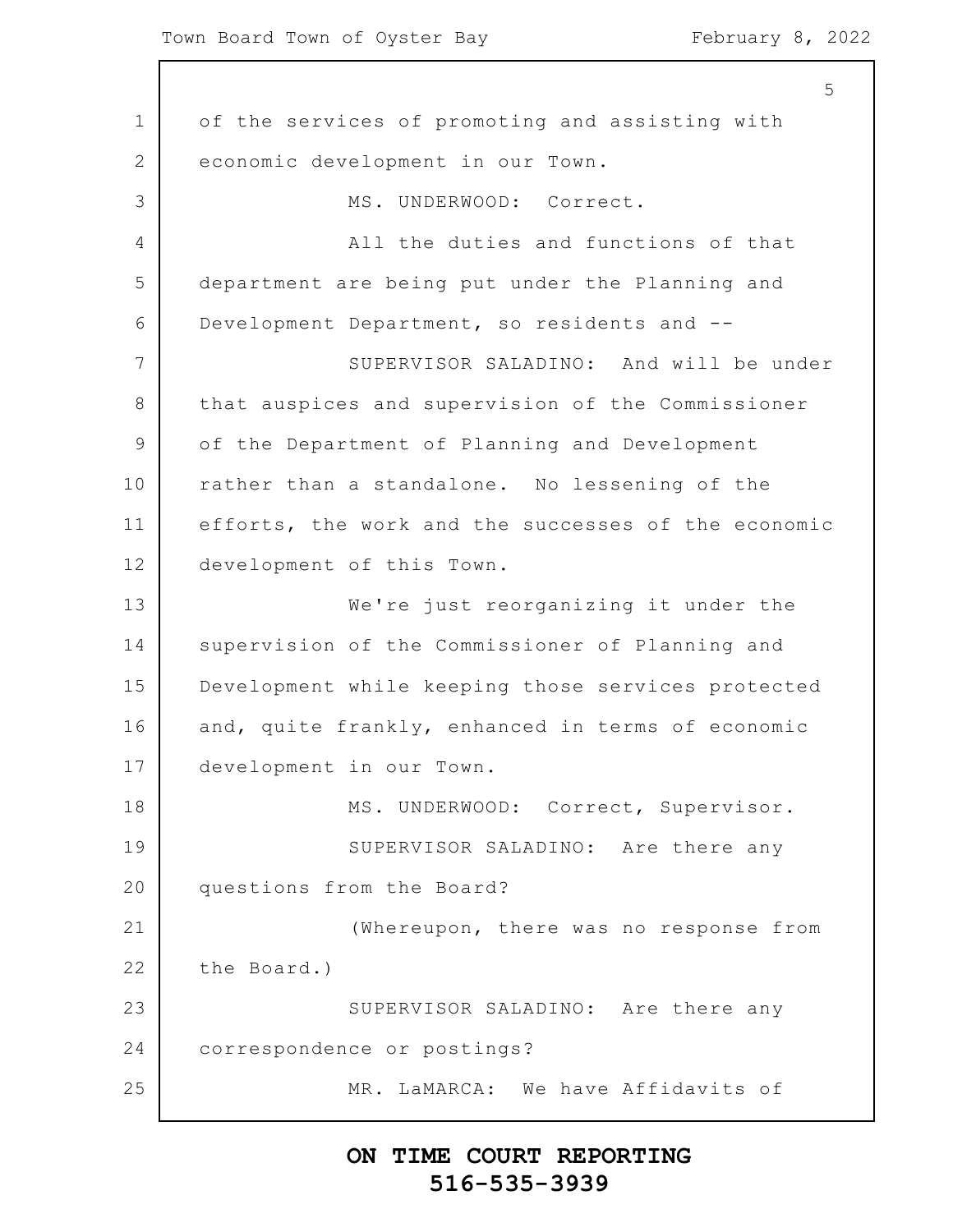1 2 3 4 5 6 7 8 9 10 11 12 13 14 15 16 17 18 19 20 21 22 23 24 25 6 Posting and Publication. There is no other correspondence. SUPERVISOR SALADINO: I see that no other members of the public -- or no members of the public outside of Town employees are in the Board Room, so I'm going to assume that there is no one who wants to be heard on this. So with that, I will ask for a motion, please. COUNCILWOMAN JOHNSON: Supervisor, I'll make a motion to adjourn the public portion of this hearing, keep the record open for 30 days, and decision be reserved. COUNCILMAN IMBROTO: Second. SUPERVISOR SALADINO: All in favor, please signify by saying, "Aye." ALL: "Aye." SUPERVISOR SALADINO: Those opposed, "Nay." (Whereupon, there were no "Nay" responses from the Board.) SUPERVISOR SALADINO: The "Ayes" have it. Thank you, counselor. MS. UNDERWOOD: Thank you. (TIME NOTE: 12:41 P.M.)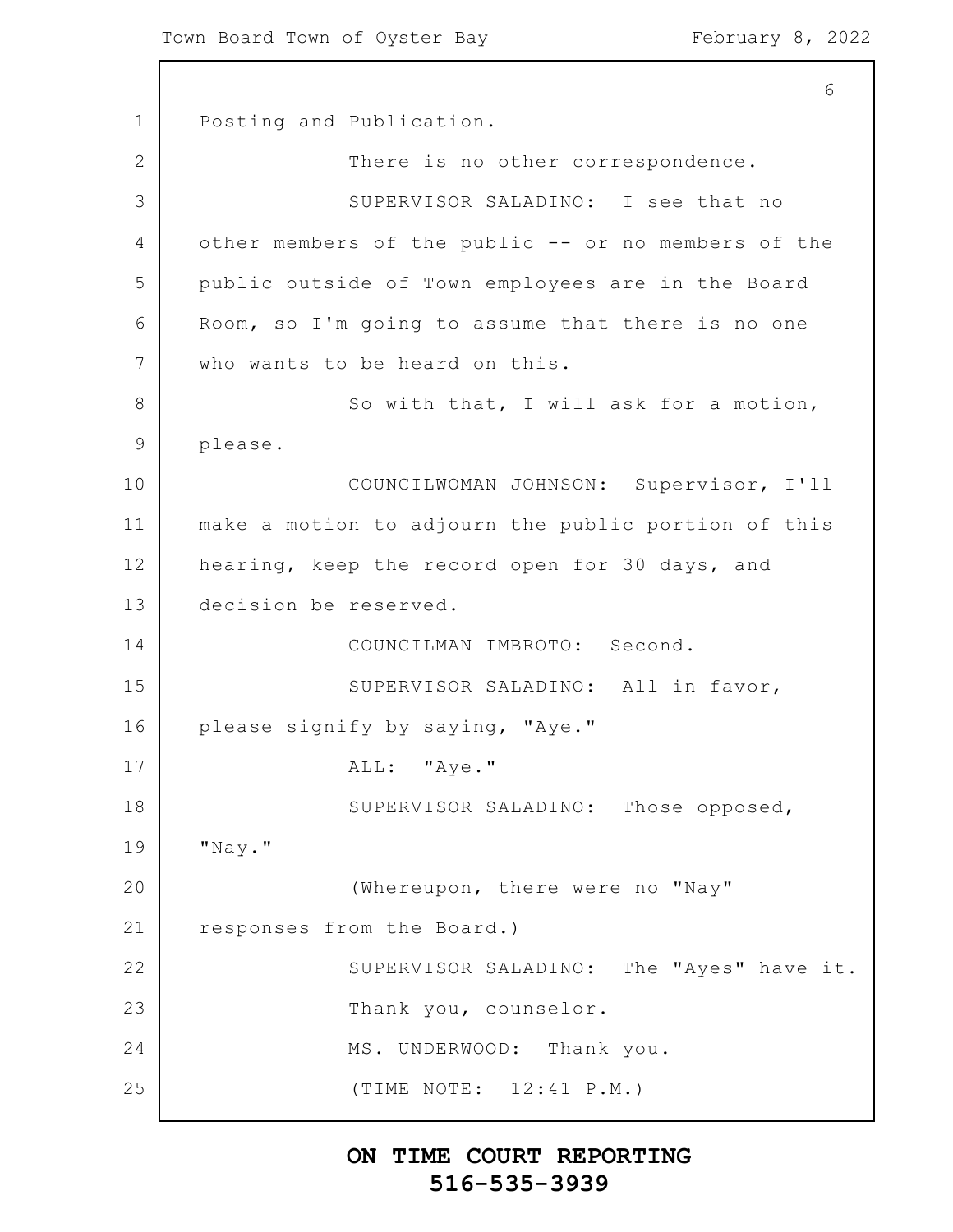1

TOWN BOARD TOWN OF OYSTER BAY REGULAR MEETING February 8, 2022 12:42 p.m.

#### **HEARING – Local Law**

To consider a Local Law entitled, "A Local Law to amend the code of the Town of Oyster Bay, New York, Chapter 4, Administration of Government, to add Article XVI, Information Technology Department, and to amend Chapter 4, Article VI, Office of the Comptroller, by deleting and replacing Sections 4-65 AND 4-67." (M.D. 12/28/21 #10 & 1/4/22 #18).

SUPERVISOR TOWN CLERK

**JOSEPH SALADINO RICHARD LaMARCA**

P R E S E N T:

SUPERVISOR JOSEPH S. SALADINO COUNCILWOMAN MICHELE M. JOHNSON COUNCILMAN LOUIS B. IMBROTO COUNCILMAN THOMAS P. HAND COUNCILMAN STEVE L. LABRIOLA COUNCILWOMAN LAURA L. MAIER COUNCILWOMAN VICKI WALSH

A L S O P R E S E N T:

RICHARD LaMARCA, TOWN CLERK JEFFREY P. PRAVATO, RECEIVER OF TAXES

> Minutes of the meeting taken by:

> TRACIE A. CINQUEMANI Reporter/Notary Public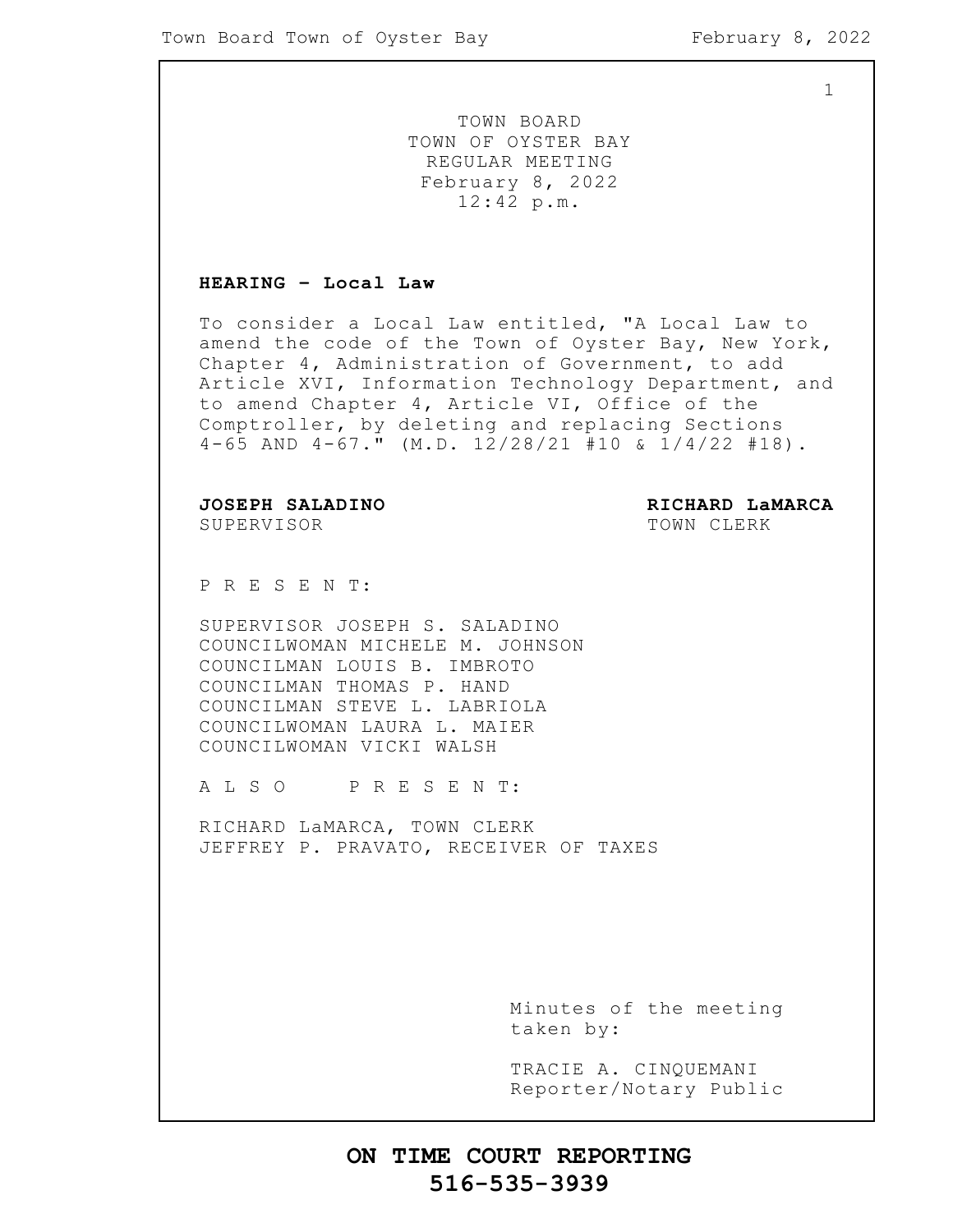1 2 3 4 5 6 7 8 9 10 11 12 13 14 15 16 17 18 19 20 21 22 23 24 25 2 SUPERVISOR SALADINO: I believe that's it on our hearings, or do we have one more? MS. UNDERWOOD: Two. SUPERVISOR SALADINO: Two more, I apologize. MS. UNDERWOOD: Sorry. SUPERVISOR SALADINO: It's okay. MR. LaMARCA: This hearing is to consider a Local Law entitled, "A Local Law to Amend the Code of the Town of Oyster Bay, New York, Chapter 4, Administration of Government, to add Article XVI, Information Technology Department, and to amend Chapter 4, Article VI, Office of the Comptroller, by deleting and replacing Sections  $4-65$  and  $4-67$ ." COUNCILWOMAN JOHNSON: Supervisor, I'm going to make a motion to adjourn this hearing without a date. COUNCILMAN IMBROTO: Second. SUPERVISOR SALADINO: All in favor, please signify by saying, "Aye." ALL: "Aye." SUPERVISOR SALADINO: Those opposed, "Nay." (Whereupon, there were no "Nay"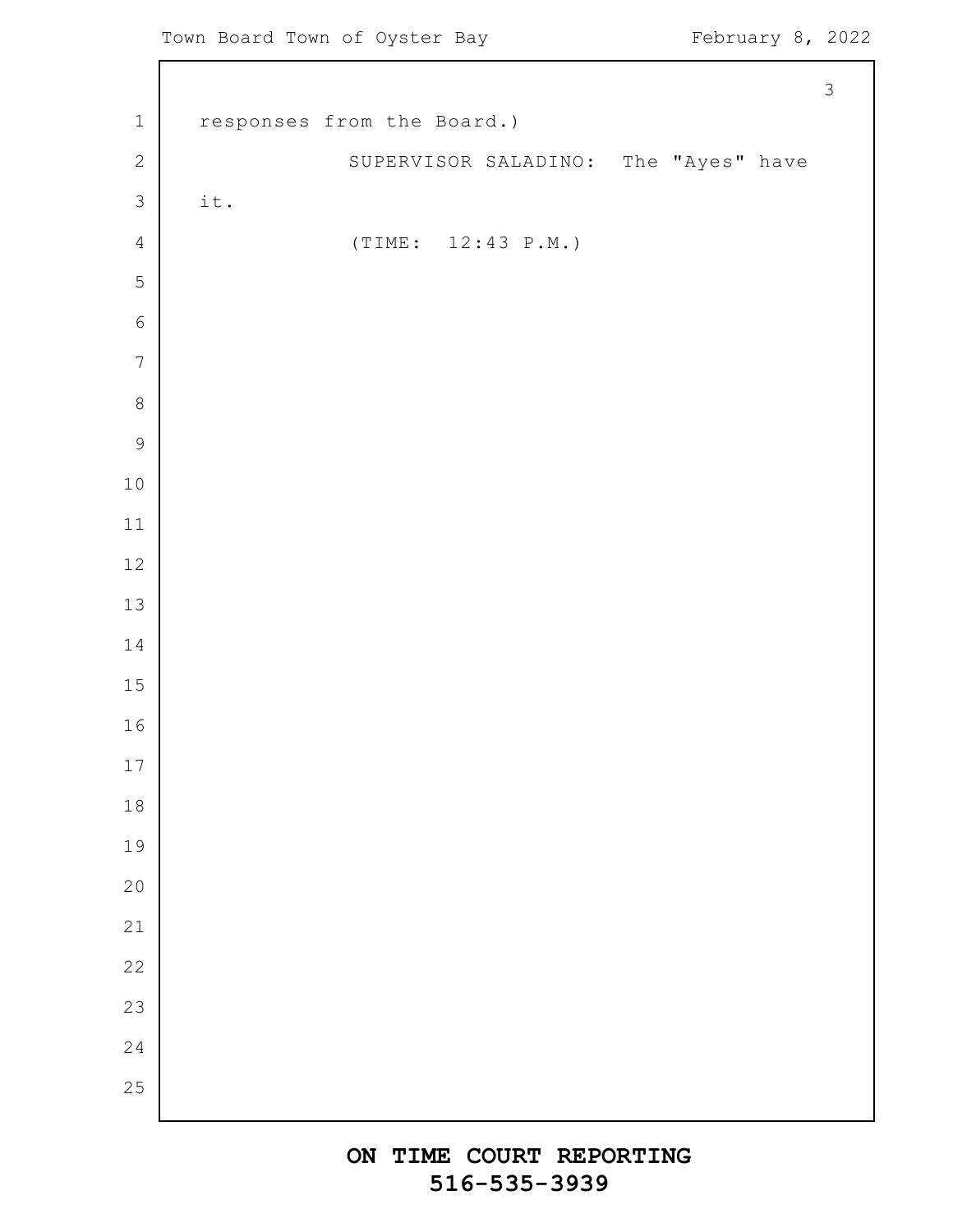1

TOWN BOARD TOWN OF OYSTER BAY REGULAR MEETING February 8, 2022 12:44 p.m.

#### **HEARING – Local Law**

To consider a Local Law entitled, "A Local Law to amend the code of the Town of Oyster Bay, New York, Chapter 4, Administration of Government, Article XIV, Department of Environmental Resources by deleting and replacing Sections 4-148 and 4-150, to amend Chapter 156, Noise, by deleting and replacing Section 156-3, Duties and Responsibilities of Town Departments and to amend Chapter 241, Waterways, by deleting and replacing Subsection 241-9. (M.D.  $1/4/22$  #15).

SUPERVISOR TOWN CLERK

**JOSEPH SALADINO RICHARD LaMARCA**

P R E S E N T:

SUPERVISOR JOSEPH S. SALADINO COUNCILWOMAN MICHELE M. JOHNSON COUNCILMAN LOUIS B. IMBROTO COUNCILMAN THOMAS P. HAND COUNCILMAN STEVE L. LABRIOLA COUNCILWOMAN LAURA L. MAIER COUNCILWOMAN VICKI WALSH

A L S O P R E S E N T:

RICHARD LaMARCA, TOWN CLERK JEFFREY P. PRAVATO, RECEIVER OF TAXES

> Minutes of the meeting taken by:

> TRACIE A. CINQUEMANI Reporter/Notary Public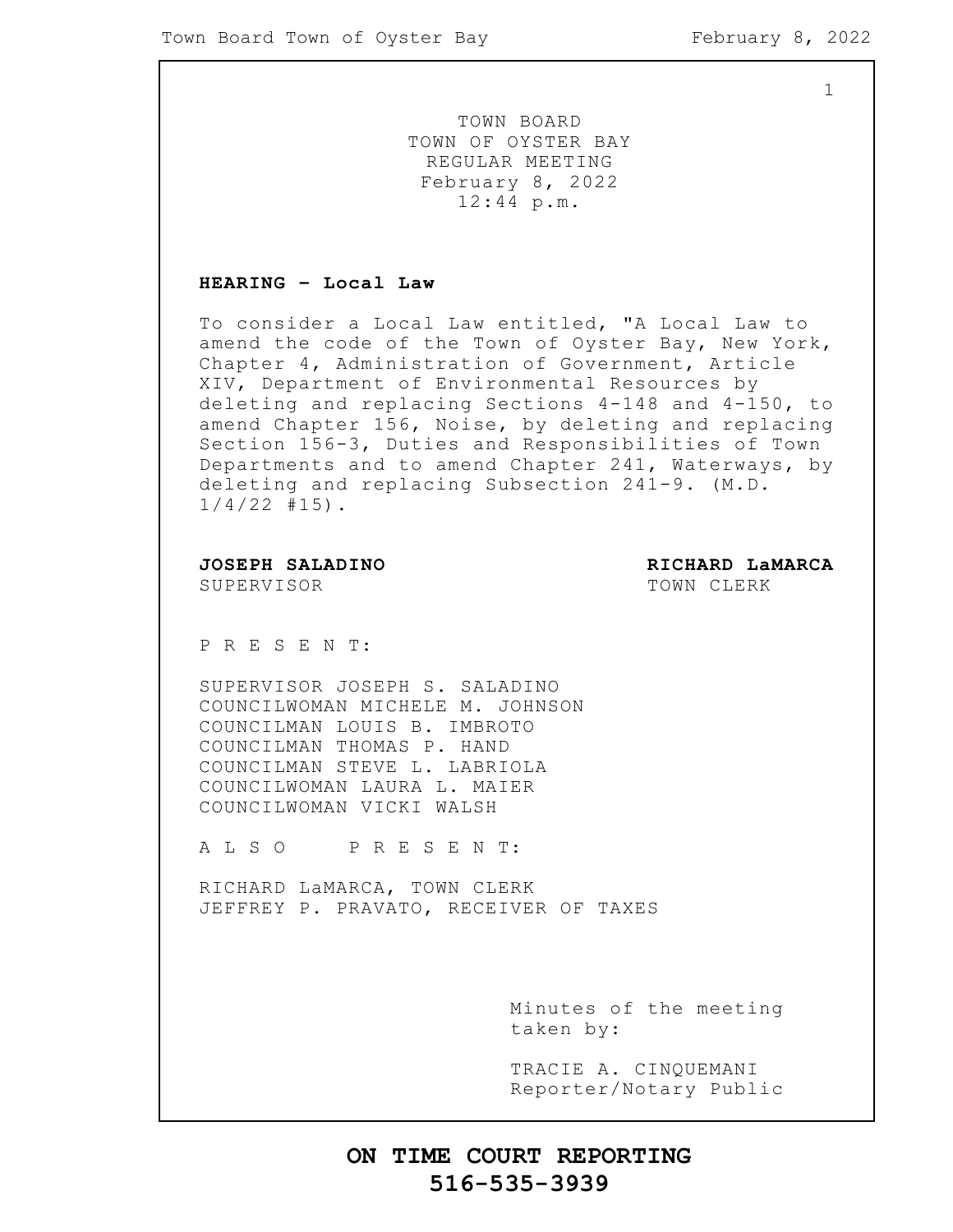2

1 2 3 4 5 6 7 8 9 10 11 12 13 14 15 16 17 18 19 20 21 22 23 24 25 MR. LaMARCA: The tenth and final hearing today is to consider a Local Law entitled, "A Local Law to Amend the Code of the Town of Oyster Bay, New York, Chapter 4, Administration of Government, Article XIV, Department of Environmental Resources, by deleting and replacing Sections 4-148 and 4-150; to amend Chapter 156, Noise, by deleting and replacing Section 156-3, Duties and Responsibilities of Town Departments; and to amend Chapter 241, Waterways, by deleting and replacing Subsection 241-9." MS. UNDERWOOD: Good afternoon, Supervisor and Members of the Town Board. This is a hearing to consider Amendment to the Code of the Town of Oyster Bay to amend Chapter 4, Administration of Government, Article XIV, Department of Environmental Resources, specifically, regarding the Organization and Enumeration of Divisions Sections of this Article. In the title that the Town Clerk just read to you, it mentioned other sections, so I'd like to amend that on the record that this Local Law will only be amending Sections 4-148, Organization, and 4-150, Enumeration of Divisions, of the Code of the Town of Oyster Bay.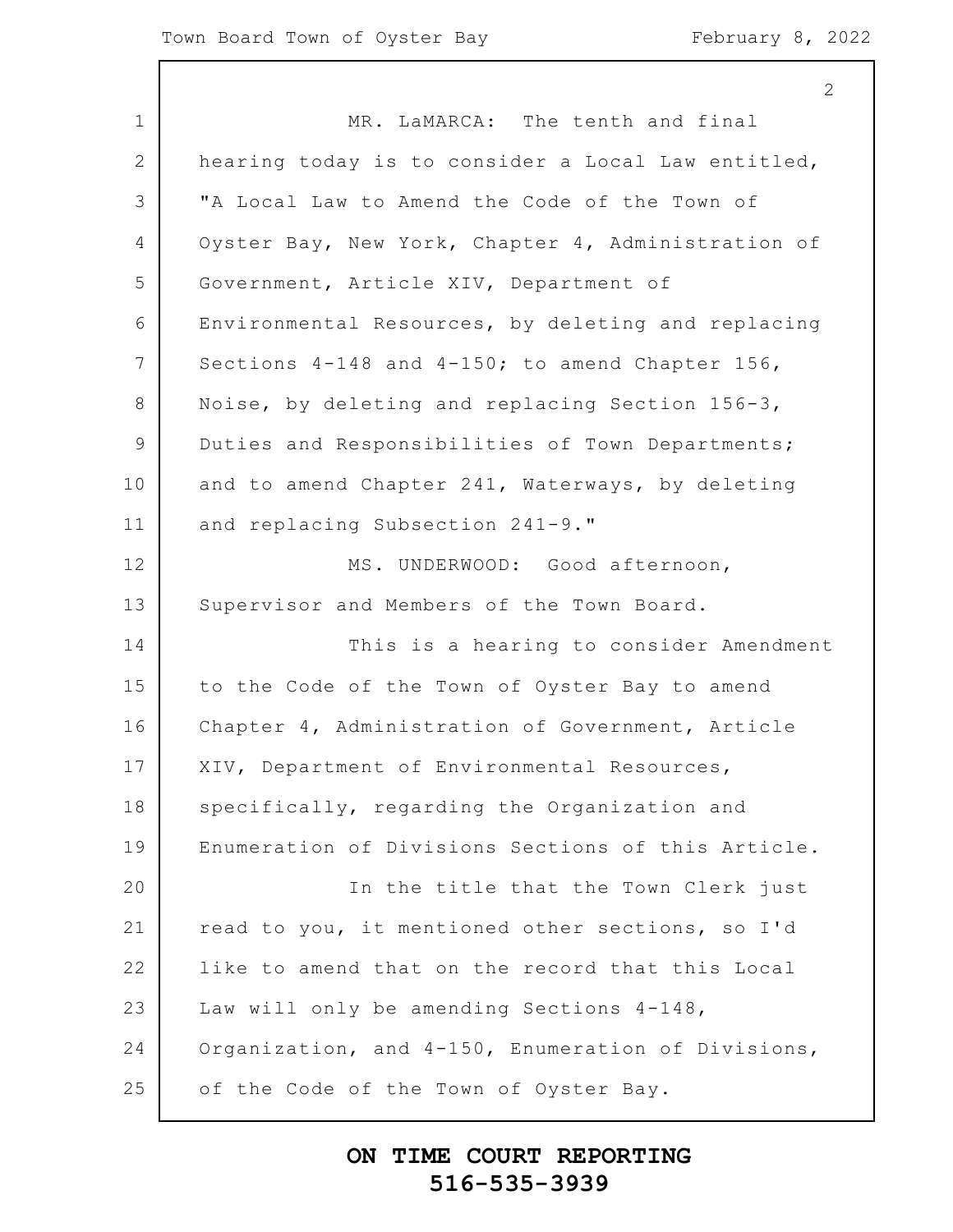1 2 3 4 5 6 7 8 9 10 11 12 13 14 15 16 17 18 19 20 21 22 23 24 25 3 Before I begin with a presentation, I'd like to note for the record the Town Clerk file contains Affidavits of Posting and Publication of the Public Notice of today's public hearing pursuant to this Board's Resolution No. 19-2022, dated and adopted on January 11, 2022. This is today's last hearing with respect to housekeeping reorganization of Town Departments. For the record, the proposed Local Law seeks to improve the efficiency of provision of services to Town residents and within Town departments and is more of an intradepartmental reorganization. Article XIV, Department of Environmental Resources, will be amended as I just mentioned, specifically, Section 4-148, Organization, will be deleted in its entirety and replaced with new outline division titles for the department. Section 4-150, Enumeration of Divisions, will set forth the duties and functions of each division. Many of the duties and functions of these divisions are already included in the current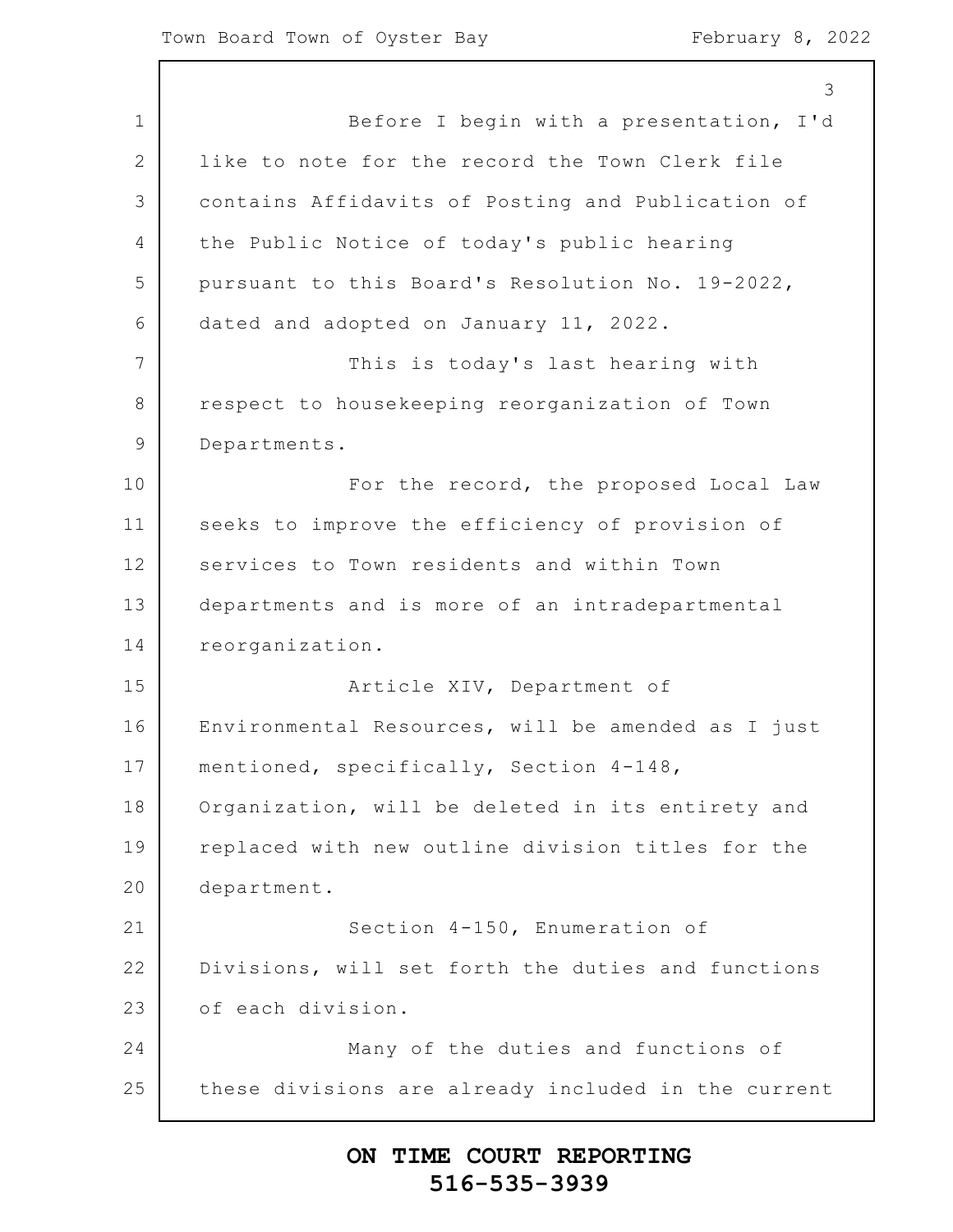4

1 2 3 4 5 6 7 8 9 10 11 12 13 14 15 16 17 18 19 20 21 22 23 24 25 organization of the Department of Environmental Resources; however, they've been reorganized and amended to more accurately represent the present day needs of the Town, which are serviced by this department. So the present Code that includes the Enumeration of Divisions has several subdivisions. They've been organized just to clean it up in a housekeeping measure for more efficiency in administrating the duties and functions of this department. I'm happy to go through the specifics, but that's it in a nutshell. SUPERVISOR SALADINO: That's not necessary, but in a sentence for those who might not understand the legalese, can you give just a summary of what the intention of this is in a sentence or two? MS. UNDERWOOD: Well, basically, it's to reorganize the divisions for a better, efficient promulgation of the duties of the department, so, things have come up, you know, new language has been added in, sort of, in an updating of what the department does. The Town Environmental Quality Review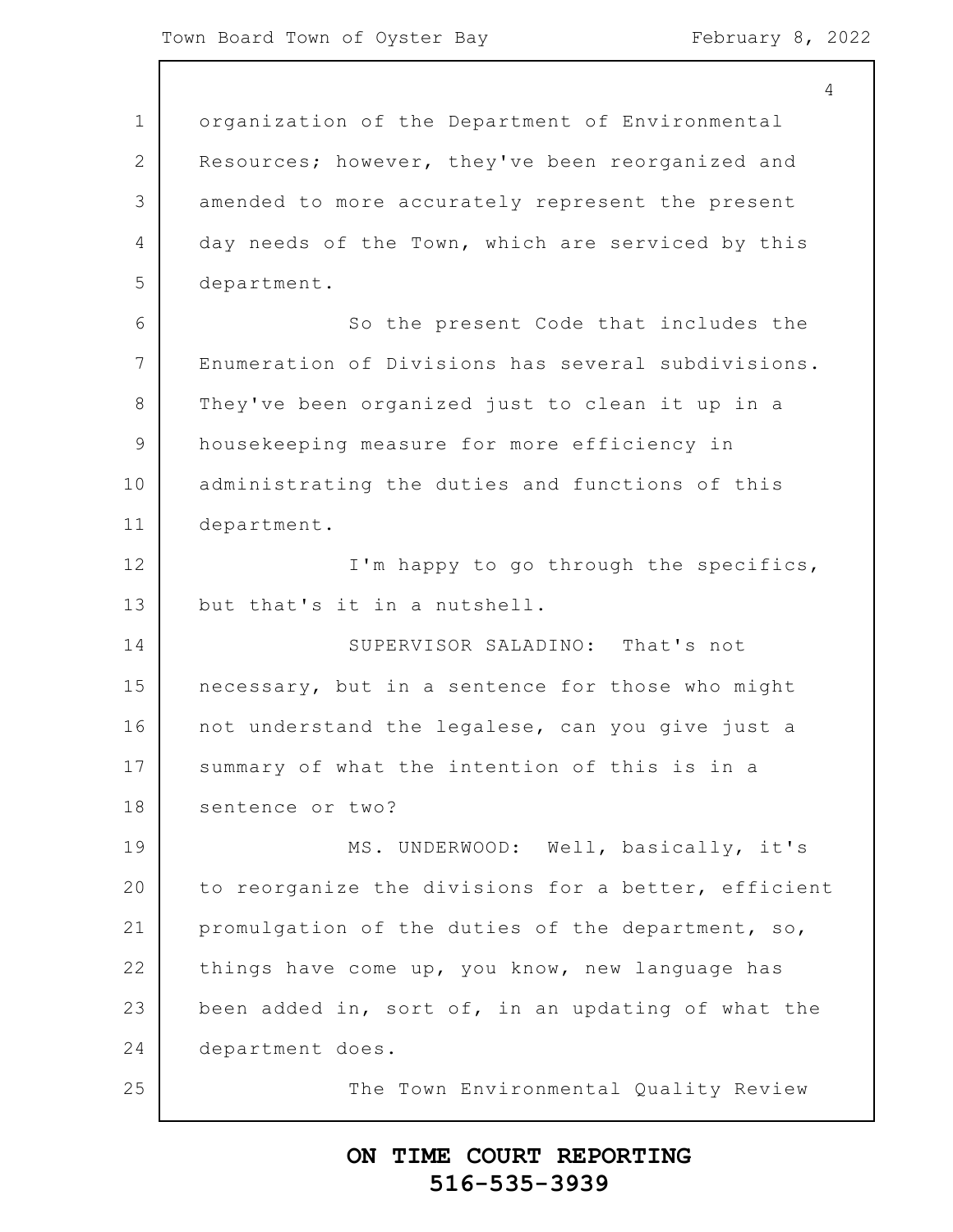1 2 3 4 5 6 7 8 9 10 11 12 13 14 15 16 17 18 19 20 21 22 23 24 25 5 Division was previously its own division; now, it's part of Planning and Technical Review. Those sorts of changes, for example. SUPERVISOR SALADINO: Consolidations and efficiencies? MS. UNDERWOOD: Yes. SUPERVISOR SALADINO: And because we're making changes to the Code, it has to come before the Board in this fashion. MS. UNDERWOOD: Correct. SUPERVISOR SALADINO: Okay. Are there any questions from any of the Board members on this hearing? (Whereupon, there was no response from the Board.) SUPERVISOR SALADINO: Are there any questions from the public on this hearing? (Whereupon, there was no response from the assemblage present.) SUPERVISOR SALADINO: Please let the record reflect that no one has indicated that they want to be heard. And to that, are there any postings or communications? MR. LaMARCA: We have Affidavits of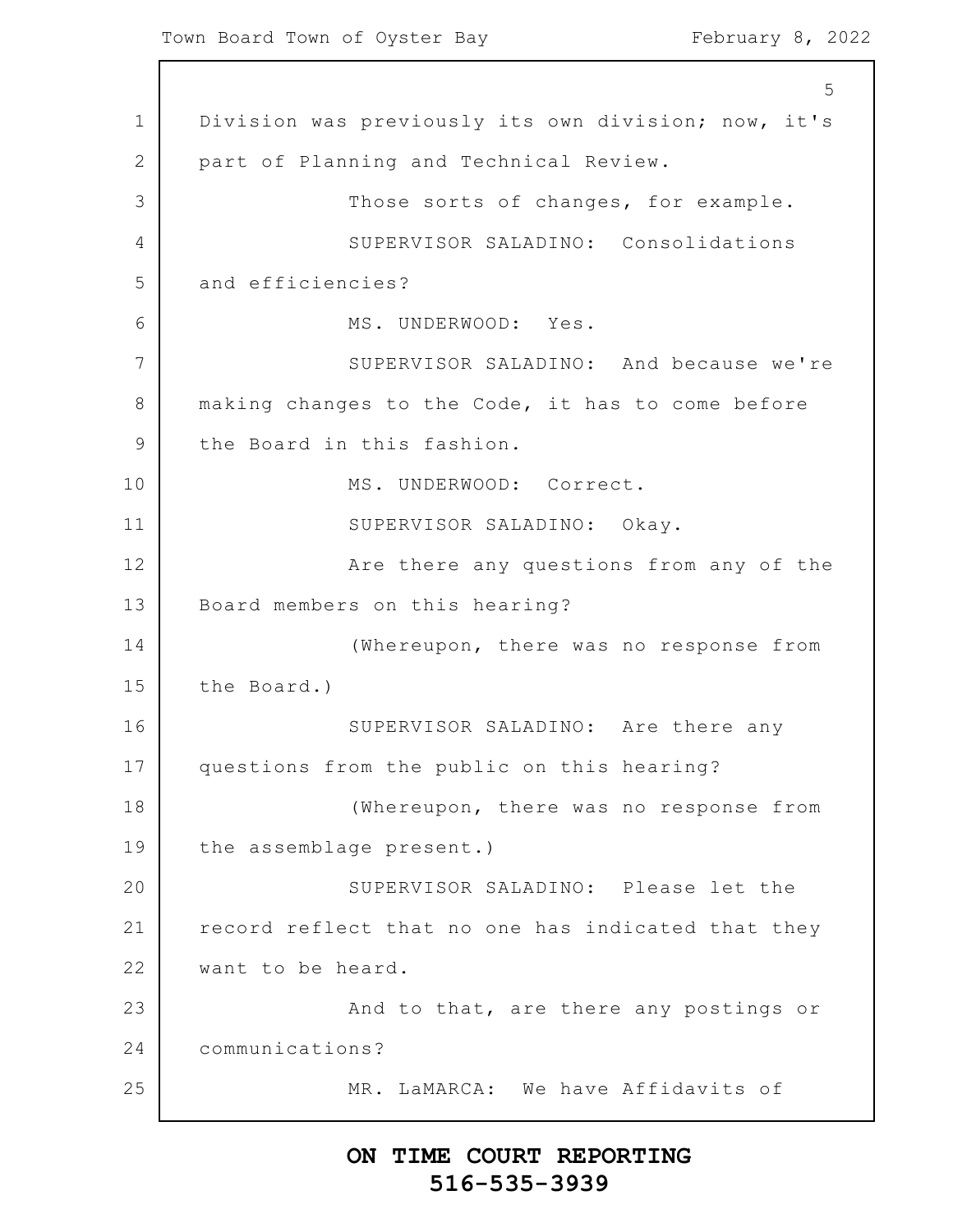1 2 3 4 5 6 7 8 9 10 11 12 13 14 15 16 17 18 19 20 21 22 23 24 25 6 Posting and Publication. There is no correspondence. SUPERVISOR SALADINO: No correspondence. May I have a motion, please? COUNCILWOMAN JOHNSON: Supervisor, I'll make a motion to adjourn the public portion of the hearing, to keep the record open for 30 days, and to reserve decision. COUNCILMAN IMBROTO: Second that motion. SUPERVISOR SALADINO: All in favor, please signify by saying, "Aye." ALL: "Aye." SUPERVISOR SALADINO: Those opposed, "Nay." (Whereupon, there were no "Nay" responses from the Board.) SUPERVISOR SALADINO: The "Ayes" have it. (TIME NOTED: 12:47 P.M.) SUPERVISOR SALADINO: Thank you. Does that complete our work on public hearings? MR. LaMARCA: Yes, sir.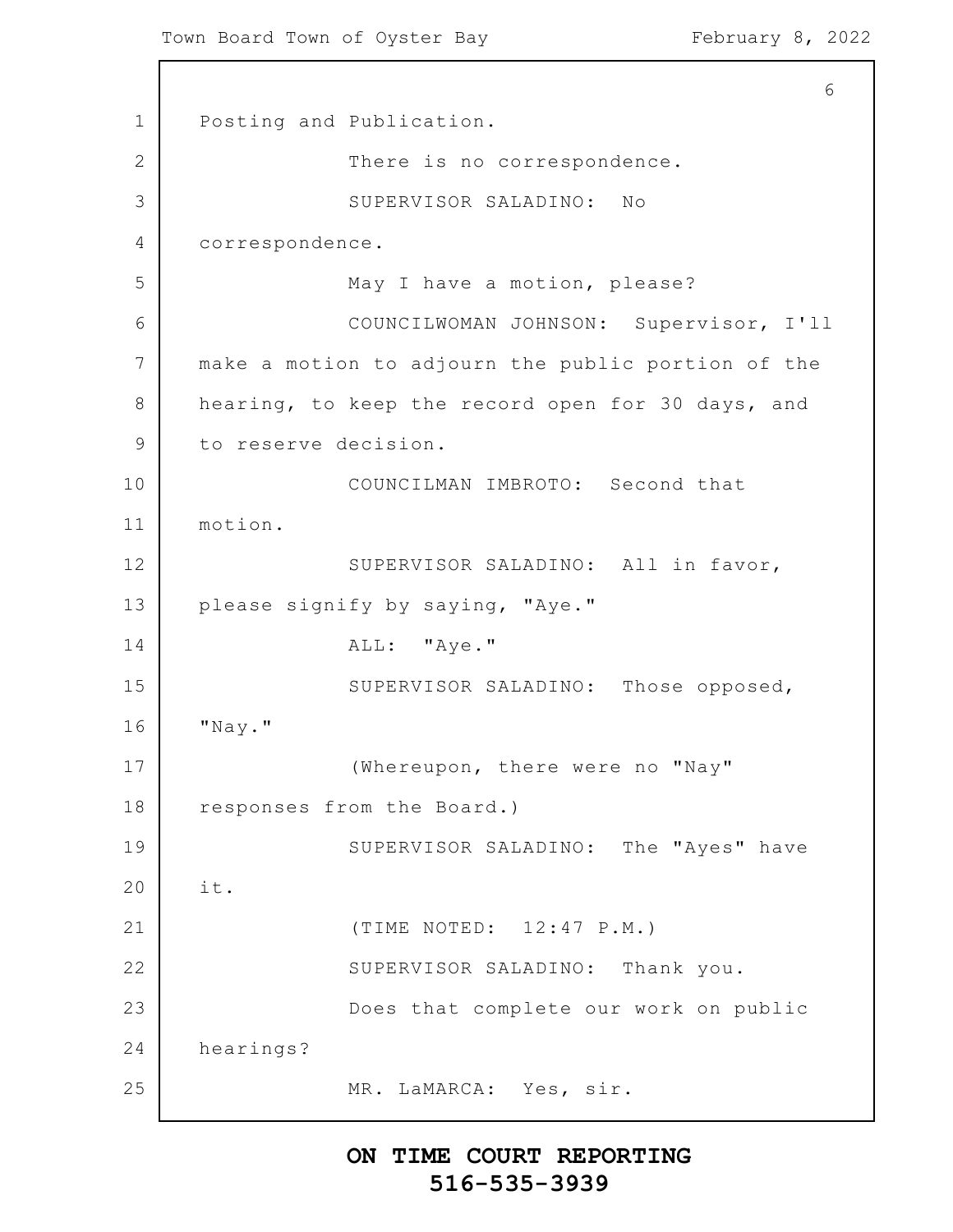1 2 3 4 5 6 7 8 9 10 11 12 13 14 15 16 17 18 19 20 21 22 23 24 25 7 SUPERVISOR SALADINO: So, at this time, we're going to break for Executive Session, and then once we have concluded that, we will come back out and finish up the work of the day on the Regular Action Calendar. So to that, may I have a motion for Executive Session? COUNCILWOMAN JOHNSON: Supervisor, I'll make a motion that this Board enter into Executive Session for purposes of discussing current and pending litigation. COUNCILMAN IMBROTO: Second. SUPERVISOR SALADINO: All in favor, please signify by saying, "Aye." ALL: "Aye." SUPERVISOR SALADINO: Those opposed, "Nay." (Whereupon, there were no "Nay" responses from the Board.) SUPERVISOR SALADINO: The "Ayes" have it. We'll be back as quickly as we can. Thank you. (TIME NOTED: 12:47 P.M.) (Whereupon, the Executive Session began

## **ON TIME COURT REPORTING 516-535-3939**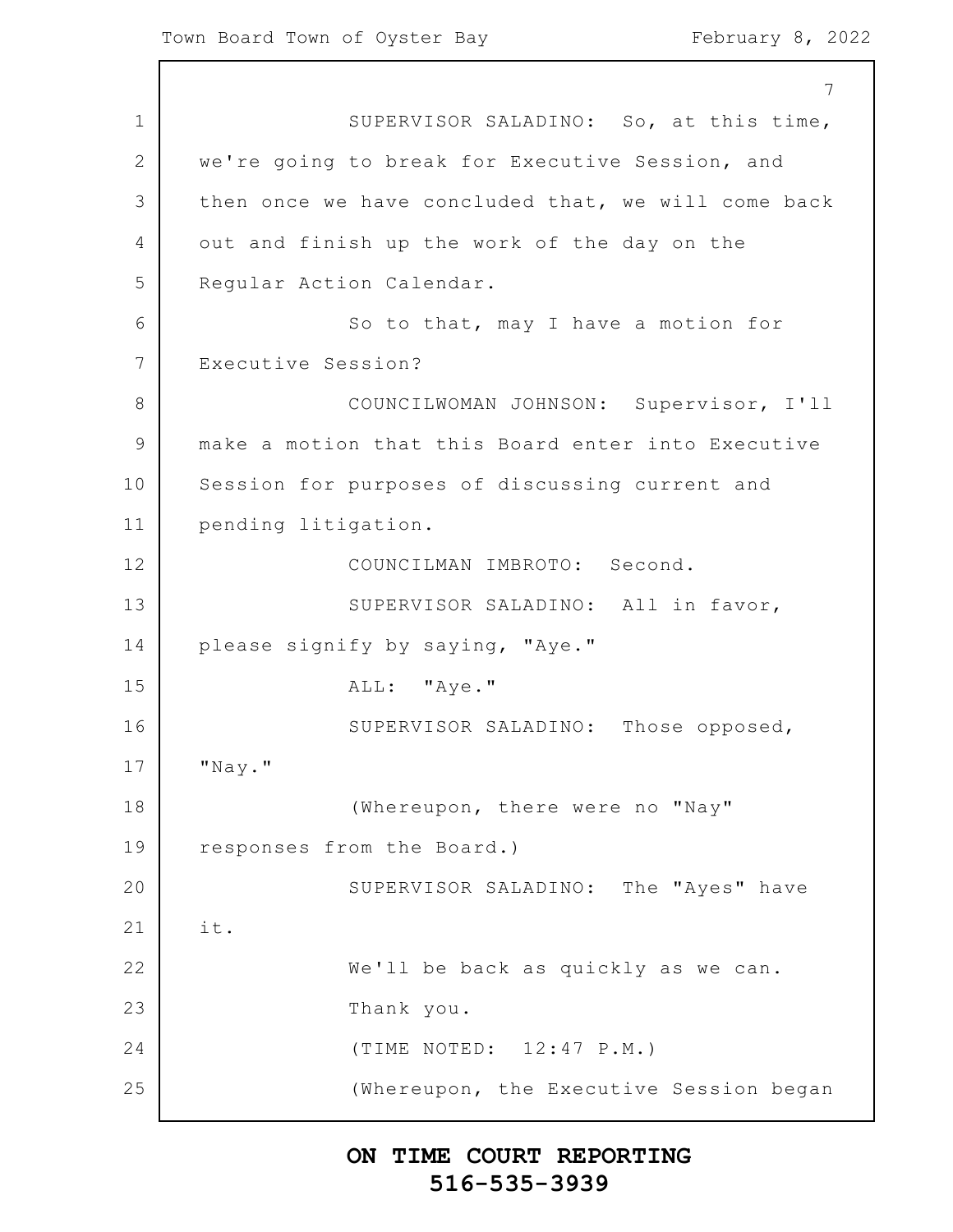1 2 3 4 5 6 7 8 9 10 11 12 13 14 15 16 17 18 19 20 21 22 23 24 25 8 at 12:47 p.m. and the proceedings resumed at 1:45 p.m. as follows:) SUPERVISOR SALADINO: May I have a motion, please? COUNCILWOMAN JOHNSON: Supervisor, I'll make a motion that the Executive Session be closed. No action was taken. COUNCILMAN IMBROTO: Second. SUPERVISOR SALADINO: All those in favor, please signify by saying, "Aye." ALL: "Aye." SUPERVISOR SALADINO: Those opposed, "Nay." (Whereupon, there were no "Nay" responses from the Board.) SUPERVISOR SALADINO: The "Ayes" have it. (TIME: 1:46 P.M.) SUPERVISOR SALADINO: At this time, we will call the Regular Action Calendar. Mr. Clerk? (Whereupon, a side bar conversation between Councilwoman Johnson and Supervisor Saladino took place.) SUPERVISOR SALADINO: Okay.

## **ON TIME COURT REPORTING 516-535-3939**